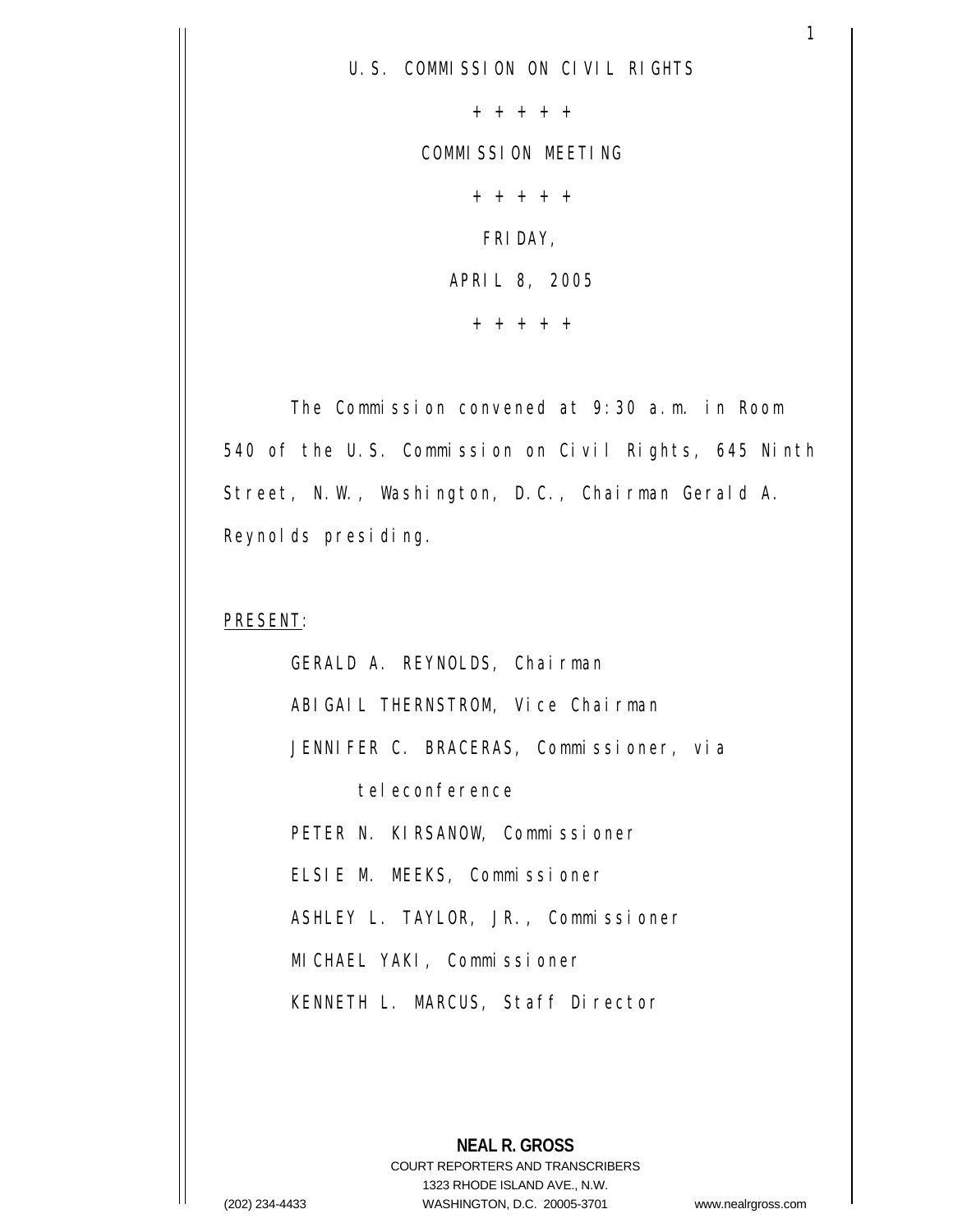#### STAFF PRESENT:

JOHN BLAKELEY

TERESA BROOKS

MARGARET BUTLER

CHRISTOPHER BYRNES

DEBRA CARR, Esq., General Counsel

IVY L. DAVIS, Director, Eastern Regional

Office

BARBARA DELAVIEZ

TERRI DICKERSON, Assistant Staff Director

PAMELA A. DUNSTON, Chief, Administrative

 Services and Clearinghouse Division BARBARA FONTANA

LATRICE FOSHEE

DORELLE GRAY

GEORGE M. HARBISON, Director, Human Resources

Division/Acting Chief, Budget and

Finance Division

SETH JAFFE

SOCK-FOON MacDOUGAL

TINALOUISE MARTIN, Director for Management,

Office of Management

JANICE MINOR

EMMA MONROIG, Solicitor/Parliamentarian

ANA MARIA ORTIZ

### **NEAL R. GROSS** COURT REPORTERS AND TRANSCRIBERS 1323 RHODE ISLAND AVE., N.W. (202) 234-4433 WASHINGTON, D.C. 20005-3701 www.nealrgross.com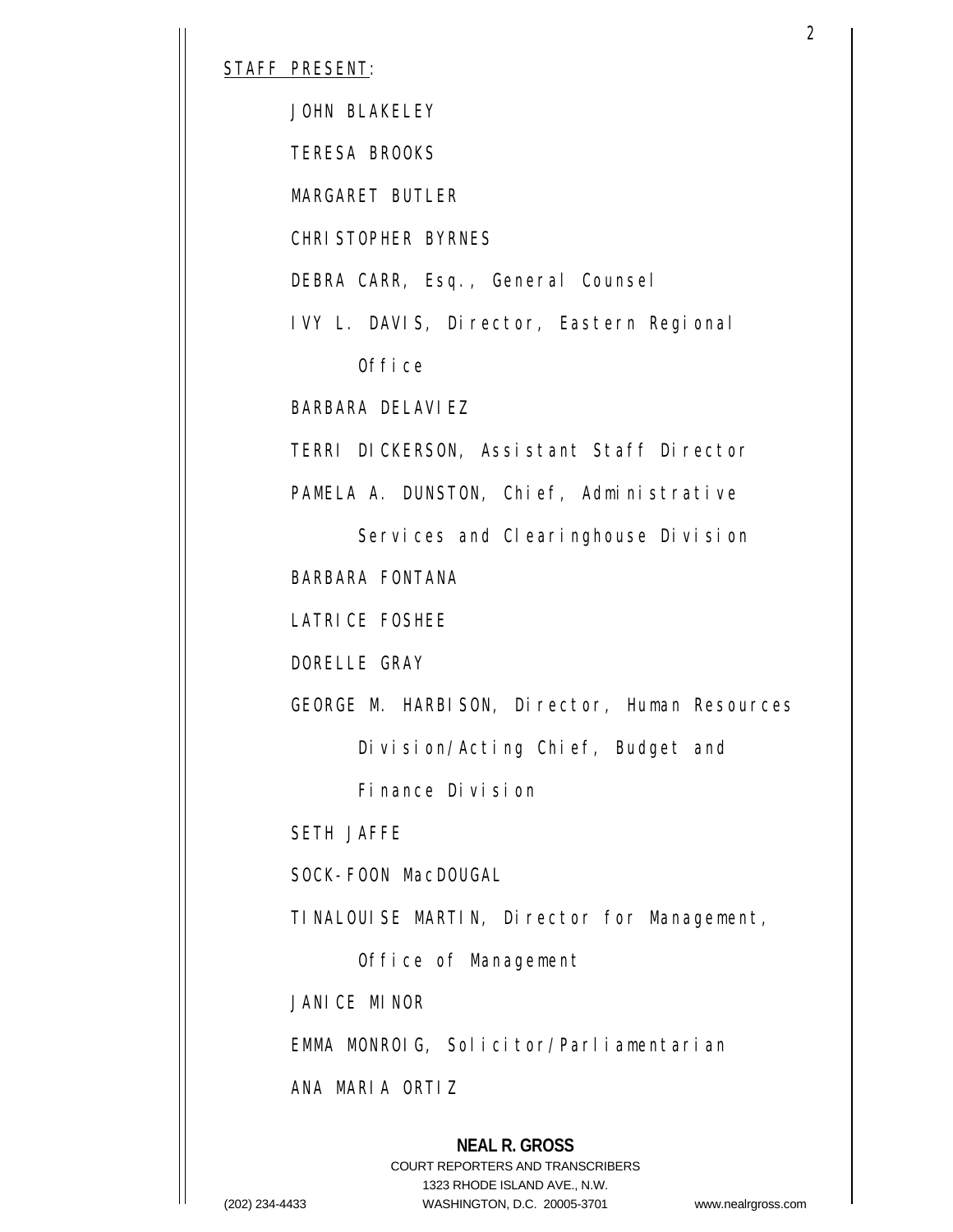STAFF PRESENT:

JENNY PARK

BERNARD QUARTERMAN

MICHELLE ROYSTER

EILEEN RUDERT

DEBBIE VAGINS

VANESSA WILLIAMSON

AUDREY WRIGHT

TIFFANY WRIGHT

MIREILLE ZIESENISS

### COMMISSIONER ASSISTANTS PRESENT:

PATRICK DUFFY

CHRISTOPHER JENNINGS

LISA NEUDER

KIMBERLY SCHULD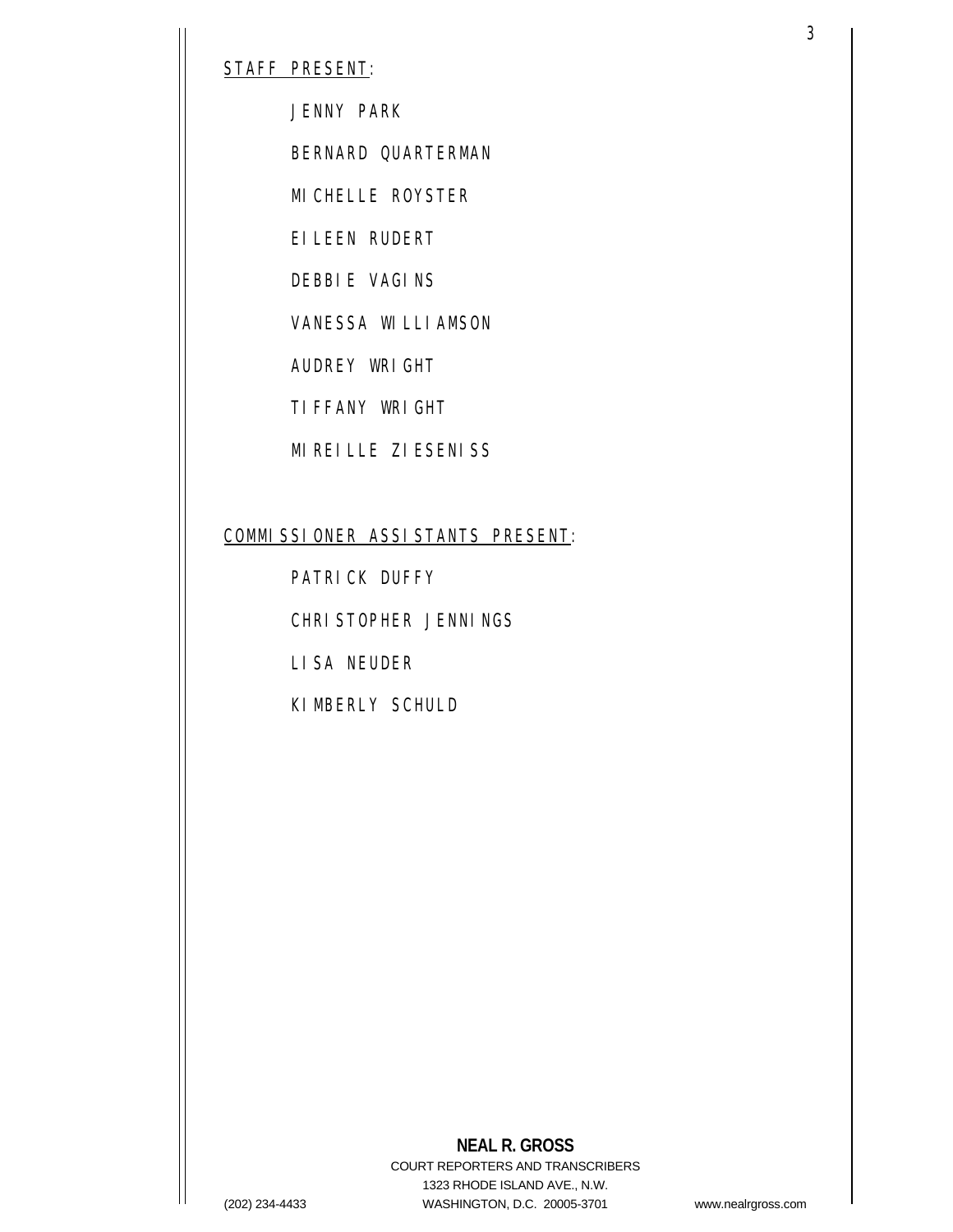# C O N T E N T S

4

### PAGE

| I.  |                                |
|-----|--------------------------------|
| II. | Approval of Minutes of         |
|     |                                |
|     |                                |
|     | IV. Staff Director's Report 13 |
| V.  | Management and Operations 61   |
|     | VI. Future Agenda Items92      |

## **NEAL R. GROSS** COURT REPORTERS AND TRANSCRIBERS 1323 RHODE ISLAND AVE., N.W. (202) 234-4433 WASHINGTON, D.C. 20005-3701 www.nealrgross.com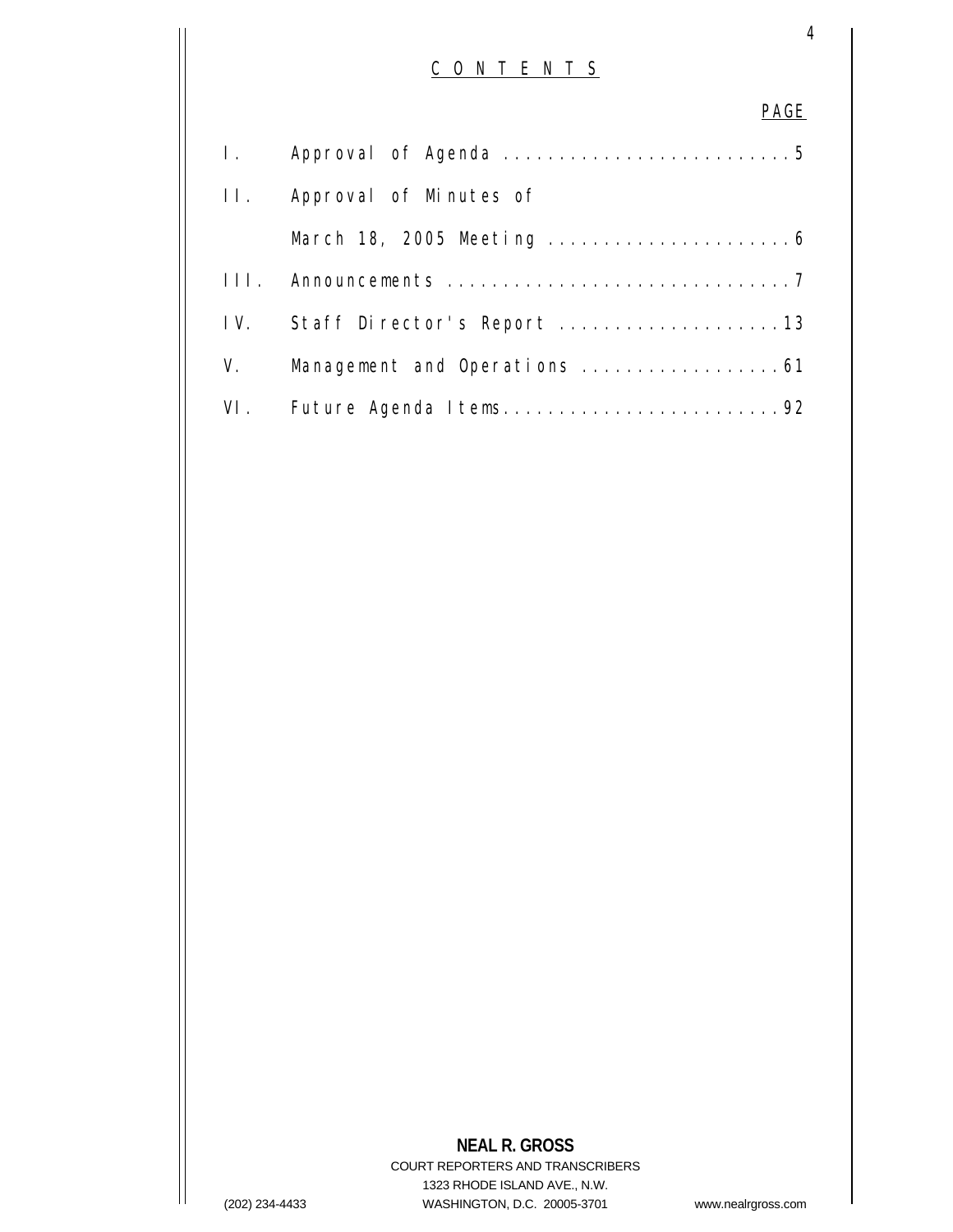|             | 5                                                                                                                                                               |
|-------------|-----------------------------------------------------------------------------------------------------------------------------------------------------------------|
| $\mathbf 1$ | <u>P R O C E E D I N G S</u>                                                                                                                                    |
| 2           | (10:00 a.m.)                                                                                                                                                    |
| 3           | CHAIRMAN REYNOLDS: Okay. We have a                                                                                                                              |
| 4           | quorum. The meeting will come to order.                                                                                                                         |
| 5           | I. Approval of Agenda                                                                                                                                           |
| 6           | The first item on the agenda is the                                                                                                                             |
| 7           | approval of the last meeting's agenda.                                                                                                                          |
| 8           | VICE CHAIRMAN THERNSTROM: So moved.                                                                                                                             |
| 9           | CHAIRMAN REYNOLDS: May I have a second?                                                                                                                         |
| 10          | COMMISSIONER MEEKS: Second.                                                                                                                                     |
| 11          | CHAIRMAN REYNOLDS: All in favor indicate                                                                                                                        |
| 12          | by saying aye.                                                                                                                                                  |
| 13          | COMMISSIONER BRACERAS: Excuse me, Jerry.                                                                                                                        |
| 14          | This is Jennifer.                                                                                                                                               |
| 15          | CHAIRMAN REYNOLDS: Yes.                                                                                                                                         |
| 16          | COMMISSIONER BRACERAS: I just wanted to                                                                                                                         |
| 17          | table the discussion of the Working Group on Reform                                                                                                             |
| 18          | until May until we have all of the proposals and we                                                                                                             |
| 19          | can consider them all together.                                                                                                                                 |
| 20          | CHAIRMAN REYNOLDS: Okay. I guess that                                                                                                                           |
| 21          | will require a motion.                                                                                                                                          |
| 22          | COMMISSIONER BRACERAS: Okay. So I move                                                                                                                          |
| 23          | that we remove the report of the Working Group on                                                                                                               |
| 24          | Reform from today's agenda.                                                                                                                                     |
| 25          | CHAIRMAN REYNOLDS: A second?                                                                                                                                    |
|             | <b>NEAL R. GROSS</b><br>COURT REPORTERS AND TRANSCRIBERS<br>1323 RHODE ISLAND AVE., N.W.<br>(202) 234-4433<br>WASHINGTON, D.C. 20005-3701<br>www.nealrgross.com |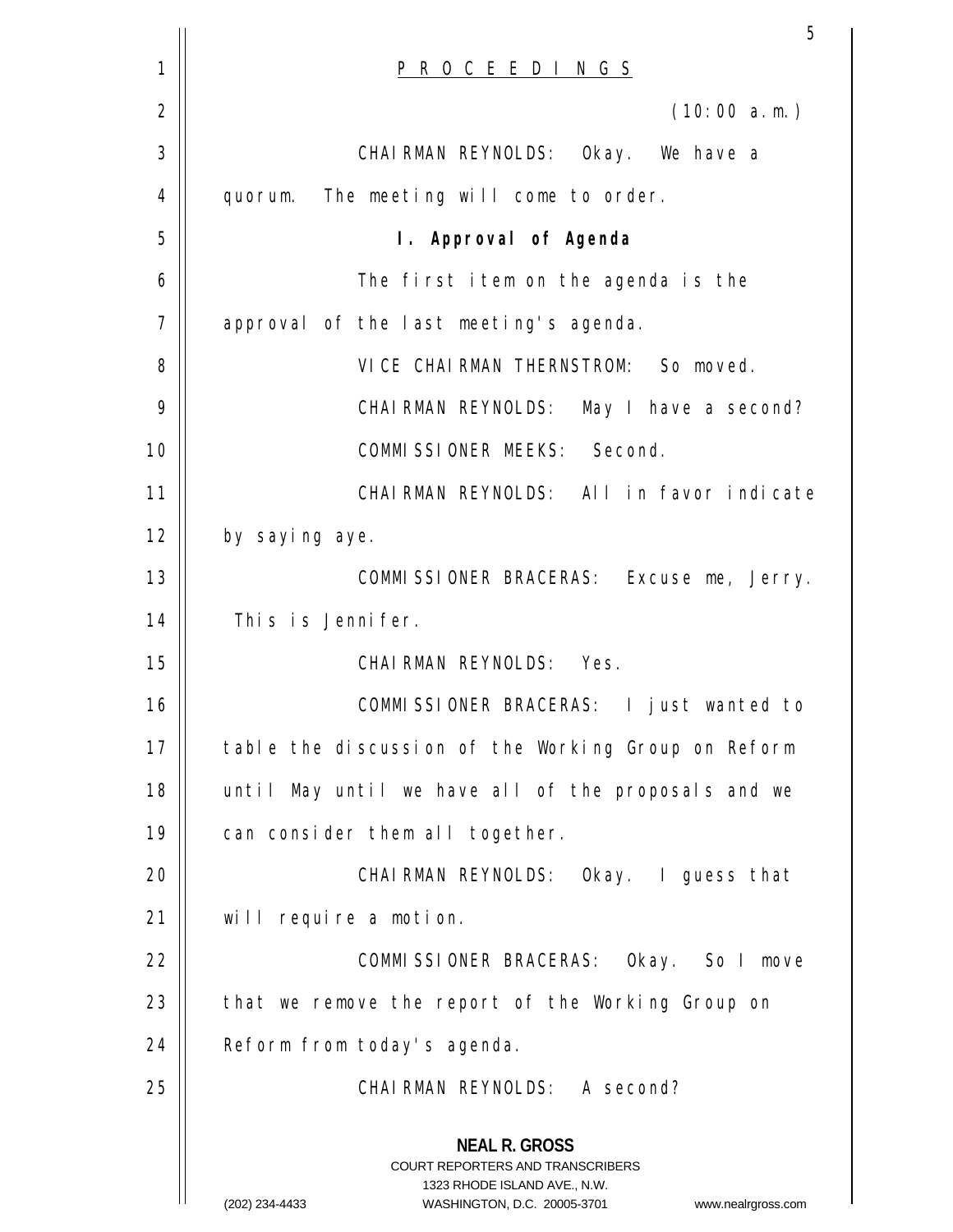|    | 6                                                                                                   |
|----|-----------------------------------------------------------------------------------------------------|
| 1  | VICE CHAIRMAN THERNSTROM: Second it.                                                                |
| 2  | CHAIRMAN REYNOLDS: Okay. All those in                                                               |
| 3  | favor please indicate by saying aye.                                                                |
| 4  | (Chorus of ayes.)                                                                                   |
| 5  | CHAIRMAN REYNOLDS: Any in opposition?                                                               |
| 6  | (No response.)                                                                                      |
| 7  | CHAIRMAN REYNOLDS: Okay. The motion                                                                 |
| 8  | passes.                                                                                             |
| 9  | All right. Back to approval of the                                                                  |
| 10 | agenda as amended. I guess now that it has been                                                     |
| 11 | amended I'd need a motion.                                                                          |
| 12 | COMMISSIONER KIRSANOW: So moved.                                                                    |
| 13 | CHAIRMAN REYNOLDS: Okay. A second?                                                                  |
| 14 | COMMISSIONER MEEKS: Second.                                                                         |
| 15 | CHAIRMAN REYNOLDS: All in favor?                                                                    |
| 16 | (Chorus of ayes.)                                                                                   |
| 17 | CHAIRMAN REYNOLDS: Any in opposition?                                                               |
| 18 | (No response.)                                                                                      |
| 19 | CHAIRMAN REYNOLDS: The motion carries.                                                              |
| 20 | II. Approval of Minutes of                                                                          |
| 21 | March 18, 2005 Meeting                                                                              |
| 22 | Okay. The second item is approval of the                                                            |
| 23 | minutes of the March 18th meeting. May I have a                                                     |
| 24 | motion?                                                                                             |
| 25 | COMMISSIONER BRACERAS: So moved.                                                                    |
|    | <b>NEAL R. GROSS</b>                                                                                |
|    | <b>COURT REPORTERS AND TRANSCRIBERS</b>                                                             |
|    | 1323 RHODE ISLAND AVE., N.W.<br>(202) 234-4433<br>WASHINGTON, D.C. 20005-3701<br>www.nealrgross.com |
|    |                                                                                                     |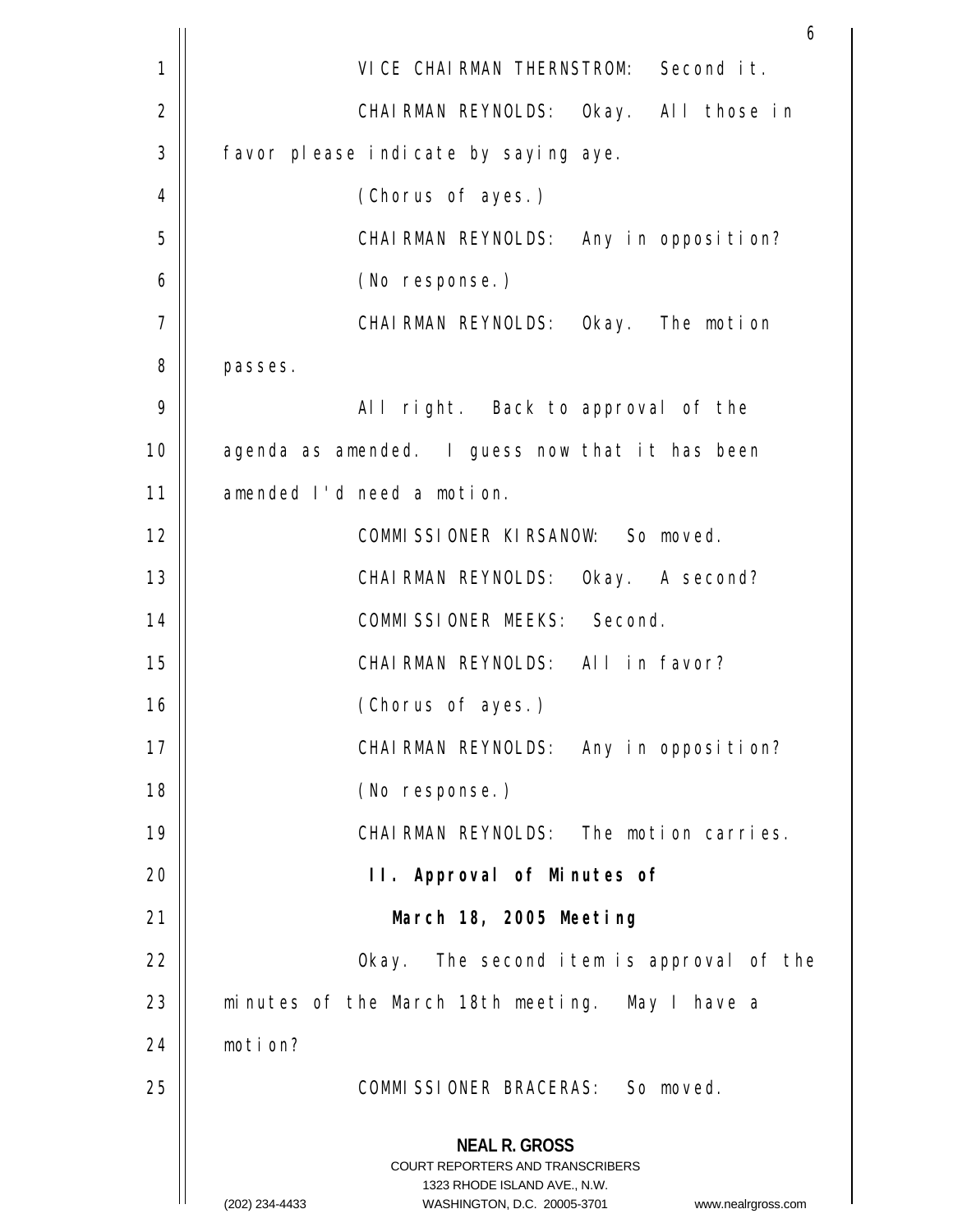|    | 7                                                                                                                                                                      |
|----|------------------------------------------------------------------------------------------------------------------------------------------------------------------------|
| 1  | CHAIRMAN REYNOLDS: A second?                                                                                                                                           |
| 2  | VICE CHAIRMAN THERNSTROM: Second.                                                                                                                                      |
| 3  | CHAIRMAN REYNOLDS: Any changes or                                                                                                                                      |
| 4  | discussion?                                                                                                                                                            |
| 5  | (No response.)                                                                                                                                                         |
| 6  | CHAIRMAN REYNOLDS: Okay. All in favor                                                                                                                                  |
| 7  | indicate by saying aye.                                                                                                                                                |
| 8  | (Chorus of ayes.)                                                                                                                                                      |
| 9  | CHAIRMAN REYNOLDS: Any in opposition?                                                                                                                                  |
| 10 | (No response.)                                                                                                                                                         |
| 11 | CHAIRMAN REYNOLDS: Okay. The motion                                                                                                                                    |
| 12 | passes.                                                                                                                                                                |
| 13 | III. Announcements                                                                                                                                                     |
| 14 | Okay. I would like to make an                                                                                                                                          |
| 15 | announcement.                                                                                                                                                          |
| 16 | Fred Korematsu passed. I regret to                                                                                                                                     |
| 17 | report that he passed away March 30th at the age of                                                                                                                    |
| 18 | 86. As many of you well know, Fred Korematsu became                                                                                                                    |
| 19 | a symbol of the civil rights movement for challenging                                                                                                                  |
| 20 | the World War II internment orders that sent 120                                                                                                                       |
| 21 | Japanese Americans to government camps.                                                                                                                                |
| 22 | COMMISSIONER YAKI: One hundred and                                                                                                                                     |
| 23 | twenty thousand.                                                                                                                                                       |
| 24 | CHAIRMAN REYNOLDS: Oh, I'm sorry.                                                                                                                                      |
| 25 | That's right. One hundred and twenty thousand                                                                                                                          |
|    | <b>NEAL R. GROSS</b><br><b>COURT REPORTERS AND TRANSCRIBERS</b><br>1323 RHODE ISLAND AVE., N.W.<br>(202) 234-4433<br>WASHINGTON, D.C. 20005-3701<br>www.nealrgross.com |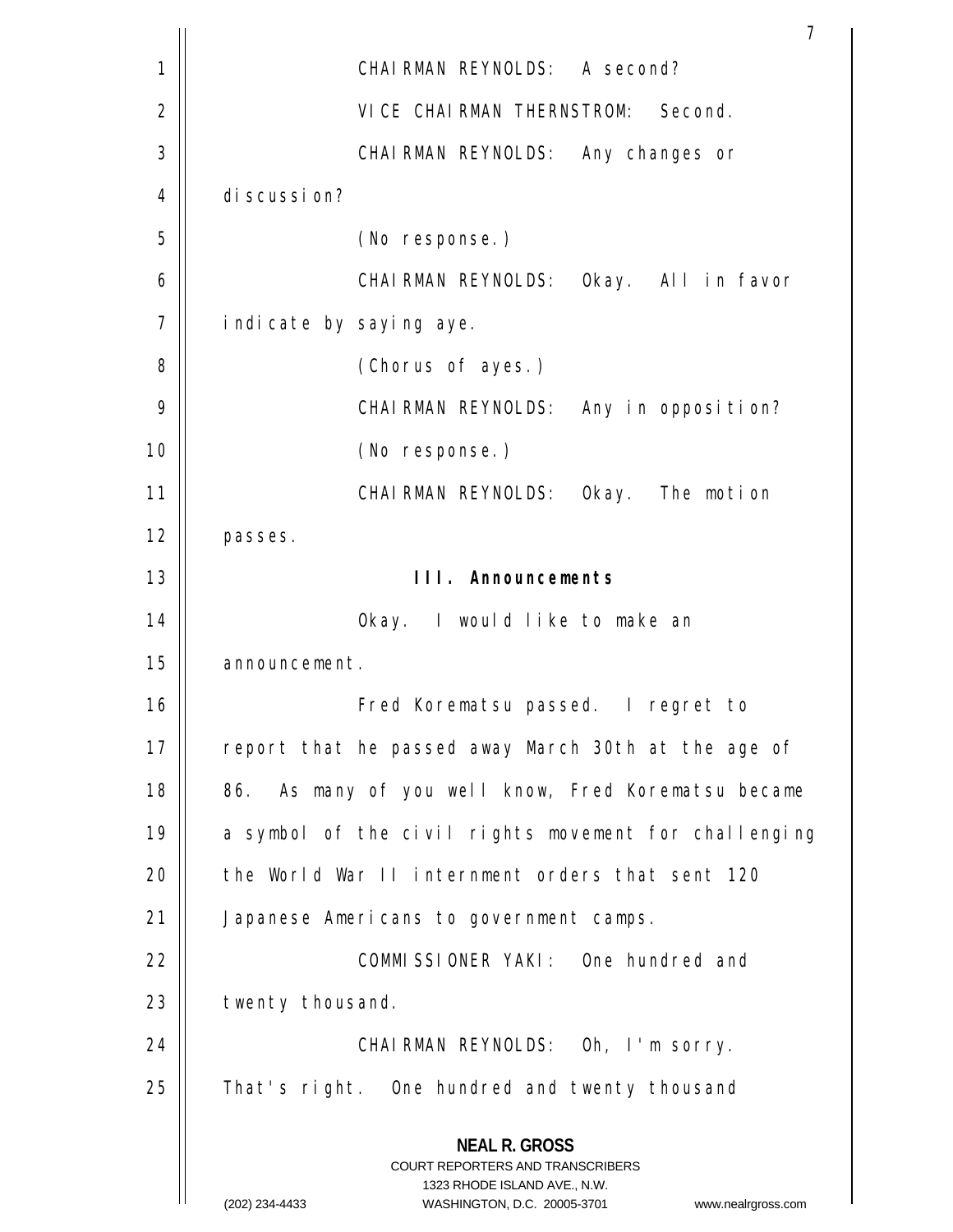|              | 8                                                                                                                                                                      |
|--------------|------------------------------------------------------------------------------------------------------------------------------------------------------------------------|
| $\mathbf{1}$ | Japanese Americans to American camps.                                                                                                                                  |
| 2            | His conviction for opposing the                                                                                                                                        |
| 3            | internment was finally overturned in the U.S.                                                                                                                          |
| 4            | District Court in 1983. When the internment order                                                                                                                      |
| 5            | came down in February 1942 after the Japanese bombing                                                                                                                  |
| 6            | of Pearl Harbor, the U.S. Army issued orders to round                                                                                                                  |
| 7            | up 120,000 Japanese Americans living on the West                                                                                                                       |
| 8            | Coast into ten internment camps.                                                                                                                                       |
| 9            | Mr. Korematsu did not turn himself in and                                                                                                                              |
| 10           | was arrested, jailed, and convicted of a felony for                                                                                                                    |
| 11           | failing to report for evacuation in late 1942. He                                                                                                                      |
| 12           | appealed his case to the U.S. Supreme Court alleging                                                                                                                   |
| 13           | the constitutionality of President Roosevelt's                                                                                                                         |
| 14           | Executive Order 90-66 authorizing -- It couldn't have                                                                                                                  |
| 15           | been Roosevelt. Any historians here?                                                                                                                                   |
| 16           | In any event --                                                                                                                                                        |
| 17           | VICE CHAIRMAN THERNSTROM: It was                                                                                                                                       |
| 18           | Roosevelt.                                                                                                                                                             |
| 19           | COMMISSIONER YAKI: Yeah, it was<br>FDR.                                                                                                                                |
| 20           | CHAIRMAN REYNOLDS: Oh, okay, okay.                                                                                                                                     |
| 21           | VICE CHAIRMAN THERNSTROM: Yeah.                                                                                                                                        |
| 22           | CHAIRMAN REYNOLDS: In any event,                                                                                                                                       |
| 23           | challenging the constitutionality of Roosevelt's                                                                                                                       |
| 24           | Executive Order 90-66 that authorized the internment.                                                                                                                  |
| 25           | The high Court ruled against him                                                                                                                                       |
|              | <b>NEAL R. GROSS</b><br><b>COURT REPORTERS AND TRANSCRIBERS</b><br>1323 RHODE ISLAND AVE., N.W.<br>(202) 234-4433<br>WASHINGTON, D.C. 20005-3701<br>www.nealrgross.com |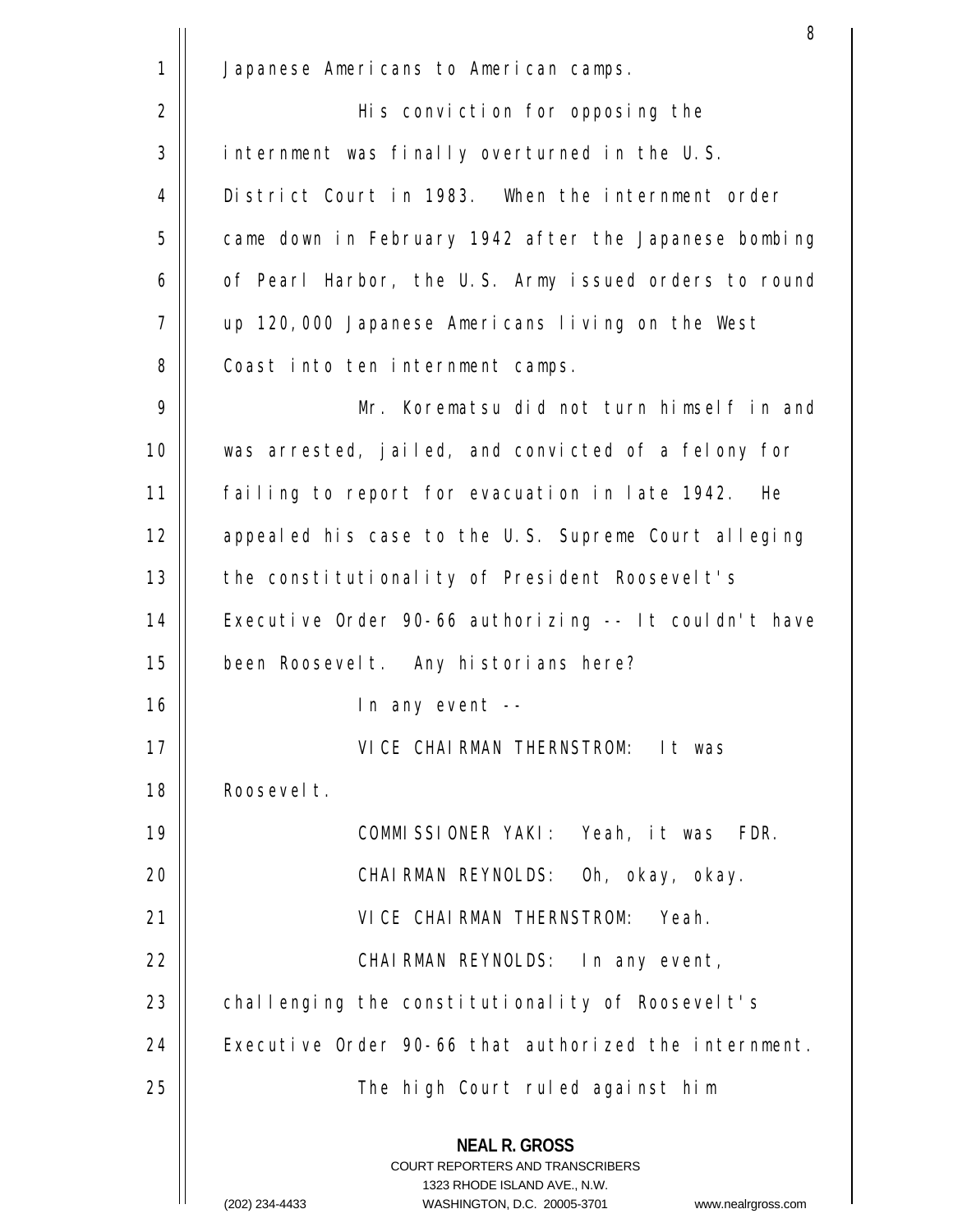|             | 9                                                                                                                                                                      |
|-------------|------------------------------------------------------------------------------------------------------------------------------------------------------------------------|
| $\mathbf 1$ | declaring in 1944 that the internment was justified                                                                                                                    |
| 2           | by the need to combat sabotage and espionage. I'd                                                                                                                      |
| 3           | just like to point out that that war was not -- that                                                                                                                   |
| 4           | war was also fought against Italy and Germans, and                                                                                                                     |
| 5           | there were German Americans and Italians walking                                                                                                                       |
| 6           | around the United States and that order did not apply                                                                                                                  |
| 7           | to them.                                                                                                                                                               |
| 8           | And also I believe that the order did not                                                                                                                              |
| 9           | apply to the Japanese living in Hawaii.                                                                                                                                |
| 10          | In any event, Mr. Korematsu's case stood                                                                                                                               |
| 11          | for almost 40 years, until the early 1980's when                                                                                                                       |
| 12          | Asian American lawyers and civil rights advocates                                                                                                                      |
| 13          | unearthed new evidence that undermined the internment                                                                                                                  |
| 14          | order. It was on this basis that the Korematsu case                                                                                                                    |
| 15          | was reopened in 1983 resulting in the erasure of his                                                                                                                   |
| 16          | criminal conviction for defying the internment.                                                                                                                        |
| 17          | In 1988, President Reagan declared the                                                                                                                                 |
| 18          | internment a grave injustice and signed legislation                                                                                                                    |
| 19          | authorizing the reparations of \$20,000 each to                                                                                                                        |
| 20          | thousands of surviving internees, including                                                                                                                            |
| 21          | Korematsu. In 1999, President Clinton awarded                                                                                                                          |
| 22          | Korematsu a Presidential Medal of Freedom, the                                                                                                                         |
| 23          | nation's highest civilian honor.                                                                                                                                       |
| 24          | Mr. Korematsu remained active in civil                                                                                                                                 |
| 25          | rights throughout his life, and President Clinton                                                                                                                      |
|             | <b>NEAL R. GROSS</b><br><b>COURT REPORTERS AND TRANSCRIBERS</b><br>1323 RHODE ISLAND AVE., N.W.<br>(202) 234-4433<br>WASHINGTON, D.C. 20005-3701<br>www.nealrgross.com |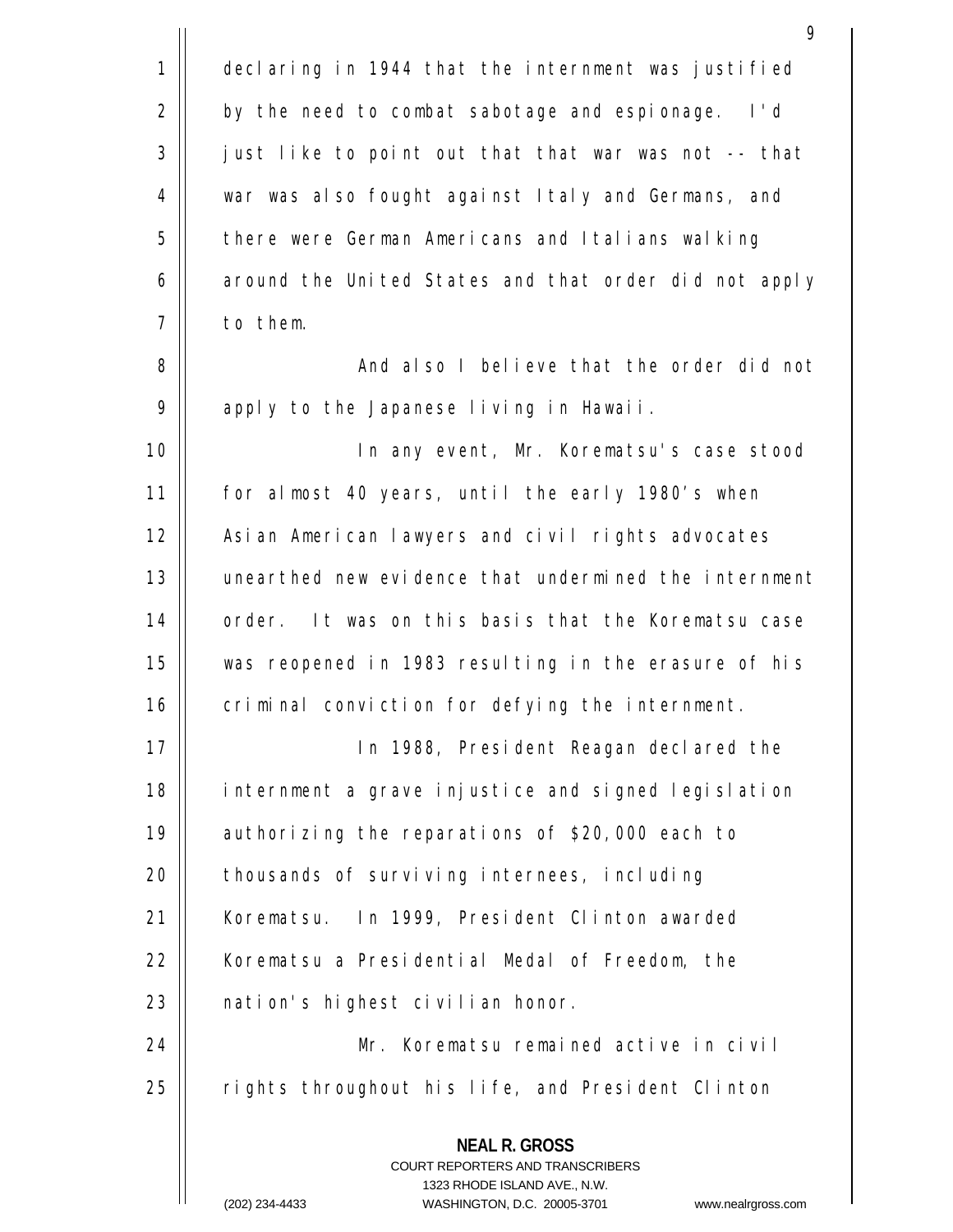|    | 10                                                                                                                                                                     |
|----|------------------------------------------------------------------------------------------------------------------------------------------------------------------------|
| 1  | noted the significance of these achievements when he                                                                                                                   |
| 2  | said, "In the long history of our country's constant                                                                                                                   |
| 3  | search for justice some names of ordinary citizens                                                                                                                     |
| 4  | stands for millions of souls, Plessey, Brown, Parks.                                                                                                                   |
| 5  | To that distinguished list we now add the name of                                                                                                                      |
| 6  | Fred Korematsu."                                                                                                                                                       |
| 7  | On behalf of the U.S. Commission on Civil                                                                                                                              |
| 8  | Rights, I wish to acknowledge Mr. Korematsu's long                                                                                                                     |
| 9  | and distinguished service to his country and, as                                                                                                                       |
| 10 | well, acknowledge the enormous debt owed to him by                                                                                                                     |
| 11 | all Americans. His passing is a significant loss for                                                                                                                   |
| 12 | the United States and the world.                                                                                                                                       |
| 13 | Mr. Chair.<br>COMMISSIONER YAKI:                                                                                                                                       |
| 14 | CHAIRMAN REYNOLDS:<br>yes.                                                                                                                                             |
| 15 | COMMISSIONER YAKI: Could I just add a                                                                                                                                  |
| 16 | few words to that?                                                                                                                                                     |
| 17 | CHAIRMAN REYNOLDS: Oh, sure.                                                                                                                                           |
| 18 | COMMISSIONER YAKI: My father and his                                                                                                                                   |
| 19 | family were interned in camps pursuant to Executive                                                                                                                    |
| 20 | Order 90-66, and I also knew Fred Korematsu                                                                                                                            |
| 21 | personally. I worked with him on a number of                                                                                                                           |
| 22 | occasions.                                                                                                                                                             |
| 23 | Most recently I saw him at the annual Day                                                                                                                              |
| 24 | of Remembrance of Events in February, which marks the                                                                                                                  |
| 25 | anniversary date that the Japanese American community                                                                                                                  |
|    | <b>NEAL R. GROSS</b><br><b>COURT REPORTERS AND TRANSCRIBERS</b><br>1323 RHODE ISLAND AVE., N.W.<br>(202) 234-4433<br>WASHINGTON, D.C. 20005-3701<br>www.nealrgross.com |
|    |                                                                                                                                                                        |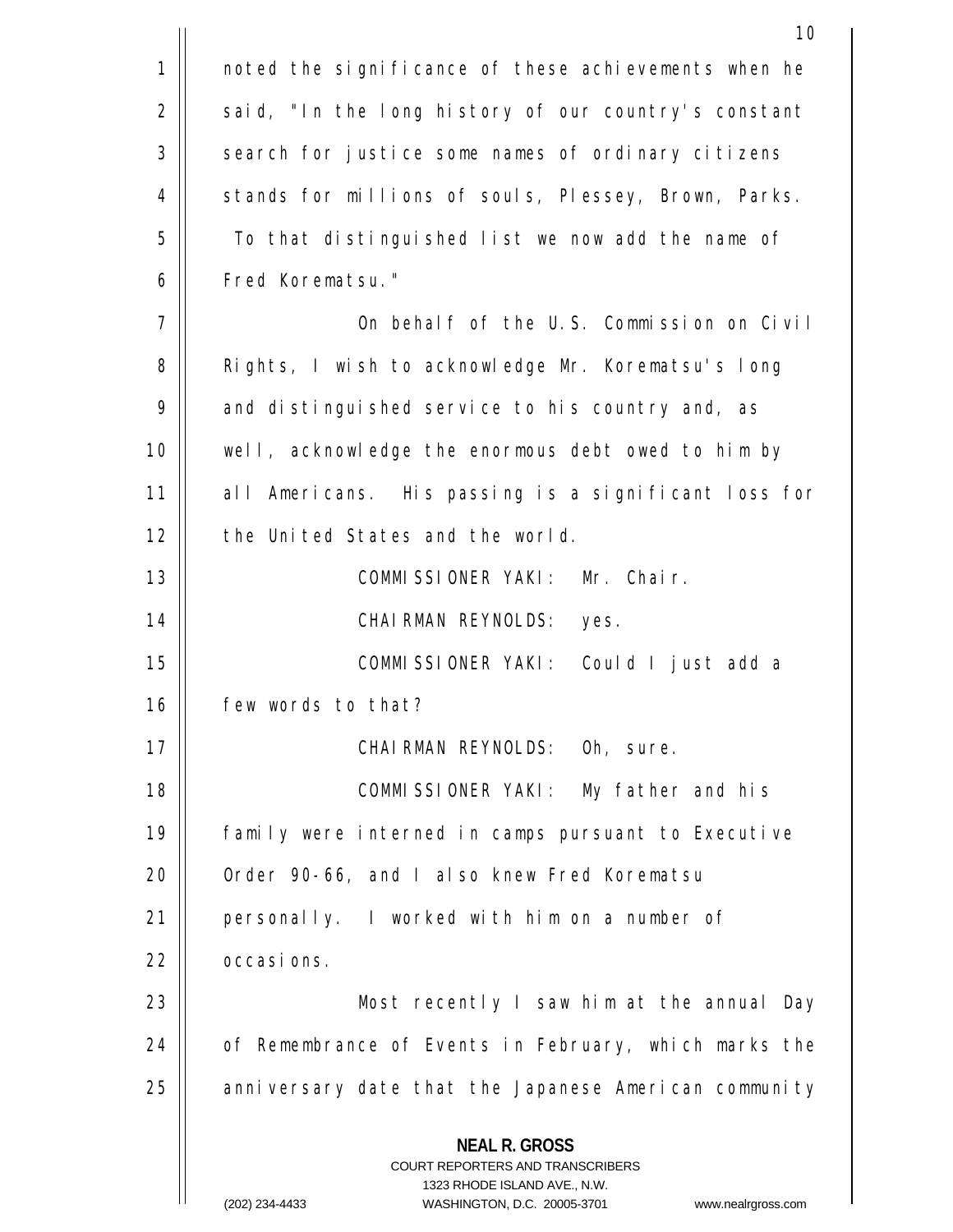|             | 11                                                                                                                                                                     |
|-------------|------------------------------------------------------------------------------------------------------------------------------------------------------------------------|
| $\mathbf 1$ | observed every year for the internment order. And I                                                                                                                    |
| 2           | was as shocked as anyone that just a few weeks later                                                                                                                   |
| 3           | he had passed.                                                                                                                                                         |
| 4           | But I just wanted to say on behalf of the                                                                                                                              |
| 5           | Japanese American community thank you for your kind                                                                                                                    |
| 6           | words. I will be attending his service in California                                                                                                                   |
| 7           | on the 16th, and just want to say that it is one of                                                                                                                    |
| 8           | the great injustices perpetrated in our                                                                                                                                |
| 9           | constitutional history, and I think that a sad                                                                                                                         |
| 10          | reminder of a terrible time in our nation's history                                                                                                                    |
| 11          | What is unfortunate though and still                                                                                                                                   |
| 12          | remains is that while his personal conviction was                                                                                                                      |
| 13          | overturned, as well as those of four other                                                                                                                             |
| 14          | plaintiffs, who produced by clear and convincing                                                                                                                       |
| 15          | evidence that there was no wartime sabotage, there                                                                                                                     |
| 16          | was no fifth column of enemy aliens in the Unites                                                                                                                      |
| 17          | States among the Japanese community, that the                                                                                                                          |
| 18          | decision in Korematsu v. United States still remains                                                                                                                   |
| 19          | on the books and still is there, unfortunately, as                                                                                                                     |
| 20          | precedent for the future, and that, I think, is an                                                                                                                     |
| 21          | unfortunate legacy that still remains, but can't                                                                                                                       |
| 22          | detract away from the personal courage and honor that                                                                                                                  |
| 23          | Fred Korematsu showed throughout his entire life.                                                                                                                      |
| 24          | CHAIRMAN REYNOLDS: Thank you.                                                                                                                                          |
| 25          | Yes?                                                                                                                                                                   |
|             | <b>NEAL R. GROSS</b><br><b>COURT REPORTERS AND TRANSCRIBERS</b><br>1323 RHODE ISLAND AVE., N.W.<br>(202) 234-4433<br>WASHINGTON, D.C. 20005-3701<br>www.nealrgross.com |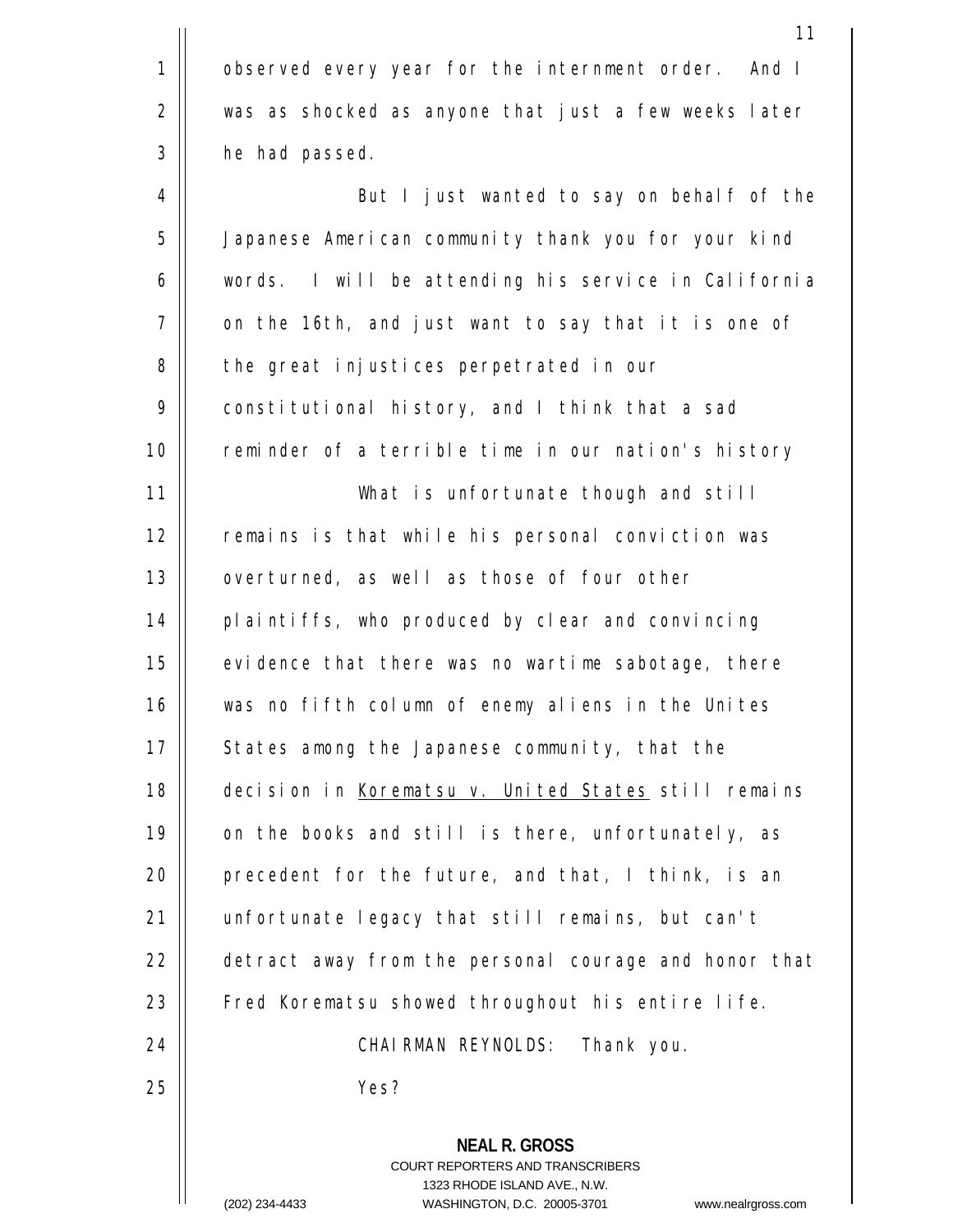|    | 12                                                                                                                                                                     |
|----|------------------------------------------------------------------------------------------------------------------------------------------------------------------------|
| 1  | VICE CHAIRMAN THERNSTROM: However,                                                                                                                                     |
| 2  | Michael, we do not agree that it is a disgraced                                                                                                                        |
| 3  | decision. It goes down in history, along with, you                                                                                                                     |
| 4  | know, a short list of decisions in which the Supreme                                                                                                                   |
| 5  | Court reacted appallingly.                                                                                                                                             |
| 6  | COMMISSIONER YAKI: I think that, without                                                                                                                               |
| 7  | a doubt, when you put up there with Dred Scott,                                                                                                                        |
| 8  | Plessey and Korematsu the only unfortunate thing is                                                                                                                    |
| 9  | that the other two decisions were overturned either                                                                                                                    |
| 10 | by an act of amending the Constitution or an act of                                                                                                                    |
| 11 | the Supreme Court. The last one has yet to be.                                                                                                                         |
| 12 | VICE CHAIRMAN THERNSTROM: Well, and                                                                                                                                    |
| 13 | arguably, Plessey has yet to be, I mean, in very                                                                                                                       |
| 14 | narrow legal terms, but we won't go further into that                                                                                                                  |
| 15 | now. But in legal terms, Plessey hasn't been                                                                                                                           |
| 16 | overturned either, of course. Brown v. Board didn't                                                                                                                    |
| 17 | overturn Plessey, but anyway --                                                                                                                                        |
| 18 | COMMISSIONER YAKI: I think it did.                                                                                                                                     |
| 19 | VICE CHAIRMAN THERNSTROM: Well, the                                                                                                                                    |
| 20 | point is well taken.                                                                                                                                                   |
| 21 | CHAIRMAN REYNOLDS: Okay. We have --                                                                                                                                    |
| 22 | would you hold a moment?                                                                                                                                               |
| 23 | (Pause in proceedings.)                                                                                                                                                |
| 24 | CHAIRMAN REYNOLDS: Okay. Well, during                                                                                                                                  |
| 25 | our last meeting we discussed the need to take                                                                                                                         |
|    | <b>NEAL R. GROSS</b><br><b>COURT REPORTERS AND TRANSCRIBERS</b><br>1323 RHODE ISLAND AVE., N.W.<br>(202) 234-4433<br>WASHINGTON, D.C. 20005-3701<br>www.nealrgross.com |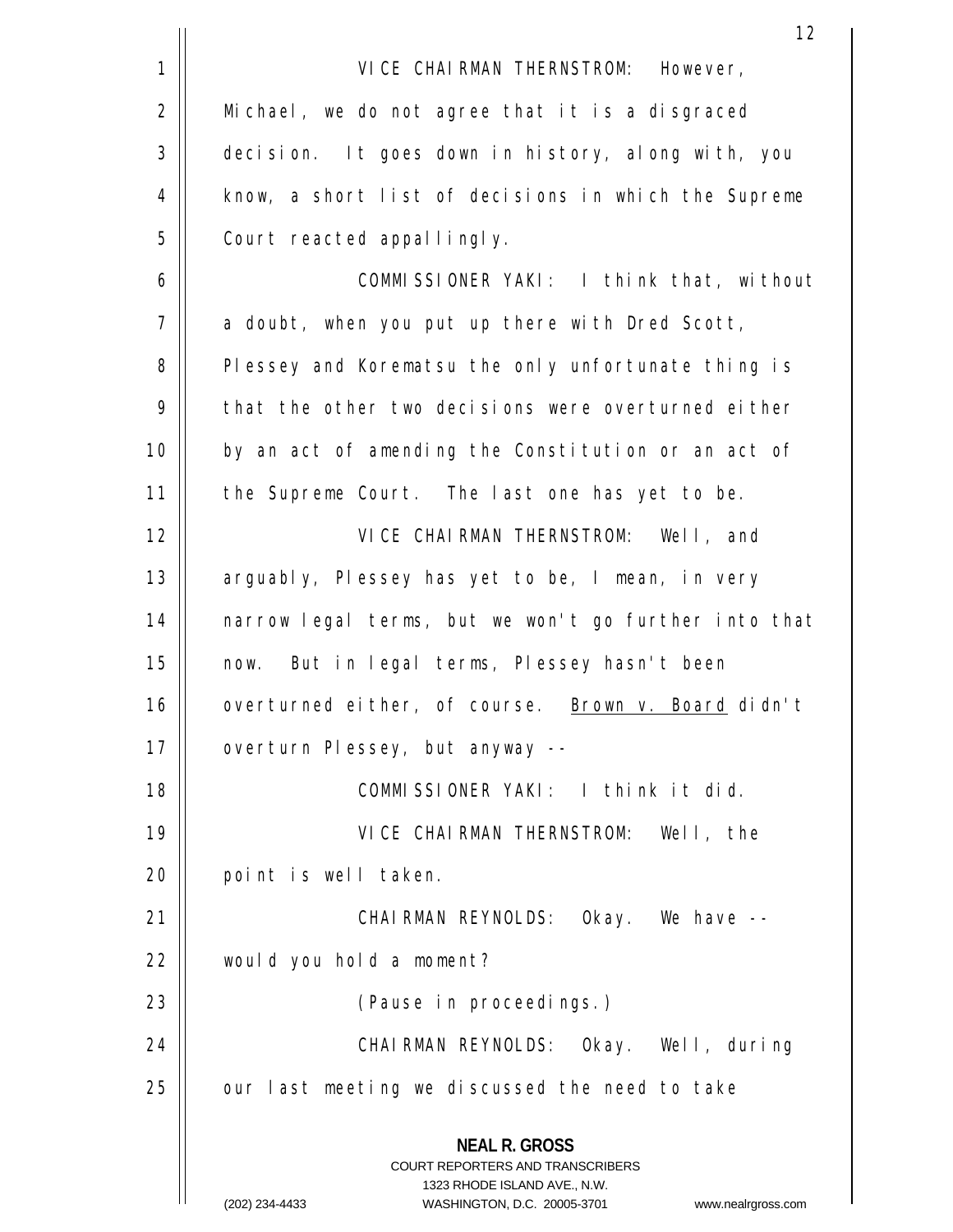|    | 13                                                                                                                                                                      |
|----|-------------------------------------------------------------------------------------------------------------------------------------------------------------------------|
| 1  | corrective actions in order to avoid exceeding our                                                                                                                      |
| 2  | budget authority for fiscal year 2005.                                                                                                                                  |
| 3  | The Staff Director and a number of                                                                                                                                      |
| 4  | Commissioners have spent a lot of hours trying to                                                                                                                       |
| 5  | come up with a battle plan that is going improve the                                                                                                                    |
| 6  | fiscal health of the institution.                                                                                                                                       |
| 7  | We have a battle plan. The battle plan is                                                                                                                               |
| 8  | unfortunately going to be painful, but we don't have                                                                                                                    |
| 9  | any choice in the matter. I think that this is going                                                                                                                    |
| 10 | to be the first step that we take along the road of                                                                                                                     |
| 11 | recovery.                                                                                                                                                               |
| 12 | At this point I will ask the Staff                                                                                                                                      |
| 13 | Director to provide his report.                                                                                                                                         |
| 14 | IV. Staff Director's Report                                                                                                                                             |
| 15 | MR. MARCUS: Thank you, Mr. Chairman.                                                                                                                                    |
| 16 | Mr. Chairman, Madame Vice Chairman,                                                                                                                                     |
| 17 | Commissioners, if it please the Commissioners, I                                                                                                                        |
| 18 | would like to supplement my written report for this                                                                                                                     |
| 19 | month with additional remarks concerning the                                                                                                                            |
| 20 | financial condition of the agency. It may be that                                                                                                                       |
| 21 | there are other issues that the Commissioners would                                                                                                                     |
| 22 | also like to discuss, but the fact is that over the                                                                                                                     |
| 23 | last few weeks since our last meeting, we have been                                                                                                                     |
| 24 | focused intensely on addressing the immediate                                                                                                                           |
| 25 | financial concerns that I described in the last                                                                                                                         |
|    | <b>NEAL R. GROSS</b><br><b>COURT REPORTERS AND TRANSCRIBERS</b><br>1323 RHODE ISLAND AVE., N.W.<br>WASHINGTON D.C. 20005-3701<br>$(202)$ 234-4433<br>www.nealrgross.com |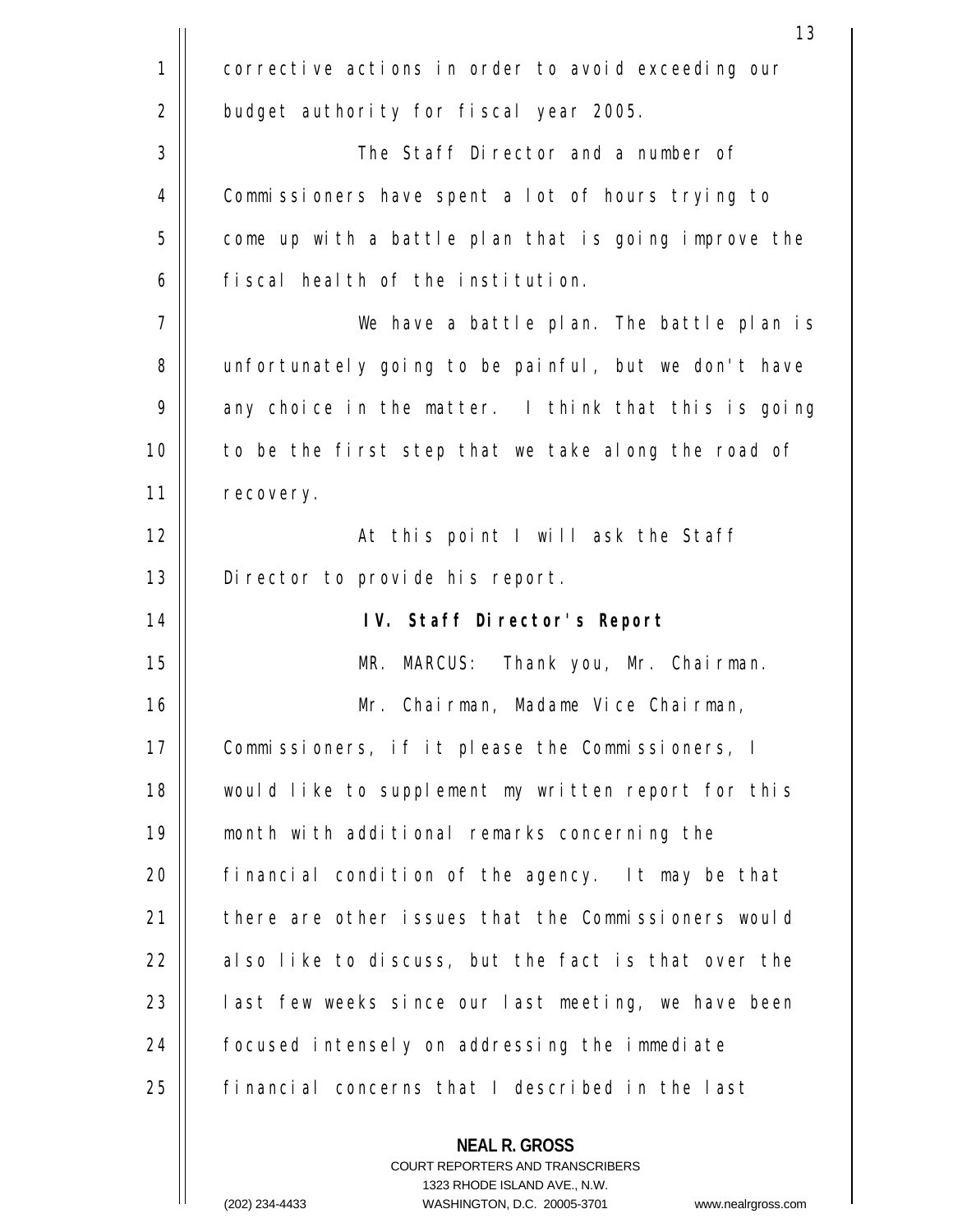| meerina |  |
|---------|--|
|         |  |

1

2 3 4 As you know, those current concerns are intense, and they are immediate, and that is why the solutions will necessarily be painful ones.

5 6 7 8 9 10 11 12 13 14 15 16 During the Commission's February 18, 2005 meeting, I indicated that this would be a particularly austere year financially, and I added to that in testimony on March 17, 2005, before the U.S. House Judiciary Committee, Subcommittee on the Constitution, indicating that as of my arrival the spending plans and assumptions of the Commission place the agency on course to overspend its appropriations by a considerable sum and that we are now working on cost cutting measures to close this gap and provide a sufficient cushion against unexpected costs.

17 18 19  $20$ 21 22 I indicated further during the March 18 meeting that we had yet to determine the precise parameters of the shortfall, but that based on present spending patterns and assumptions, we had a range of figures that could be as low as \$45,000 or as high as over \$200,000.

23 24 25 And subsequently I have indicated that as our Office of Management refined those figures, that we had no room for optimism, and that, in fact, the

> COURT REPORTERS AND TRANSCRIBERS 1323 RHODE ISLAND AVE., N.W.

**NEAL R. GROSS**

(202) 234-4433 WASHINGTON, D.C. 20005-3701 www.nealrgross.com

14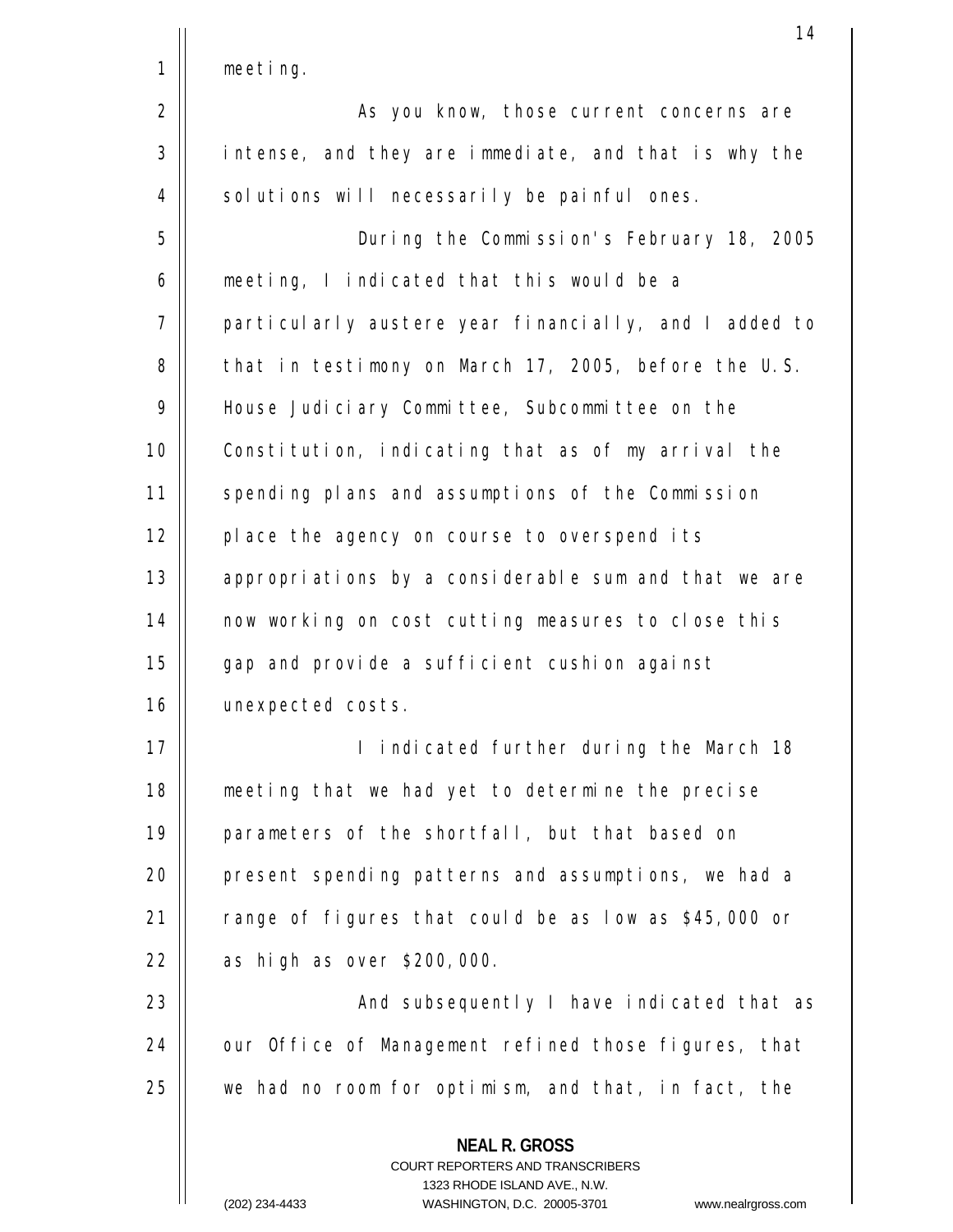|    | 15                                                                                                                                                                      |
|----|-------------------------------------------------------------------------------------------------------------------------------------------------------------------------|
| 1  | shortfall based on current spending patterns and                                                                                                                        |
| 2  | assumptions as of March was well over \$200,000, and                                                                                                                    |
| 3  | in fact, in the range of 260 or \$265,000 if                                                                                                                            |
| 4  | corrective measures were not taken as of March.                                                                                                                         |
| 5  | Now, we've also indicated some interim                                                                                                                                  |
| 6  | corrective measures that are bringing those numbers                                                                                                                     |
| 7  | down, but we'll need to discuss today additional                                                                                                                        |
| 8  | measures to make sure that we are serving at least                                                                                                                      |
| 9  | five goals.                                                                                                                                                             |
| 10 | First, we need to fully close the                                                                                                                                       |
| 11 | shortfall that we have projected to have in fiscal                                                                                                                      |
| 12 | 2005.                                                                                                                                                                   |
| 13 | Second, to do so in a way that                                                                                                                                          |
| 14 | anticipates and closes the shortfall that we would                                                                                                                      |
| 15 | otherwise have in fiscal year 2006.                                                                                                                                     |
| 16 | Third, that enables us to do at least                                                                                                                                   |
| 17 | those sorts of reforms that the Commission has                                                                                                                          |
| 18 | discussed to date for fiscal year 2005 and 2006.                                                                                                                        |
| 19 | Fourth, and not in any particular order,                                                                                                                                |
| 20 | fourth, we need to make sure that we are doing each                                                                                                                     |
| 21 | of these things in a way that protects and advances                                                                                                                     |
| 22 | the ability of the Commission to achieve its mission.                                                                                                                   |
| 23 | And, fifth, and all throughout as we look                                                                                                                               |
| 24 | at any options to do so in a manner that as best as                                                                                                                     |
| 25 | possible preserved the well-being of the dedicated                                                                                                                      |
|    | <b>NEAL R. GROSS</b><br><b>COURT REPORTERS AND TRANSCRIBERS</b><br>1323 RHODE ISLAND AVE., N.W.<br>WASHINGTON D.C. 20005-3701<br>$(202)$ 234-4433<br>www.nealraross.com |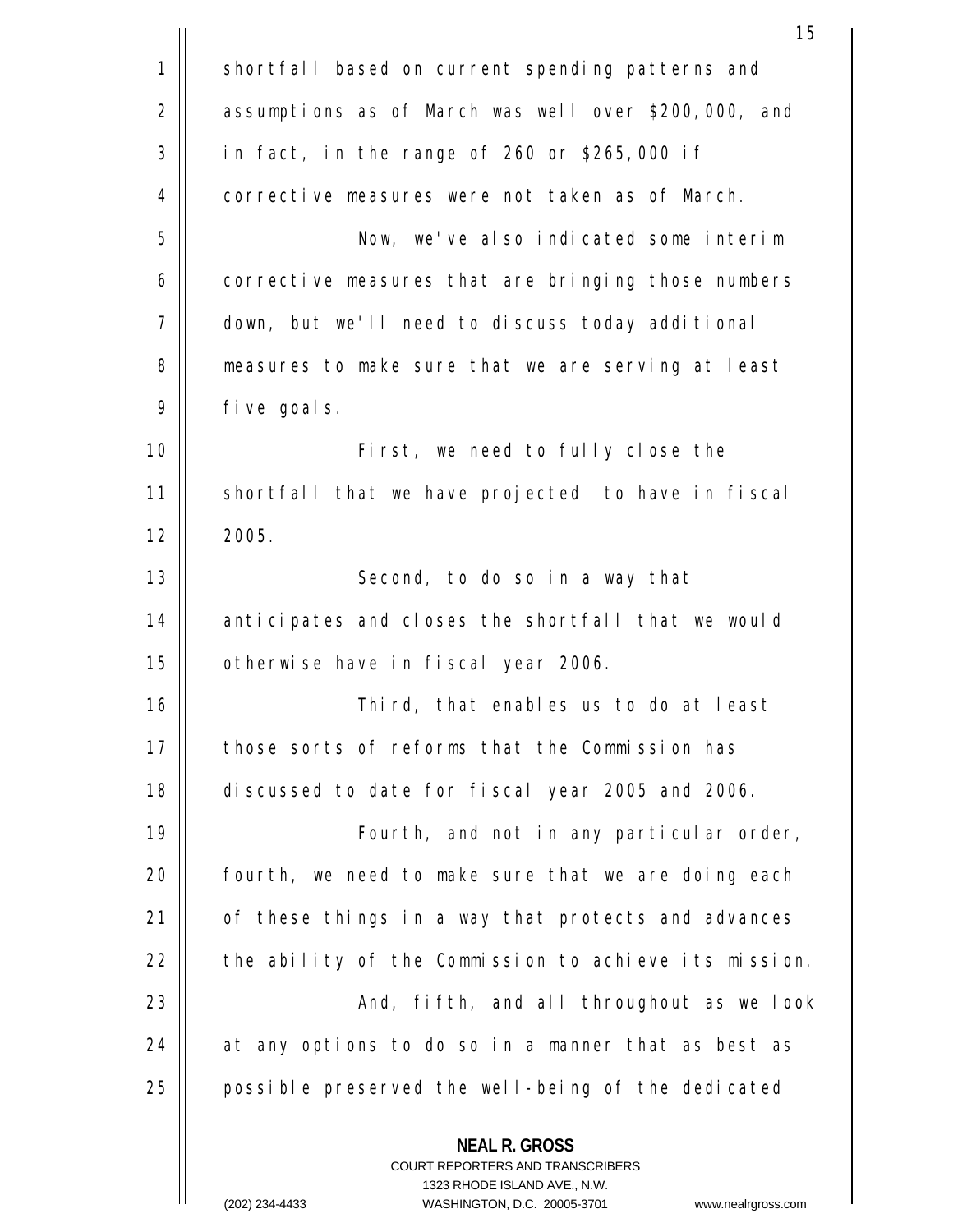$\mathsf{I}$ 

2 3 4 5 6 7 8 Those are very important goals. They're very difficult goals, and we attempt to reach those goals in the context of the Anti-deficiency Act, which has very strict penalties for agencies and leadership of agencies which overspend their appropriations or otherwise act in a manner which fails to comply with the appropriations laws.

9 10 11 12 13 14 15 16 17 18 So these are very serious, very serious matters, indeed. We know that as recently as 2004 an arm of the U.S. Department of Treasury cut off its dealings with the U.S. Commission on Civil Rights, and a significant part of their reason for terminating the relationship was a concern that the Commission in 2003 and 2004 was not sufficiently seriously dealing with the provisions of the Antideficiency Act in a conversation with senior staff of that agency.

19  $2.0$ 21 22 23 24 25 Earlier this week, they indicated to me that their biggest concern was an attitude of denial towards the shortfalls that we've had in prior years. It is my commitment to insure that we are focused with seriousness on complying with our requirements under the various appropriations laws, including the Anti-Deficiency Act.

## **NEAL R. GROSS**

COURT REPORTERS AND TRANSCRIBERS 1323 RHODE ISLAND AVE., N.W. (202) 234-4433 WASHINGTON, D.C. 20005-3701 www.nealrgross.com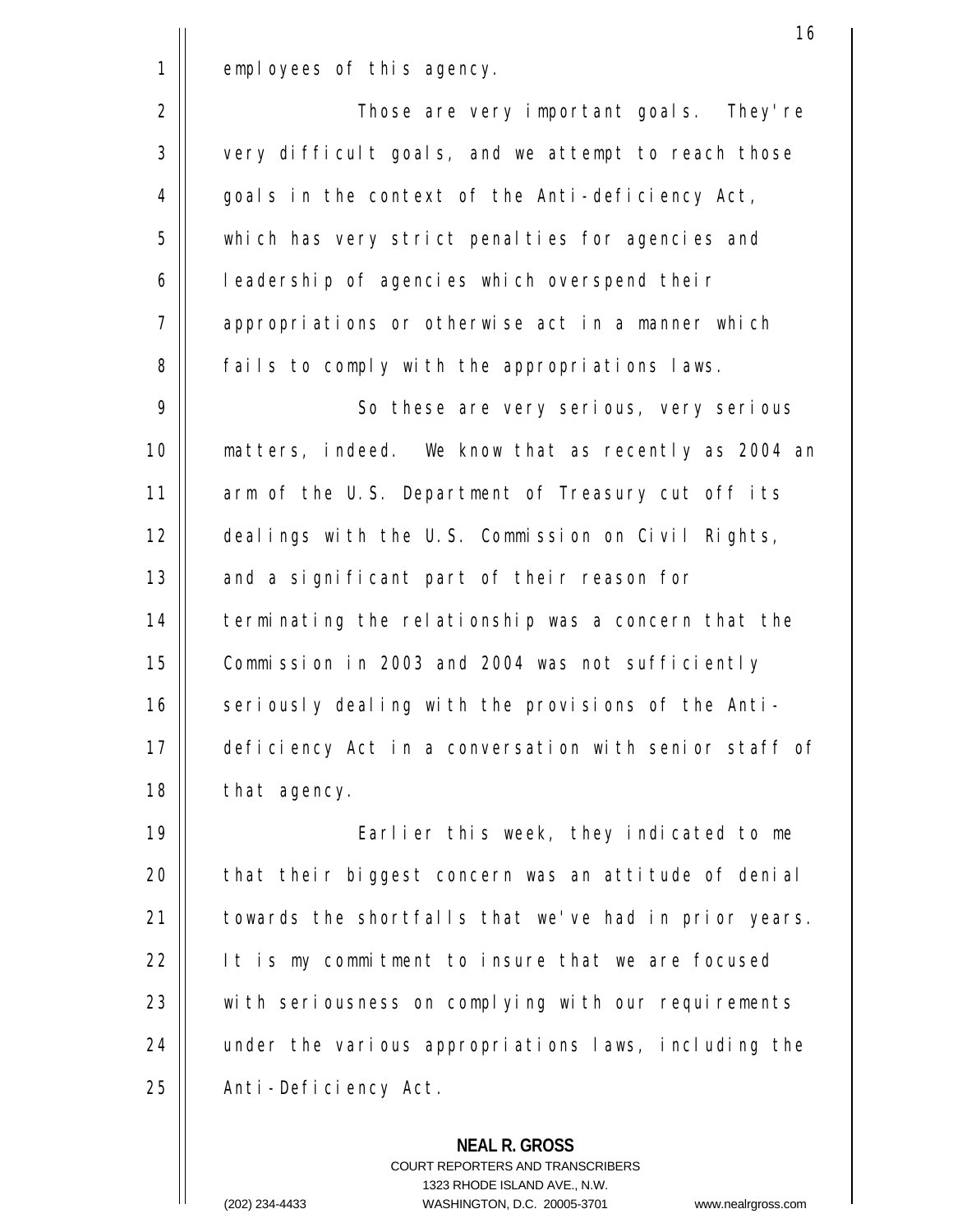|                | 17                                                                                                                                                             |
|----------------|----------------------------------------------------------------------------------------------------------------------------------------------------------------|
| $\mathbf 1$    | We have looked at a number of short-term                                                                                                                       |
| $\overline{2}$ | measures that can provide very quick reductions in                                                                                                             |
| 3              | spending. Some of these are items that I generated                                                                                                             |
| 4              | together with senior staff.                                                                                                                                    |
| 5              | In addition, the entire staff of this                                                                                                                          |
| 6              | agency has been very helpful in developing ideas for                                                                                                           |
| 7              | how we might reduce cost expenditures. Some of them                                                                                                            |
| 8              | were provided directly to management, some through                                                                                                             |
| 9              | union officials who have been helpful in facilitating                                                                                                          |
| 10             | the transmission of ideas.                                                                                                                                     |
| 11             | Of those ideas, some of them we've looked                                                                                                                      |
| 12             | at. Some of them we will continue to look at, but                                                                                                              |
| 13             | there are certainly a number of ways that we will                                                                                                              |
| 14             | continue to focus on for how we can reduce costs.                                                                                                              |
| 15             | Some of them I'll mention right now.                                                                                                                           |
| 16             | First, we have placed a freeze on new                                                                                                                          |
| 17             | hires in this agency. I'm very much aware that some                                                                                                            |
| 18             | of the Commissioners of this agency have made the                                                                                                              |
| 19             | sacrifice of doing without full-time special                                                                                                                   |
| 20             | assistants, which Commissioners have all                                                                                                                       |
| 21             | traditionally had.                                                                                                                                             |
| 22             | The decision to go without special                                                                                                                             |
| 23             | assistants for the rest of the fiscal year for those                                                                                                           |
| 24             | Commissioners who have not brought them on brings                                                                                                              |
| 25             | down the shortfall tremendously from \$265,000, and                                                                                                            |
|                | <b>NEAL R. GROSS</b><br>COURT REPORTERS AND TRANSCRIBERS<br>1323 RHODE ISLAND AVE., N.W.<br>WASHINGTON D.C. 20005-3701<br>(202) 234-4433<br>www.nealraross.com |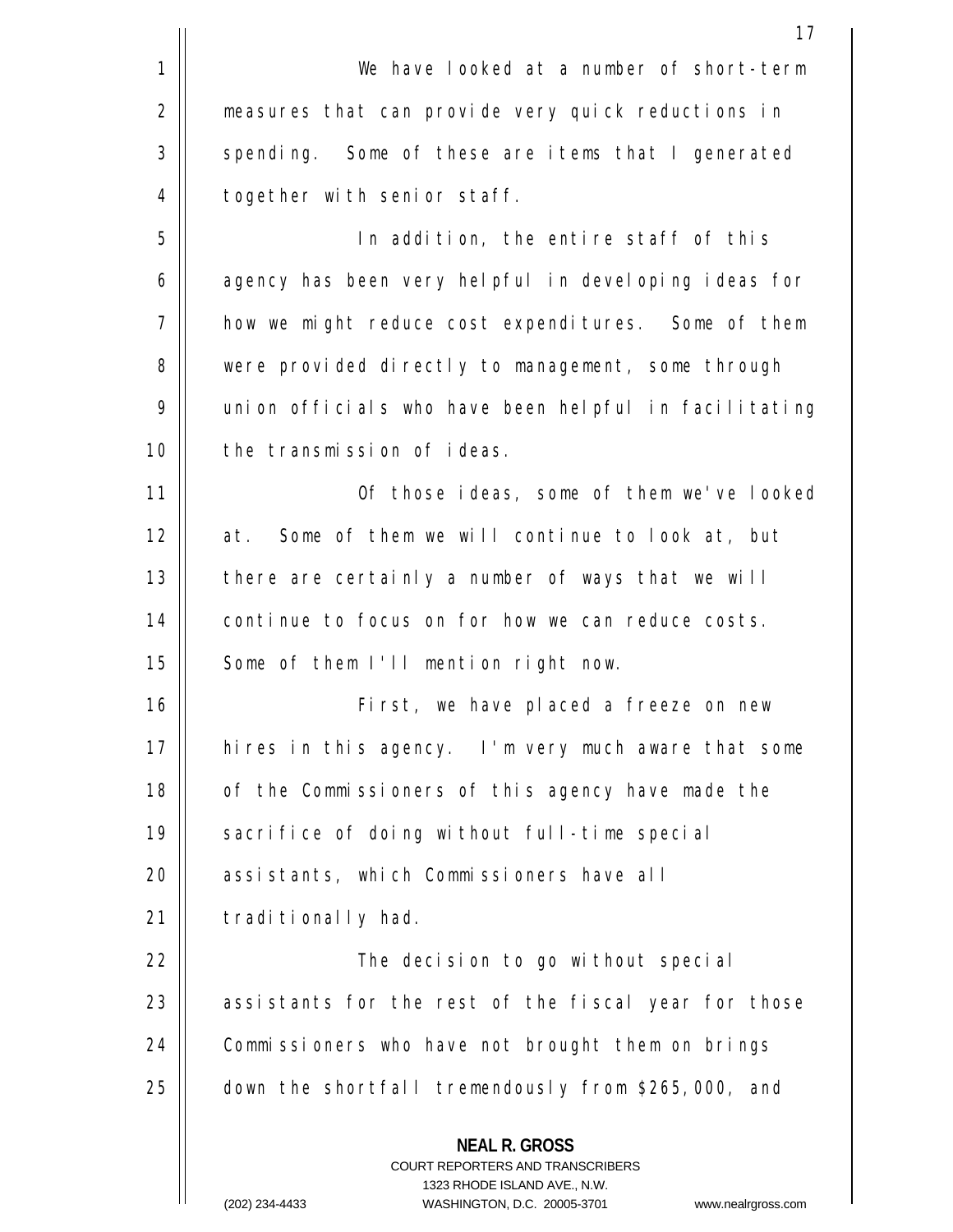|    | 18                                                                                                                                                                      |
|----|-------------------------------------------------------------------------------------------------------------------------------------------------------------------------|
| 1  | has helped cut the figure down into the ballpark of                                                                                                                     |
| 2  | $$135,000$ for this year.                                                                                                                                               |
| 3  | In addition, we have made serious cuts in                                                                                                                               |
| 4  | spending, including ceasing to use temporary staff at                                                                                                                   |
| 5  | this agency, curtailing travel and other                                                                                                                                |
| 6  | discretionary expenditures, making every cut that we                                                                                                                    |
| 7  | can in discretionary expenditures as severely as we                                                                                                                     |
| 8  | can.                                                                                                                                                                    |
| 9  | And, third, we have sought authorization                                                                                                                                |
| 10 | from the Office of Personnel Management to offer                                                                                                                        |
| 11 | voluntary early retirement to employees within                                                                                                                          |
| 12 | certain offices within the agency.                                                                                                                                      |
| 13 | Now, given the restrictions in the rules                                                                                                                                |
| 14 | regarding voluntary early retirement, that will, at                                                                                                                     |
| 15 | most, affect a small number of employees at the                                                                                                                         |
| 16 | agency, but given the numbers of the agency as a                                                                                                                        |
| 17 | whole. Certainly any savings could make a difference                                                                                                                    |
| 18 | in terms of the sort of pain that could be                                                                                                                              |
| 19 | experienced by other employees of the agency.                                                                                                                           |
| 20 | As the Commissioners are aware, the bulk                                                                                                                                |
| 21 | of the budget for this agency falls within the                                                                                                                          |
| 22 | categories of salary, benefit and rent. The                                                                                                                             |
| 23 | expenditures for all other categories are so small                                                                                                                      |
| 24 | that there is really very little room to materially                                                                                                                     |
| 25 | affect the status of the agency without touching one                                                                                                                    |
|    | <b>NEAL R. GROSS</b><br><b>COURT REPORTERS AND TRANSCRIBERS</b><br>1323 RHODE ISLAND AVE., N.W.<br>WASHINGTON D.C. 20005-3701<br>$(202)$ 234-4433<br>www.nealraross.com |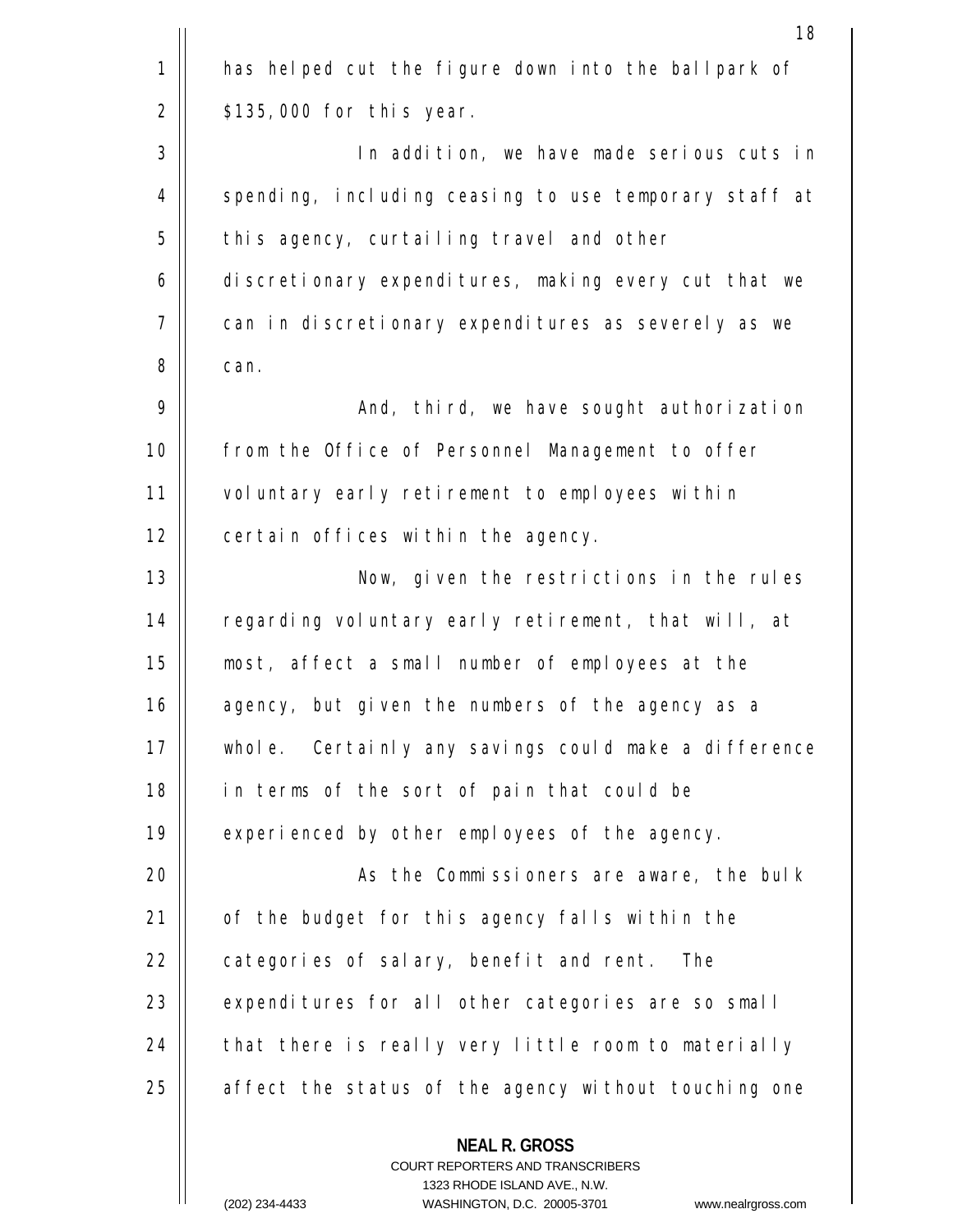|              | 19                                                     |
|--------------|--------------------------------------------------------|
| $\mathbf{1}$ | or more of those three areas.                          |
| 2            | Now, that is not to say that we will                   |
| 3            | continue aggressively to seek ways of cutting          |
| 4            | expenditures in other categories, but the fact is      |
| 5            | that a shortfall of this fiscal year of 265,000 or     |
| 6            | even \$135,000 cannot be met without looking to one of |
| 7            | those three categories.                                |
| 8            | Moreover, we know that we have had for                 |
| 9            | many years a flat line budget of approximately \$9     |
| 10           | million. We also know that we have seen federal        |
| 11           | salaries increase by approximately three or four       |
| 12           | percent or so per year, including the locality pay     |
| 13           | adjustments for the areas where the bulk of our        |
| 14           | employees reside.                                      |
| 15           | In addition, we know that benefits have                |
| 16           | continued to rise each year. Assuming that the         |
| 17           | federal wages continue to increase in the range of     |
| 18           | three to four percent and that the benefits increase,  |
| 19           | we would be looking without serious corrections to a   |
| 20           | deficit for fiscal year 2006 which not only equaled    |
| 21           | the shortfall of 135 or \$265,000, depending on the    |
| 22           | use of special assistants, but which increased by an   |
| 23           | amount beyond that, which could be 180 or 200 or 220   |
| 24           | or \$250,000, depending on the extent of any increase  |
| 25           | in federal wages and the extent of any increases in    |
|              |                                                        |

**NEAL R. GROSS** COURT REPORTERS AND TRANSCRIBERS 1323 RHODE ISLAND AVE., N.W.

 $\mathbf{I}$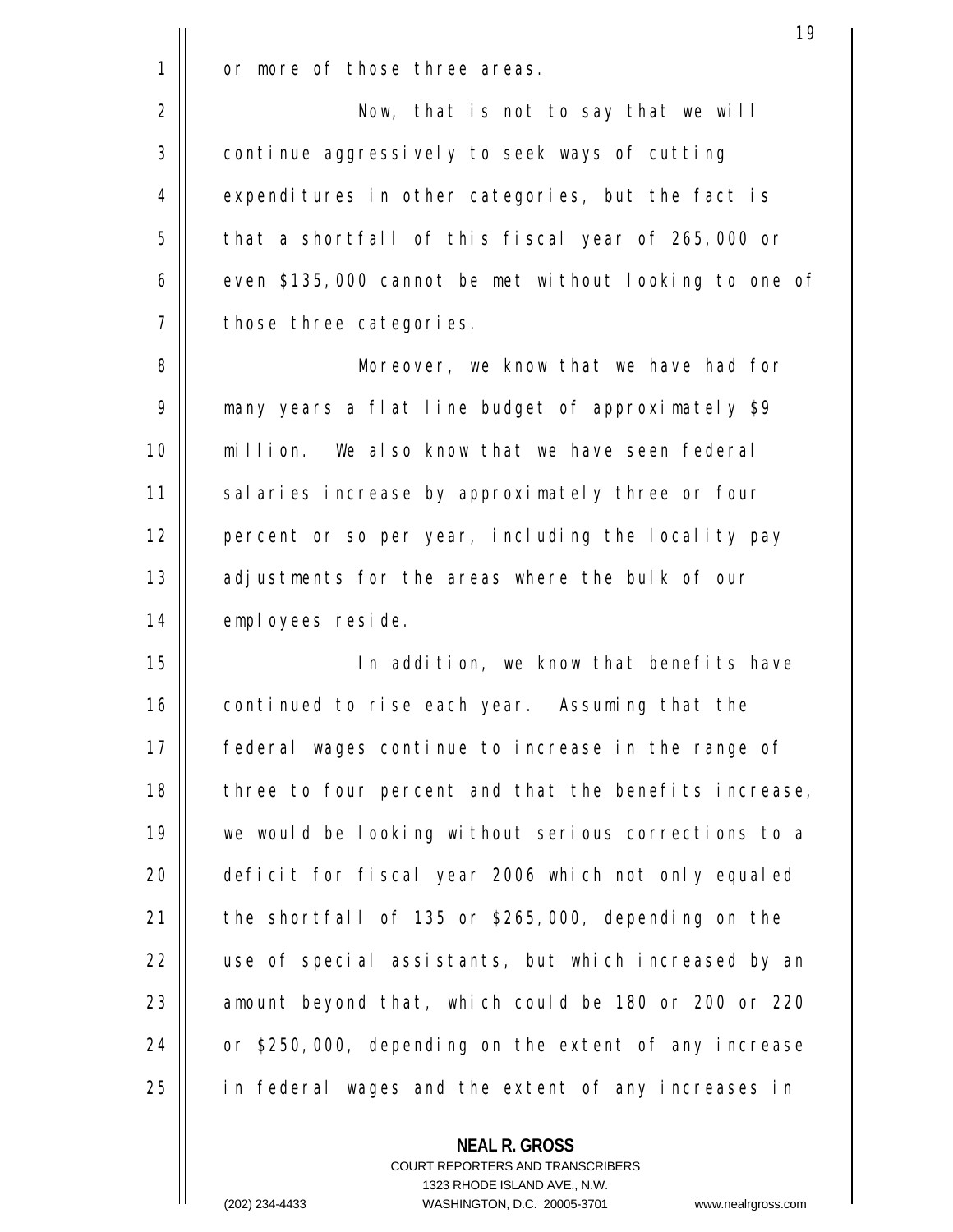|    | 20                                                                                                                                                                      |
|----|-------------------------------------------------------------------------------------------------------------------------------------------------------------------------|
| 1  | health and other benefits.                                                                                                                                              |
| 2  | So what we are looking at is not only a                                                                                                                                 |
| 3  | significant shortfall for this year, but a projected                                                                                                                    |
| 4  | shortfall for next year which is substantially                                                                                                                          |
| 5  | greater.                                                                                                                                                                |
| 6  | The three main categories of long-term                                                                                                                                  |
| 7  | corrections that could address some or all of those                                                                                                                     |
| 8  | challenges would have to include a furlough, a                                                                                                                          |
| 9  | reduction in force, a closure of offices and                                                                                                                            |
| 10 | associated RIFs. Those are the three categories of                                                                                                                      |
| 11 | changes that would have the greatest material effect                                                                                                                    |
| 12 | on our ability to close that gap.                                                                                                                                       |
| 13 | We do not look lightly at any one of                                                                                                                                    |
| 14 | those prospects. We are committed to the mission of                                                                                                                     |
| 15 | the agency. We are committed to the welfare of the                                                                                                                      |
| 16 | employees of the agency, and we know that any one of                                                                                                                    |
| 17 | those changes would have a very serious effect on the                                                                                                                   |
| 18 | lives of all of the people who are dedicated to this                                                                                                                    |
| 19 | organization and will create very significant                                                                                                                           |
| 20 | challenges as we attempt to achieve our mission in                                                                                                                      |
| 21 | future years. At the same time we're obligated by                                                                                                                       |
| 22 | law to live within our means.                                                                                                                                           |
| 23 | The prospect of a furlough would have an                                                                                                                                |
| 24 | ability during this fiscal year to close the gap, but                                                                                                                   |
| 25 | it has certain disadvantages. First, it would have                                                                                                                      |
|    | <b>NEAL R. GROSS</b><br><b>COURT REPORTERS AND TRANSCRIBERS</b><br>1323 RHODE ISLAND AVE., N.W.<br>$(202)$ 234-4433<br>WASHINGTON D.C. 20005-3701<br>www.nealrgross.com |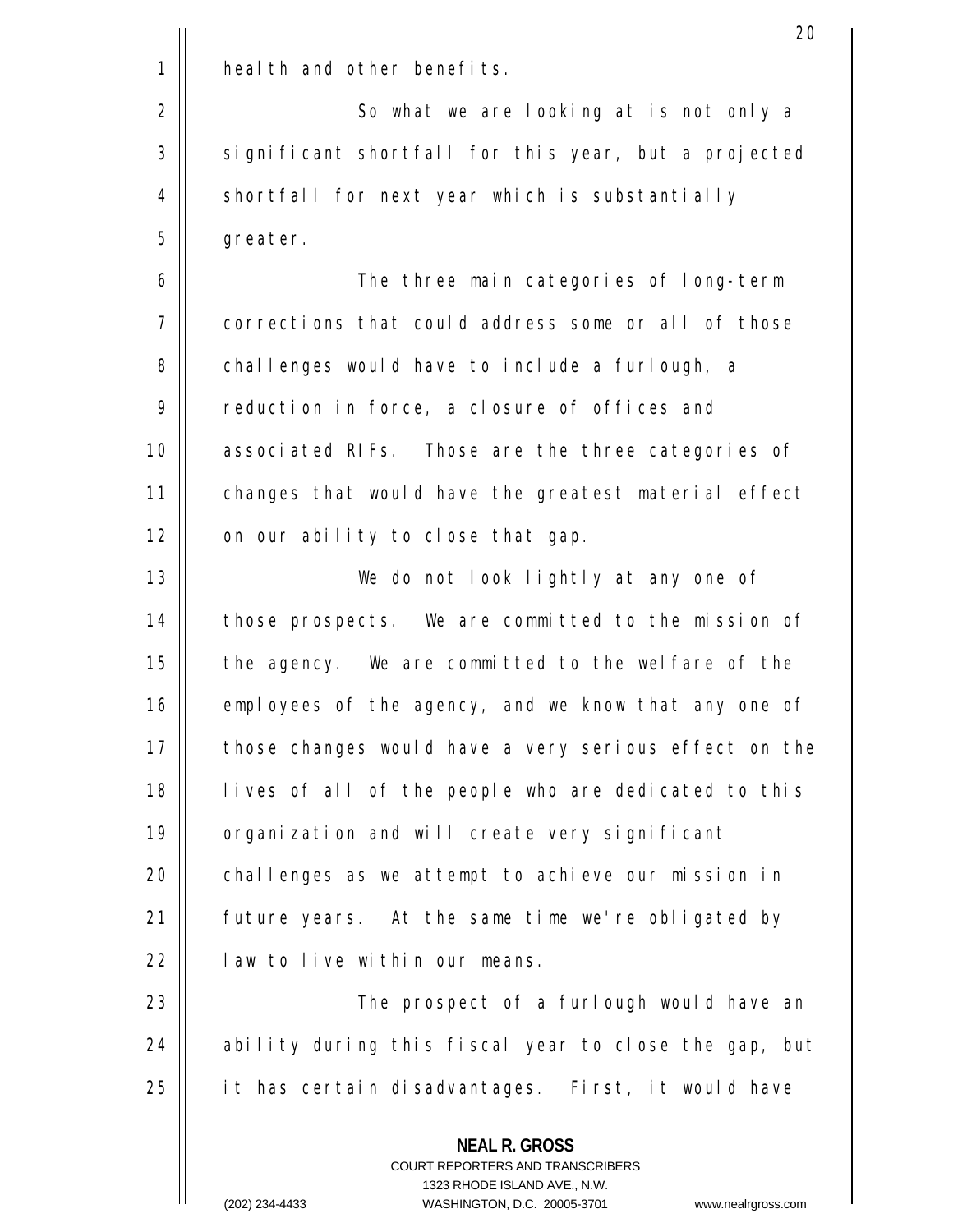|    | 21                                                                                                                                                                  |
|----|---------------------------------------------------------------------------------------------------------------------------------------------------------------------|
| 1  | an adverse financial impact on every single employee                                                                                                                |
| 2  | of this agency. The only kind of furlough that I                                                                                                                    |
| 3  | have considered or that I would consider appropriate                                                                                                                |
| 4  | would be a furlough on every single employee,                                                                                                                       |
| 5  | including management and including the Staff                                                                                                                        |
| 6  | Director.                                                                                                                                                           |
| 7  | At this point in the year, are furloughs                                                                                                                            |
| 8  | sufficient to close the gap for fiscal year 2005?<br>It                                                                                                             |
| 9  | appears based on Office of Management calculations to                                                                                                               |
| 10 | be necessarily at least seven days in duration.<br>A                                                                                                                |
| 11 | furlough of less than that period of time would not                                                                                                                 |
| 12 | meet that gap.                                                                                                                                                      |
| 13 | Moreover, even a furlough of seven or                                                                                                                               |
| 14 | eight days during this fiscal year would have no                                                                                                                    |
| 15 | impact on the much greater shortfall that we are                                                                                                                    |
| 16 | anticipating for next year.<br>If the shortfall were                                                                                                                |
| 17 | increased by another \$200,000, we would be looking at                                                                                                              |
| 18 | approximately another ten days of furlough next year,                                                                                                               |
| 19 | which is to say at least 17 or 18 days furlough next                                                                                                                |
| 20 | year if we continue to go that route, which is to say                                                                                                               |
| 21 | close to a month's time.                                                                                                                                            |
| 22 | Moreover, since even that would not                                                                                                                                 |
| 23 | affect in any way the shortfall anticipated for                                                                                                                     |
| 24 | further years if straight fall, if flat line budgets                                                                                                                |
| 25 | increased, this would put us in a position where we                                                                                                                 |
|    | <b>NEAL R. GROSS</b><br><b>COURT REPORTERS AND TRANSCRIBERS</b><br>1323 RHODE ISLAND AVE., N.W.<br>(202) 234-4433<br>WASHINGTON, D.C. 20005-3701 www.nealrgross.com |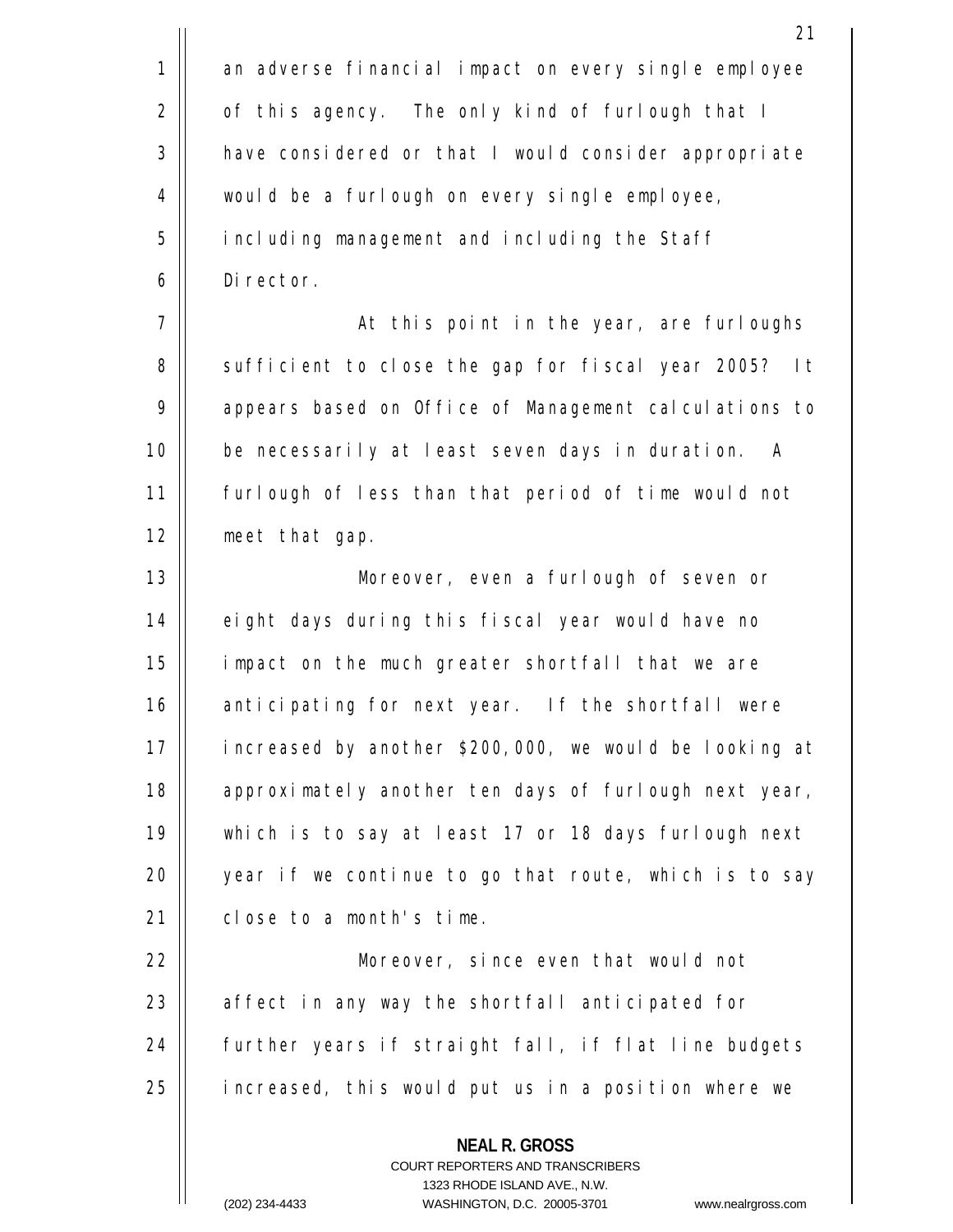**NEAL R. GROSS** COURT REPORTERS AND TRANSCRIBERS 1323 RHODE ISLAND AVE., N.W. 22 1 2 3 4 5 6 7 8 9 10 11 12 13 14 15 16 17 18 19  $20$ 21 22 23 24 25 are simply expanding every year in fairly dramatic terms the amount of time that people are out of work, and that is certainly not sustaining over time. It would within a very short order reach the point at which the furlough actually would constitute a reduction in force since 30 days or more is considered a reduction in force. Moreover, it would not really enable us to effect savings of any sort or to reform or correct any of the problems within the agency. It would simply be a matter of delaying resolution of our problems if it were done to the exclusion of any other sort of remedy. We have also looked at the question of closure of offices, and again, as with any of the other options, even considering this is something that has been very painful to us because we know that every office within this agency has historically and currently provided great contributions. The regional offices, for instance, do the important work of servicing our state advisory committees in providing the regional and state reports that they have done over the years. Moreover, the employees of our regional office are as important to us as the employees here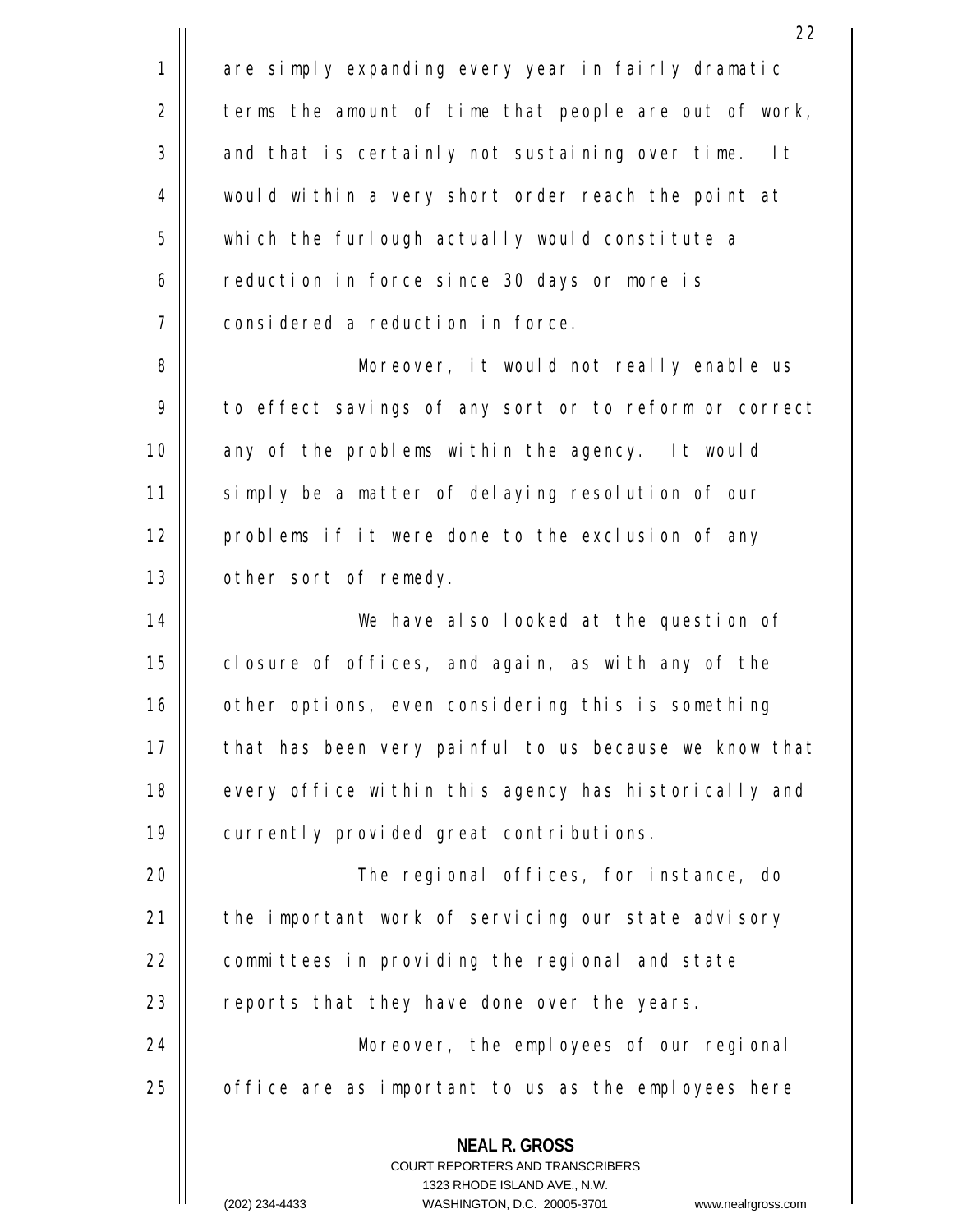at headquarters.

1

2

3

4

5

6

7

8

9

 Closure of regional offices can enable the agency to appreciate substantial savings over a period of time. However, we have reached the point in this fiscal year, given the notice requirements involved, given the requirements of the GSA and other entities of the federal government, that there are very few offices that could be closed with net gains for this year.

10 11 12 13 There may be one or two offices whose closure would enable us to appreciate any savings this fiscal year. Any of the other offices would be closed at a net cost to us through this fiscal year.

14 15 16 17 18 19  $20$ 21 On the other hand, closures taking place early in a subsequent fiscal year would enable us to appreciate a more substantial savings so that any plan involving a closure of regional offices would enable us to deal with long term structural deficit problems, including fiscal year 2006 fiscal problems, but would not be sufficient to enable us to correct the problems with respect to this fiscal year.

22 23 24 25 Finally, there is a question of a reduction in force. A reduction in force that would not involve office closure could address the shortfall that we have within the agency. Now, this

> **NEAL R. GROSS** COURT REPORTERS AND TRANSCRIBERS 1323 RHODE ISLAND AVE., N.W.

(202) 234-4433 WASHINGTON, D.C. 20005-3701 www.nealrgross.com

23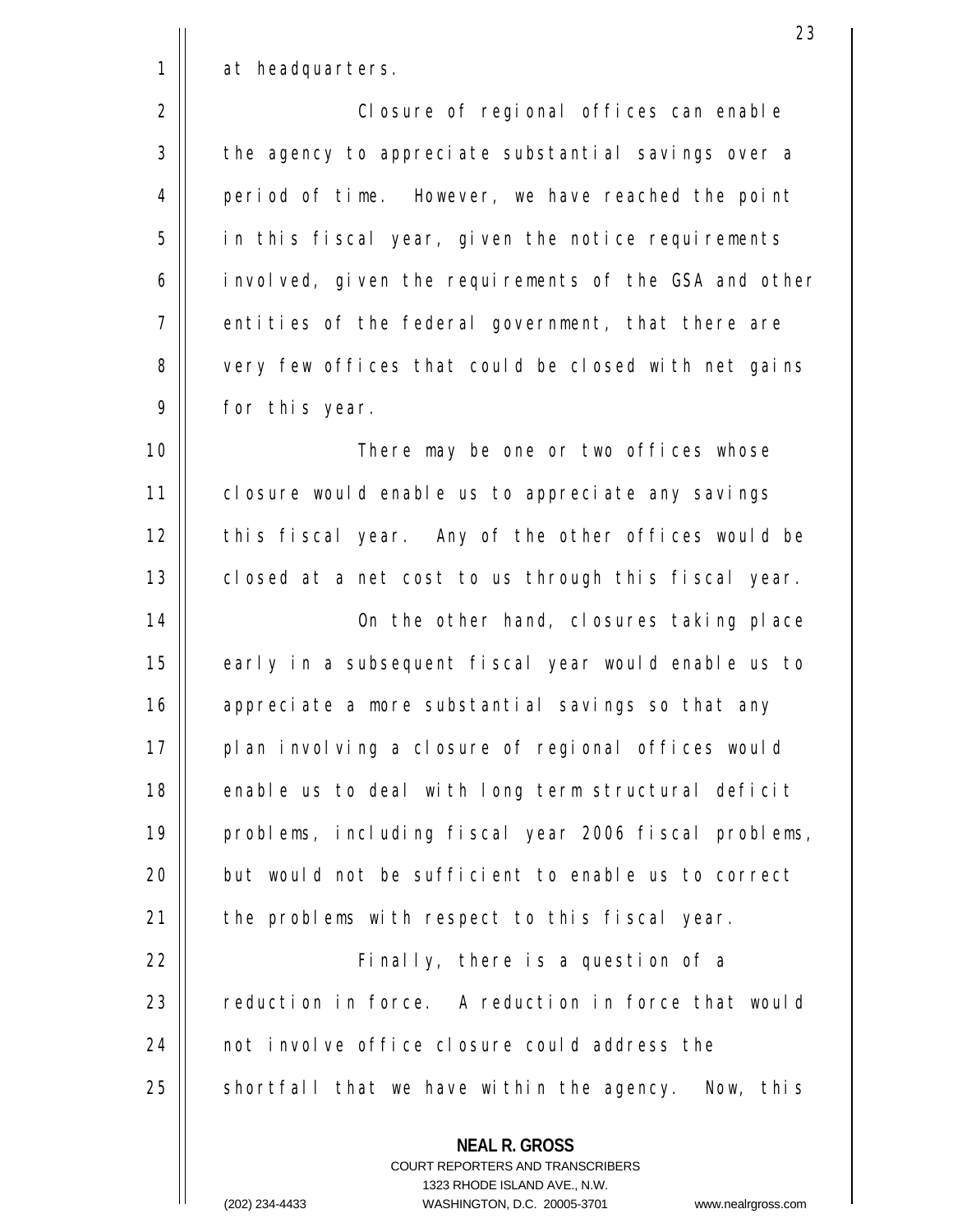1 2 3 4 is an extremely painful and difficult issue to consider and to discuss because it has arguably the most severe impact on those employees who are affected.

24

5 6 7 8 9 10 11 12 13 14 15 16 At this point in the fiscal year, a reduction in force of two or three or four or five individuals taken alone would not be sufficient to close the shortfall. According to Office of Management Calculations, it would likely require, if a reduction in force were the sole means of addressing the shortfall, it would likely require as many as 11 employees to be separated from the agency if that were the sole means of addressing the shortfall or a reduction in force of approximately nine employees if combined with a short furlough of one or two days.

17 18 19  $20$  Those are the basic alternatives. Beyond that, of course, there are various sorts of combinations of those three approaches that we have looked at.

21 22 23 24 25 None of the combinations of those three elements is an attractive one. All of them involve a great deal of pain for the agency. As we have looked at various permutations though, there is one permutation that appears to achieve the sorts of

**NEAL R. GROSS**

COURT REPORTERS AND TRANSCRIBERS 1323 RHODE ISLAND AVE., N.W.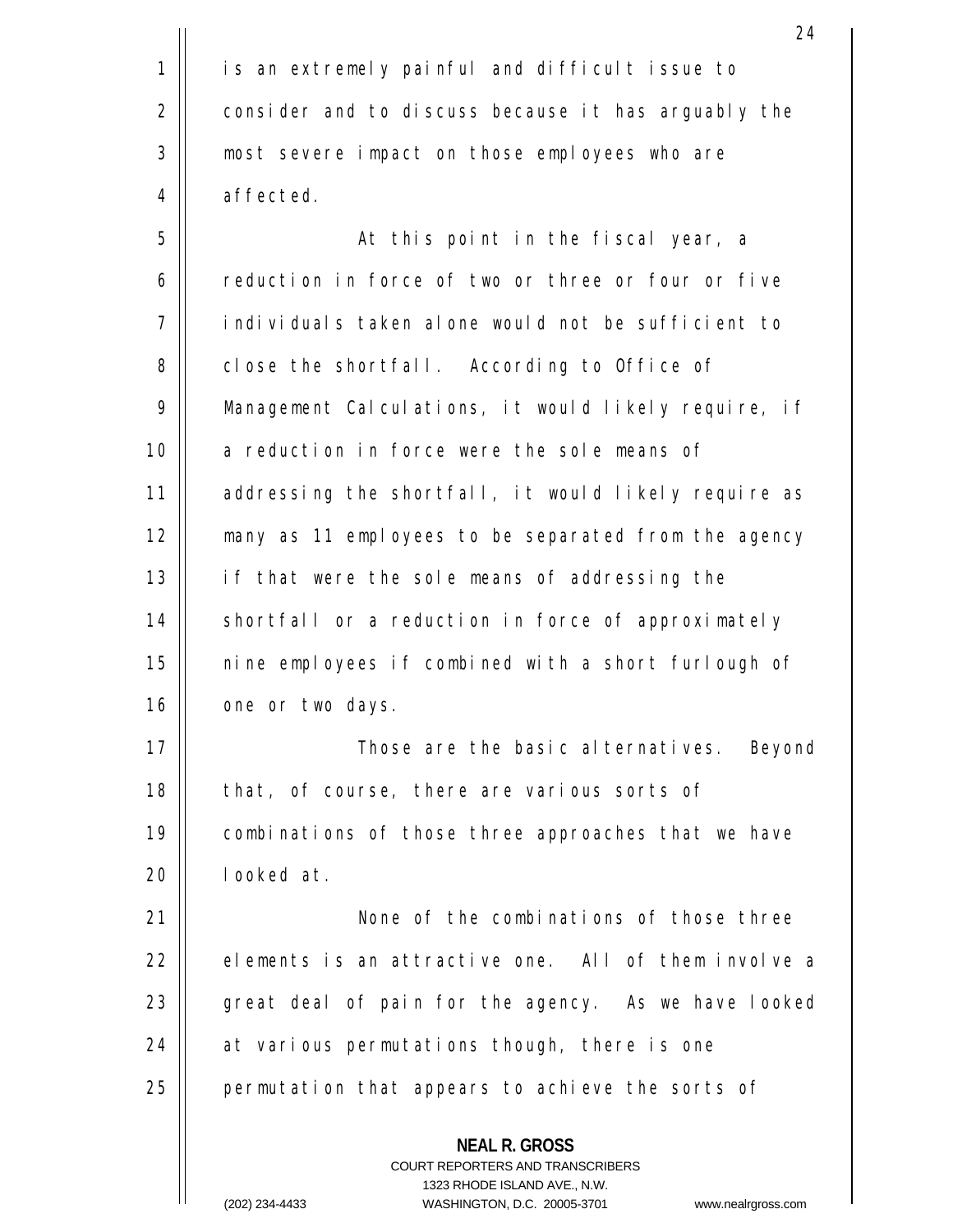1 2 3 4 goals that we described and to do so in a way that balances the desire to protect as many employees as we can while still achieving the savings that we need in order to live within our means.

5 6 7 8 9 10 11 12 13 14 15 And that proposal would entail closing two offices early in the next fiscal year, presumably during the first fiscal quarter of fiscal year 2006, and affecting both a reduction in force of four employees during this fiscal year and a furlough of such time as is required to fill the remaining shortfall during this fiscal year, and that period of time will need to be calculated by the Office of Management, but we expect it to be shorter than ten days and perhaps as short as approximately four to five days.

16 17 18 19  $20$ 21 22 That combination of measures would be an extremely painful one. There are other alternatives that would give us a much greater ability to effect reforms and otherwise to advance strategic initiatives in future years, but which would come at a cost of separating a greater number of employees than under this proposal.

23 24 25 There are other proposals that would involve fewer cuts, but which would not enable us to deal in a serious, long-term manner with the problems

> **NEAL R. GROSS** COURT REPORTERS AND TRANSCRIBERS 1323 RHODE ISLAND AVE., N.W.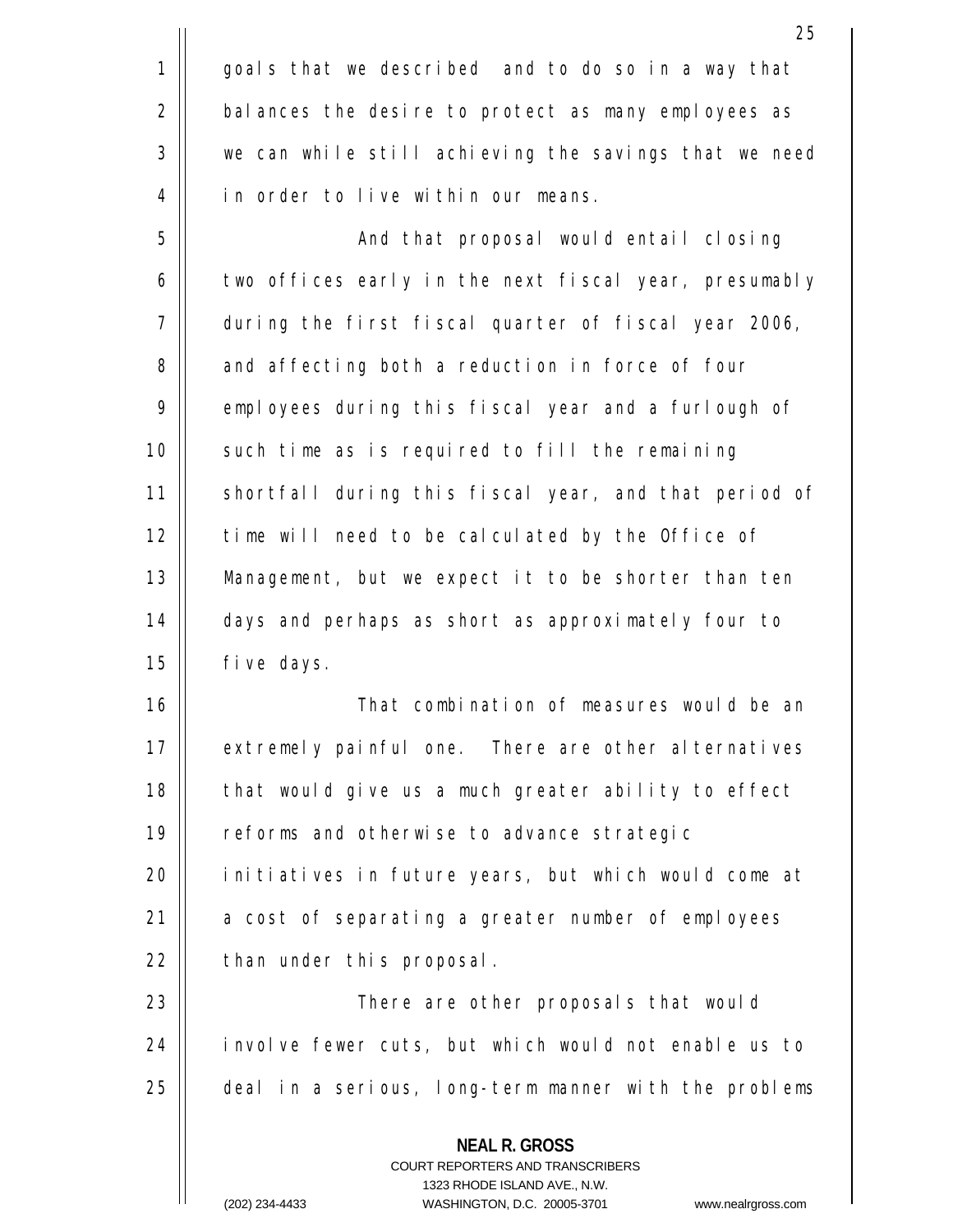|    | 26                                                                                                                                                                     |
|----|------------------------------------------------------------------------------------------------------------------------------------------------------------------------|
| 1  | that we face.                                                                                                                                                          |
| 2  | This is a combination that appears to be                                                                                                                               |
| 3  | among all of the difficult, painful alternatives, one                                                                                                                  |
| 4  | that can meet the objectives that I've articulated.                                                                                                                    |
| 5  | CHAIRMAN REYNOLDS: Okay. So that we can                                                                                                                                |
| 6  | get the discussion started, I would like to move that                                                                                                                  |
| 7  | we have a four-person RIF, also an office closure,                                                                                                                     |
| 8  | well, actually two office closures that would take                                                                                                                     |
| 9  | place during the first quarter of fiscal '06, and a                                                                                                                    |
| 10 | furlough. We would furlough -- we would choose a                                                                                                                       |
| 11 | number of days sufficient to insure that we did not                                                                                                                    |
| 12 | exceed our budget authority.                                                                                                                                           |
| 13 | May I have a second?                                                                                                                                                   |
| 14 | VICE CHAIRMAN THERNSTROM: Second.                                                                                                                                      |
| 15 | CHAIRMAN REYNOLDS: Discussion? Yes.                                                                                                                                    |
| 16 | COMMISSIONER KIRSANOW:<br>Ken, you                                                                                                                                     |
| 17 | mentioned a seven day furlough. That's seven working                                                                                                                   |
| 18 | days? I know you said a possibility. You weren't                                                                                                                       |
| 19 | sure of how many days it would be, but you said seven                                                                                                                  |
| 20 | days, and I'm wondering is that calendar days or                                                                                                                       |
| 21 | working days. Obviously a seven working day would                                                                                                                      |
| 22 | affect a cost savings.                                                                                                                                                 |
| 23 | MR. MARCUS: I'm sorry. Under the                                                                                                                                       |
| 24 | proposal that I characterized, it would be                                                                                                                             |
| 25 | approximately five, for five working days.                                                                                                                             |
|    | <b>NEAL R. GROSS</b><br><b>COURT REPORTERS AND TRANSCRIBERS</b><br>1323 RHODE ISLAND AVE., N.W.<br>(202) 234-4433<br>WASHINGTON, D.C. 20005-3701<br>www.nealrgross.com |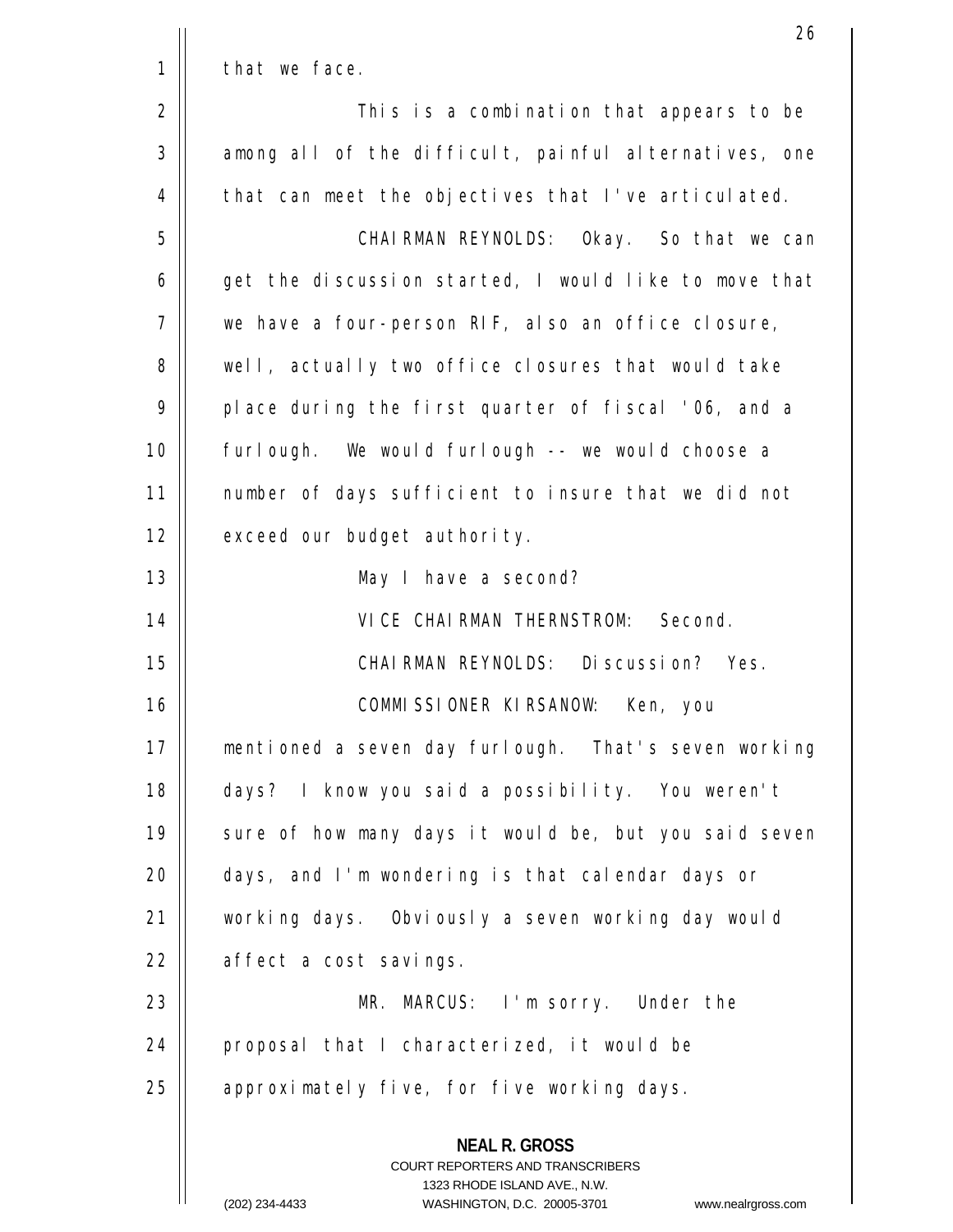|    | 27                                                                                                                                                                      |
|----|-------------------------------------------------------------------------------------------------------------------------------------------------------------------------|
| 1  | COMMISSIONER KIRSANOW: Could that be                                                                                                                                    |
| 2  | offset by any leaves of absence that may be taken                                                                                                                       |
| 3  | during the course of the year?                                                                                                                                          |
| 4  | MR. MARCUS: Yes. Thank you,                                                                                                                                             |
| 5  | Commissioner Kirsanow.                                                                                                                                                  |
| 6  | We have looked at ways of offsetting both                                                                                                                               |
| 7  | the reduction in force and the furlough, and here is                                                                                                                    |
| 8  | what I am planning to do with respect to potential                                                                                                                      |
| 9  | offsets. We are still aggressively looking for any                                                                                                                      |
| 10 | way of cutting costs that could reduce those numbers                                                                                                                    |
| 11 | if done quickly enough, and there are possibilities                                                                                                                     |
| 12 | that we would be able to effect some savings that                                                                                                                       |
| 13 | would enable us to reduce the numbers both with                                                                                                                         |
| 14 | respect to the furlough and with respect to the                                                                                                                         |
| 15 | reduction in force.                                                                                                                                                     |
| 16 | You've asked about the furlough. What we                                                                                                                                |
| 17 | are looking into is the prospect of permitting                                                                                                                          |
| 18 | employees to take additional leave without pay for                                                                                                                      |
| 19 | periods beyond the furlough, if there are some who                                                                                                                      |
| 20 | are able to, and there are certainly employees who                                                                                                                      |
| 21 | have approached me and who have said that if it could                                                                                                                   |
| 22 | help their fellow employees, they would potentially                                                                                                                     |
| 23 | take a longer leave without pay.                                                                                                                                        |
| 24 | To the extent that the sum of the savings                                                                                                                               |
| 25 | leaves without pay are sufficient to reduce the                                                                                                                         |
|    | <b>NEAL R. GROSS</b><br><b>COURT REPORTERS AND TRANSCRIBERS</b><br>1323 RHODE ISLAND AVE., N.W.<br>$(202)$ 234-4433<br>WASHINGTON D.C. 20005-3701<br>www.nealrgross.com |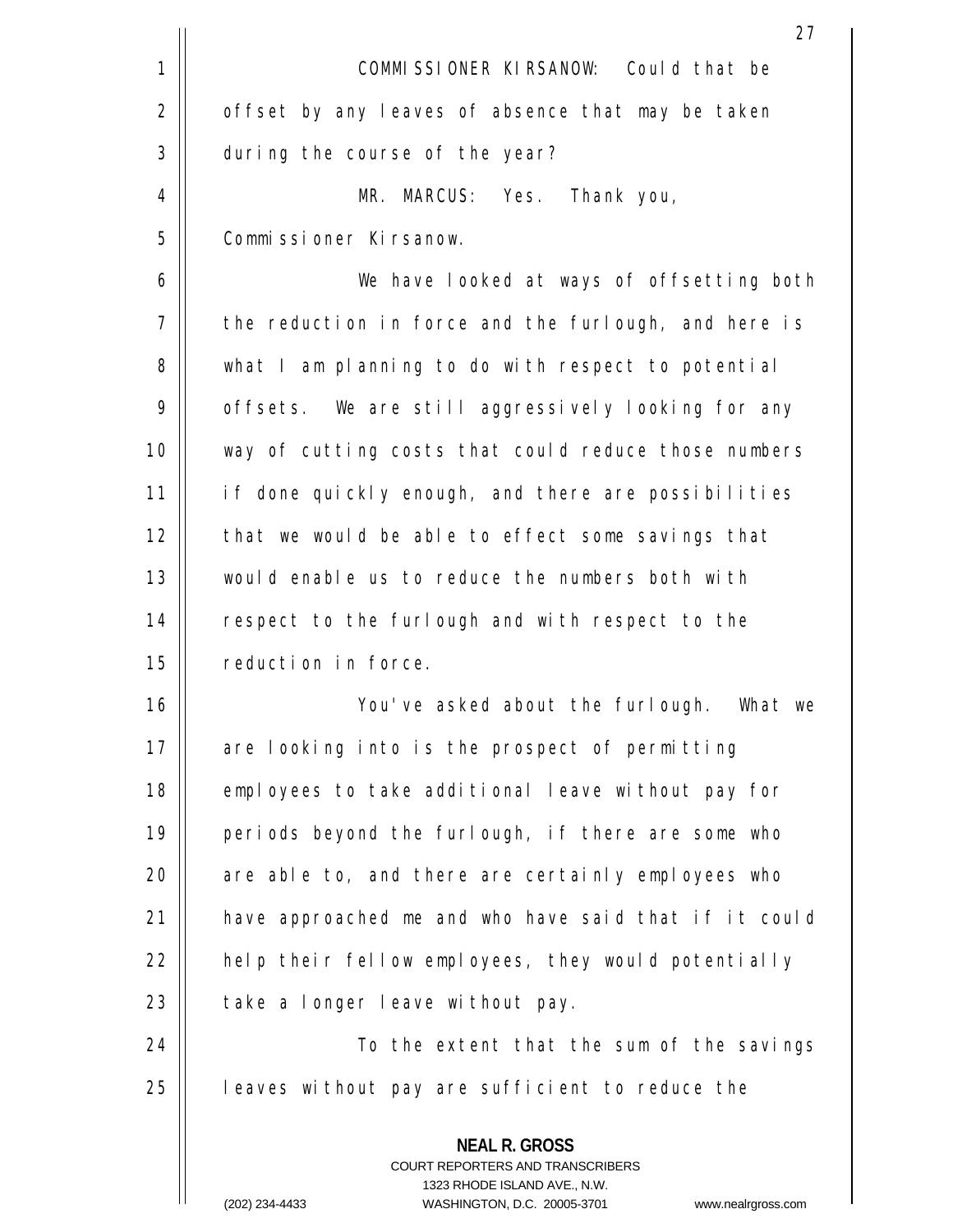|             | 28                                                                                                                                                                      |
|-------------|-------------------------------------------------------------------------------------------------------------------------------------------------------------------------|
| $\mathbf 1$ | furlough, we will do that. However, we will need                                                                                                                        |
| 2           | working with the Office of Management to provide very                                                                                                                   |
| 3           | specifically the circumstances and conditions under                                                                                                                     |
| 4           | which that leave without pay would have to take place                                                                                                                   |
| 5           | including the period of time within which we would                                                                                                                      |
| 6           | have to receive notification of that intent.                                                                                                                            |
| 7           | So if the leave without pay is taken                                                                                                                                    |
| 8           | within the parameters of the conditions that I will                                                                                                                     |
| 9           | work out with the Office of Management and for which                                                                                                                    |
| 10          | I hope union representatives may have input, there is                                                                                                                   |
| 11          | a possibility of ameliorating the furlough.                                                                                                                             |
| 12          | Similarly, to the extent that we are                                                                                                                                    |
| 13          | permitted by the Office of Personnel Management to                                                                                                                      |
| 14          | offer voluntary early retirement and to the extent                                                                                                                      |
| 15          | that there are employees who are provided that option                                                                                                                   |
| 16          | and who accept under the terms that we will need to                                                                                                                     |
| 17          | promulgate, we would look into reducing the number of                                                                                                                   |
| 18          | persons subject to a reduction in force.                                                                                                                                |
| 19          | Since the number of persons who would                                                                                                                                   |
| 20          | appear to be subject to a reduction in force is as                                                                                                                      |
| 21          | small as four, it's a large number in some respects,                                                                                                                    |
| 22          | but since the number is four, it is possible that                                                                                                                       |
| 23          | that could be substantially affected by voluntary                                                                                                                       |
| 24          | early retirements.                                                                                                                                                      |
| 25          | COMMISSIONER KIRSNOW: And what would be                                                                                                                                 |
|             | <b>NEAL R. GROSS</b><br><b>COURT REPORTERS AND TRANSCRIBERS</b><br>1323 RHODE ISLAND AVE., N.W.<br>WASHINGTON D.C. 20005-3701<br>$(202)$ 234-4433<br>www.nealrgross.com |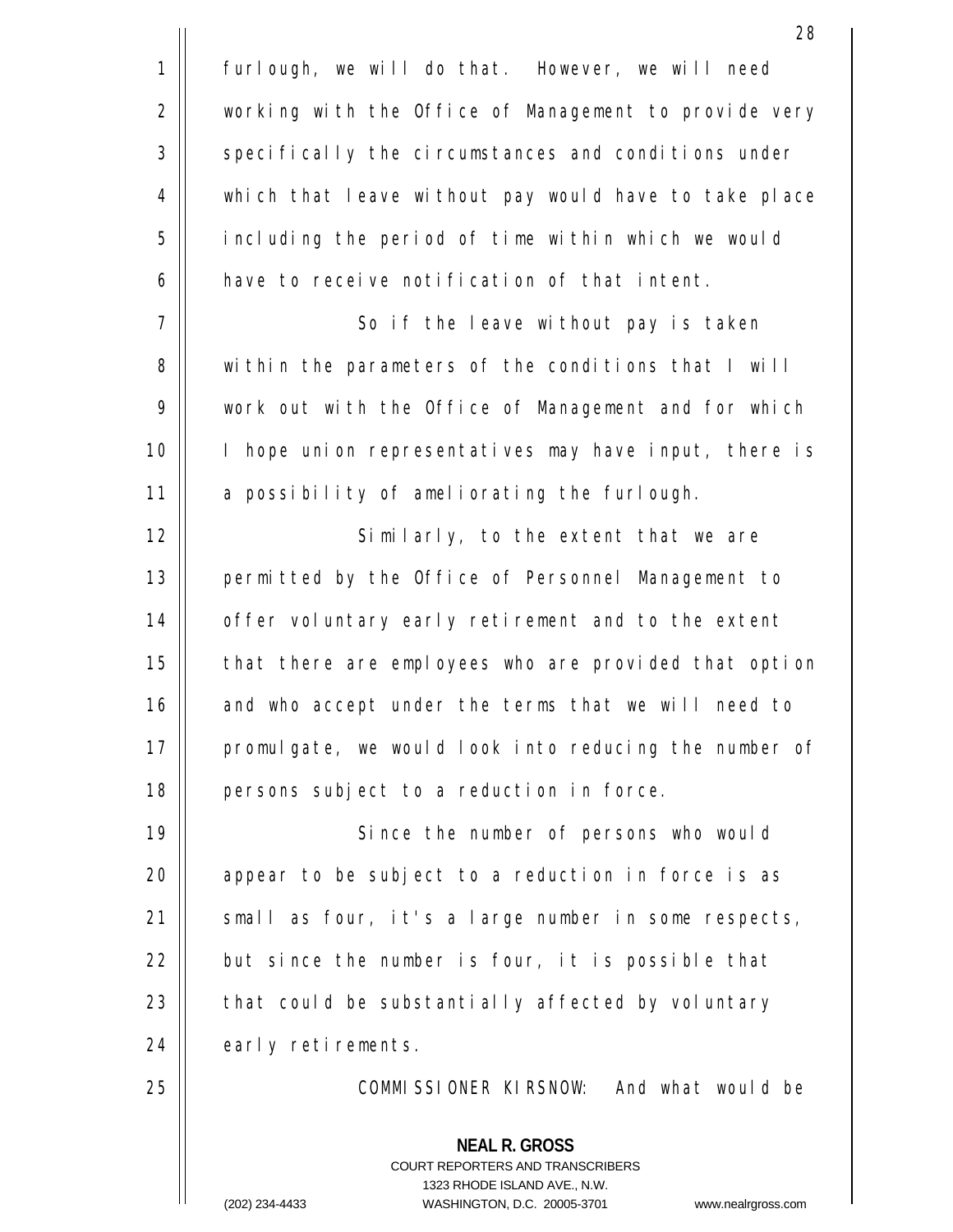|    | 29                                                                                                                                                                      |
|----|-------------------------------------------------------------------------------------------------------------------------------------------------------------------------|
| 1  | the time frame by which you could determine whether                                                                                                                     |
| 2  | or not you could simply do this either completely or                                                                                                                    |
| 3  | in the main by voluntary early retirement as opposed                                                                                                                    |
| 4  | by RIF?                                                                                                                                                                 |
| 5  | Presumably you have a time frame in which                                                                                                                               |
| 6  | you have to engage the RIF and complete it for a                                                                                                                        |
| 7  | notice standpoint. If early voluntary retirement was                                                                                                                    |
| 8  | being offered, what is the time frame for that so                                                                                                                       |
| 9  | that you could then make plans to either implement a                                                                                                                    |
| 10 | RIF or not implement a RIF?                                                                                                                                             |
| 11 | MR. MARCUS: Commissioner Kirsanow, we                                                                                                                                   |
| 12 | would need to know that information very soon because                                                                                                                   |
| 13 | the plan works the way it does with the smallest                                                                                                                        |
| 14 | number of RIFs and the shortest furlough days only if                                                                                                                   |
| 15 | we get notices out very quickly to the employees who                                                                                                                    |
| 16 | are subject to these matters.                                                                                                                                           |
| 17 | If we are to notify people in the very                                                                                                                                  |
| 18 | early part of May, we would need to know at some                                                                                                                        |
| 19 | point in late April of the decision that employees                                                                                                                      |
| 20 | make with respect to voluntary early retirement.                                                                                                                        |
| 21 | Now, I will need to work with the Office                                                                                                                                |
| 22 | of Management and perhaps speak with union                                                                                                                              |
| 23 | representatives in terms of setting an exact date,                                                                                                                      |
| 24 | but I believe that it would need to be in late April                                                                                                                    |
| 25 | and in the ballpark of the third week of April.                                                                                                                         |
|    | <b>NEAL R. GROSS</b><br><b>COURT REPORTERS AND TRANSCRIBERS</b><br>1323 RHODE ISLAND AVE., N.W.<br>WASHINGTON D.C. 20005-3701<br>$(202)$ 234-4433<br>www.nealrgross.com |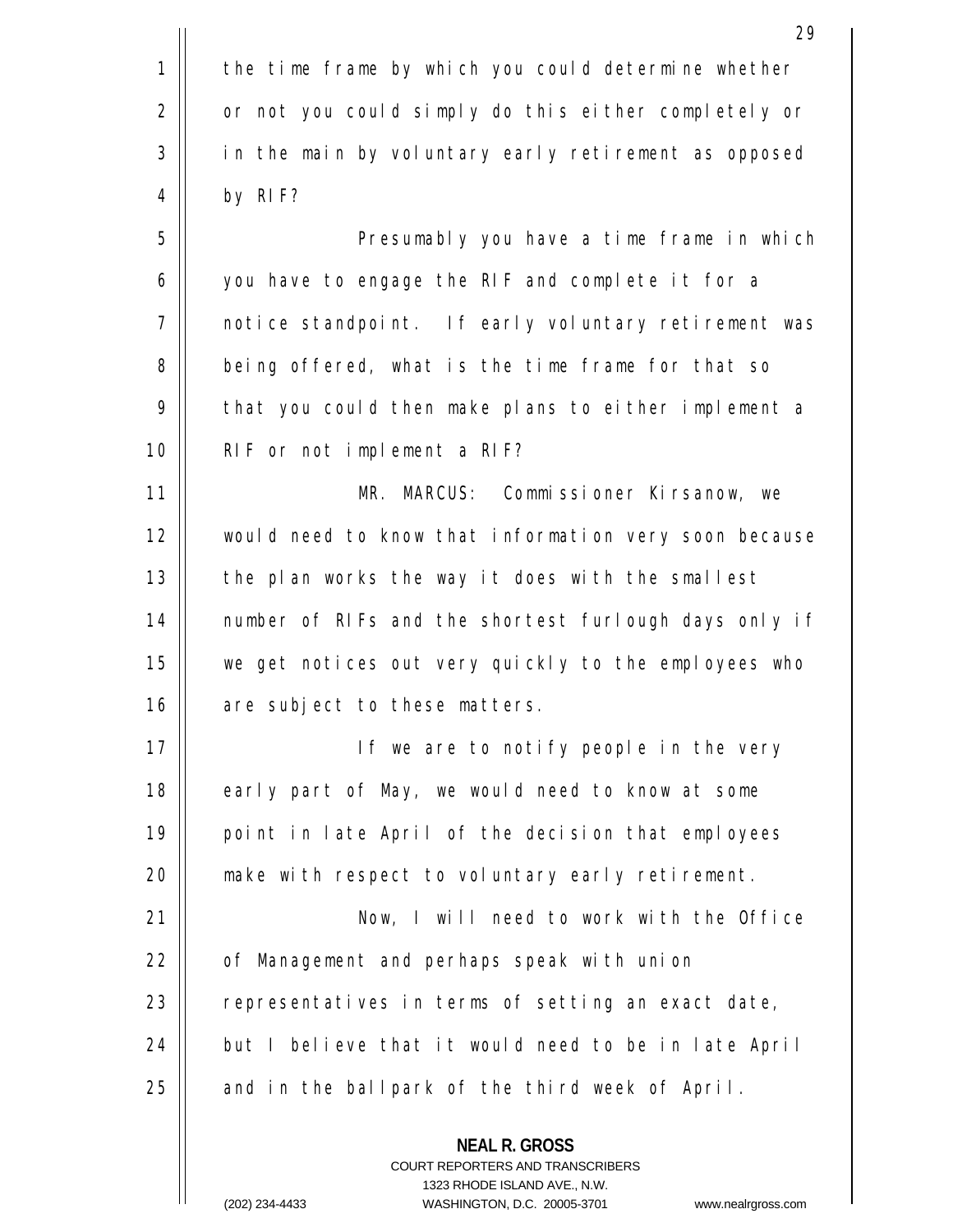|             | 30                                                    |
|-------------|-------------------------------------------------------|
| $\mathbf 1$ | COMMISSIONER KIRSANOW: And without                    |
| 2           | getting into too much detail, I know you've addressed |
| 3           | this to some extent insofar as the bulk of any        |
| 4           | savings would be achieved through salary and benefit  |
| 5           | cuts or rent. You indicated that you're trying to     |
| 6           | put freezes or reduce the amount of discretionary     |
| 7           | travel.                                               |
| 8           | Does anybody have a ballpark figure for               |
| 9           | how much Commissioner travel on an annualized basis   |
| 10          | would be?                                             |
| 11          | MR. MARCUS: I don't have that on the top              |
| 12          | of my head. We could try and see if staff can look    |
| 13          | that up perhaps during a break.                       |
| 14          | COMMISSIONER KIRSANOW: It would probably              |
| 15          | be marginal, but I think it might be helpful to see   |
| 16          | where we can achieve cost savings to minimize any     |
| 17          | pain that may be spread throughout staff, and also    |
| 18          | making sure we can discharge our mission.             |
| 19          | I think there's a balancing act. I think              |
| 20          | from time to time staff -- I mean Commissioners do    |
| 21          | need to meet face to face, but to the extent we might |
| 22          | be able to affect or have meetings by teleconference, |
| 23          | if, in fact, that does give any kind of substantial   |
| 24          | cost savings, that's something we might want to       |
| 25          | consider.                                             |
|             | <b>NEAL R. GROSS</b>                                  |

COURT REPORTERS AND TRANSCRIBERS 1323 RHODE ISLAND AVE., N.W.

 $\mathsf{II}$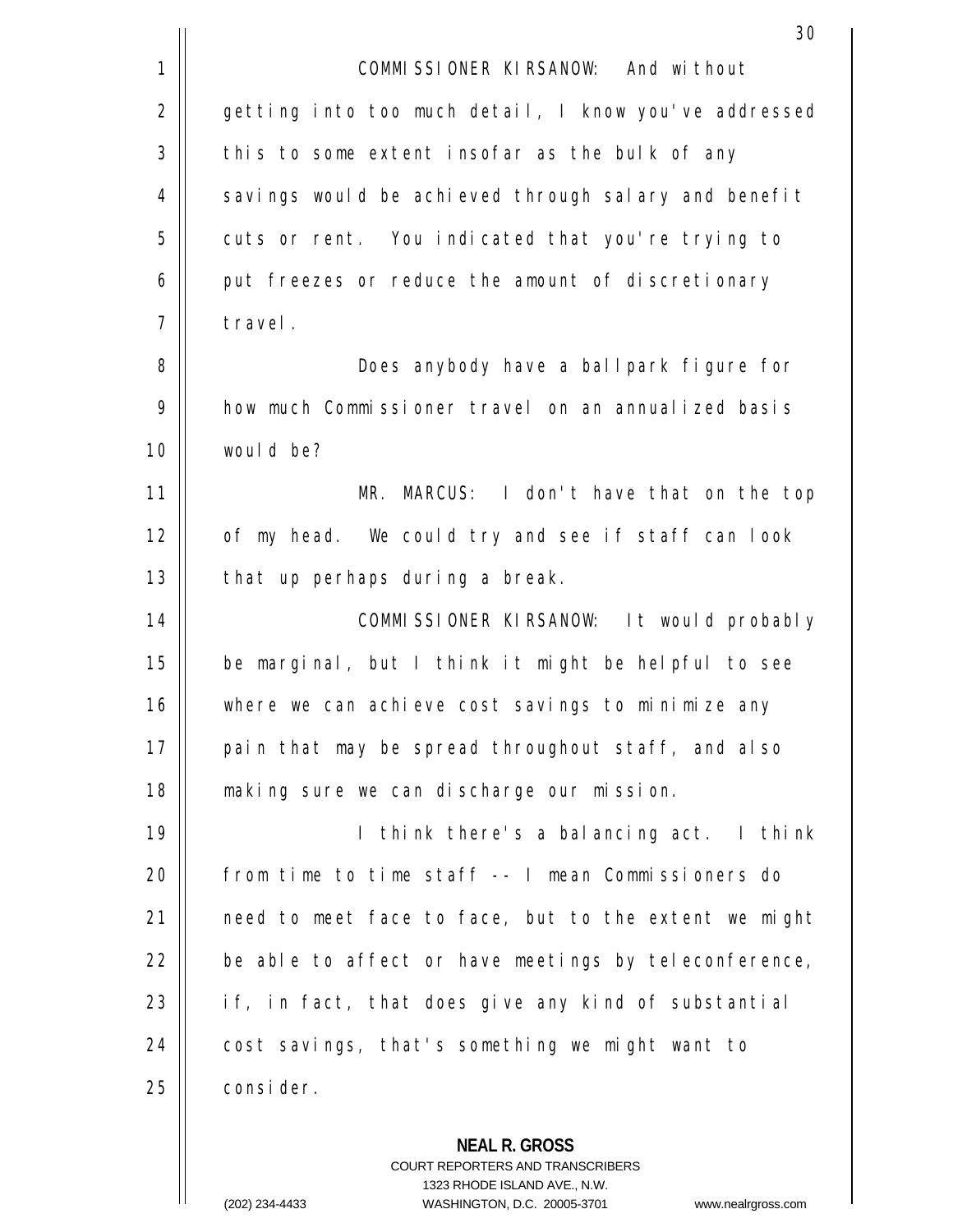|                | 31                                                                                                                                                           |
|----------------|--------------------------------------------------------------------------------------------------------------------------------------------------------------|
| 1              | VICE CHAIRMAN THERNSTROM: On that last                                                                                                                       |
| $\overline{2}$ | point, is there not a statutory obligation that we                                                                                                           |
| 3              | actually meet once a month?                                                                                                                                  |
| 4              | MR. MARCUS: I don't believe that there                                                                                                                       |
| 5              | is a requirement that there be a face-to-face meeting                                                                                                        |
| 6              | once a month, and I'm confirmed in that by legal                                                                                                             |
| 7              | counsel.                                                                                                                                                     |
| 8              | COMMISSIONER BRACERAS: Excuse me. This                                                                                                                       |
| 9              | is Jennifer.                                                                                                                                                 |
| 10             | Even if we were required to meet face to                                                                                                                     |
| 11             | face once a month, that doesn't mean we all have to                                                                                                          |
| 12             | be there face to face. I mean, I'm not there now,                                                                                                            |
| 13             | and again, I don't know how much this would save, but                                                                                                        |
| 14             | perhaps there could be for the next couple of months                                                                                                         |
| 15             | a rotating system of people who don't come and come                                                                                                          |
| 16             | in by phone, and if that would save us, you know,                                                                                                            |
| 17             | some pains for some of the staff at least in terms                                                                                                           |
| 18             | of, you know, furlough days, I'd be willing to do                                                                                                            |
| 19             | that.                                                                                                                                                        |
| 20             | CHAIRMAN REYNOLDS: I think that these                                                                                                                        |
| 21             | are all things that should be considered, but I think                                                                                                        |
| 22             | that it's important to note that what we're wrestling                                                                                                        |
| 23             | with is a structural deficit.                                                                                                                                |
| 24             | COMMISSIONER BRACERAS: Yes.                                                                                                                                  |
| 25             | CHAIRMAN REYNOLDS: And these types of                                                                                                                        |
|                | <b>NEAL R. GROSS</b><br>COURT REPORTERS AND TRANSCRIBERS<br>1323 RHODE ISLAND AVE., N.W.<br>(202) 234-4433<br>WASHINGTON, D.C. 20005-3701 www.nealrgross.com |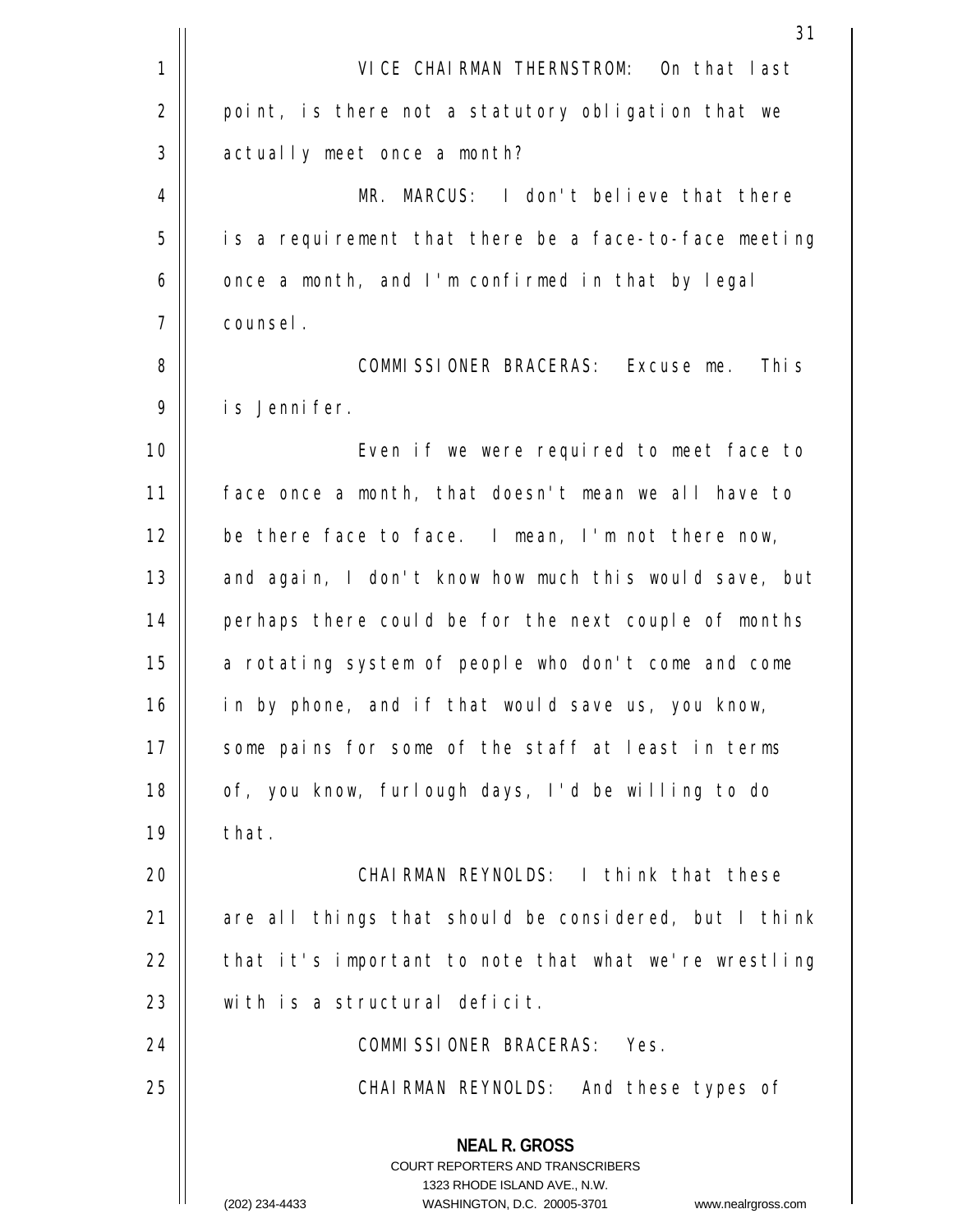|             | 32                                                                                                                                                                      |
|-------------|-------------------------------------------------------------------------------------------------------------------------------------------------------------------------|
| $\mathbf 1$ | recommendations will affect our ability to discharge                                                                                                                    |
| 2           | our obligations to fulfill our mission. So at the                                                                                                                       |
| 3           | end of the day I think, yes, we should consider them,                                                                                                                   |
| 4           | but these are stop-gap measures.                                                                                                                                        |
| 5           | COMMISSIONER BRACERAS: Right. I mean,                                                                                                                                   |
| 6           | obviously we need the longer term solutions, but in                                                                                                                     |
| 7           | terms of, you know, furloughs for this year, if I can                                                                                                                   |
| 8           | help the staff in any way --                                                                                                                                            |
| 9           | CHAIRMAN REYNOLDS: Sure.                                                                                                                                                |
| 10          | COMMISSIONER BRACERAS: -- you know, I'm                                                                                                                                 |
| 11          | willing to make that sacrifice because, you know, I                                                                                                                     |
| 12          | can participate from here. So it's just something to                                                                                                                    |
| 13          | think about or at least to consider how much it would                                                                                                                   |
| 14          | save us. Maybe it's so negligible that it wouldn't                                                                                                                      |
| 15          | make a difference. I don't know.                                                                                                                                        |
| 16          | VICE CHAIRMAN THERNSTROM: Look. I feel                                                                                                                                  |
| 17          | very strongly also about protecting the staff to the                                                                                                                    |
| 18          | degree to which we can. At the same time, this                                                                                                                          |
| 19          | agency has to function, and I'm not sure that -- I                                                                                                                      |
| 20          | suspect that fiddling around with some kind of                                                                                                                          |
| 21          | teleconferencing meeting or rotating participation in                                                                                                                   |
| 22          | person at these meetings -- we're really into serious                                                                                                                   |
| 23          | compromises at this point in terms of the functioning                                                                                                                   |
| 24          | of the agency.                                                                                                                                                          |
| 25          | Jennifer, I'm sure you would be the first                                                                                                                               |
|             | <b>NEAL R. GROSS</b><br><b>COURT REPORTERS AND TRANSCRIBERS</b><br>1323 RHODE ISLAND AVE., N.W.<br>WASHINGTON D.C. 20005-3701<br>$(202)$ 234-4433<br>www.nealrgross.com |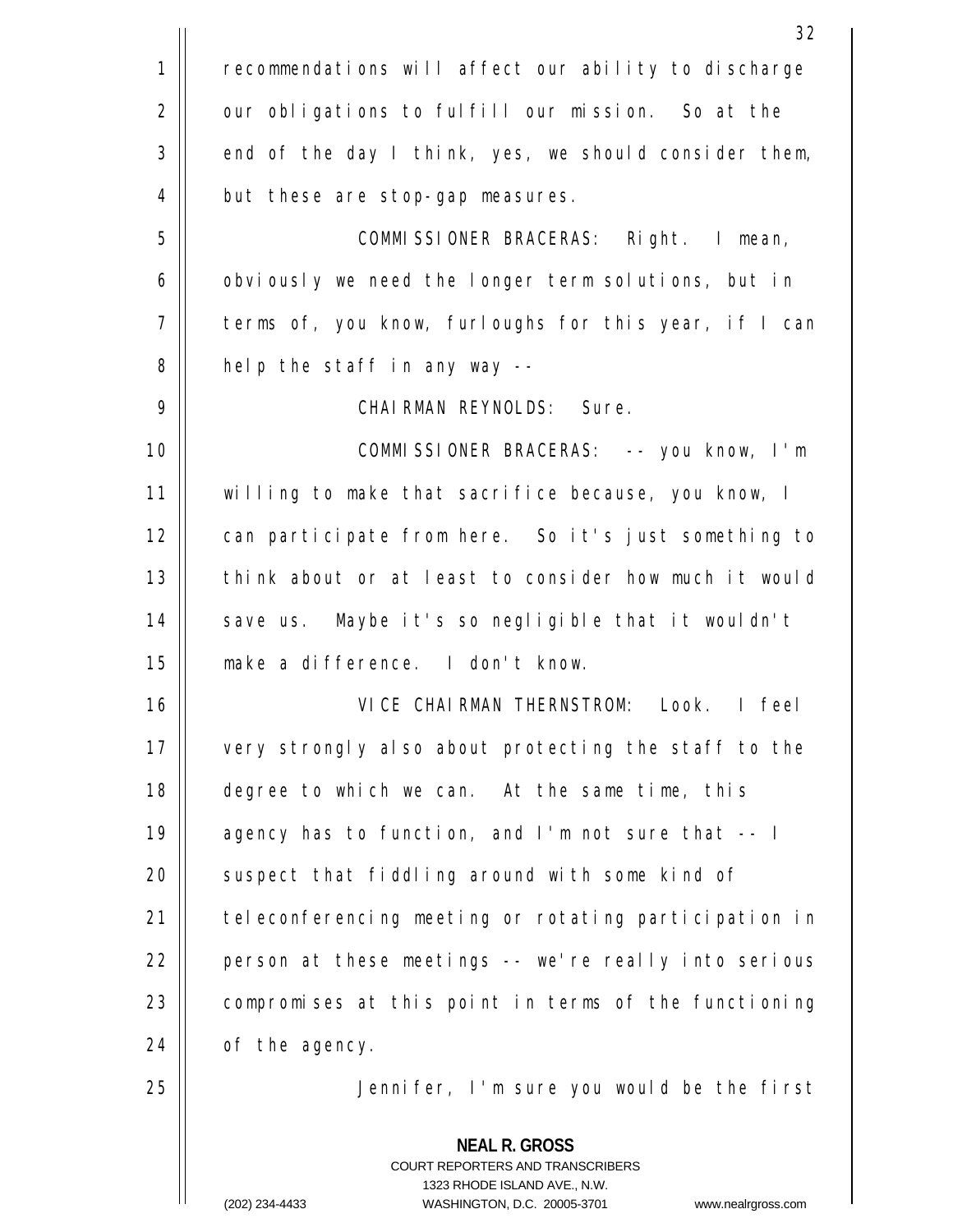|    | 33                                                                                                                                                                     |
|----|------------------------------------------------------------------------------------------------------------------------------------------------------------------------|
| 1  | person to say it is not the same to come in by phone                                                                                                                   |
| 2  | as it is to meet, and I am concerned. Obviously I'm                                                                                                                    |
| 3  | concerned about the staff, but I am also concerned                                                                                                                     |
| 4  | about crippling the agency.                                                                                                                                            |
| 5  | CHAIRMAN REYNOLDS: Commissioner                                                                                                                                        |
| 6  | Kirsanow.                                                                                                                                                              |
| 7  | COMMISSIONER KIRSANOW: I just use their                                                                                                                                |
| 8  | competing considerations. I just want to make sure                                                                                                                     |
| 9  | that we do everything we can pursuant to, I think,                                                                                                                     |
| 10 | what Commissioner Yaki had indicated last month, and                                                                                                                   |
| 11 | that is that we take whatever cuts that seem to be                                                                                                                     |
| 12 | necessary only after we have exhausted all other                                                                                                                       |
| 13 | alternatives.                                                                                                                                                          |
| 14 | And I am persuaded by what Jennifer had                                                                                                                                |
| 15 | to say in terms of it's not going to affect the                                                                                                                        |
| 16 | structural deficit. We know that, and we're probably                                                                                                                   |
| 17 | talking about pennies, but pennies mean a lot to the                                                                                                                   |
| 18 | staff in terms of making rent and everything else.                                                                                                                     |
| 19 | A furlough is a big hit, and if we can                                                                                                                                 |
| 20 | reduce the number of furlough days, if it's possible,                                                                                                                  |
| 21 | I don't know if it is, but I think it is something                                                                                                                     |
| 22 | that is worth examining.                                                                                                                                               |
| 23 | And I'm also interested and I'm just not                                                                                                                               |
| 24 | familiar with what the agency does, whether or not                                                                                                                     |
| 25 | there are any -- in the private sector whenever we                                                                                                                     |
|    | <b>NEAL R. GROSS</b><br><b>COURT REPORTERS AND TRANSCRIBERS</b><br>1323 RHODE ISLAND AVE., N.W.<br>(202) 234-4433<br>WASHINGTON, D.C. 20005-3701<br>www.nealrgross.com |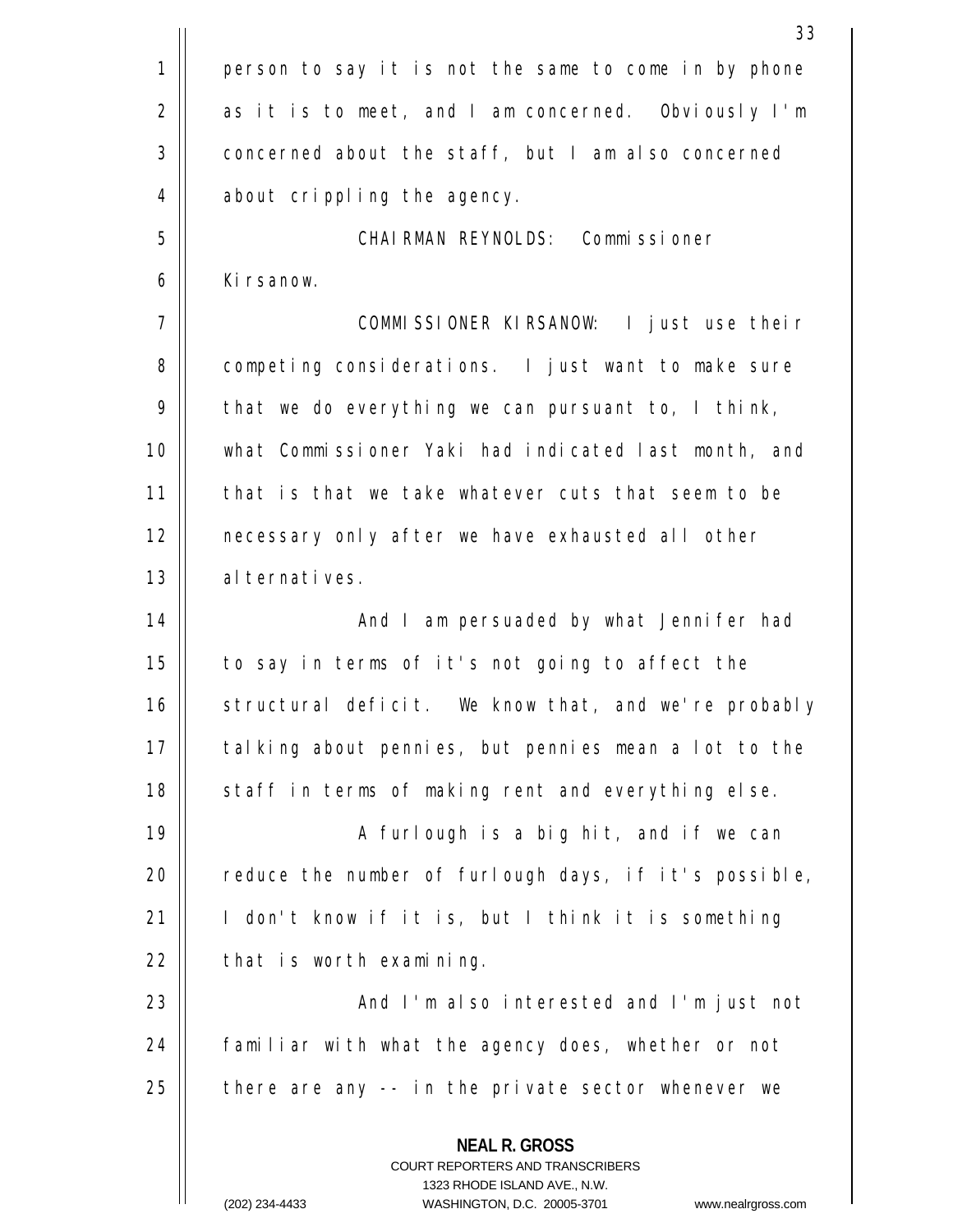|    | 34                                                                                                                                                                  |
|----|---------------------------------------------------------------------------------------------------------------------------------------------------------------------|
| 1  | implement RIFs, we have out-placement programs.                                                                                                                     |
| 2  | We've got things that are done for staff who are                                                                                                                    |
| 3  | affected, if any are going to be affected by a RIF,                                                                                                                 |
| 4  | to ease the transition, possibly help them find other                                                                                                               |
| 5  | opportunities.                                                                                                                                                      |
| 6  | Is there anything like that that we have                                                                                                                            |
| 7  | examined or can we examine something like that?                                                                                                                     |
| 8  | MR. MARCUS: Our Office of Management is                                                                                                                             |
| 9  | looking into what we can do within the parameters of                                                                                                                |
| 10 | our budget and ability on that.                                                                                                                                     |
| 11 | COMMISSIONER KIRSANOW: Does OPM have any                                                                                                                            |
| 12 | kind of role in that?                                                                                                                                               |
| 13 | MR. MARCUS: We have been regularly in                                                                                                                               |
| 14 | touch with OPM about what we're planning to do and                                                                                                                  |
| 15 | the resources that they can make available. I am not                                                                                                                |
| 16 | aware of any resources that they have yet provided                                                                                                                  |
| 17 | regarding out-placement specifically, but we'll                                                                                                                     |
| 18 | certainly see if they can provide any help in that                                                                                                                  |
| 19 | regard.                                                                                                                                                             |
| 20 | CHAIRMAN REYNOLDS: Commissioner Yaki.                                                                                                                               |
| 21 | COMMISSIONER YAKI: Yes. Thank you very                                                                                                                              |
| 22 | much, Mr. Chair and Mr. Staff Director.                                                                                                                             |
| 23 | As you know, I've had some difficulty                                                                                                                               |
| 24 | with this arrangement, and I just think that there                                                                                                                  |
| 25 | are some questions that I think we will need to put                                                                                                                 |
|    | <b>NEAL R. GROSS</b><br><b>COURT REPORTERS AND TRANSCRIBERS</b><br>1323 RHODE ISLAND AVE., N.W.<br>(202) 234-4433<br>WASHINGTON, D.C. 20005-3701 www.nealrgross.com |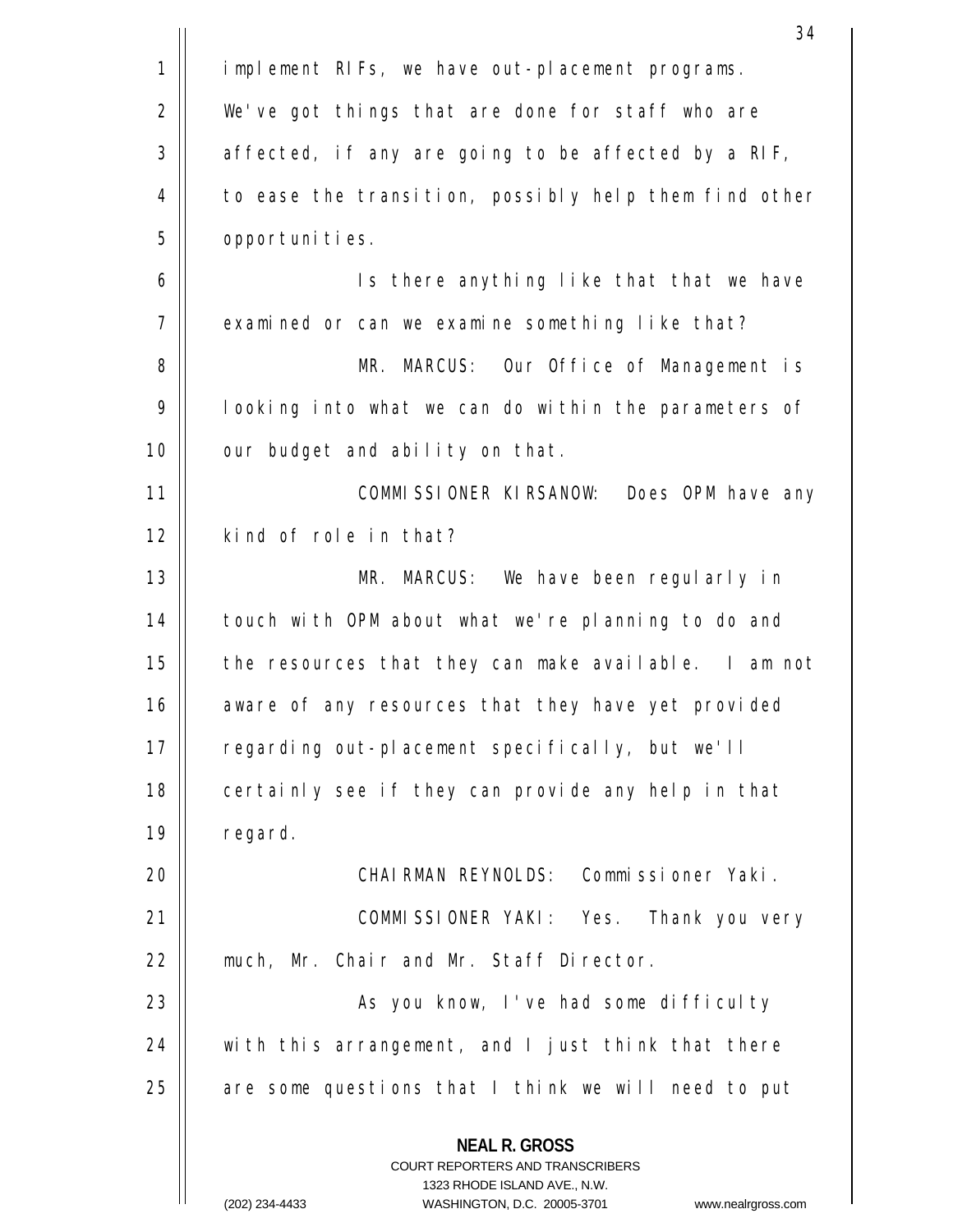|    | 35                                                                                                                                                                     |
|----|------------------------------------------------------------------------------------------------------------------------------------------------------------------------|
| 1  | out there so that the staff knows why it is we're                                                                                                                      |
| 2  | taking the action that we're doing.                                                                                                                                    |
| 3  | My understanding is that although a                                                                                                                                    |
| 4  | furlough could close the gap for this year, and let                                                                                                                    |
| 5  | me just say that in terms of, you know, sacrifice or                                                                                                                   |
| 6  | whatever you want to call it, I have chosen, I have                                                                                                                    |
| 7  | deliberately chosen, as has the Chairman, not to hire                                                                                                                  |
| 8  | a special assistant for this year, and I have                                                                                                                          |
| 9  | indicated that if it is needed I will do so for the                                                                                                                    |
| 10 | following year as well.                                                                                                                                                |
| 11 | That, of course, means that this pile in                                                                                                                               |
| 12 | front of me will get ever messier every month, but I                                                                                                                   |
| 13 | think we can live with that.                                                                                                                                           |
| 14 | But so although a furlough for this year                                                                                                                               |
| 15 | could close the gap in and of itself, that would not                                                                                                                   |
| 16 | achieve the savings for next year, correct?                                                                                                                            |
| 17 | MR. MARCUS: That's correct, Commissioner                                                                                                                               |
| 18 | Yaki. It would not reduce the gap for next year or                                                                                                                     |
| 19 | provide any additional savings.                                                                                                                                        |
| 20 | COMMISSIONER YAKI: Now the next question                                                                                                                               |
| 21 | I have is in the scenario that you described, which                                                                                                                    |
| 22 | is the four-person RIF this year plus the two office                                                                                                                   |
| 23 | closure next year, what is the anticipated savings                                                                                                                     |
| 24 | estimated for fiscal year '06?                                                                                                                                         |
| 25 | MR. MARCUS: That's a good question,                                                                                                                                    |
|    | <b>NEAL R. GROSS</b><br><b>COURT REPORTERS AND TRANSCRIBERS</b><br>1323 RHODE ISLAND AVE., N.W.<br>(202) 234-4433<br>WASHINGTON, D.C. 20005-3701<br>www.nealrgross.com |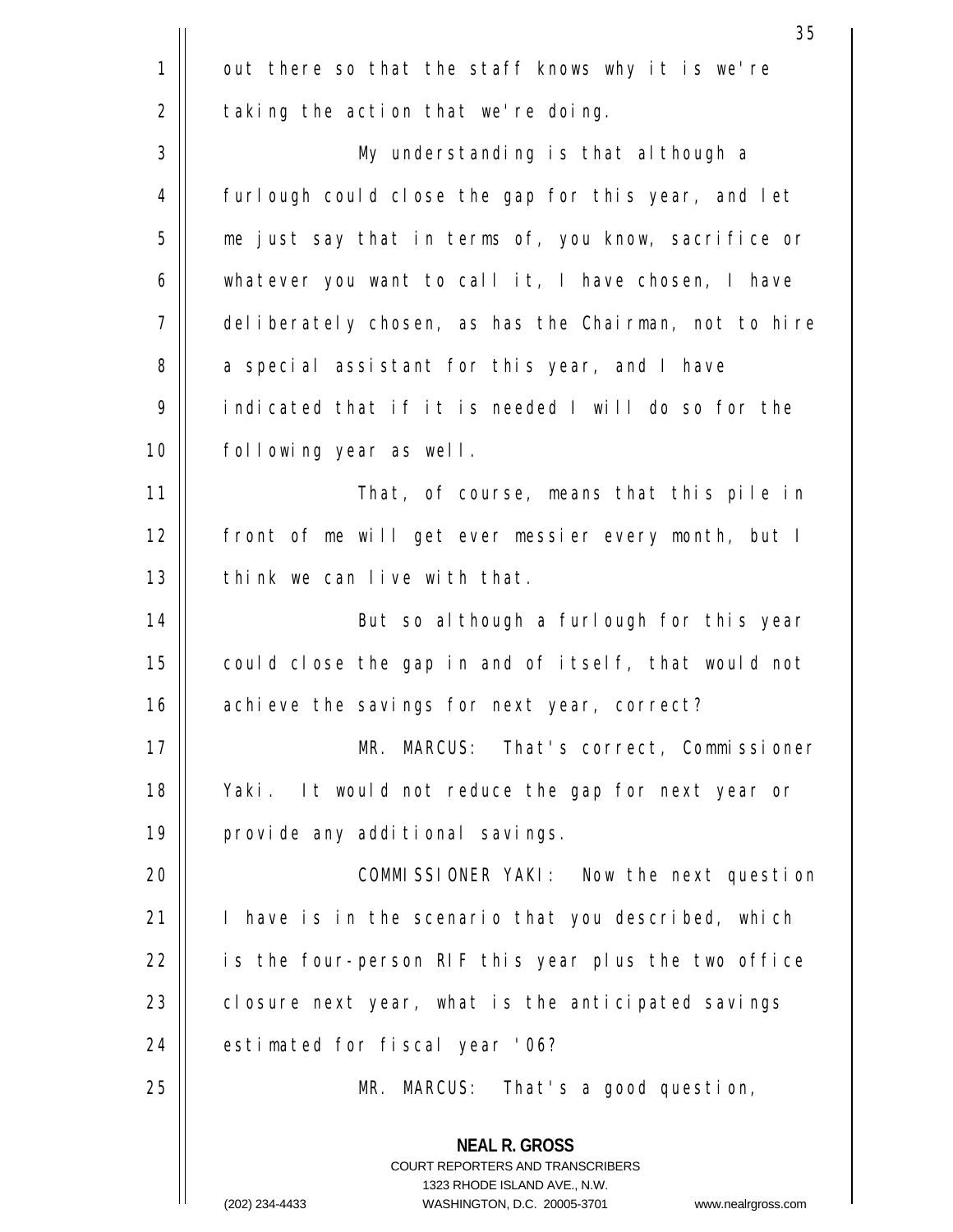| 1  | Commissioner Yaki, and I appreciate the word                                                                                                                           |
|----|------------------------------------------------------------------------------------------------------------------------------------------------------------------------|
| 2  | "anticipated" because it's difficult to predict                                                                                                                        |
| 3  | exactly for a number of reasons, including the fact                                                                                                                    |
| 4  | that once one does a reduction in force, it tends to                                                                                                                   |
| 5  | take on, as some people have said, a life of its own,                                                                                                                  |
| 6  | which is to say it is not always possible to                                                                                                                           |
| 7  | determine exactly in advance the individuals who will                                                                                                                  |
| 8  | necessarily be subject to it and the amount of                                                                                                                         |
| 9  | savings to the institution for future years will, of                                                                                                                   |
| 10 | course, depend on which individuals unfortunately                                                                                                                      |
| 11 | have to be subject to --                                                                                                                                               |
| 12 | COMMISSIONER YAKI: Sure, but you must                                                                                                                                  |
| 13 | have a ballpark.                                                                                                                                                       |
| 14 | MR. MARCUS: We do. The ballpark figure                                                                                                                                 |
| 15 | that we have for the total savings in fiscal year                                                                                                                      |
| 16 | 2006 from both the four person reduction in force                                                                                                                      |
| 17 | plus, the office closure involving two offices and                                                                                                                     |
| 18 | associated employees and expenses next year would be                                                                                                                   |
| 19 | between seven and \$800,000, roughly in the middle                                                                                                                     |
| 20 | sevens, and of course, that would be required both to                                                                                                                  |
| 21 | close the shortfall for that year and to provide some                                                                                                                  |
| 22 | additional cushion.                                                                                                                                                    |
| 23 | COMMISSIONER YAKI: Then that's the next                                                                                                                                |
| 24 | question I want to ask. What is the delta between                                                                                                                      |
| 25 | the anticipated shortfall and the savings that you                                                                                                                     |
|    | <b>NEAL R. GROSS</b><br><b>COURT REPORTERS AND TRANSCRIBERS</b><br>1323 RHODE ISLAND AVE., N.W.<br>(202) 234-4433<br>WASHINGTON, D.C. 20005-3701<br>www.nealrgross.com |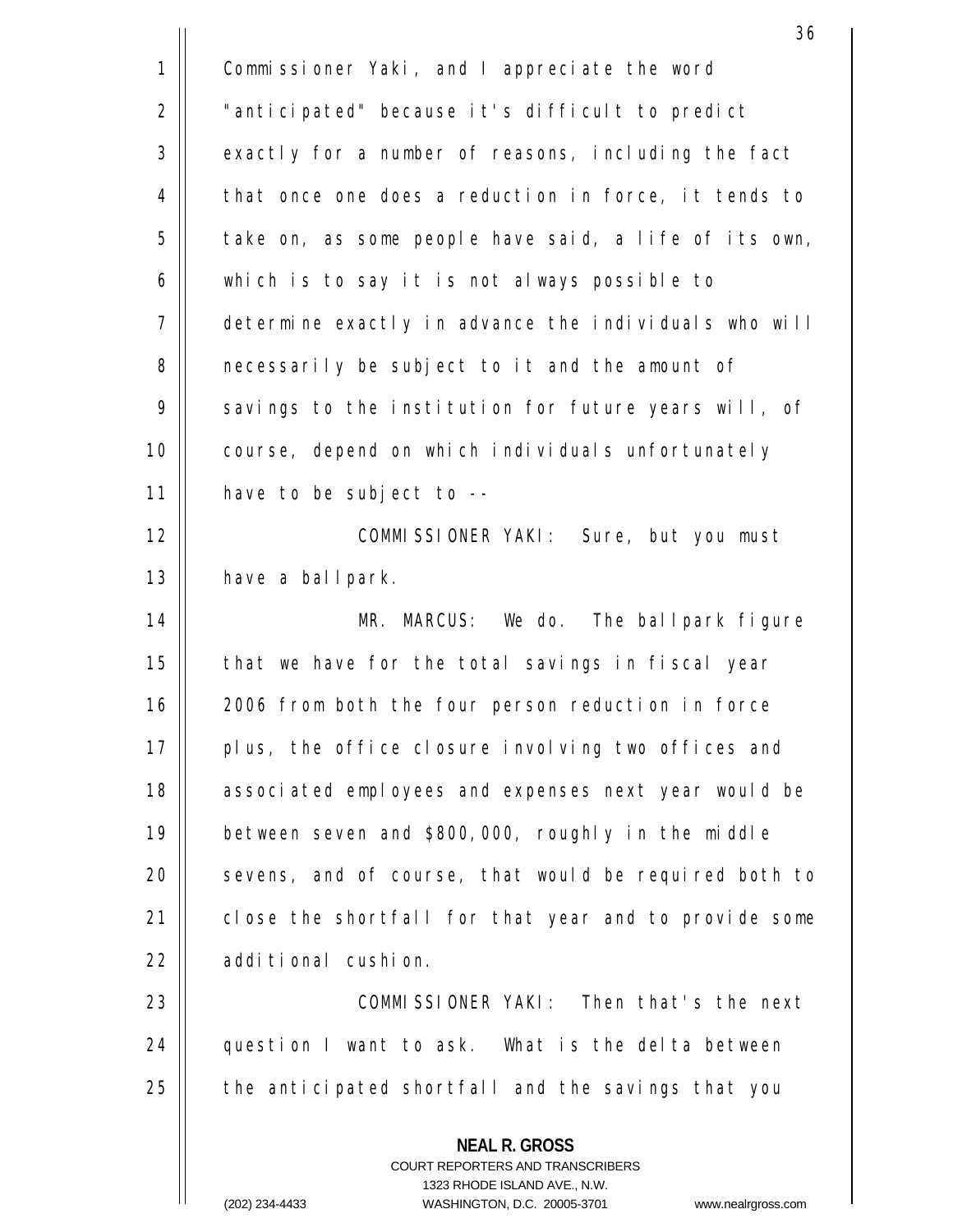|    | 37                                                                                                                                                                      |
|----|-------------------------------------------------------------------------------------------------------------------------------------------------------------------------|
| 1  | would achieve, in other words, the cushion that you                                                                                                                     |
| 2  | talk about for next year?                                                                                                                                               |
| 3  | MR. MARCUS: Well, as I tried to                                                                                                                                         |
| 4  | indicate, Commissioner Yaki, the shortfall for this                                                                                                                     |
| 5  | year is approximately 135 or \$265,000, the difference                                                                                                                  |
| 6  | between those figures being largely the freeze on                                                                                                                       |
| 7  | hires, including Commissioner assistants.                                                                                                                               |
| 8  | Based on either figure, the 265 or the                                                                                                                                  |
| 9  | 135, depending on whether assistants are hired next                                                                                                                     |
| 10 | year, would increase by an amount of that could be as                                                                                                                   |
| 11 | low as \$180,000, but could be \$250,000. It will be                                                                                                                    |
| 12 | somewhere in that vicinity.                                                                                                                                             |
| 13 | COMMISSIONER KIRSANOW: So we're talking                                                                                                                                 |
| 14 | about a cushion that could be anywhere between 500 or                                                                                                                   |
| 15 | \$250,000, depending on how it breaks on the high end                                                                                                                   |
| 16 | or low end. Is that --                                                                                                                                                  |
| 17 | MR. MARCUS: That's about right. I would                                                                                                                                 |
| 18 | think 500,000 would require a lot of things breaking                                                                                                                    |
| 19 | in the favor of the Commission, but that's an                                                                                                                           |
| 20 | approximate range.                                                                                                                                                      |
| 21 | COMMISSIONER YAKI: And I assume that in                                                                                                                                 |
| 22 | our budget submission for next year, we would be                                                                                                                        |
| 23 | anticipating what we would hopefully be spending that                                                                                                                   |
| 24 | money on. So what is it that we would be using the                                                                                                                      |
| 25 | cushion for if we could and why?                                                                                                                                        |
|    | <b>NEAL R. GROSS</b><br><b>COURT REPORTERS AND TRANSCRIBERS</b><br>1323 RHODE ISLAND AVE., N.W.<br>WASHINGTON D.C. 20005-3701<br>$(202)$ 234-4433<br>www.nealrgross.com |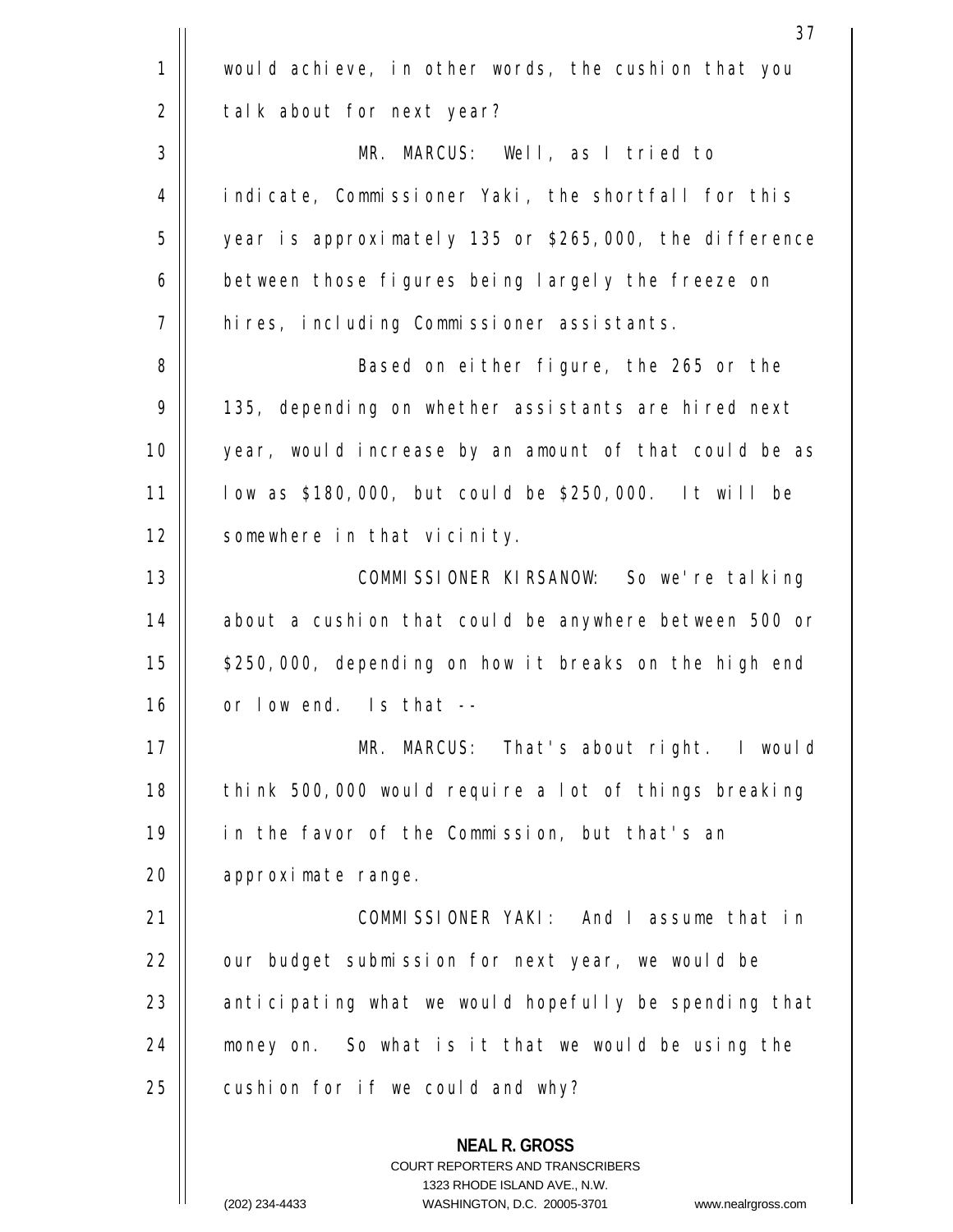|             | 38                                                                                                                                                                     |
|-------------|------------------------------------------------------------------------------------------------------------------------------------------------------------------------|
| $\mathbf 1$ | MR. MARCUS: Well, let me tell you,                                                                                                                                     |
| 2           | Commissioner Yaki, some of the things that we need,                                                                                                                    |
| 3           | and it's a question of what we will be able to                                                                                                                         |
| 4           | afford, based in part on whether the savings are at                                                                                                                    |
| 5           | the low end or at the high end. We need stronger                                                                                                                       |
| $\epsilon$  | accounting services than what we have now. That is a                                                                                                                   |
| 7           | big one, and that includes in-house staff and                                                                                                                          |
| 8           | potentially additional expenditures to outside staff                                                                                                                   |
| 9           | to insure that we are able to get a clean audit.                                                                                                                       |
| 10          | We have not been able to get a clean                                                                                                                                   |
| 11          | audit in the past. I think it's extremely unlikely                                                                                                                     |
| 12          | that we would get a clean audit for 2003 or 2004                                                                                                                       |
| 13          | based on the accounting services we have right now.                                                                                                                    |
| 14          | I think it's extremely unlikely that we could get a                                                                                                                    |
| 15          | clean audit for this fiscal year. I think it's                                                                                                                         |
| 16          | already too late in the year for that to happen.                                                                                                                       |
| 17          | I think we need to focus on getting the                                                                                                                                |
| 18          | accounting services required for a clean audit for                                                                                                                     |
| 19          | 2006.                                                                                                                                                                  |
| 20          | In addition, to general accounting                                                                                                                                     |
| 21          | services, we will need to get a full-scope audit.                                                                                                                      |
| 22          | That is something that is required by law and that we                                                                                                                  |
| 23          | have not had yet.                                                                                                                                                      |
| 24          | In addition, we may need other services                                                                                                                                |
| 25          | provided by an Inspector General's audit team.<br>Those                                                                                                                |
|             | <b>NEAL R. GROSS</b><br><b>COURT REPORTERS AND TRANSCRIBERS</b><br>1323 RHODE ISLAND AVE., N.W.<br>(202) 234-4433<br>WASHINGTON, D.C. 20005-3701<br>www.nealrgross.com |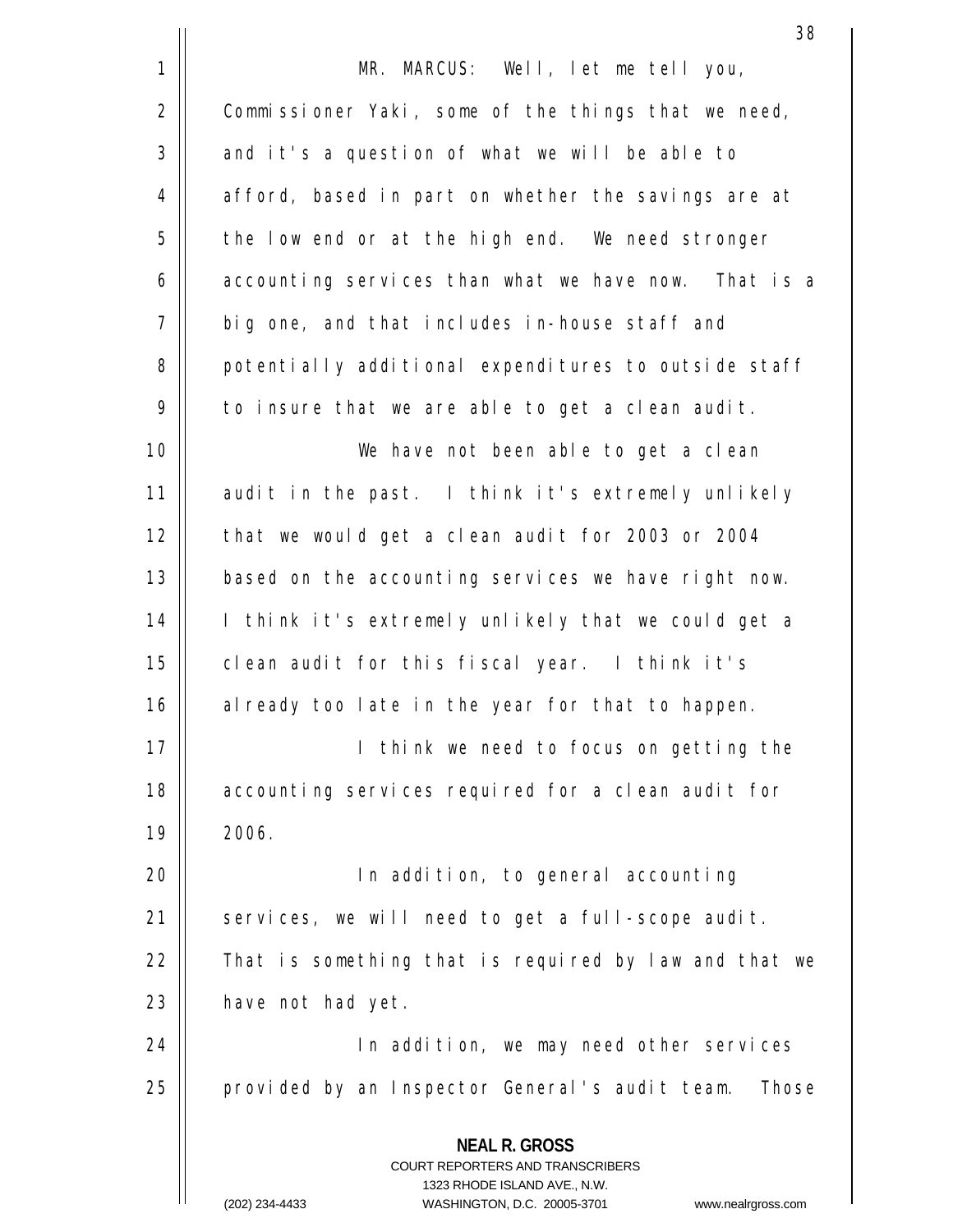|    | 39                                                                                                                                                                     |
|----|------------------------------------------------------------------------------------------------------------------------------------------------------------------------|
| 1  | are among the highest on our list.                                                                                                                                     |
| 2  | We also have certain critical vacancies,                                                                                                                               |
| 3  | not all of which could be filled. We may be able to                                                                                                                    |
| 4  | fill some or none of them depending on how the                                                                                                                         |
| 5  | figures break. Certainly filling the General Counsel                                                                                                                   |
| 6  | position would be high on the list. We also have                                                                                                                       |
| 7  | vacancies for the head of Congressional Affairs,                                                                                                                       |
| 8  | Public Affairs, and Deputy Staff Director.                                                                                                                             |
| 9  | We certainly wouldn't be able to fill all                                                                                                                              |
| 10 | of those positions. I'm not sure if we would be able                                                                                                                   |
| 11 | to fill any of those positions, but they certainly                                                                                                                     |
| 12 | are on the list of things that we might do depending                                                                                                                   |
| 13 | on what money we have.                                                                                                                                                 |
| 14 | So I would say the highest on the list                                                                                                                                 |
| 15 | would be accounting and related services, both                                                                                                                         |
| 16 | internal and external.                                                                                                                                                 |
| 17 | COMMISSIONER YAKI: So that would be a                                                                                                                                  |
| 18 | combination of in-house hire and external contracting                                                                                                                  |
| 19 | for the services that are currently provided by this                                                                                                                   |
| 20 | other company that we have right now?                                                                                                                                  |
| 21 | MR. MARCUS: That's right.                                                                                                                                              |
| 22 | COMMISSIONER YAKI: And have we estimated                                                                                                                               |
| 23 | the delta between what the contract is for the                                                                                                                         |
| 24 | current accounting company and another one as well,                                                                                                                    |
| 25 | what that would be?                                                                                                                                                    |
|    | <b>NEAL R. GROSS</b><br><b>COURT REPORTERS AND TRANSCRIBERS</b><br>1323 RHODE ISLAND AVE., N.W.<br>(202) 234-4433<br>WASHINGTON, D.C. 20005-3701<br>www.nealrgross.com |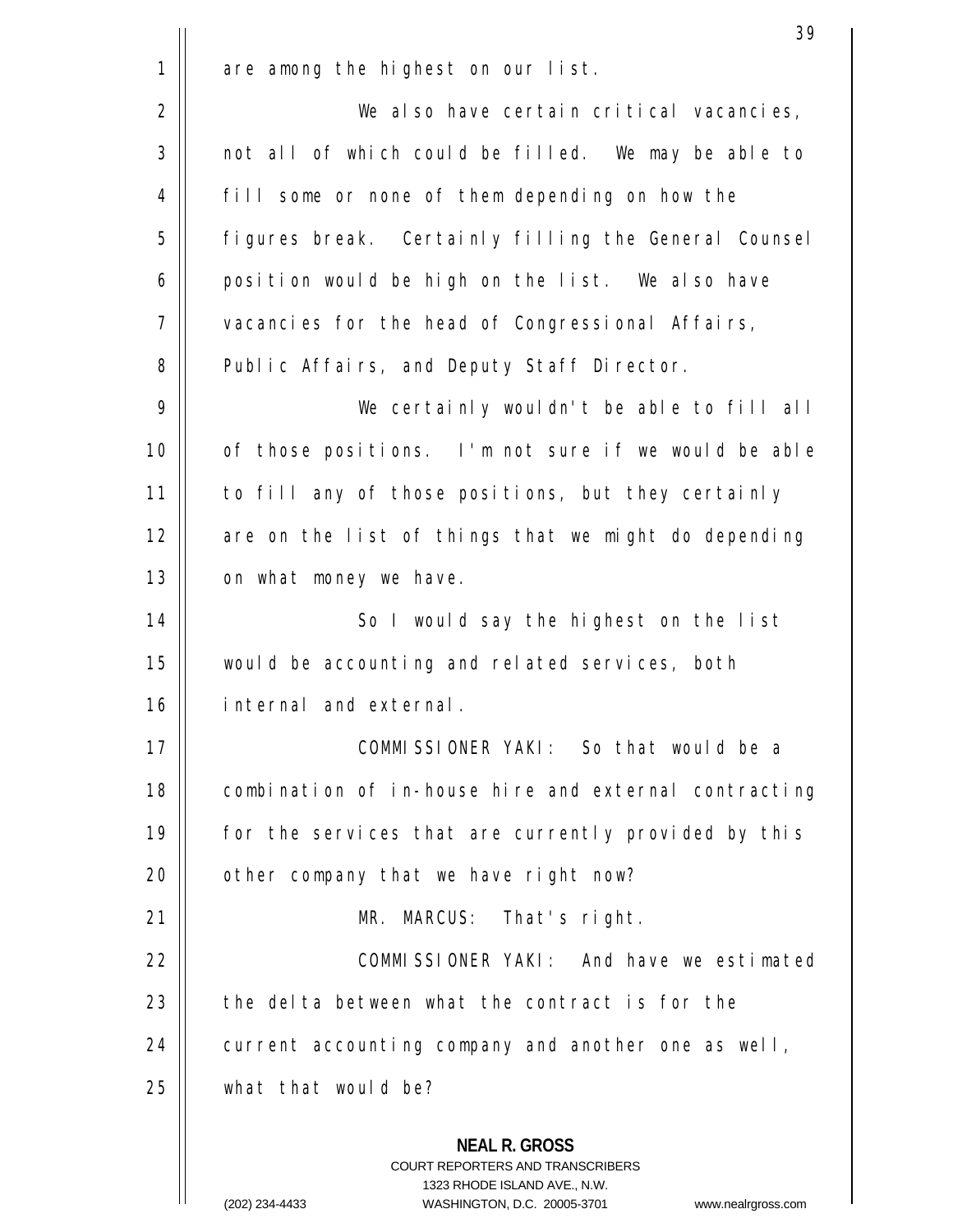|             | 40                                                                                                                                                                     |
|-------------|------------------------------------------------------------------------------------------------------------------------------------------------------------------------|
| $\mathbf 1$ | MR. MARCUS: We have requested cost                                                                                                                                     |
| 2           | information from the Treasury Department's Bureau of                                                                                                                   |
| 3           | the Public Debt, and we have asked them questions                                                                                                                      |
| 4           | about what we would have to do in order to become the                                                                                                                  |
| 5           | sort of agency that they would be willing to have                                                                                                                      |
| 6           | contractual relationships with again.                                                                                                                                  |
| 7           | What they have told us is that they                                                                                                                                    |
| 8           | believe we need additional procurement services that                                                                                                                   |
| 9           | we're not receiving in order to insure that we are                                                                                                                     |
| 10          | not violating procurement laws and regulations, as                                                                                                                     |
| 11          | well as additional budget services to rectify what                                                                                                                     |
| 12          | they consider problems in that area.                                                                                                                                   |
| 13          | We have not yet gotten those cost                                                                                                                                      |
| 14          | estimates. It was Mr. Harbison's recollection that                                                                                                                     |
| 15          | in the past when they have indicated the services                                                                                                                      |
| 16          | that they believed that we required, but do not have,                                                                                                                  |
| 17          | that the figure was over \$100,000, but we don't yet                                                                                                                   |
| 18          | have that figure.                                                                                                                                                      |
| 19          | COMMISSIONER YAKI: That wouldn't be new                                                                                                                                |
| 20          | 100,000 because that would be just the difference                                                                                                                      |
| 21          | between what we're paying the current company and                                                                                                                      |
| 22          | what BPD would be asked. So you've got a full 100                                                                                                                      |
| 23          | there.                                                                                                                                                                 |
| 24          | MR. MARCUS: It would be -- it would be -                                                                                                                               |
| 25          |                                                                                                                                                                        |
|             | <b>NEAL R. GROSS</b><br><b>COURT REPORTERS AND TRANSCRIBERS</b><br>1323 RHODE ISLAND AVE., N.W.<br>(202) 234-4433<br>WASHINGTON, D.C. 20005-3701<br>www.nealrgross.com |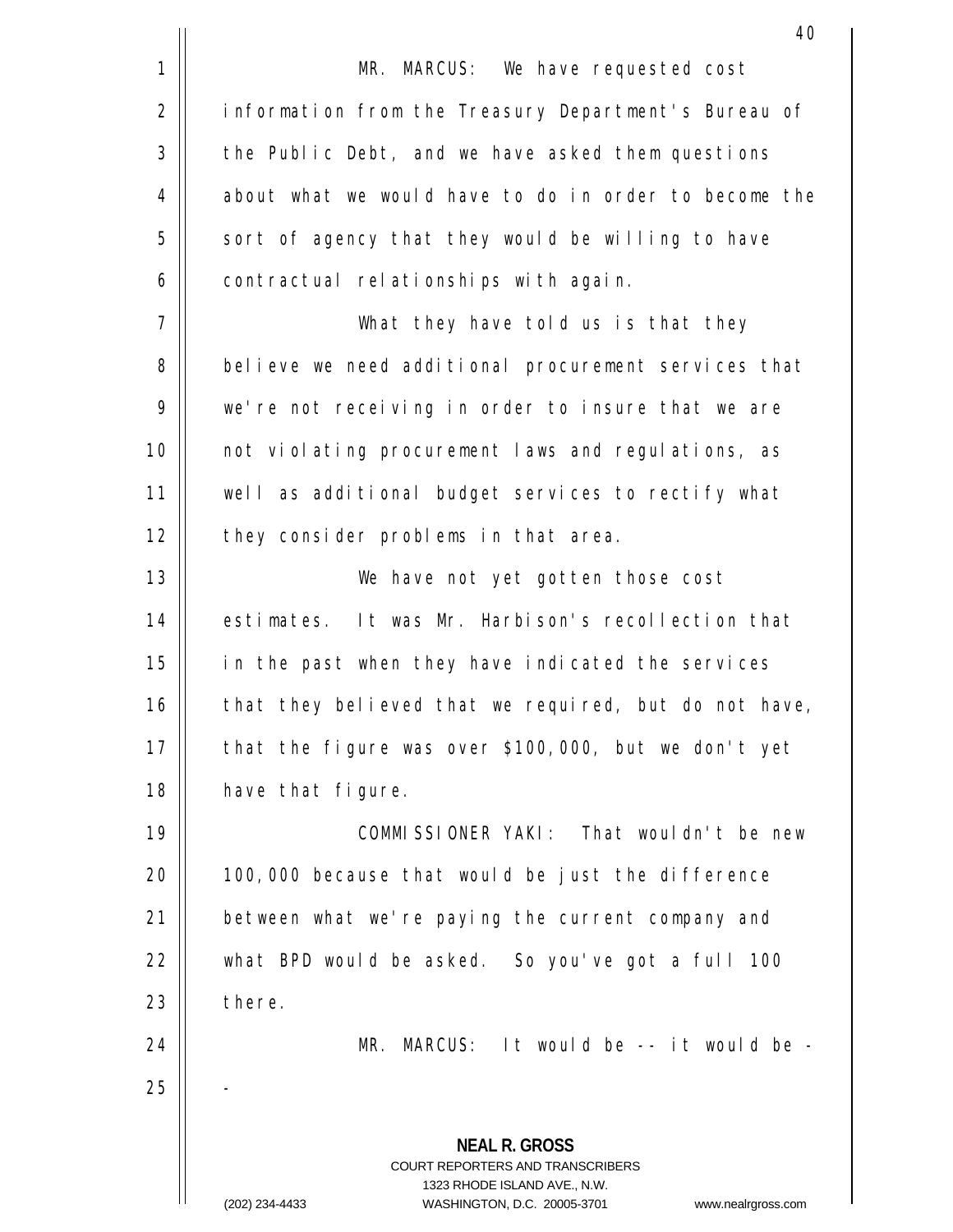|    | 41                                                       |
|----|----------------------------------------------------------|
| 1  | COMMISSIONER YAKI: Well, I mean in terms                 |
| 2  | of the agency overall budget it wouldn't be an           |
| 3  | additional 100,000 spent because we're already           |
| 4  | spending some amount on accounting services already.     |
| 5  | It would just be that difference over and above that     |
| 6  | would be the net requirement for our budget for next     |
| 7  | year.                                                    |
| 8  | MR. MARCUS: It was his understanding                     |
| 9  | that it would be an additional \$100,000.                |
| 10 | COMMISSIONER YAKI: Over and above what                   |
| 11 | we're currently paying.                                  |
| 12 | MR. MARCUS: That's right. That's right.                  |
| 13 | Now, I should say again that we have                     |
| 14 | requested cost estimates and not yet received them.      |
| 15 | COMMISSIONER YAKI: And how much would it                 |
| 16 | cost for in-house budget personnel that you're           |
| 17 | indicating? What kind of positions are we talking        |
| 18 | about?                                                   |
| 19 | MR. MARCUS: A senior budget official                     |
| 20 | with sufficient level of expertise to serve as a         |
| 21 | chief budget officer at a GS-15 level who could          |
| 22 | assist both with basic budget matters and also to        |
| 23 | turn around the strategic planning process at this       |
| 24 | agency, which has been so severely criticized would      |
| 25 | probably cost in the ballpark of \$150,000, more or      |
|    | <b>NEAL R. GROSS</b><br>COURT REPORTERS AND TRANSCRIBERS |

 $\prod$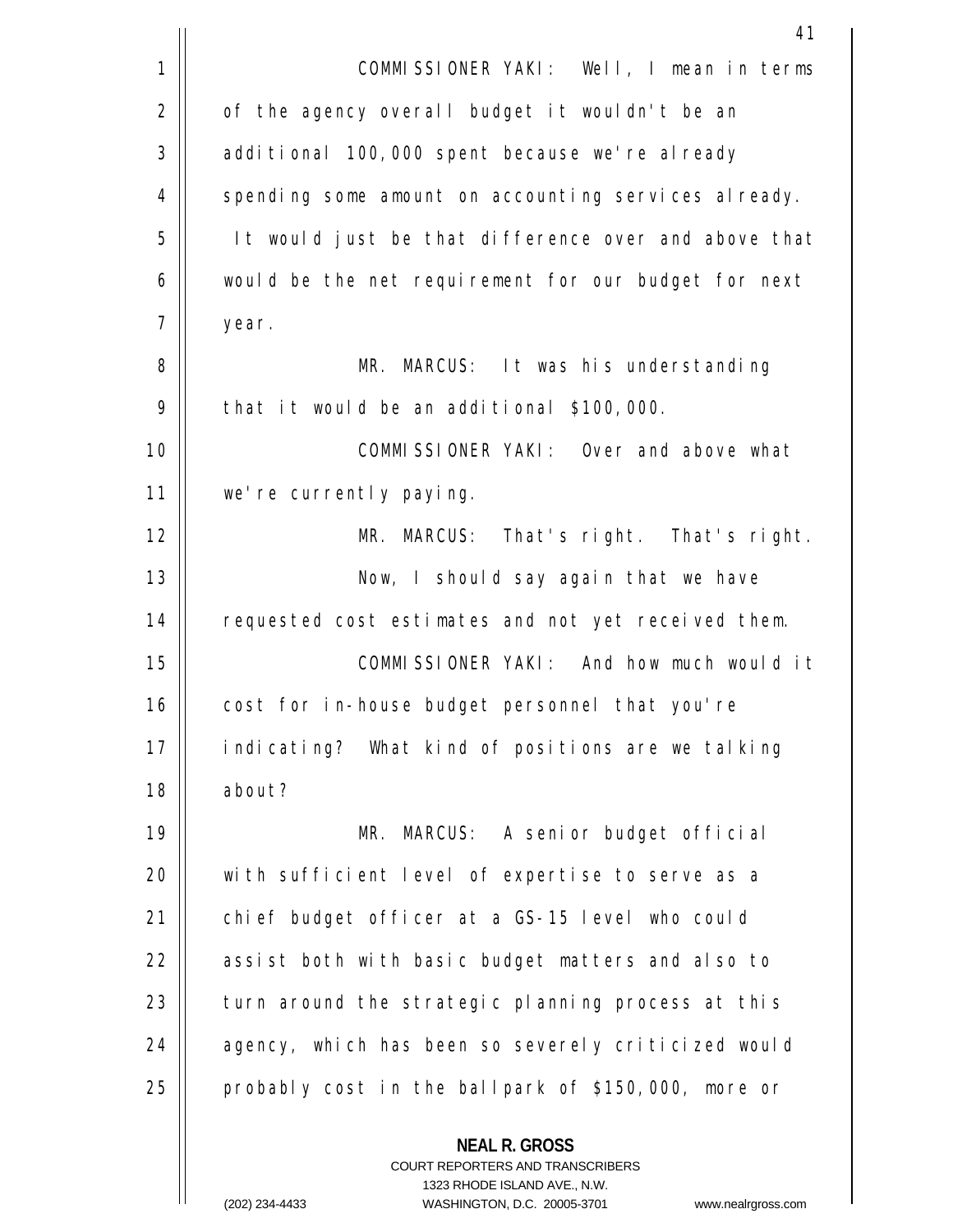|             | 42                                                                                                                                                                     |
|-------------|------------------------------------------------------------------------------------------------------------------------------------------------------------------------|
| $\mathbf 1$ | less, depending on the step at which the person comes                                                                                                                  |
| 2           | in, including salary and benefits.                                                                                                                                     |
| 3           | The highest, I believe, salary could be                                                                                                                                |
| 4           | about \$135,000, but depending on seniority, it could                                                                                                                  |
| 5           | be a bit lower than that, with the benefits being                                                                                                                      |
| 6           | approximately a quarter of whatever the salary is.                                                                                                                     |
| 7           | COMMISSIONER YAKI: Okay. It's just                                                                                                                                     |
| 8           | important, I think, to get this information out there                                                                                                                  |
| 9           | because, as you know, I've been troubled by the drive                                                                                                                  |
| 10          | to create I wouldn't call it a surplus, but the                                                                                                                        |
| 11          | cushion, as you call it, for each year. I understand                                                                                                                   |
| 12          | that it is your feeling and the Chair's feeling that                                                                                                                   |
| 13          | we need to demonstrate these kinds of reforms to                                                                                                                       |
| 14          | Congress in order to put ourselves on a better                                                                                                                         |
| 15          | footing with them, and I certainly appreciate that.                                                                                                                    |
| 16          | You know, as we go forward, I just want                                                                                                                                |
| 17          | you to know, and I don't think it's any secret, that                                                                                                                   |
| 18          | I'm hoping that at some point we can make the case                                                                                                                     |
| 19          | that for this agency to function we need more money                                                                                                                    |
| 20          | to work.                                                                                                                                                               |
| 21          | I know that's your feeling, Mr. Chair,                                                                                                                                 |
| 22          | and the feeling of every single person here not                                                                                                                        |
| 23          | because -- simply to keep up for the lack of                                                                                                                           |
| 24          | purchasing power or personnel that we've lost over                                                                                                                     |
| 25          | the past ten and 15 years.                                                                                                                                             |
|             | <b>NEAL R. GROSS</b><br><b>COURT REPORTERS AND TRANSCRIBERS</b><br>1323 RHODE ISLAND AVE., N.W.<br>(202) 234-4433<br>WASHINGTON, D.C. 20005-3701<br>www.nealraross.com |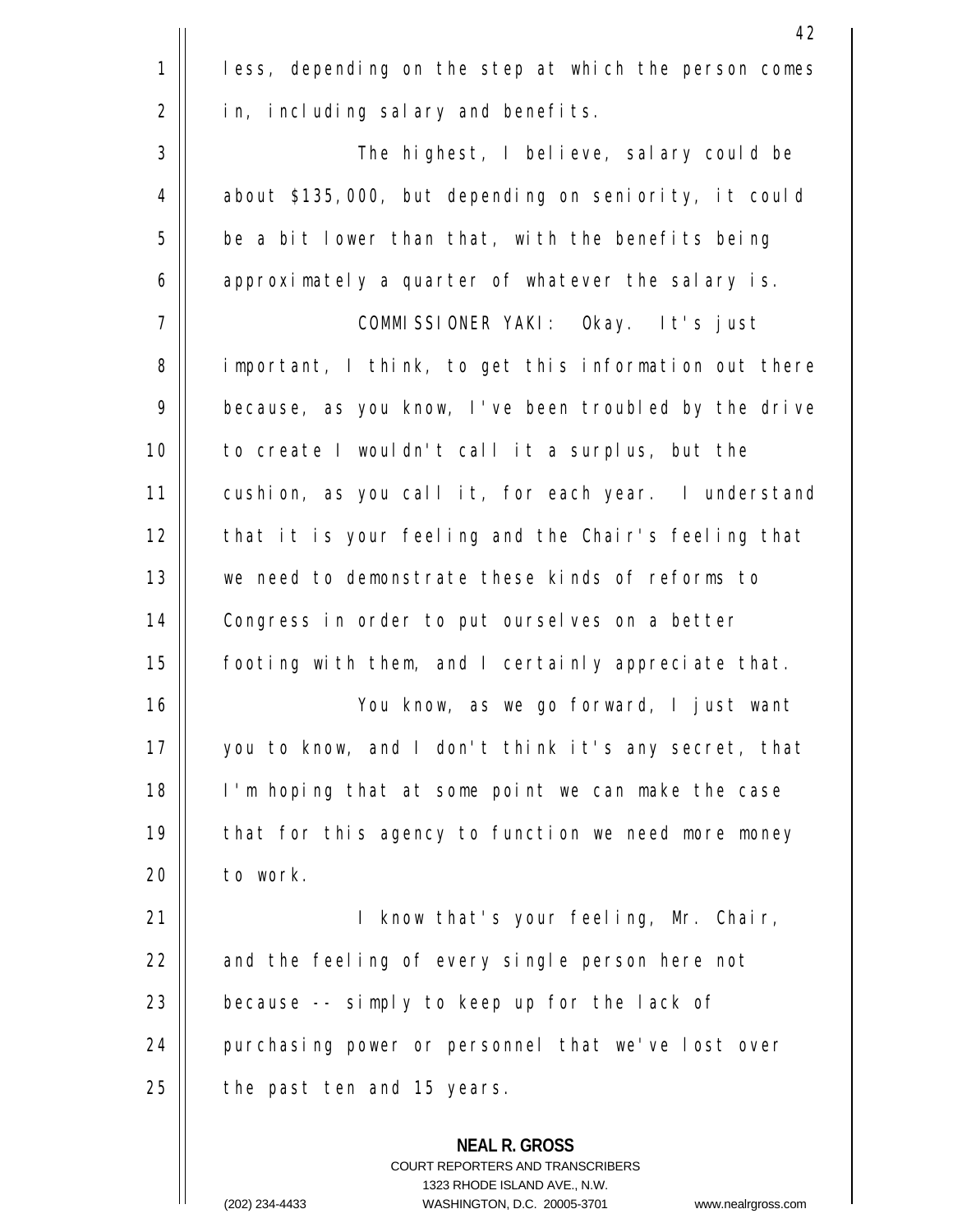**NEAL R. GROSS** COURT REPORTERS AND TRANSCRIBERS 1323 RHODE ISLAND AVE., N.W. 43 1 2 3 4 5 6 7 8 9 10 11 12 13 14 15 16 17 18 19  $20$ 21 22 23 24 25 I appreciate the fact that we have to engage in actions this year to close the deficit. I understand and appreciate the fact that we have to do so next year. I wish we didn't have to do it in a way or in a manner that was based on a timetable that seems almost forced upon us by others, but that being the case, as you know, I've been working very closely with you and the Chair on how to make this work and how to preserve our core mission at headquarters as much as possible, and in the end, I will support this, but I just think we need to be able to say why it is we're doing, what it is we're doing, and, again, for my part if it were not for, as you have said to me repeatedly, the need to demonstrate reform, I would have another alternative in mind. CHAIRMAN REYNOLDS: Okay. COMMISSIONER KIRSANOW: Mr. chairman. CHAIRMAN REYNOLDS: Actually I'm going to exercise the Chair's prerogative. COMMISSIONER KIRSANOW: Okay. CHAIRMAN REYNOLDS: The problems that we are wrestling with now are problems that have been festering for a number of years, and, Commissioner Yaki, I share your concerns, but I think that at this point we are going to have to  $-$ - we don't have any  $-$ -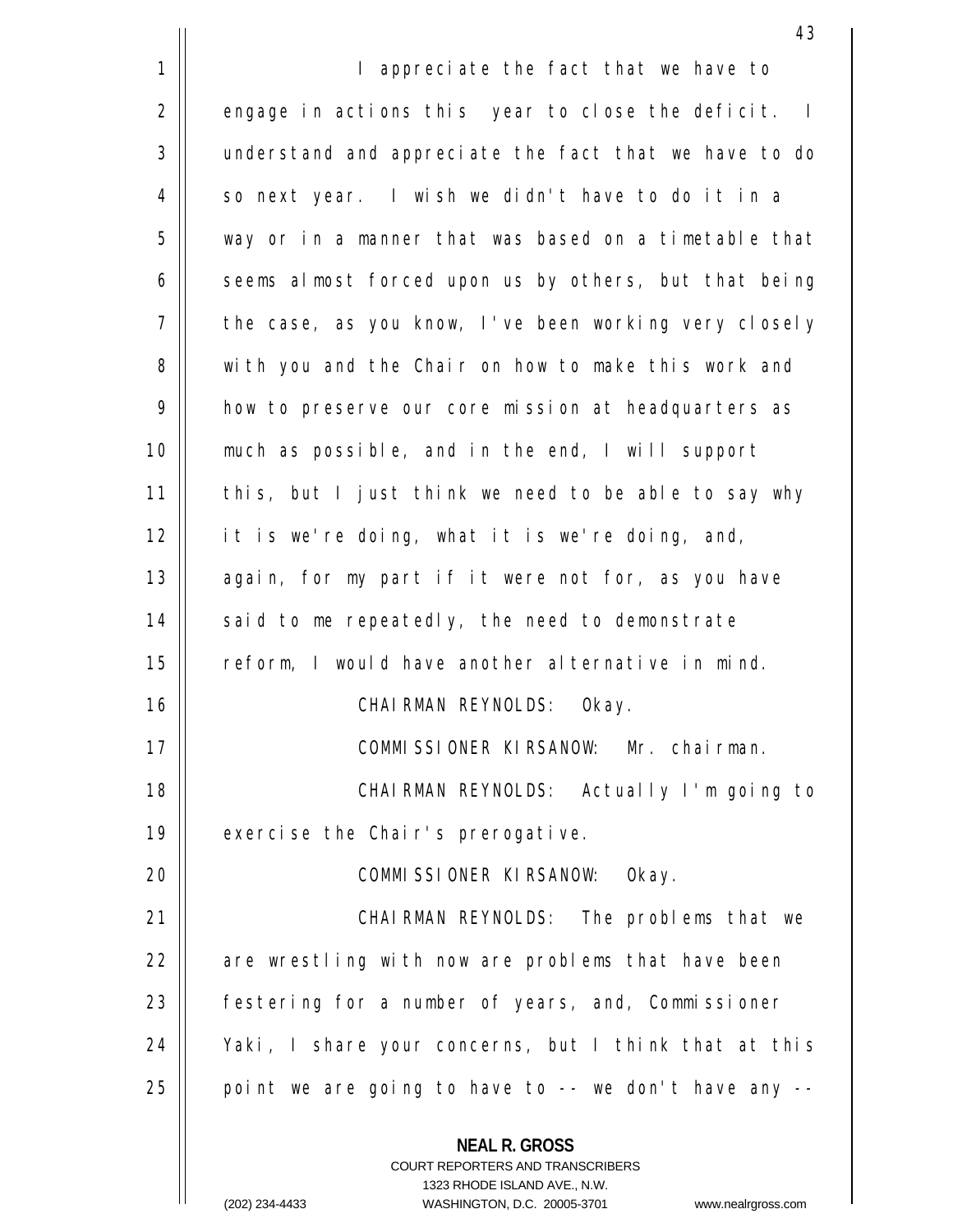|    | 44                                                                                                                                                              |
|----|-----------------------------------------------------------------------------------------------------------------------------------------------------------------|
| 1  | there are no good decisions. All of the options that                                                                                                            |
| 2  | we have, all of the viable options that we have are                                                                                                             |
| 3  | bad, and it's just a matter of picking the best of                                                                                                              |
| 4  | the bad choices.                                                                                                                                                |
| 5  | I think that it's important to our staff                                                                                                                        |
| 6  | that we make the hard decision now and create that                                                                                                              |
| 7  | cushion so that we don't have to go through this                                                                                                                |
| 8  | process again in '06. I think it's important that                                                                                                               |
| 9  | '06 staff and the Commissioners and the special                                                                                                                 |
| 10 | assistants have some space so that we can get our                                                                                                               |
| 11 | arms around the problems that we have, come up with a                                                                                                           |
| 12 | battle plan without having to worry about RIFs,                                                                                                                 |
| 13 | layoffs, furloughs, office closures.                                                                                                                            |
| 14 | So while the options that we have will                                                                                                                          |
| 15 | adversely affect the lives of some of our employees,                                                                                                            |
| 16 | I think over the long term, we have to make this                                                                                                                |
| 17 | decision. This decision will put us on the road to                                                                                                              |
| 18 | restoring the fiscal health of the agency, and at the                                                                                                           |
| 19 | end of the day we can't fulfill our mission if the                                                                                                              |
| 20 | back office issues, like budget matters and                                                                                                                     |
| 21 | operational matters aren't dealt with.                                                                                                                          |
| 22 | Commissioner Kirsanow.                                                                                                                                          |
| 23 | COMMISSIONER KIRSANOW: Yes, Mr. Chair.                                                                                                                          |
| 24 | Thanks very much.                                                                                                                                               |
| 25 | I concur in large part with comments made                                                                                                                       |
|    | <b>NEAL R. GROSS</b><br>COURT REPORTERS AND TRANSCRIBERS<br>1323 RHODE ISLAND AVE., N.W.<br>(202) 234-4433<br>WASHINGTON, D.C. 20005-3701<br>www.nealrgross.com |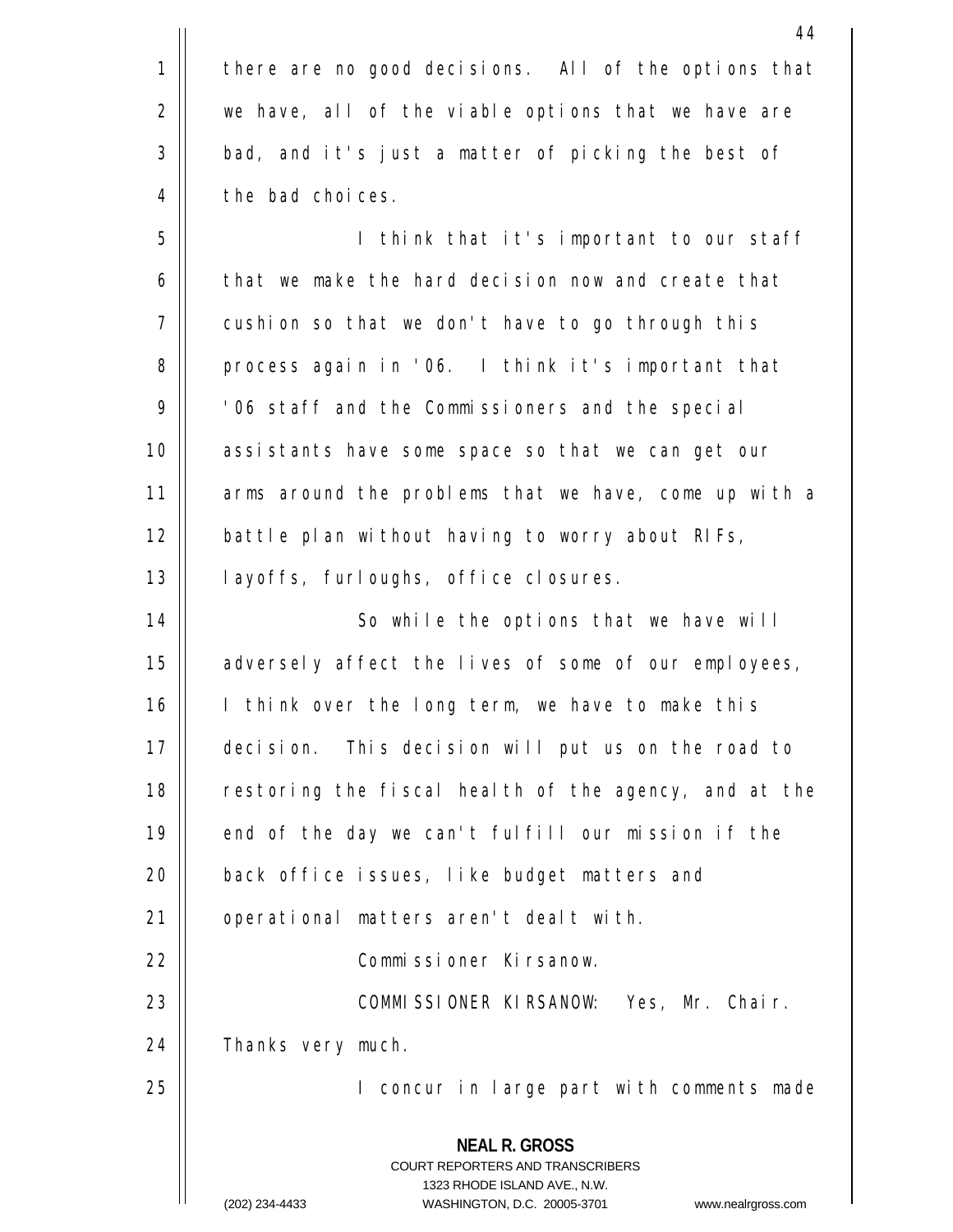**NEAL R. GROSS** 45 1 2 3 4 5 6 7 8 9 10 11 12 13 14 15 16 17 18 19  $20$ 21 22 23 24 25 by Commissioner Yaki. I think it's extremely important to have a great deal of transparency when it comes to making decisions such as this. For the time that I've been on the Commission we have been kicking the can down the road, so to speak, and not been making hard choices, and I think that has gotten us to the point where we now have to do this, which is an extremely unpleasant task. Possibly we could have avoided this at some point. I'm not sure if we could have, but if things had been done earlier, maybe we would not be in this particular spot. The one thing that I am a little concerned with, Commissioner Yaki is troubled by the cushion. I'm troubled by the cushion from a different perspective, and it seems to be consumed almost completely by our need, in fact, our mandate to implement structural reforms that haven't been implemented over the course of a number of years. That leaves us with virtually no additional revenues, no additional money for discharging our statutory mission, and at least that's my perspective, but I'm wondering if you might be able to give us an explanation of what you perceive to be our ability to do what we're here to

> COURT REPORTERS AND TRANSCRIBERS 1323 RHODE ISLAND AVE., N.W.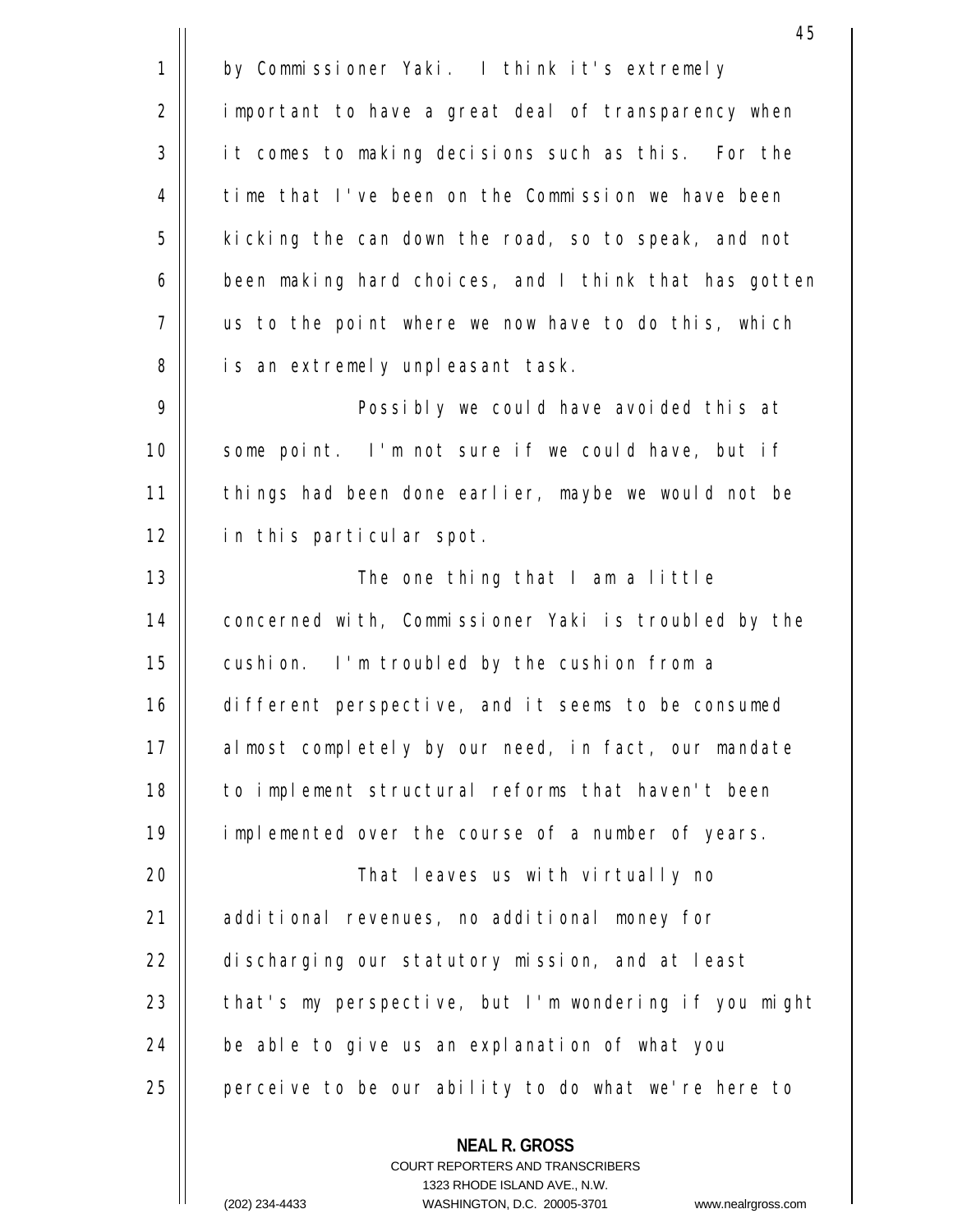|    | 46                                                                                                                                                                      |
|----|-------------------------------------------------------------------------------------------------------------------------------------------------------------------------|
| 1  | do, that is, produce reports, look at the issues                                                                                                                        |
| 2  | pertaining to civil rights throughout the country.                                                                                                                      |
| 3  | In 2006, for example, if much of the                                                                                                                                    |
| 4  | cushion is consumed by audits and all of the other                                                                                                                      |
| 5  | things that have been deferred for years and years                                                                                                                      |
| 6  | and years, will we have the ability, for example, to                                                                                                                    |
| 7  | conduct hearings, fly people in if necessary? Will                                                                                                                      |
| 8  | we be able to discharge our mission?                                                                                                                                    |
| 9  | MR. MARCUS: Yes, Commissioner, the work                                                                                                                                 |
| 10 | of the Commission will continue despite the cutbacks.                                                                                                                   |
| 11 | Just as we have less resources than last year and                                                                                                                       |
| 12 | last year than the year before, we will have less                                                                                                                       |
| 13 | resources next year than a year ago.                                                                                                                                    |
| 14 | However, we will still be able to hold                                                                                                                                  |
| 15 | hearings and briefings even under the tighter                                                                                                                           |
| 16 | circumstances. We will need to be a little bit                                                                                                                          |
| 17 | tighter in terms of expenses in '06 than we have been                                                                                                                   |
| 18 | in prior years.                                                                                                                                                         |
| 19 | Even this year we have fewer in the way                                                                                                                                 |
| 20 | of analysts and related staff to do reports than                                                                                                                        |
| 21 | we've had in the recent past, and certainly                                                                                                                             |
| 22 | significantly fewer than in the distant past, and                                                                                                                       |
| 23 | we'll have somewhat fewer again next year.                                                                                                                              |
| 24 | Whether this reduces -- I think it will                                                                                                                                 |
| 25 | reduce the number of reports that we do, but we will                                                                                                                    |
|    | <b>NEAL R. GROSS</b><br><b>COURT REPORTERS AND TRANSCRIBERS</b><br>1323 RHODE ISLAND AVE., N.W.<br>WASHINGTON D.C. 20005-3701<br>$(202)$ 234-4433<br>www.nealroross.com |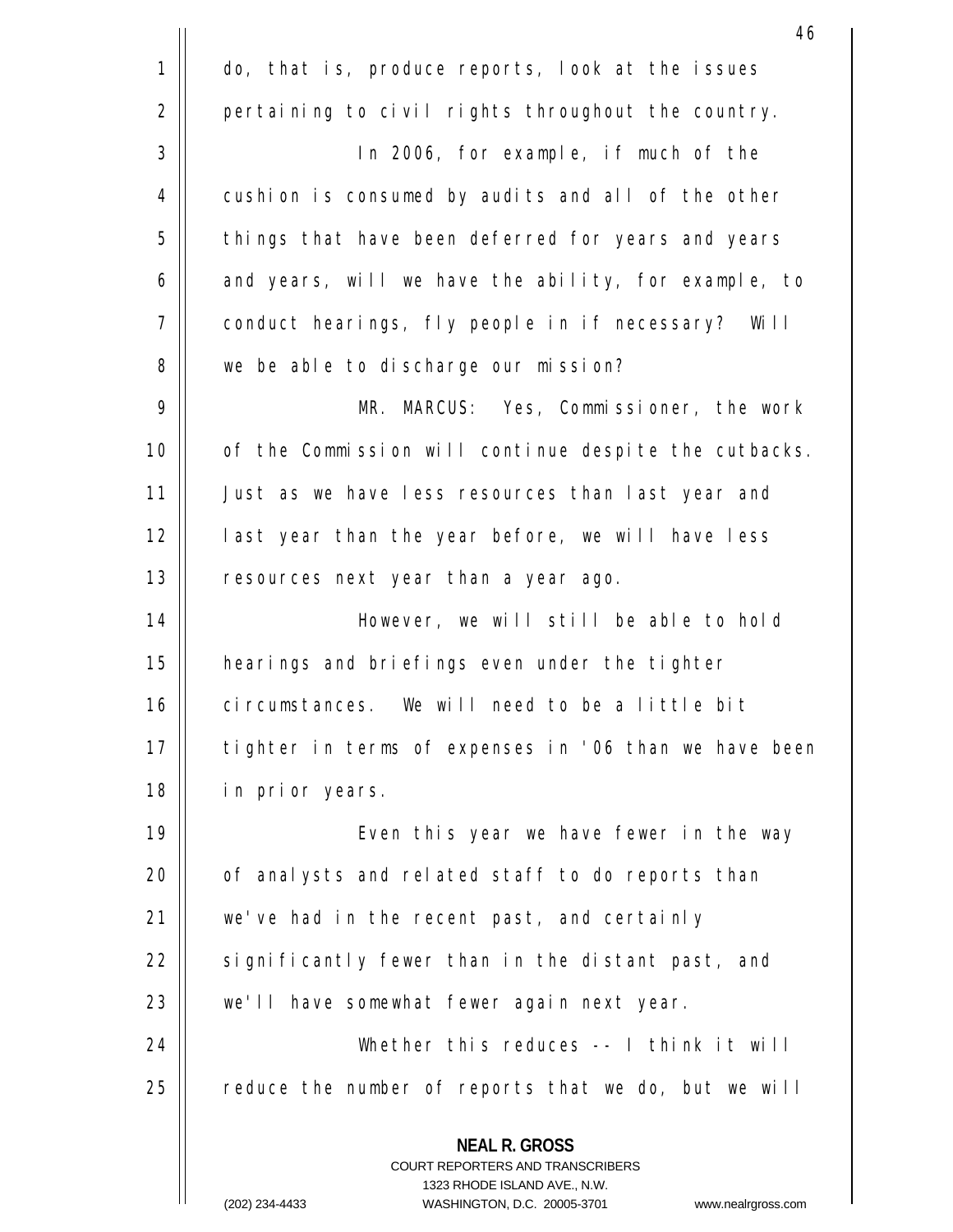|             | 47                                                                                                                                                                     |
|-------------|------------------------------------------------------------------------------------------------------------------------------------------------------------------------|
| $\mathbf 1$ | still be doing reports. We will still be doing                                                                                                                         |
| 2           | analyses. We will still be holding hearings and                                                                                                                        |
| 3           | briefings if that is the Commissioners' intent, and I                                                                                                                  |
| 4           | expect it will be.                                                                                                                                                     |
| 5           | CHAIRMAN REYNOLDS: Vice Chair, Vice                                                                                                                                    |
| 6           | Chair Thernstrom.                                                                                                                                                      |
| 7           | VICE CHAIRMAN THERNSTROM:<br>I just have                                                                                                                               |
| 8           | with respect to what Commissioner Yaki said just one                                                                                                                   |
| 9           | question for him.                                                                                                                                                      |
| 10          | I very much appreciate what you said.                                                                                                                                  |
| 11          | I'm in agreement with it, but there was one point you                                                                                                                  |
| 12          | made that I think could be easily misunderstood. You                                                                                                                   |
| 13          | said you understood the necessity of impressing                                                                                                                        |
| 14          | Congress with the seriousness of our dedication here                                                                                                                   |
| 15          | to reform. You would agree, I hope, that we're not                                                                                                                     |
| 16          | simply here talking about a public relations problem                                                                                                                   |
| 17          | as it were, but we are talking about restoring the                                                                                                                     |
| 18          | fiscal health of the agency, which is not -- I mean,                                                                                                                   |
| 19          | the question of impressing Congress is, you know,                                                                                                                      |
| 20          | simply one aspect of that larger picture, in that                                                                                                                      |
| 21          | it's important to communicate the seriousness of our                                                                                                                   |
| 22          | commitment to restoring the fiscal health, but you                                                                                                                     |
| 23          | seem to imply that this was driven solely by the need                                                                                                                  |
| 24          | to impress Congress.                                                                                                                                                   |
| 25          | And I'm sure that was a misunderstanding,                                                                                                                              |
|             | <b>NEAL R. GROSS</b><br><b>COURT REPORTERS AND TRANSCRIBERS</b><br>1323 RHODE ISLAND AVE., N.W.<br>(202) 234-4433<br>WASHINGTON, D.C. 20005-3701<br>www.nealrgross.com |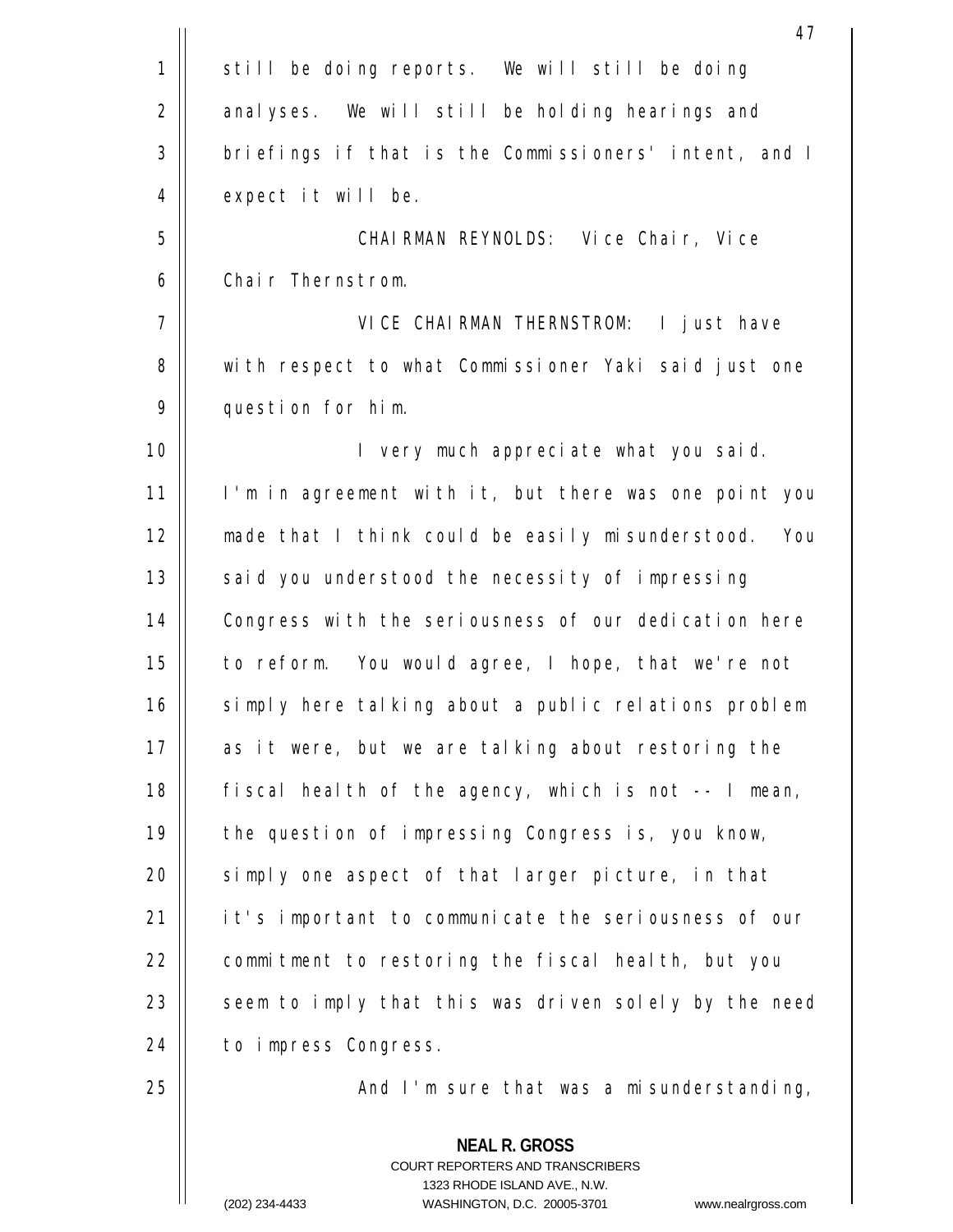|    | 48                                                                                                                                                                     |
|----|------------------------------------------------------------------------------------------------------------------------------------------------------------------------|
| 1  | $but --$                                                                                                                                                               |
| 2  | COMMISSIONER YAKI: May I respond?                                                                                                                                      |
| 3  | VICE CHAIRMAN THERNSTROM: Yes.                                                                                                                                         |
| 4  | COMMISSIONER YAKI: No, that wasn't a                                                                                                                                   |
| 5  | misunderstanding at all. Since I have been appointed                                                                                                                   |
| 6  | to the Commission and been in meeting after meeting,                                                                                                                   |
| 7  | it has been stated over and over that we are taking                                                                                                                    |
| 8  | these particular reforms in response to Congress.                                                                                                                      |
| 9  | And to me the point is that if I had my                                                                                                                                |
| 10 | druthers, which I will not and which is why I'm                                                                                                                        |
| 11 | supporting this, I think, kinder, gentler version of                                                                                                                   |
| 12 | what had originally been talked about, is because                                                                                                                      |
| 13 | that I'm not going to win the argument of perception,                                                                                                                  |
| 14 | which is that I believe that we have taken serious                                                                                                                     |
| 15 | steps toward reform.                                                                                                                                                   |
| 16 | Our internal agency instructions have                                                                                                                                  |
| 17 | been amended to the nth degree by the Staff Director                                                                                                                   |
| 18 | and by the other members of the Commission before I                                                                                                                    |
| 19 | came on. I'm being very meticulous in all of my                                                                                                                        |
| 20 | record keeping to meet all of GAO's requirements so                                                                                                                    |
| 21 | that I don't charge anything that I shouldn't.                                                                                                                         |
| 22 | I have foregone a special assistant, as                                                                                                                                |
| 23 | has the Chair, because I take my contribution to this                                                                                                                  |
| 24 | very seriously, but I do not believe and continue to                                                                                                                   |
| 25 | not believe that we need to go as far as we need to                                                                                                                    |
|    | <b>NEAL R. GROSS</b><br><b>COURT REPORTERS AND TRANSCRIBERS</b><br>1323 RHODE ISLAND AVE., N.W.<br>(202) 234-4433<br>WASHINGTON, D.C. 20005-3701<br>www.nealrgross.com |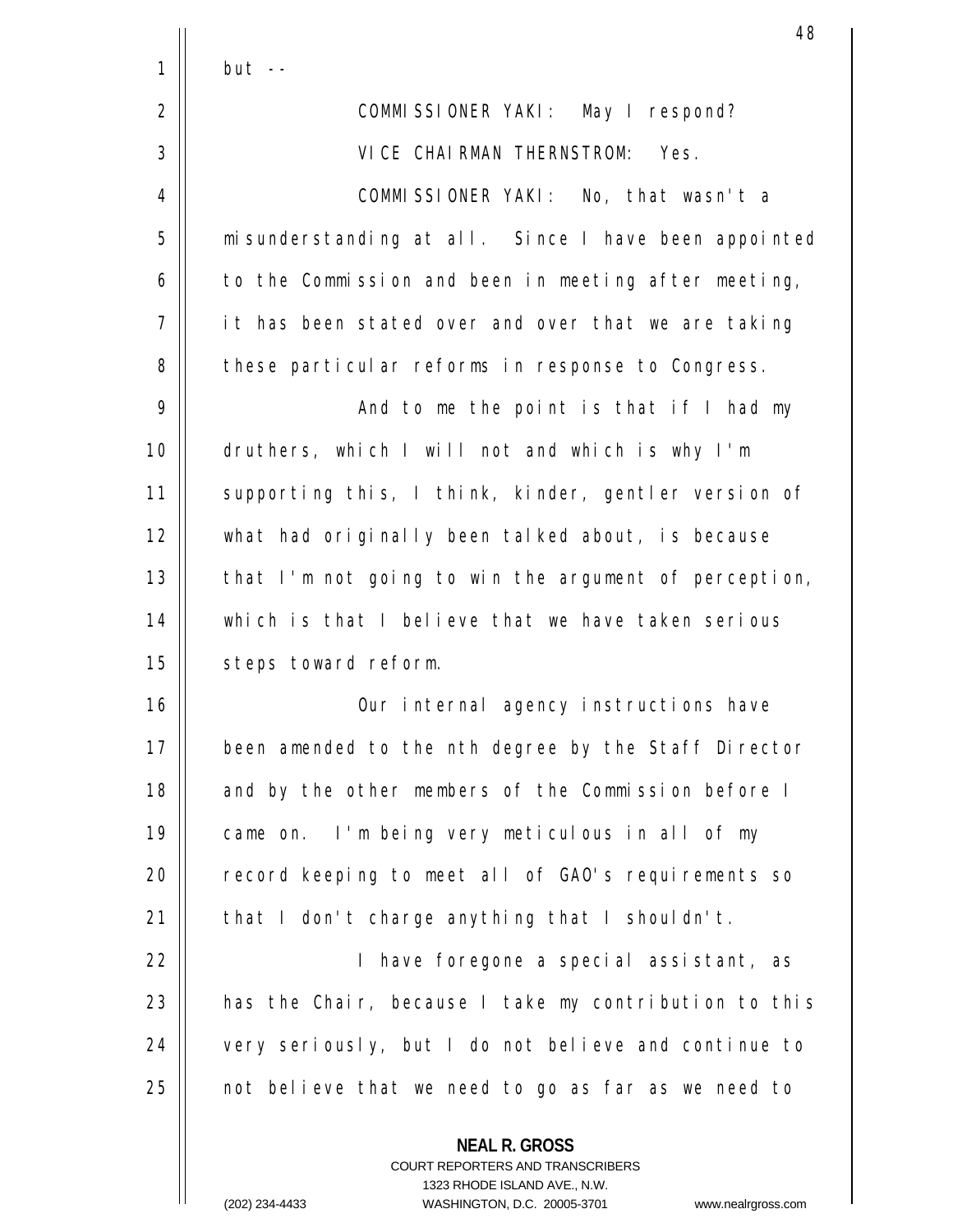|             | 49                                                                                                                                                                      |
|-------------|-------------------------------------------------------------------------------------------------------------------------------------------------------------------------|
| $\mathbf 1$ | at this time and at this moment to maintain our                                                                                                                         |
| 2           | fiscal health. I think that natural attrition will                                                                                                                      |
| 3           | come in. I think the voluntary buyouts are part of                                                                                                                      |
| 4           | it.                                                                                                                                                                     |
| 5           | On the other hand, I recognize the                                                                                                                                      |
| 6           | handwriting on the wall, and when so many people have                                                                                                                   |
| 7           | said to me over and over again, you know, we're being                                                                                                                   |
| 8           | watched, we need to take serious action and we have                                                                                                                     |
| 9           | to show that we're committed to all of these things,                                                                                                                    |
| 10          | which I really think we are. That's why I agree to                                                                                                                      |
| 11          | go along with this proposal, because, to put it                                                                                                                         |
| 12          | bluntly, I just want to make it less worse than it                                                                                                                      |
| 13          | is.                                                                                                                                                                     |
| 14          | And no one likes what we're doing. I                                                                                                                                    |
| 15          | know that the Chair, I know that the Staff Director                                                                                                                     |
| 16          | nor you, Vice Chair nor any of the other                                                                                                                                |
| 17          | Commissioners who are here want to do what it is that                                                                                                                   |
| 18          | we're doing. I certainly don't, and I don't because                                                                                                                     |
| 19          | I don't believe that the timing is such that we                                                                                                                         |
| 20          | actually need to do everything all at once.                                                                                                                             |
| 21          | And I think that we have the ability, and                                                                                                                               |
| 22          | I think we have the means and bipartisan basis to go                                                                                                                    |
| 23          | forward to policy makers and say, "We have gotten                                                                                                                       |
| 24          | your message."                                                                                                                                                          |
| 25          | We certainly did that at the hearing last                                                                                                                               |
|             | <b>NEAL R. GROSS</b><br><b>COURT REPORTERS AND TRANSCRIBERS</b><br>1323 RHODE ISLAND AVE., N.W.<br>WASHINGTON D.C. 20005-3701<br>$(202)$ 234-4433<br>www.nealraross.com |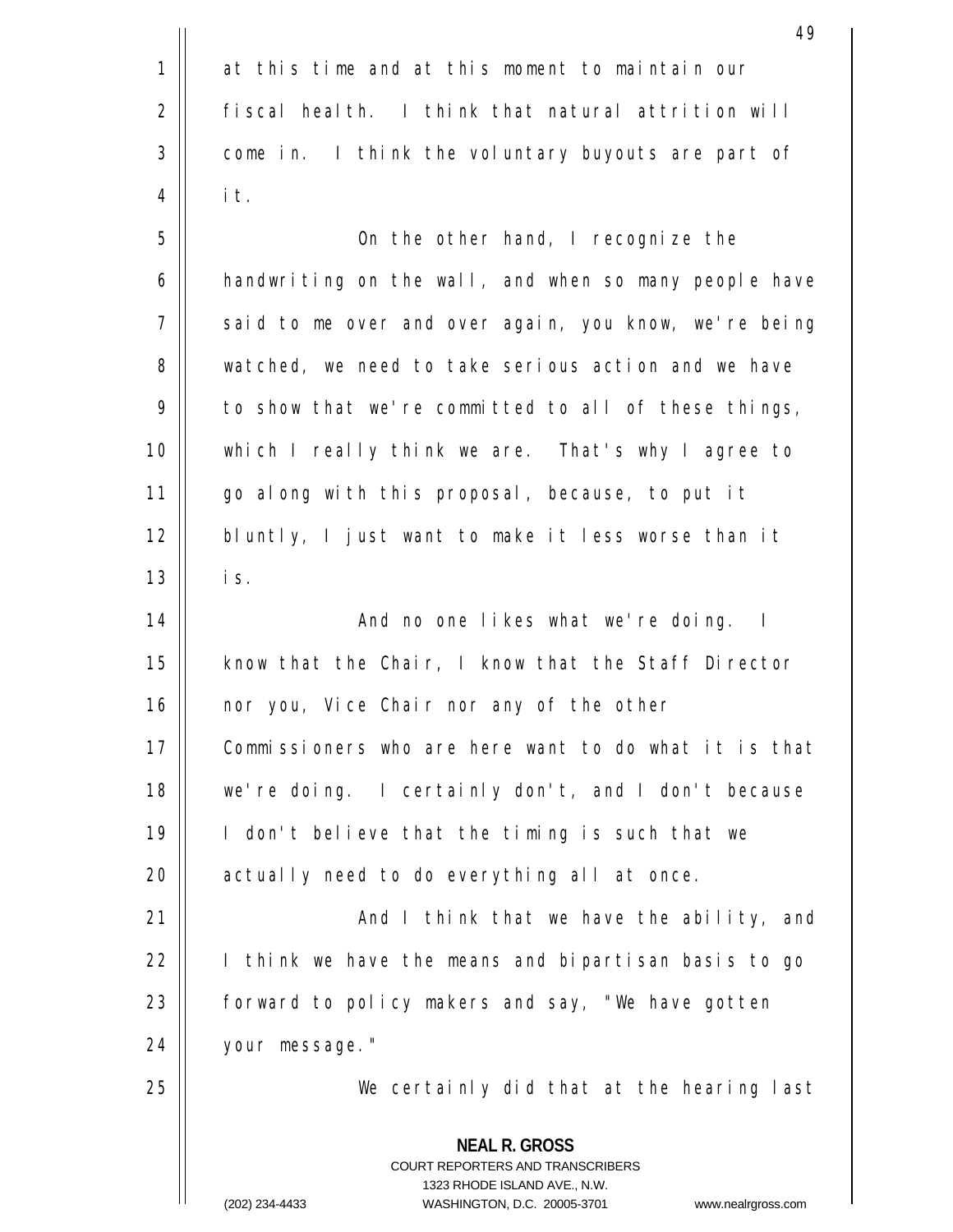|             | 50                                                                                              |
|-------------|-------------------------------------------------------------------------------------------------|
| $\mathbf 1$ | month. This is what we are doing. This is what                                                  |
| 2           | we're going to continue to do. I would rather have                                              |
| 3           | seen a three-four year plan rather than an overnight                                            |
| 4           | plan that forces us to engage in essentially, you                                               |
| 5           | know, a five to ten percent cut of our staff in the                                             |
| 6           | next year and a half.                                                                           |
| 7           | But I don't have the majority on this                                                           |
| 8           | Commission, and in wanting to work constructively                                               |
| 9           | with a majority in this Commission, I'm willing to                                              |
| 10          | say that I do not separate myself out and just be a                                             |
| 11          | naysayer and say no. I understand that's where they                                             |
| 12          | want to go. That's the perception. Whatever I can                                               |
| 13          | do to make it less worse, so to speak, I will, and                                              |
| 14          | that's why I support what the Staff Director and the                                            |
| 15          | Chair put forward.                                                                              |
| 16          | But make no mistake. I do not have any                                                          |
| 17          | misunderstanding in all my conversations over the                                               |
| 18          | past two months about why we are being driven down                                              |
| 19          | this road at this time.                                                                         |
| 20          | CHAIRMAN REYNOLDS: well, I'd like to                                                            |
| 21          | respond.                                                                                        |
| 22          | Commissioner Yaki, the two of us, we've                                                         |
| 23          | had conversations about these ugly choices, and I                                               |
| 24          | just want to be clear that I share many of the                                                  |
| 25          | concerns that members of Congress have expressed                                                |
|             | <b>NEAL R. GROSS</b><br><b>COURT REPORTERS AND TRANSCRIBERS</b><br>1323 RHODE ISLAND AVE., N.W. |
|             | (202) 234-4433<br>WASHINGTON, D.C. 20005-3701<br>www.nealrgross.com                             |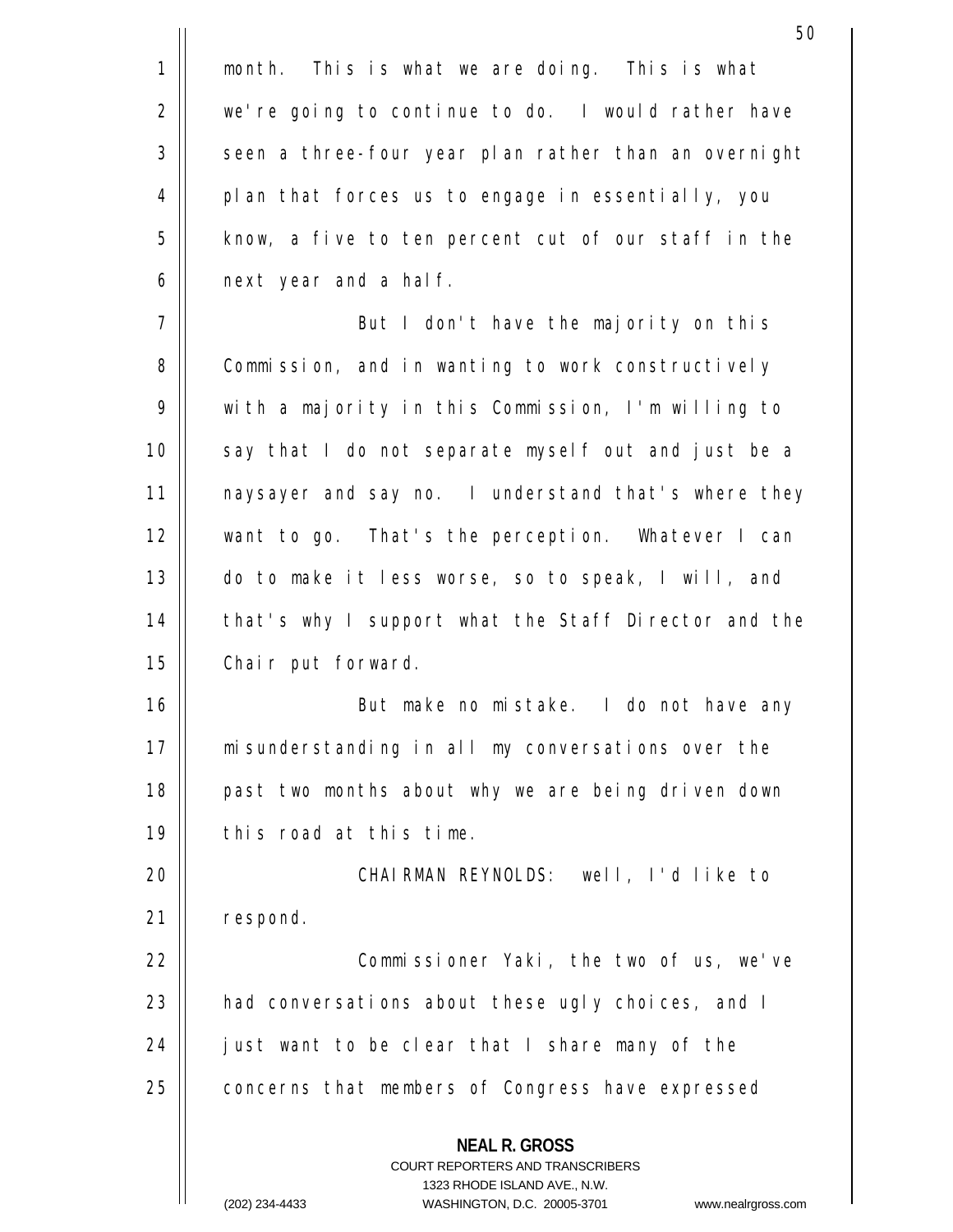|    | 51                                                                                                                                                                     |
|----|------------------------------------------------------------------------------------------------------------------------------------------------------------------------|
| 1  | about this agency. The decisions that we're making                                                                                                                     |
| 2  | today I don't believe are driven solely by Congress.                                                                                                                   |
| 3  | Is it a factor, and an important factor? Yes.                                                                                                                          |
| 4  | But we can't get a clean audit in our                                                                                                                                  |
| 5  | present state. We don't have an accounting system in                                                                                                                   |
| 6  | place. This agency has neglected over the years, and                                                                                                                   |
| 7  | that's why we've reached this point.                                                                                                                                   |
| 8  | And I believe that strong measures are                                                                                                                                 |
| 9  | needed now, not down the road, and these measures are                                                                                                                  |
| 10 | needed in order to enable us to function.                                                                                                                              |
| 11 | And after saying that though I appreciate                                                                                                                              |
| 12 | the fact that while we disagree on some issues, I                                                                                                                      |
| 13 | appreciate the manner in which we have disagreed and                                                                                                                   |
| 14 | the manner in which we have worked to reach                                                                                                                            |
| 15 | compromise.                                                                                                                                                            |
| 16 | Staff<br>VICE CHAIRMAN THERNSTROM:                                                                                                                                     |
| 17 | Director, I wonder if you have anything to add to                                                                                                                      |
| 18 | that.                                                                                                                                                                  |
| 19 | MR. MARCUS: The measures which we are                                                                                                                                  |
| 20 | taking are necessary to deal with the problems that                                                                                                                    |
| 21 | we have. If they also serve to send a signal of our                                                                                                                    |
| 22 | seriousness either to Congress or to anyone else,                                                                                                                      |
| 23 | that may be helpful, but we would need to take                                                                                                                         |
| 24 | measures of this sort regardless.                                                                                                                                      |
| 25 | The fact that we are on target to                                                                                                                                      |
|    | <b>NEAL R. GROSS</b><br><b>COURT REPORTERS AND TRANSCRIBERS</b><br>1323 RHODE ISLAND AVE., N.W.<br>(202) 234-4433<br>WASHINGTON, D.C. 20005-3701<br>www.nealrgross.com |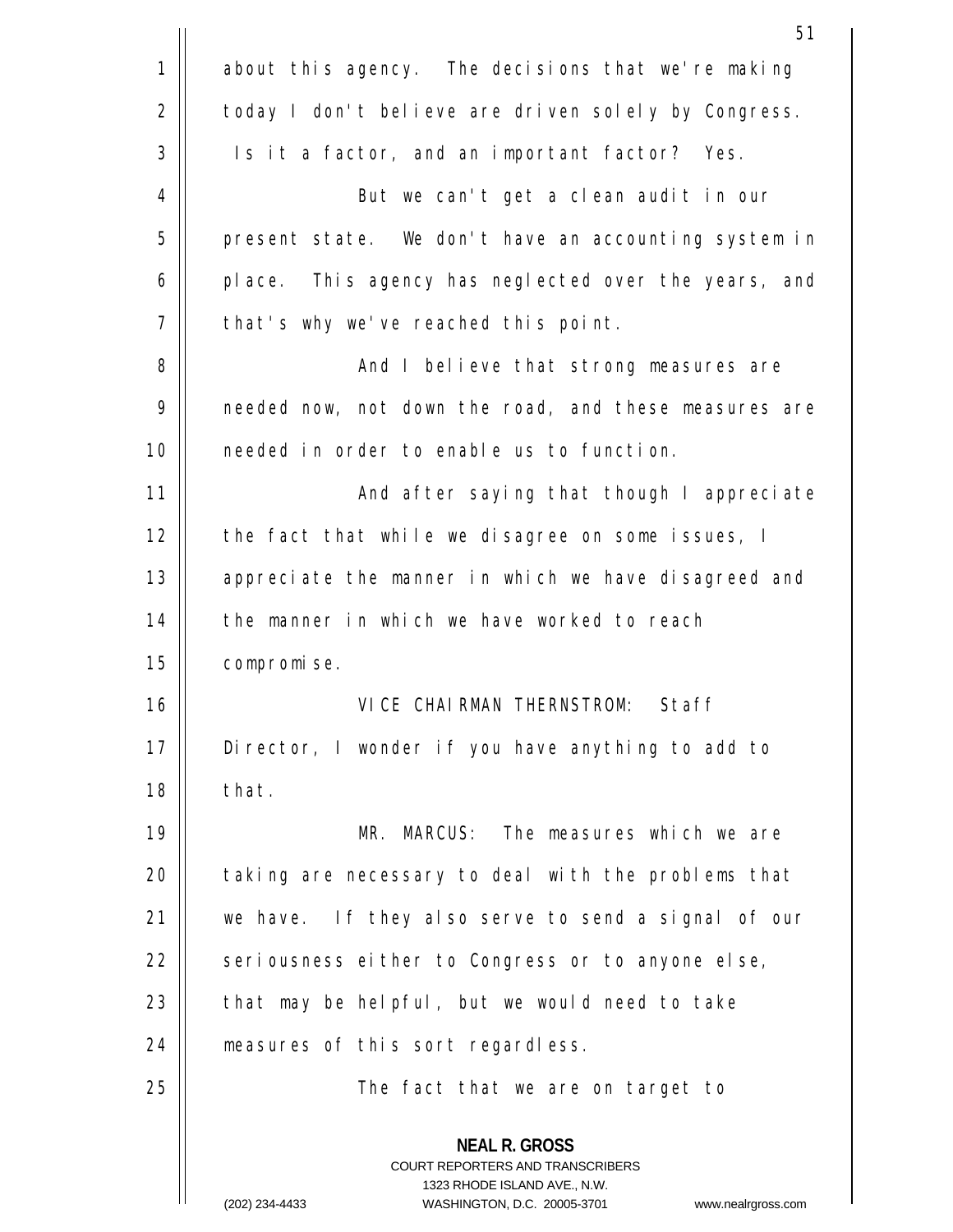|             | 52                                                    |
|-------------|-------------------------------------------------------|
| $\mathbf 1$ | overspend our budget unless various corrections are   |
| 2           | taken, that's a fact. Now, there are many ways of     |
| 3           | dealing with it, some of which demonstrate a          |
| 4           | seriousness of reaching long-term solutions and some  |
| 5           | of them are not, but we need to do what we need to do |
| 6           | because it's legally required and because it's the    |
| 7           | right thing to do regardless of whether it also       |
| 8           | pleases any of our stakeholders.                      |
| 9           | CHAIRMAN REYNOLDS: Commissioner Yaki.                 |
| 10          | COMMISSIONER YAKI: Thank you, Mr. Chair.              |
| 11          | Just by way of clarification, has the                 |
| 12          | number that we've put forth for next year -- does     |
| 13          | that include the fact that I probably will not hire a |
| 14          | staff assistant or not?                               |
| 15          | MR. MARCUS: I've tried to give both sets              |
| 16          | of figures, Commissioner Yaki, some on the assumption |
| 17          | that the Commissioners hire special assistants and    |
| 18          | some on the assumptions that they do not, and that's  |
| 19          | part of why there's a range.                          |
| 20          | All of them, all of the figures that I've             |
| 21          | given you, however, are predicated on the assumption  |
| 22          | that as the Staff Director I do not hire any of the   |
| 23          | four Schedule C special assistants that I'm           |
| 24          | authorized to hire because I think it's important to  |
| 25          | demonstrate that resolve.                             |
|             | <b>NEAL R. GROSS</b>                                  |

COURT REPORTERS AND TRANSCRIBERS 1323 RHODE ISLAND AVE., N.W.

 $\prod$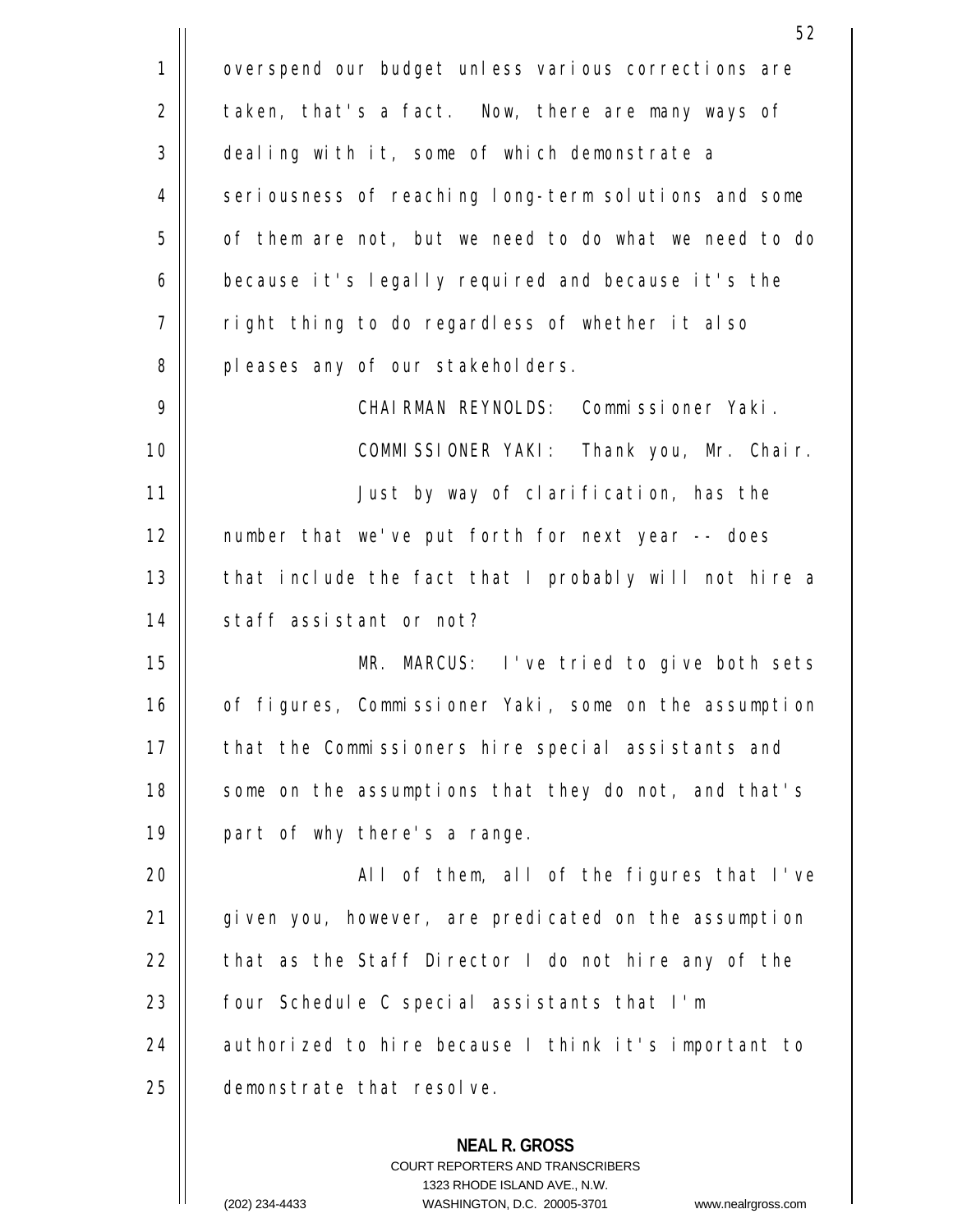|    | 53                                                                                                                                                                     |
|----|------------------------------------------------------------------------------------------------------------------------------------------------------------------------|
| 1  | CHAIRMAN REYNOLDS: Commissioner                                                                                                                                        |
| 2  | Thernstrom?                                                                                                                                                            |
| 3  | VICE CHAIRMAN THERNSTROM: Can I just say                                                                                                                               |
| 4  | something on the special assistant question? I have                                                                                                                    |
| 5  | repeatedly expressed my willingness to, as it were,                                                                                                                    |
| 6  | being so lucky as to have a special assistant,                                                                                                                         |
| 7  | repeatedly expressed my willingness to share my                                                                                                                        |
| 8  | special assistant so that other Commissioners have                                                                                                                     |
| 9  | some help as well.                                                                                                                                                     |
| 10 | You know, I think we're all here ready to                                                                                                                              |
| 11 | pitch in in any way that we can. Again, going back                                                                                                                     |
| 12 | to our concern for the staff and our concern for the                                                                                                                   |
| 13 | impact on the regional offices and so forth of the                                                                                                                     |
| 14 | measures that are on the table here.                                                                                                                                   |
| 15 | CHAIRMAN REYNOLDS: Commissioner                                                                                                                                        |
| 16 | Kirsanow?                                                                                                                                                              |
| 17 | COMMISSIONER KIRSANOW: I just want to                                                                                                                                  |
| 18 | emphasize I think with both what Staff Director and                                                                                                                    |
| 19 | yourself said, that we came to this pass not in a                                                                                                                      |
| 20 | vacuum. Even in the few meetings we've had so far                                                                                                                      |
| 21 | this year, we were told astonishing things, things                                                                                                                     |
| 22 | that we were not told for at least my tenure on the                                                                                                                    |
| 23 | Commission, and we discovered were pretty                                                                                                                              |
| 24 | significant, pretty serious.                                                                                                                                           |
| 25 | We were told we didn't even have a                                                                                                                                     |
|    | <b>NEAL R. GROSS</b><br><b>COURT REPORTERS AND TRANSCRIBERS</b><br>1323 RHODE ISLAND AVE., N.W.<br>(202) 234-4433<br>WASHINGTON, D.C. 20005-3701<br>www.nealrgross.com |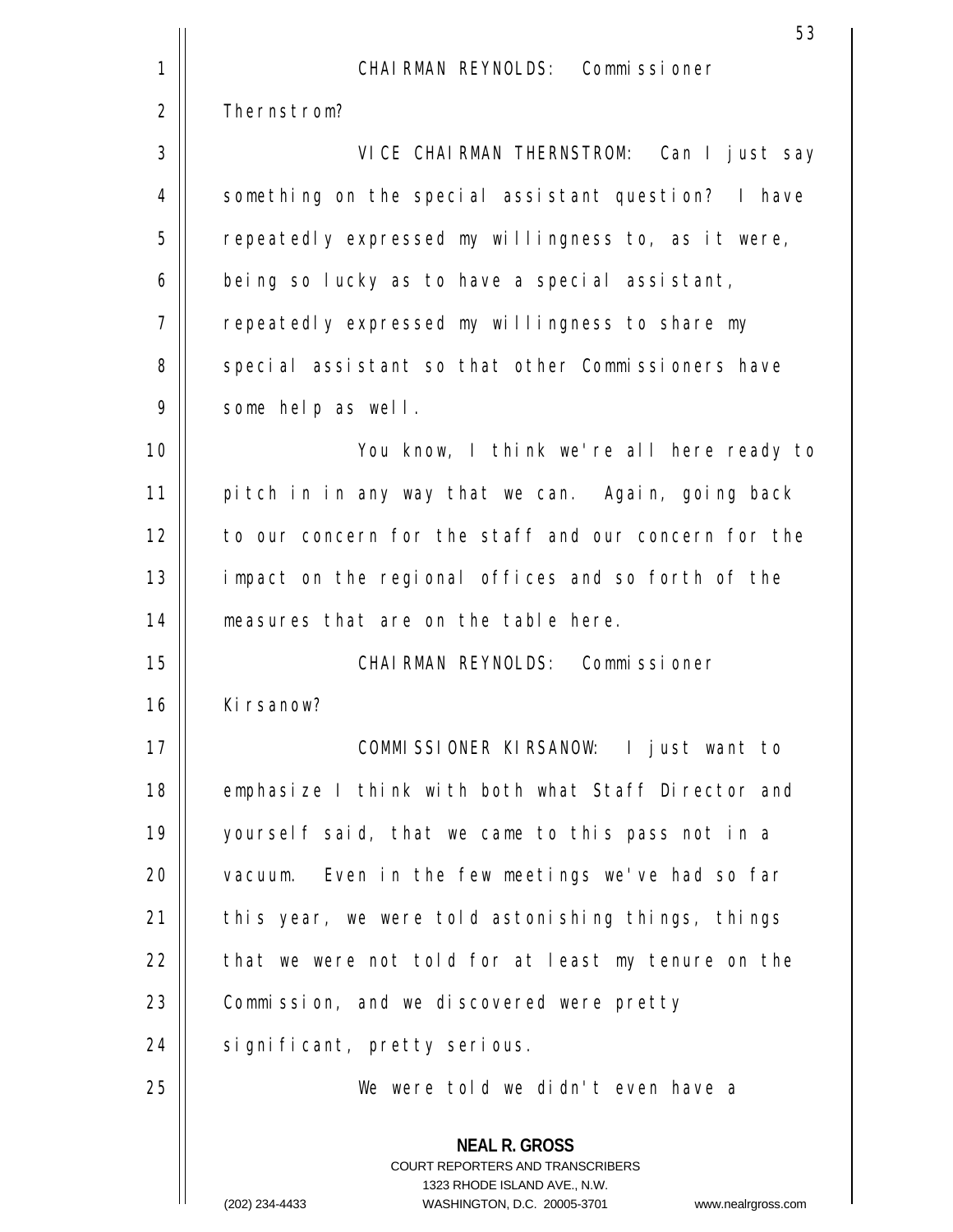|             | 54                                                    |
|-------------|-------------------------------------------------------|
| $\mathbf 1$ | general ledger. That in and of itself should send     |
| 2           | sirens wailing throughout the Capitol.                |
| 3           | We did not implement GAO reforms.<br>When             |
| 4           | you read GAO reports, they try to say things in a     |
| 5           | kind of sterile manner, but anyone who has read any   |
| 6           | kind of accounting reports or assessments of an       |
| 7           | agency or a firm would look at it and say this place  |
| 8           | is completely out of control and is spiraling into a  |
| 9           | ditch quickly.                                        |
| 10          | We have not implemented or did not                    |
| 11          | implement prior to Staff Director coming on board OPM |
| 12          | recommendations. We did not have an audit for 12      |
| 13          | years. Every time I would pick up the paper to read   |
| 14          | about the agency, it would have something to do with  |
| 15          | how it is completely out of control.                  |
| 16          | So we did not come to this pass without               |
| 17          | any history, and we did not get here -- the measures  |
| 18          | that are being taken are not being done in a vacuum.  |
| 19          | I think everybody here would prefer not to have done  |
| 20          | this, but I think had we had the kind of information  |
| 21          | that the Staff Director provided to us over the last  |
| 22          | three months, had we taken a hard look and a sober,   |
| 23          | responsible look at this agency in the past, we may   |
| 24          | not have had to take these kinds of Draconian         |
| 25          | actions.                                              |
|             | <b>NEAL R. GROSS</b>                                  |

COURT REPORTERS AND TRANSCRIBERS 1323 RHODE ISLAND AVE., N.W.

 $\mathsf{II}$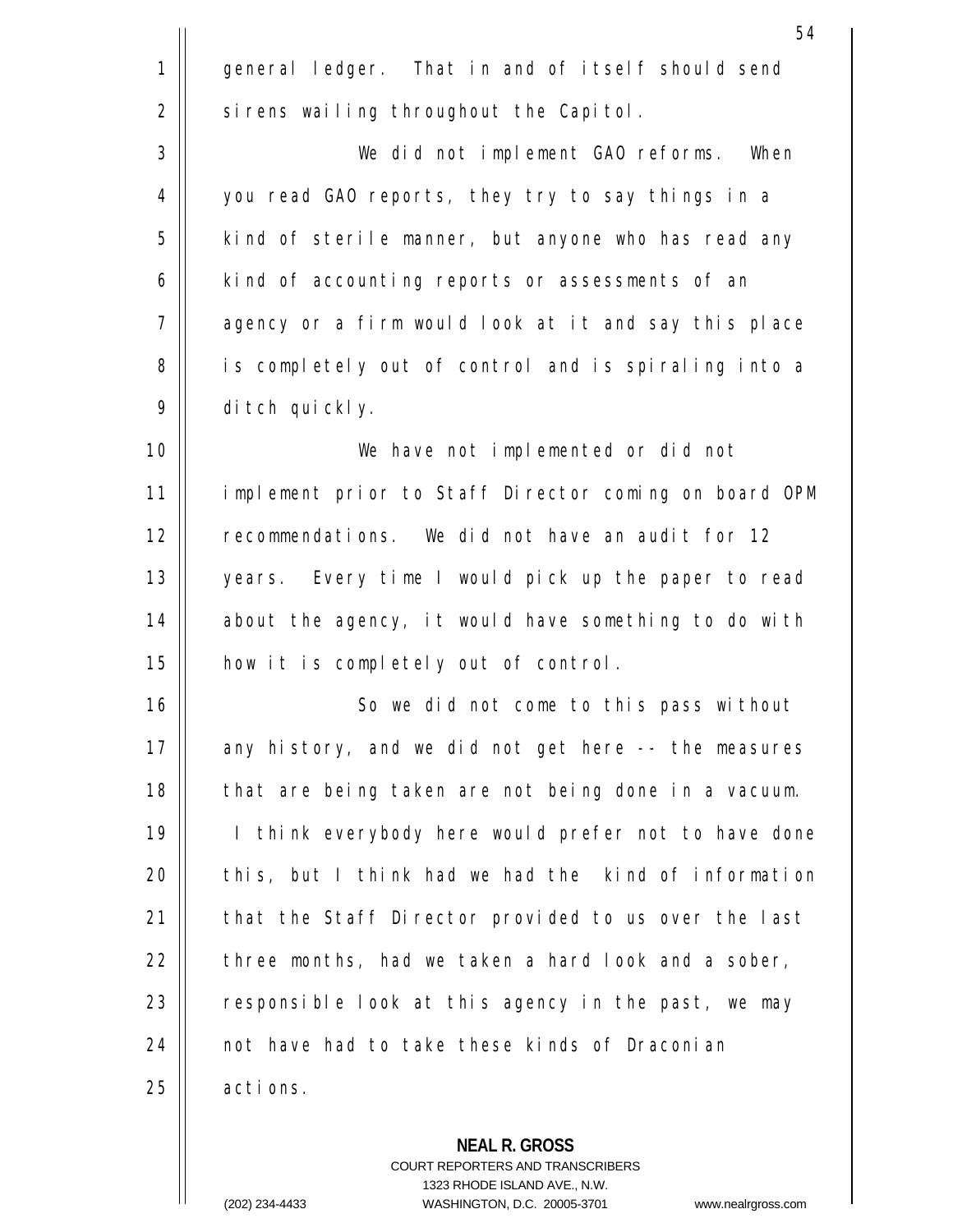|    | 55                                                                                              |
|----|-------------------------------------------------------------------------------------------------|
| 1  | I still think we have a structural                                                              |
| 2  | deficit with which we would have to deal, but it's                                              |
| 3  | conceivable we could have implemented controls and                                              |
| 4  | reforms that would have cushioned the blow a little                                             |
| 5  | bit more.                                                                                       |
| 6  | So are we trying to impress people?<br>$\mathbb{I}$                                             |
| 7  | agree with the Staff Director. Whether it impresses                                             |
| 8  | anybody or not, and I frankly doubt that it will                                                |
| 9  | because I don't think anybody is paying a whole lot                                             |
| 10 | of attention to what we're doing, these are reforms                                             |
| 11 | that need to be taken, and my only concern is are we                                            |
| 12 | going far enough.                                                                               |
| 13 | What I don't want to do is have to                                                              |
| 14 | revisit the issue two years down the road, a year                                               |
| 15 | down the road. I'm persuaded by what the Staff                                                  |
| 16 | Director has to say that we're taking cuts                                                      |
| 17 | significant enough or sufficient enough to avoid that                                           |
| 18 | eventuality.                                                                                    |
| 19 | CHAIRMAN REYNOLDS: Any other comments,                                                          |
| 20 | questions?                                                                                      |
| 21 | COMMISSIONER KIRSANOW: I'd move the                                                             |
| 22 | question.                                                                                       |
| 23 | CHAIRMAN REYNOLDS: Okay. Second?                                                                |
| 24 | Second.<br>VICE CHAIRMAN THERNSTROM:                                                            |
| 25 | Okay. Let's vote.<br>CHAIRMAN REYNOLDS:                                                         |
|    | <b>NEAL R. GROSS</b><br><b>COURT REPORTERS AND TRANSCRIBERS</b><br>1323 RHODE ISLAND AVE., N.W. |
|    | (202) 234-4433<br>WASHINGTON, D.C. 20005-3701<br>www.nealrgross.com                             |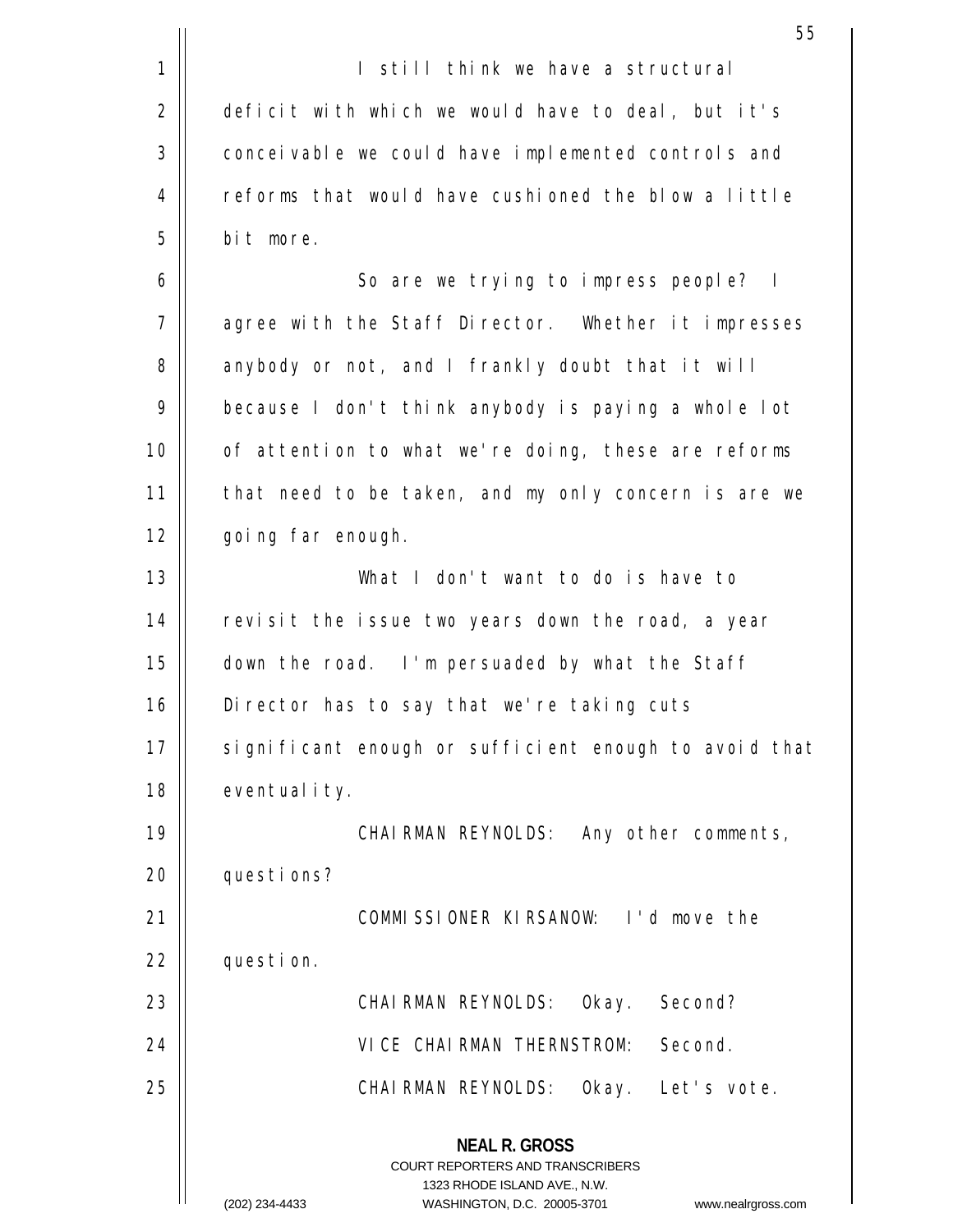|             | 56                                                                                                                                                              |
|-------------|-----------------------------------------------------------------------------------------------------------------------------------------------------------------|
| $\mathbf 1$ | All in favor say aye.                                                                                                                                           |
| 2           | (Chorus of ayes.)                                                                                                                                               |
| 3           | CHAIRMAN REYNOLDS: All in opposition?                                                                                                                           |
| 4           | (No response.)                                                                                                                                                  |
| 5           | CHAIRMAN REYNOLDS: The motion passes.                                                                                                                           |
| 6           | Okay. At this point let's take a ten-                                                                                                                           |
| 7           | minute break -- I'm sorry?                                                                                                                                      |
| 8           | COMMISSIONER MEEKS: Could I? Before we                                                                                                                          |
| 9           | leave the Staff Director's report, because I assume                                                                                                             |
| 10          | that's what we're doing now.                                                                                                                                    |
| 11          | CHAIRMAN REYNOLDS: Yes.                                                                                                                                         |
| 12          | COMMISSIONER MEEKS: I just wanted to ask                                                                                                                        |
| 13          | one question which is completely off the subject of                                                                                                             |
| 14          | the budget, but can you tell me what the status of                                                                                                              |
| 15          | the request that the Indian Affairs Committee put                                                                                                               |
| 16          | forth to the Commission to testify regarding the                                                                                                                |
| 17          | Indian health care report, the Broken Promises                                                                                                                  |
| 18          | Report?                                                                                                                                                         |
| 19          | CHAIRMAN REYNOLDS: Okay. That                                                                                                                                   |
| 20          | invitation was sent to me. I declined for various                                                                                                               |
| 21          | reasons. So that's --                                                                                                                                           |
| 22          | COMMISSIONER MEEKS: Well, and the reason                                                                                                                        |
| 23          | I ask is because then they have gotten hold of me                                                                                                               |
| 24          | because they were disappointed, and I am disappointed                                                                                                           |
| 25          | to say the least, because, I mean, they felt like it                                                                                                            |
|             | <b>NEAL R. GROSS</b><br>COURT REPORTERS AND TRANSCRIBERS<br>1323 RHODE ISLAND AVE., N.W.<br>(202) 234-4433<br>WASHINGTON, D.C. 20005-3701<br>www.nealrgross.com |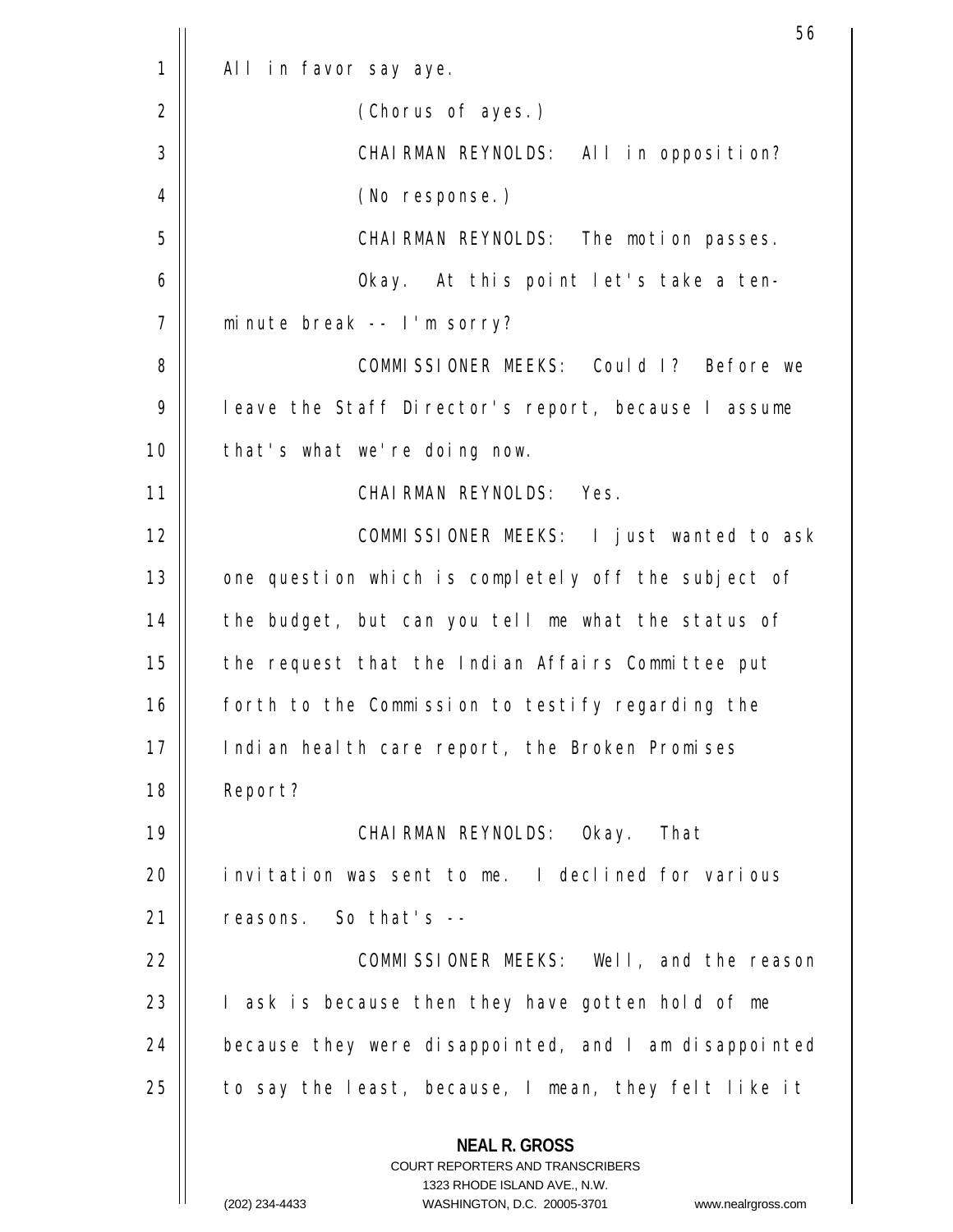|             | 57                                                       |
|-------------|----------------------------------------------------------|
| $\mathbf 1$ | was protocol asking you, but in fact, I mean, they       |
| 2           | would have been happy with -- I mean, they actually      |
| 3           | did want me to testify, and if that wasn't possible,     |
| 4           | then anyone from the Commission, Debra Carr's office     |
| 5           | or someone to go testify and report concerning what      |
| 6           | the contents of that report was.                         |
| 7           | So, you know, I really am very                           |
| 8           | disappointed that this Commission would turn down the    |
| 9           | Indian Affairs Committee, to appear before them.         |
| 10          | CHAIRMAN REYNOLDS: Well, It was a --                     |
| 11          | Jennifer, were you about to jump in?                     |
| 12          | COMMISSIONER BRACERAS: Oh, I'm just                      |
| 13          | confused, but, Elsie, did you say they asked you?        |
| 14          | COMMISSIONER MEEKS: Well, according to                   |
| 15          | them, protocol they felt required them to ask the        |
| 16          | Chair, to extend the invitation to the Chair, but you    |
| 17          | know, assuming he could not do it, that it then would    |
| 18          | be passed to someone else.                               |
| 19          | CHAIRMAN REYNOLDS: Okay. The issues,                     |
| 20          | well, some of the complexities of this issue at least    |
| 21          | for me, I wasn't here when that report was issued,       |
| 22          | and that report, I believe, was approved by four         |
| 23          | Commissioners and there was four abstentions.            |
| 24          | There's a lot in that document that I agree with and     |
| 25          | support, but there are other issues that I have          |
|             | <b>NEAL R. GROSS</b><br>COURT REPORTERS AND TRANSCRIBERS |

 $\overline{\phantom{a}}$  $\prod$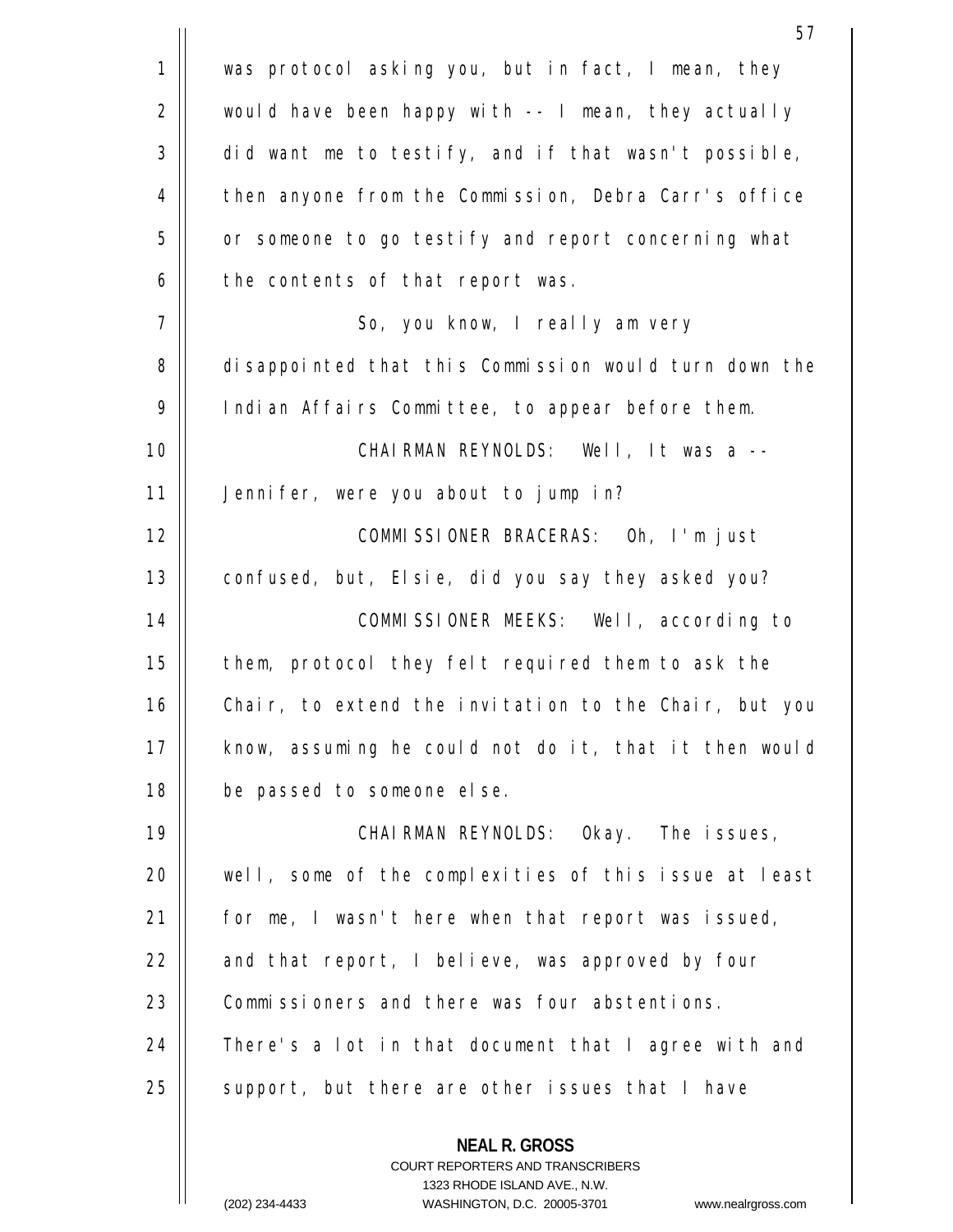|    | 58                                                    |
|----|-------------------------------------------------------|
| 1  | serious concerns about, but that's me.                |
| 2  | And I felt that it was not -- I don't                 |
| 3  | think it would be appropriate for me to be unable to  |
| 4  | give my full support to a Commission document, and so |
| 5  | those are some of the reasons why $I$ --              |
| 6  | COMMISSIONER MEEKS: Fine. The report                  |
| 7  | was approved though.                                  |
| 8  | CHAIRMAN REYNOLDS: That's correct.                    |
| 9  | COMMISSIONER MEEKS: And so the fact that              |
| 10 | the Indian Affairs Committee wanted someone to come   |
| 11 | talk to them about that report, you could disagree    |
| 12 | with part of it if you wished, but you know, I just   |
| 13 | am -- I think that the Indian Affairs Committee, for  |
| 14 | one thing, deserves more respect than that.           |
| 15 | I also think that this was a very                     |
| 16 | important report, and things haven't gotten better in |
| 17 | Indian Country since that report, but it's a very,    |
| 18 | very important report.                                |
| 19 | CHAIRMAN REYNOLDS: Well, the conditions               |
| 20 | in Indian Country are issues that I hope one day we   |
| 21 | would be able to -- well, I want to spend some time   |
| 22 | looking at some of the issues in Indian Country, but  |
| 23 | getting back to the current issue, now, are you       |
| 24 | suggesting that, okay, fine, I may be uncomfortable   |
| 25 | but you, on the other hand, would be willing?         |
|    | <b>NEAL R. GROSS</b>                                  |

COURT REPORTERS AND TRANSCRIBERS 1323 RHODE ISLAND AVE., N.W.

 $\mathsf{II}$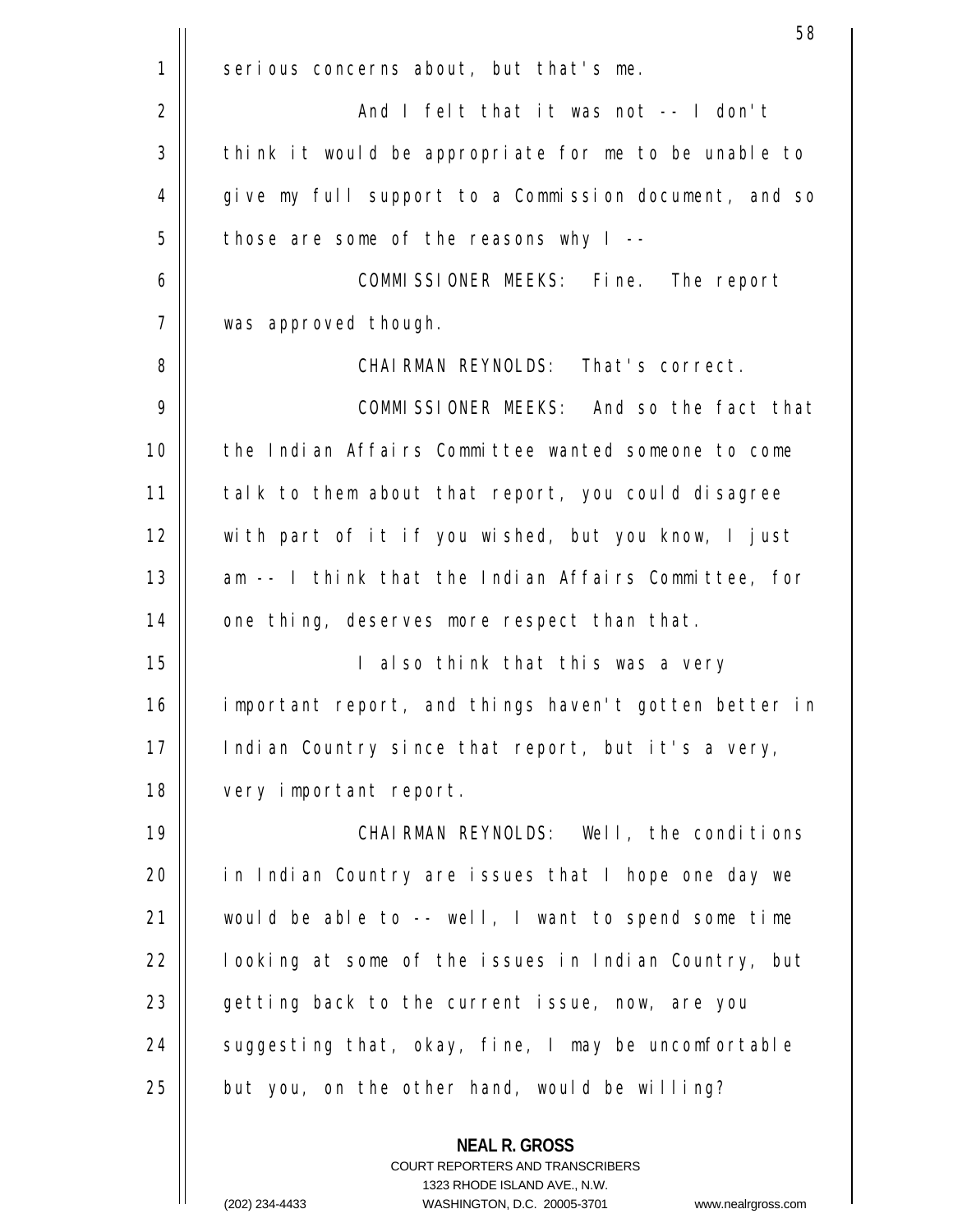|    | 59                                                                                                                                                                     |
|----|------------------------------------------------------------------------------------------------------------------------------------------------------------------------|
| 1  | COMMISSIONER MEEKS: I would certainly                                                                                                                                  |
| 2  | be. I mean, in the past, I know that Terri                                                                                                                             |
| 3  | Dickerson, if it was her report, went and, you know,                                                                                                                   |
| 4  | testified. This came out of OGC. So, you know,                                                                                                                         |
| 5  | someone from there. I mean, depending on budget, it                                                                                                                    |
| 6  | would mean an extra trip out here for me so --                                                                                                                         |
| 7  | CHAIRMAN REYNOLDS: Okay. How about                                                                                                                                     |
| 8  | this? Let's --                                                                                                                                                         |
| 9  | COMMISSIONER MEEKS: -- I would be glad                                                                                                                                 |
| 10 | to do it.                                                                                                                                                              |
| 11 | CHAIRMAN REYNOLDS: Let's talk about our                                                                                                                                |
| 12 | options. We still have some time.                                                                                                                                      |
| 13 | COMMISSIONER MEEKS: It's next week.                                                                                                                                    |
| 14 | VICE CHAIRMAN THERNSTROM: Is it? I was                                                                                                                                 |
| 15 | about to say isn't it next week.                                                                                                                                       |
| 16 | COMMISSIONER MEEKS: Yes. But I would                                                                                                                                   |
| 17 | very much like someone to go.                                                                                                                                          |
| 18 | COMMISSIONER BRACERAS: Well, excuse me.                                                                                                                                |
| 19 | This is Jennifer.                                                                                                                                                      |
| 20 | I mean, why don't you do it? You seem to                                                                                                                               |
| 21 | be the most knowledgeable about the report and the                                                                                                                     |
| 22 | most passionate about the report, and it seems that                                                                                                                    |
| 23 | you would be the best person to do it.                                                                                                                                 |
| 24 | COMMISSIONER MEEKS: I'm happy to do it.                                                                                                                                |
| 25 | VICE CHAIRMAN THERNSTROM: Commissioner                                                                                                                                 |
|    | <b>NEAL R. GROSS</b><br><b>COURT REPORTERS AND TRANSCRIBERS</b><br>1323 RHODE ISLAND AVE., N.W.<br>(202) 234-4433<br>WASHINGTON, D.C. 20005-3701<br>www.nealrgross.com |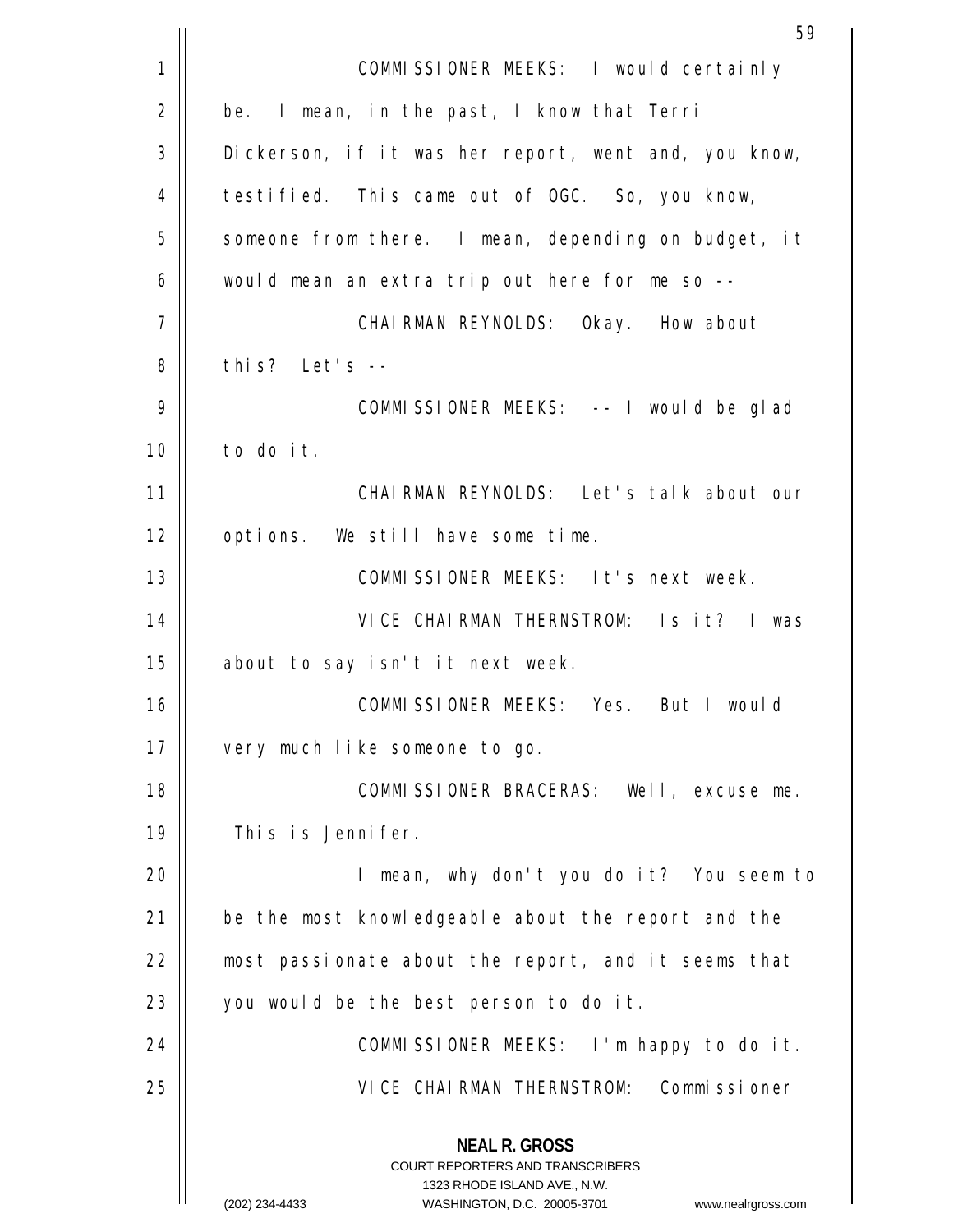|             | 60                                                                                                                                                              |
|-------------|-----------------------------------------------------------------------------------------------------------------------------------------------------------------|
| $\mathbf 1$ | Meeks would obviously be the best person to do it.                                                                                                              |
| 2           | As we're talking about saving pennies here, the only                                                                                                            |
| 3           | question is whether we should send somebody from the                                                                                                            |
| 4           | staff instead, and why don't we leave this for                                                                                                                  |
| 5           | Commissioner Meeks and the Chair to settle?                                                                                                                     |
| 6           | COMMISSIONER BRACERAS: Right, okay.                                                                                                                             |
| 7           | COMMISSIONER MEEKS: I'm fine with that.                                                                                                                         |
| 8           | CHAIRMAN REYNOLDS: Okay. Let's take a                                                                                                                           |
| 9           | ten-minute break.                                                                                                                                               |
| 10          | (Whereupon, the foregoing matter went off                                                                                                                       |
| 11          | the record at 10:47 a.m. and went back on                                                                                                                       |
| 12          | the record at $11:15$ a.m.)                                                                                                                                     |
| 13          | V. Management and Operations                                                                                                                                    |
| 14          | CHAIRMAN REYNOLDS: Okay. We're going to                                                                                                                         |
| 15          | start.                                                                                                                                                          |
| 16          | Next on the agenda is Management and                                                                                                                            |
| 17          | Operations, and I believe Commissioner Kirsanow has                                                                                                             |
| 18          | several motions.                                                                                                                                                |
| 19          | COMMISSIONER KIRSANOW: Thank you, Mr.                                                                                                                           |
| 20          | Chair.                                                                                                                                                          |
| 21          | Last month we discussed several different                                                                                                                       |
| 22          | motions and that we would revisit them at this                                                                                                                  |
| 23          | particular meeting. Since that time we have had GAO                                                                                                             |
| 24          | come out with their report. One of the motions, you                                                                                                             |
| 25          | may recall, was a motion to adopt GAO and OPM                                                                                                                   |
|             | <b>NEAL R. GROSS</b><br>COURT REPORTERS AND TRANSCRIBERS<br>1323 RHODE ISLAND AVE., N.W.<br>(202) 234-4433<br>WASHINGTON, D.C. 20005-3701<br>www.nealrgross.com |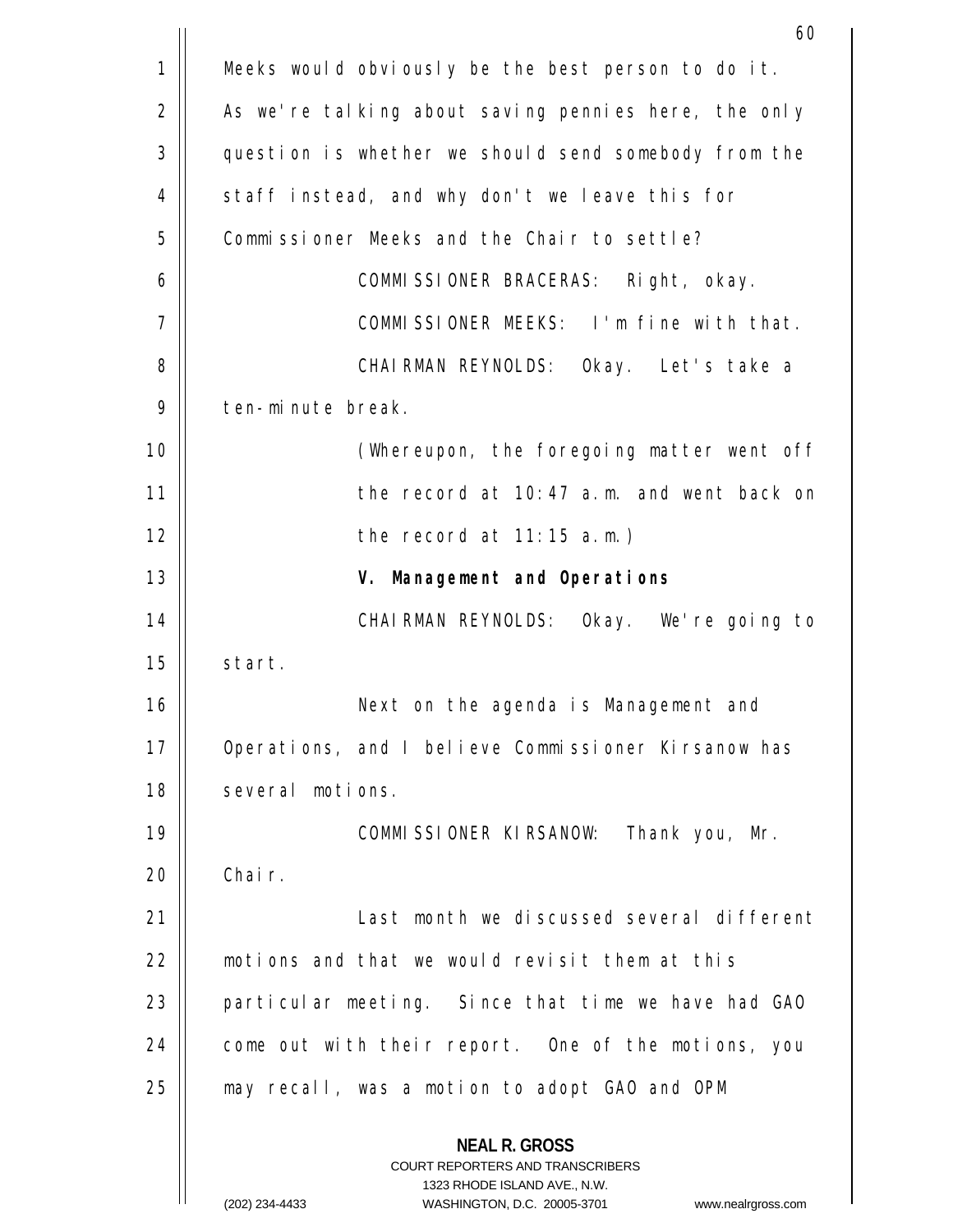**NEAL R. GROSS** COURT REPORTERS AND TRANSCRIBERS 1323 RHODE ISLAND AVE., N.W. (202) 234-4433 WASHINGTON, D.C. 20005-3701 www.nealrgross.com 61 1 2 3 4 5 6 7 8 9 10 11 12 13 14 15 16 17 18 19  $20$ 21 22 23 24 25 recommendations within an expedited nine-month time frame. And to ward that end, I move that the Commission adopt the policy recommendations of the GAO reports of 2005, 2004, 2003, and 1995, and also the OPM report of 1997, and that the Staff Director implement those recommendations within a nine-month time frame consistent, however, with any strictures or confines imposed by the Anti-deficiency Act, of course. VICE CHAIRMAN THERNSTROM: I'm sorry. I don't seem to have a copy of these motions. Oh, okay. COMMISSIONER BRACERAS: Can somebody recap the minutes? I don't know if that makes a difference one way or the other. CHAIRMAN REYNOLDS: I'm sorry. Jennifer, please repeat what you just said. COMMISSIONER BRACERAS: Our discussion of this the last time was not recapped in the minutes for some reason I don't believe. CHAIRMAN REYNOLDS: Okay. I haven't reviewed the minutes. COMMISSIONER BRACERAS: It's -- I don't know.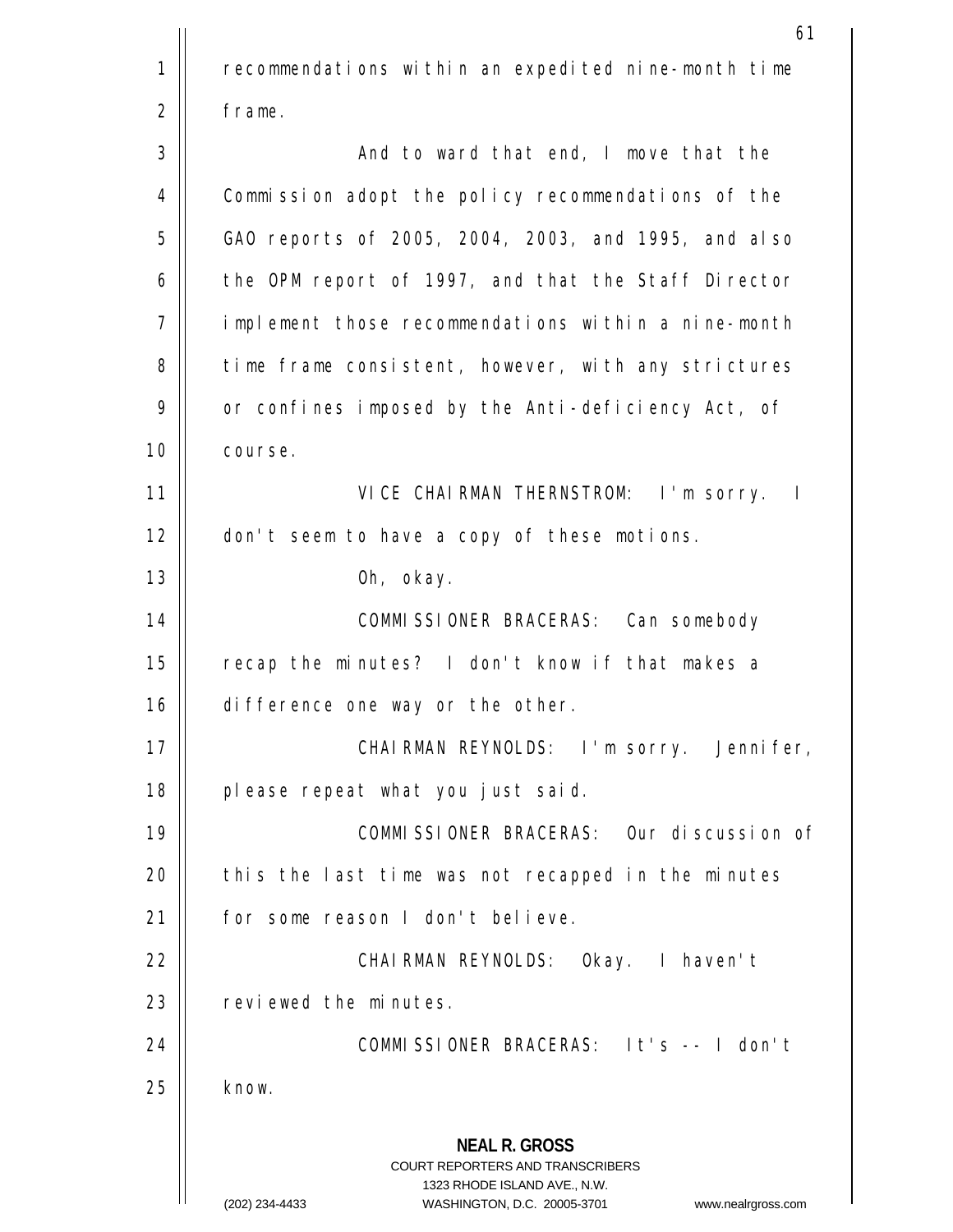|    | 62                                                                                                                                                                      |
|----|-------------------------------------------------------------------------------------------------------------------------------------------------------------------------|
| 1  | COMMISSIONER KIRSANOW: Jennifer, it's                                                                                                                                   |
| 2  | not in the minutes per se.                                                                                                                                              |
| 3  | CHAIRMAN REYNOLDS: It's here.                                                                                                                                           |
| 4  | COMMISSIONER KIRSANOW: Well, I see it                                                                                                                                   |
| 5  | here. It is in the minutes under Management and                                                                                                                         |
| 6  | Operations.                                                                                                                                                             |
| 7  | COMMISSIONER BRACERAS: Oh, okay. I'm                                                                                                                                    |
| 8  | sorry. My mistake then. I was looking in another                                                                                                                        |
| 9  | section.                                                                                                                                                                |
| 10 | CHAIRMAN REYNOLDS: Okay. Is there a                                                                                                                                     |
| 11 | second?                                                                                                                                                                 |
| 12 | VICE CHAIRMAN THERNSTROM: Yeah, I second                                                                                                                                |
| 13 | it.                                                                                                                                                                     |
| 14 | CHAIRMAN REYNOLDS: Okay. Discussion.                                                                                                                                    |
| 15 | Commissioner Yaki.                                                                                                                                                      |
| 16 | COMMISSIONER YAKI: Yeah, I would just                                                                                                                                   |
| 17 | like to add a friendly amendment, hopefully a                                                                                                                           |
| 18 | friendly amendment to say that after the nine month                                                                                                                     |
| 19 | thing, to the extent they are non-repetitive and to                                                                                                                     |
| 20 | the extent funds are available because I would not                                                                                                                      |
| 21 | want us to -- I understand what you meant by the                                                                                                                        |
| 22 | Anti-deficiency Act, but there are also other -- even                                                                                                                   |
| 23 | within their priorities regarding which of these                                                                                                                        |
| 24 | things we're going to do, there are money costs                                                                                                                         |
| 25 | associated with each.                                                                                                                                                   |
|    | <b>NEAL R. GROSS</b><br><b>COURT REPORTERS AND TRANSCRIBERS</b><br>1323 RHODE ISLAND AVE., N.W.<br>$(202)$ 234-4433<br>WASHINGTON D.C. 20005-3701<br>www.nealrgross.com |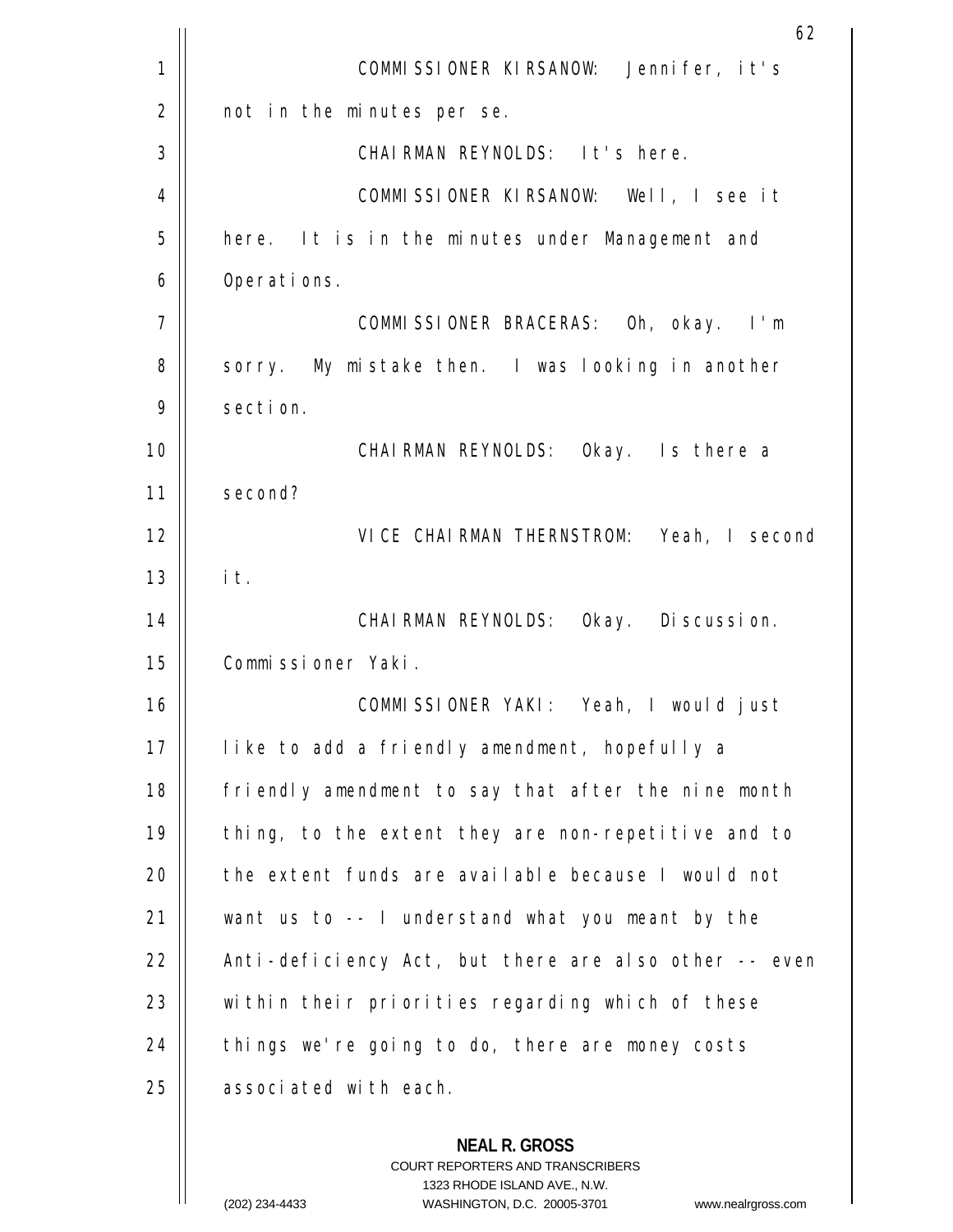|    | 63                                                                                                                                                                    |
|----|-----------------------------------------------------------------------------------------------------------------------------------------------------------------------|
| 1  | CHAIRMAN REYNOLDS: Commissioner                                                                                                                                       |
| 2  | Kirsanow, do you accept that as a friendly amendment?                                                                                                                 |
| 3  | COMMISSIONER KIRSANOW: Yeah, I have no                                                                                                                                |
| 4  | objection to it.                                                                                                                                                      |
| 5  | And I'd also want to just state for the                                                                                                                               |
| 6  | record that I would like these implemented as quickly                                                                                                                 |
| 7  | as possible, but I told the Staff Director off line                                                                                                                   |
| 8  | that I wasn't going to hang him if he didn't have                                                                                                                     |
| 9  | them within nine months. We understand he's laboring                                                                                                                  |
| 10 | under a lot of pressures right now.                                                                                                                                   |
| 11 | CHAIRMAN REYNOLDS: Any other discussion?                                                                                                                              |
| 12 | Any other comments? Okay.                                                                                                                                             |
| 13 | COMMISSIONER BRACERAS: Well, I'm sorry.                                                                                                                               |
| 14 | I'd just like to hear from the Staff Director                                                                                                                         |
| 15 | whether there are any in particular of these                                                                                                                          |
| 16 | recommendations that are problematic either from a                                                                                                                    |
| 17 | financial point of view or a management point of                                                                                                                      |
| 18 | Does he have any concerns about seeing all of<br>view.                                                                                                                |
| 19 | these take place?                                                                                                                                                     |
| 20 | MR. MARCUS: Commissioner Braceras, I do                                                                                                                               |
| 21 | not have any concerns about any single recommendation                                                                                                                 |
| 22 | from either of those two perspectives under the                                                                                                                       |
| 23 | motion as amended. There are some recommendations                                                                                                                     |
| 24 | that may require expenditures, including, for                                                                                                                         |
| 25 | instance, some that may require either additional                                                                                                                     |
|    | <b>NEAL R. GROSS</b><br><b>COURT REPORTERS AND TRANSCRIBERS</b><br>1323 RHODE ISLAND AVE., N.W.<br>WASHINGTON D.C. 20005-3701<br>(202) 234-4433<br>www.nealraross.com |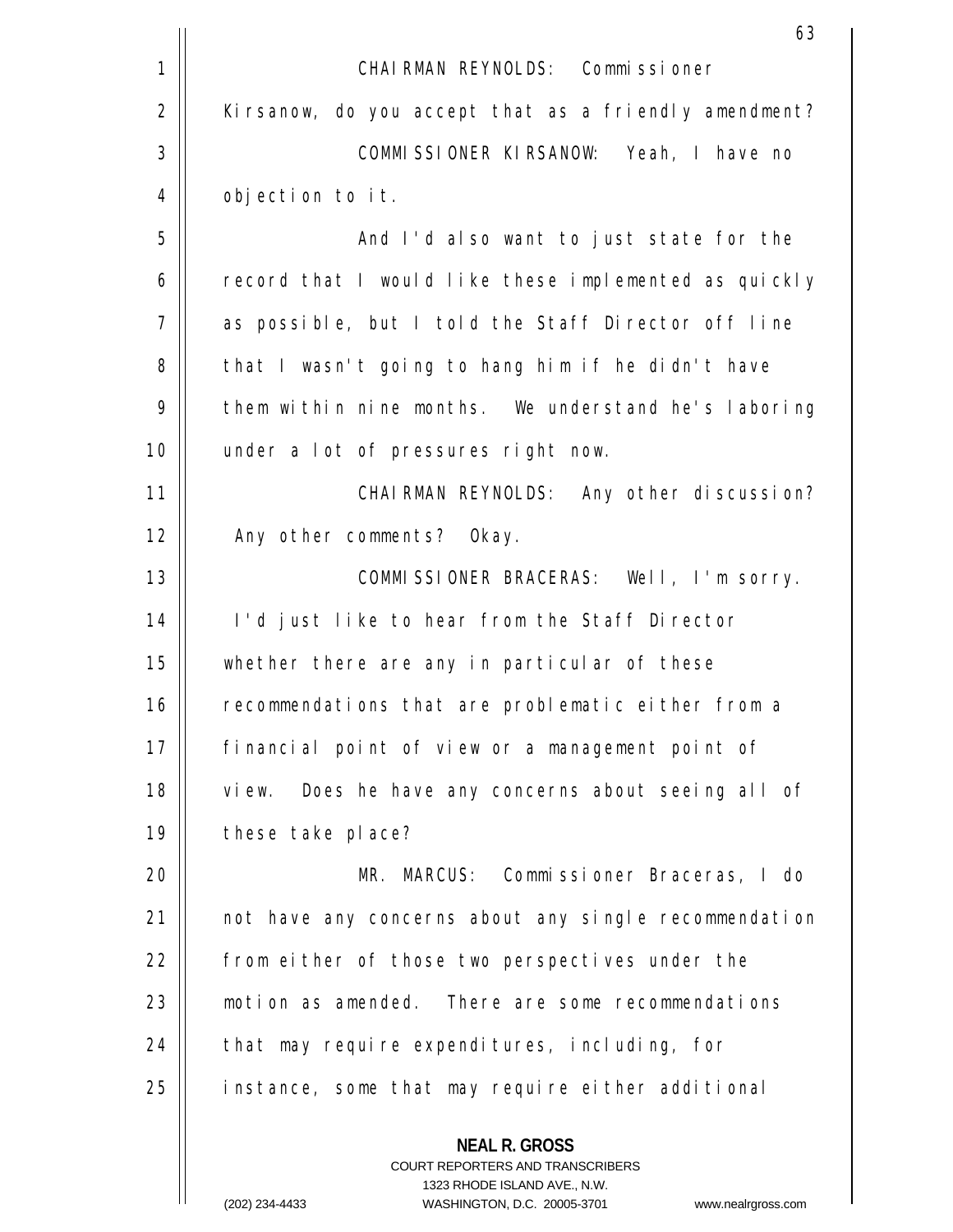|             | 64                                                                                                                                                                    |
|-------------|-----------------------------------------------------------------------------------------------------------------------------------------------------------------------|
| $\mathbf 1$ | training or that may require purchase of software.                                                                                                                    |
| 2           | We will need to assess the cost in order to comply                                                                                                                    |
| 3           | with the motion, but it seems to me that I would not                                                                                                                  |
| 4           | recommend accepting any single one of the                                                                                                                             |
| 5           | recommendations. I think it is appropriate to move                                                                                                                    |
| 6           | forward on all of them.                                                                                                                                               |
| 7           | COMMISSIONER BRACERAS: Okay. I just                                                                                                                                   |
| 8           | wanted to make sure that you were supportive of this                                                                                                                  |
| 9           | before I signed on, but if you're supportive of it,                                                                                                                   |
| 10          | then since you're the one who has to implement them                                                                                                                   |
| 11          | all, I'm on board.                                                                                                                                                    |
| 12          | MR. MARCUS: Thank you, Commissioner,                                                                                                                                  |
| 13          | and, yes, I do wholeheartedly support this.                                                                                                                           |
| 14          | CHAIRMAN REYNOLDS: Okay. Time to vote.                                                                                                                                |
| 15          | All in favor?                                                                                                                                                         |
| 16          | (Chorus of ayes.)                                                                                                                                                     |
| 17          | CHAIRMAN REYNOLDS: Any objections?                                                                                                                                    |
| 18          | (No response.)                                                                                                                                                        |
| 19          | CHAIRMAN REYNOLDS: The motion passes.                                                                                                                                 |
| 20          | COMMISSIONER KIRSANOW: Mr. Chair, I've                                                                                                                                |
| 21          | got another motion. This is fairly simple. I move                                                                                                                     |
| 22          | the Commission authorize the Staff Director to post                                                                                                                   |
| 23          | documents on the Commission Web site, specifically                                                                                                                    |
| 24          | the congressional testimony of Commissioners Yaki and                                                                                                                 |
| 25          | Redenbaugh, and also the correspondence sent to                                                                                                                       |
|             | <b>NEAL R. GROSS</b><br><b>COURT REPORTERS AND TRANSCRIBERS</b><br>1323 RHODE ISLAND AVE., N.W.<br>WASHINGTON, D.C. 20005-3701 www.nealraross.com<br>$(202)$ 234-4433 |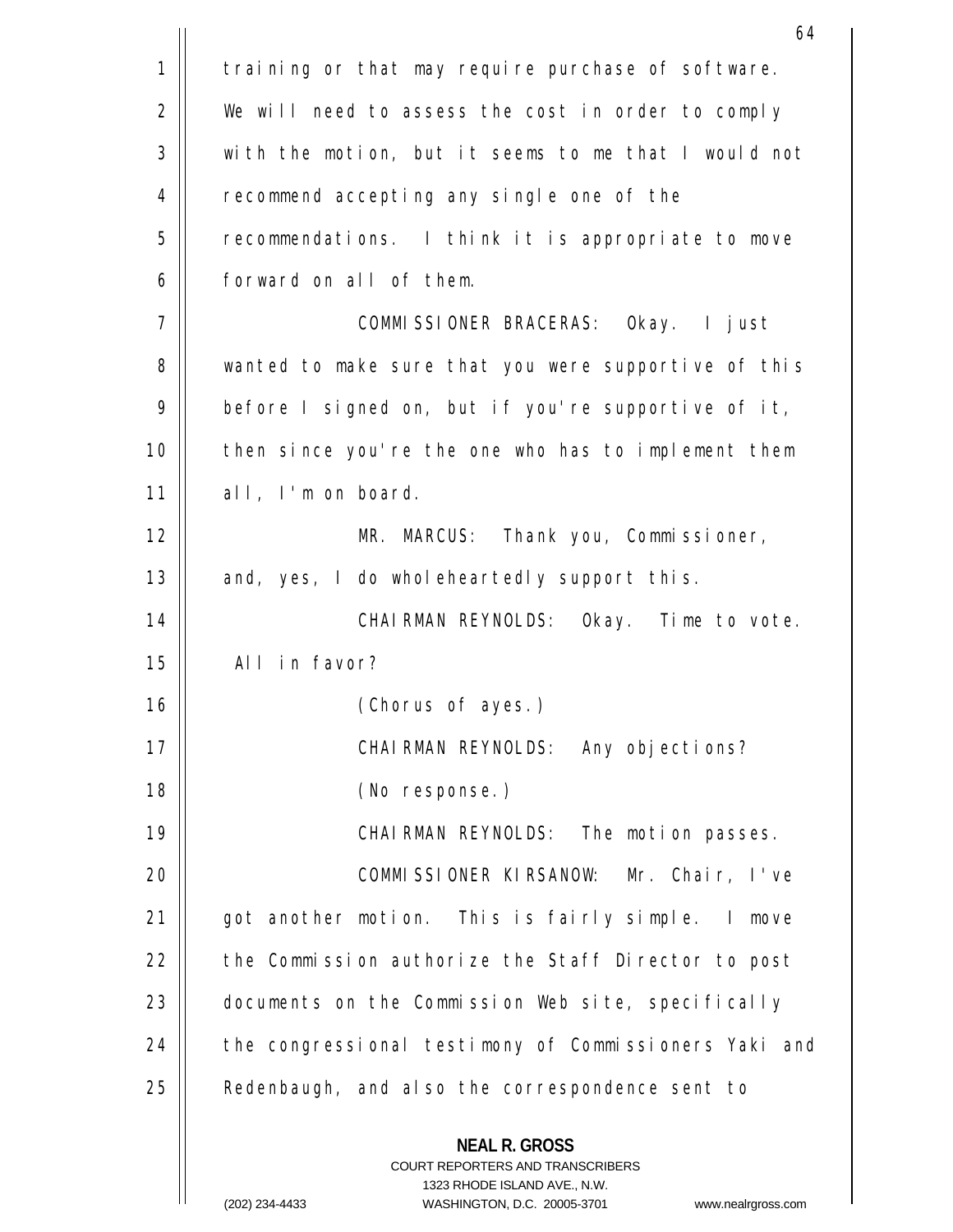|    | 65                                                                                                                                                                    |
|----|-----------------------------------------------------------------------------------------------------------------------------------------------------------------------|
| 1  | Congress by Commissioners Braceras and Vice Chair                                                                                                                     |
| 2  | Thernstrom.                                                                                                                                                           |
| 3  | CHAIRMAN REYNOLDS: Would that include                                                                                                                                 |
| 4  | the testimony of Staff Director?                                                                                                                                      |
| 5  | COMMISSIONER KIRSANOW: I'm sorry. Yes,                                                                                                                                |
| 6  | also the Staff Director. That's correct.                                                                                                                              |
| 7  | CHAIRMAN REYNOLDS: A second?                                                                                                                                          |
| 8  | VICE CHAIRMAN THERNSTROM: And I'll                                                                                                                                    |
| 9  | second it.                                                                                                                                                            |
| 10 | CHAIRMAN REYNOLDS: Discussion?                                                                                                                                        |
| 11 | (No response.)                                                                                                                                                        |
| 12 | CHAIRMAN REYNOLDS: Okay. All in favor?                                                                                                                                |
| 13 | (Chorus of ayes.)                                                                                                                                                     |
| 14 | CHAIRMAN REYNOLDS: Any objections?                                                                                                                                    |
| 15 | (No response.)                                                                                                                                                        |
| 16 | CHAIRMAN REYNOLDS: The motion passes.                                                                                                                                 |
| 17 | COMMISSIONER KIRSANOW: I have one last                                                                                                                                |
| 18 | motion for right now, and last meeting we had a                                                                                                                       |
| 19 | discussion with respect to conducting a full scope                                                                                                                    |
| 20 | audit of the Commission. As a preliminary matter we                                                                                                                   |
| 21 | had determined it was necessary to engage in an                                                                                                                       |
| 22 | examination of what the costs would be, what the                                                                                                                      |
| 23 | scope would be, and chronologically when we should                                                                                                                    |
| 24 | fit this in, given that we have GAO and some other                                                                                                                    |
| 25 | things going on. We were possibly talking about a                                                                                                                     |
|    | <b>NEAL R. GROSS</b><br><b>COURT REPORTERS AND TRANSCRIBERS</b><br>1323 RHODE ISLAND AVE., N.W.<br>WASHINGTON D.C. 20005-3701<br>(202) 234-4433<br>www.nealraross.com |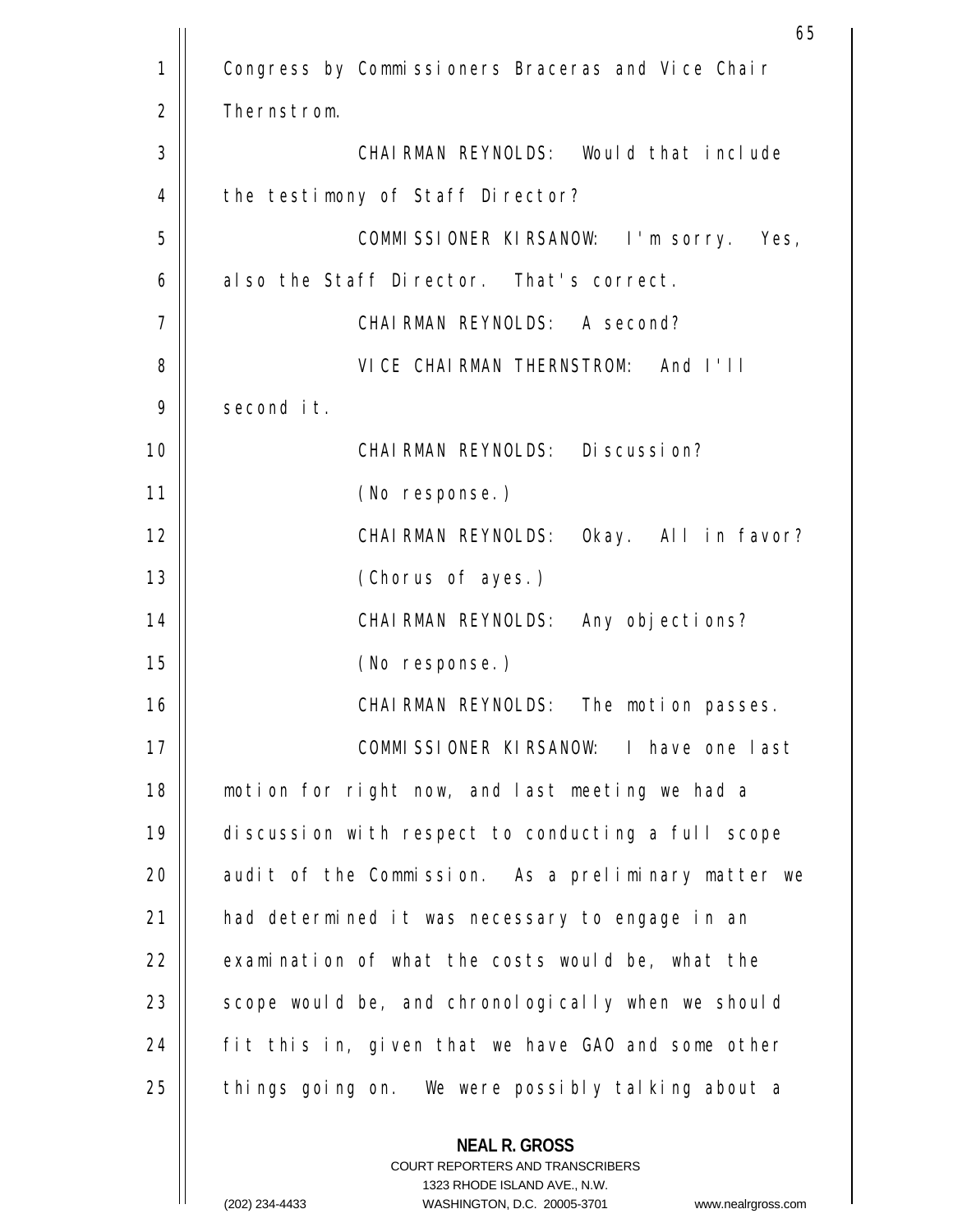**NEAL R. GROSS** COURT REPORTERS AND TRANSCRIBERS 1323 RHODE ISLAND AVE., N.W. (202) 234-4433 WASHINGTON, D.C. 20005-3701 www.nealrgross.com  $\sim$  66 1 2 3 4 5 6 7 8 9 10 11 12 13 14 15 16 17 18 19  $20$ 21 22 23 24 25 restructuring of the Commission in terms of a RIF. During that period of time, there has been an examination as to what the costs would be and whether or not, in fact, we could even conduct an audit, and as a result of that particular examination, it was determined that the Commission is not in auditable shape; in other words, that reputable auditing firms, major auditing firms would not even Take on the Commission because of the fact that we don't have the appropriate financial controls, and they couldn't conduct an audit that they can put their name to. They indicated that before that would happen, certain necessary controls would have to be put into place, and before that happened an assessment would need to be done as to the nature of the controls and what else needed to be done so that we would be audit ready. So toward that end, I would simply move that the Staff Director take all necessary steps to make the Commission audit ready as soon as practicable. I know that's a very large or expansive motion. It's not specific, but I would leave it to the discretion of the Staff Director to employ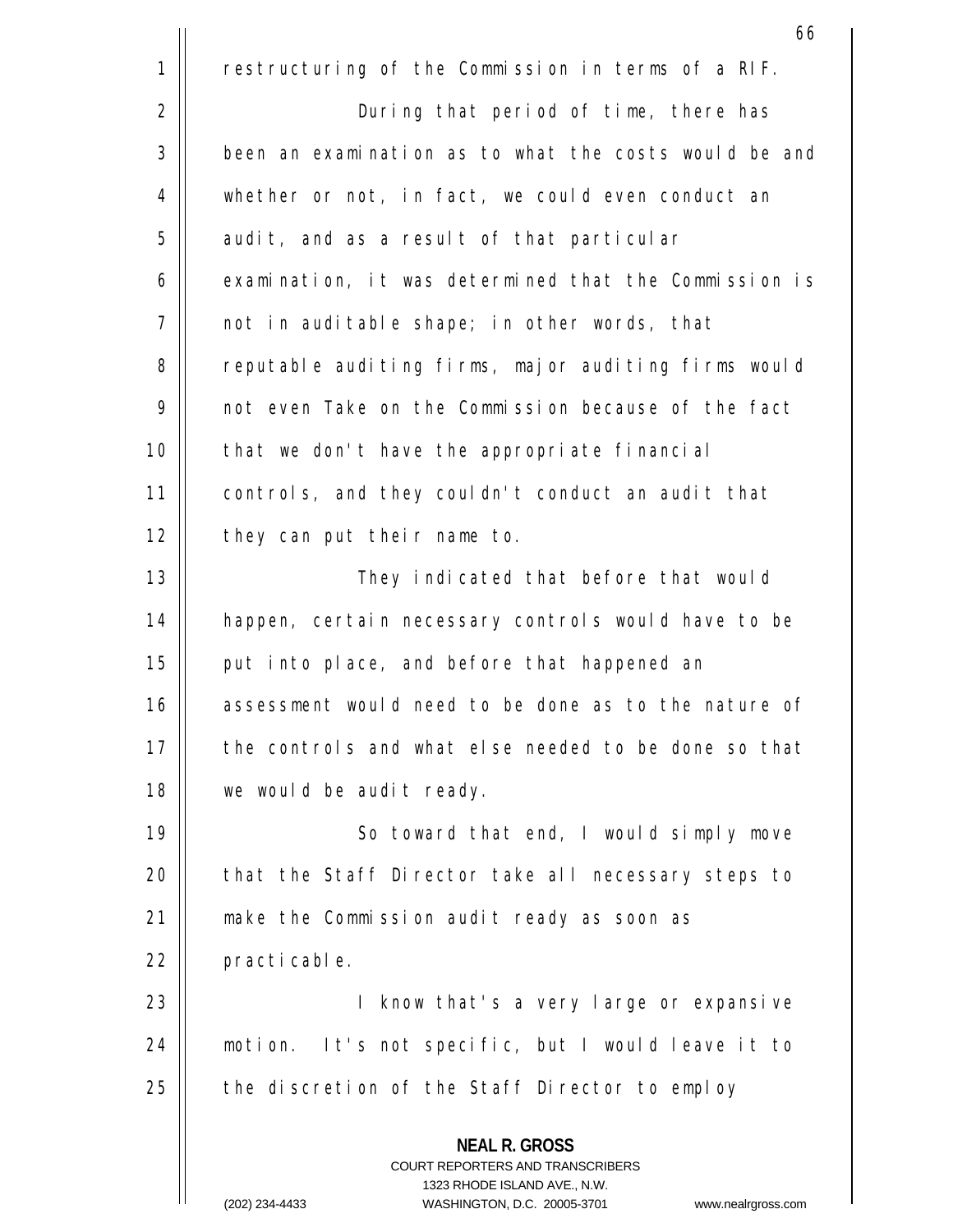|    | 67                                                                                                  |
|----|-----------------------------------------------------------------------------------------------------|
| 1  | whatever means are necessary, whether it be engaging                                                |
| 2  | a contractor to conduct that assessment. However, if                                                |
| 3  | we could do it inside, in house, if that can be                                                     |
| 4  | accomplished, that's fine also.                                                                     |
| 5  | CHAIRMAN REYNOLDS: Is there a second?                                                               |
| 6  | VICE CHAIRMAN THERNSTROM: I second it.                                                              |
| 7  | I would like to hear from -- you were                                                               |
| 8  | about to say, "Any discussion?" -- I would like to                                                  |
| 9  | hear from the Staff Director any thoughts.                                                          |
| 10 | MR. MARCUS: Well, I think that                                                                      |
| 11 | Commissioner Kirsanow raised some very good points.                                                 |
| 12 | It is distressing to hear that several of the major                                                 |
| 13 | accounting firms that were contacted have indicated                                                 |
| 14 | that they suspect that we are not auditable at this                                                 |
| 15 | point or that they could not conduct the audit. I                                                   |
| 16 | think it will be very difficult at this point to be                                                 |
| 17 | able to entice a large major accounting firm to do                                                  |
| 18 | such an audit, and questions about whether we could                                                 |
| 19 | get a mid-size firm.                                                                                |
| 20 | So I think that it is appropriate to do                                                             |
| 21 | preparatory work to get to the point where we can be                                                |
| 22 | auditable.                                                                                          |
| 23 | CHAIRMAN REYNOLDS: Staff Director, do we                                                            |
| 24 | have a sense of how far away we are from being                                                      |
| 25 | auditable? Have we established the scope of our                                                     |
|    | <b>NEAL R. GROSS</b><br><b>COURT REPORTERS AND TRANSCRIBERS</b>                                     |
|    | 1323 RHODE ISLAND AVE., N.W.<br>(202) 234-4433<br>WASHINGTON, D.C. 20005-3701<br>www.nealrgross.com |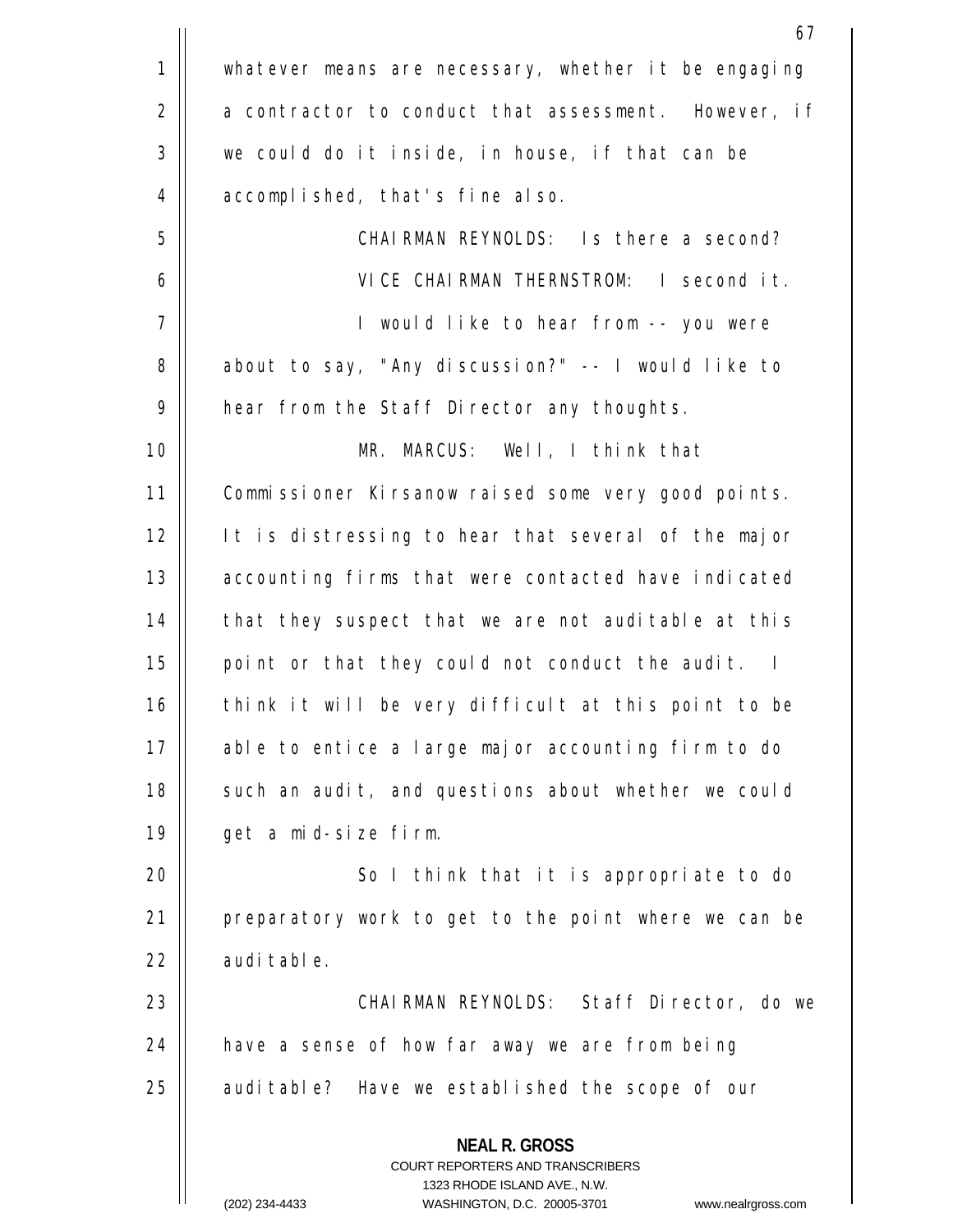|    | 68                                                                                                                                                                     |
|----|------------------------------------------------------------------------------------------------------------------------------------------------------------------------|
| 1  | problem yet?                                                                                                                                                           |
| 2  | MR. MARCUS: We have gotten preliminary                                                                                                                                 |
| 3  | information, as I believe Commissioner Kirsanow                                                                                                                        |
| 4  | indicated.                                                                                                                                                             |
| 5  | COMMISSIONER KIRSANOW: I can speak to                                                                                                                                  |
| 6  | that. The Staff Director and I had a brief                                                                                                                             |
| 7  | discussion about this.                                                                                                                                                 |
| 8  | It may take about four weeks for someone                                                                                                                               |
| 9  | to do whatever assessment is necessary to make                                                                                                                         |
| 10 | recommendations as to what controls are put into                                                                                                                       |
| 11 | place.                                                                                                                                                                 |
| 12 | So it's conceivable that after today's                                                                                                                                 |
| 13 | meeting that if we worked diligently, then maybe by                                                                                                                    |
| 14 | the June meeting we'd be in a position where we would                                                                                                                  |
| 15 | know what controls need to be put into place and                                                                                                                       |
| 16 | possibly even put those controls into place, and then                                                                                                                  |
| 17 | thereafter we could perhaps commission an audit.                                                                                                                       |
| 18 | Obviously we're going to have to take a                                                                                                                                |
| 19 | look at the costs, but the preliminary step before we                                                                                                                  |
| 20 | do all of this, and we must have an audit, is to                                                                                                                       |
| 21 | conduct this assessment.                                                                                                                                               |
| 22 | CHAIRMAN REYNOLDS: Are you suggesting                                                                                                                                  |
| 23 | that we can't audit prior years? I mean once we put                                                                                                                    |
| 24 | the controls in place, our ability to conduct an                                                                                                                       |
| 25 | audit, that would be prospective.                                                                                                                                      |
|    | <b>NEAL R. GROSS</b><br><b>COURT REPORTERS AND TRANSCRIBERS</b><br>1323 RHODE ISLAND AVE., N.W.<br>WASHINGTON, D.C. 20005-3701<br>(202) 234-4433<br>www.nealrgross.com |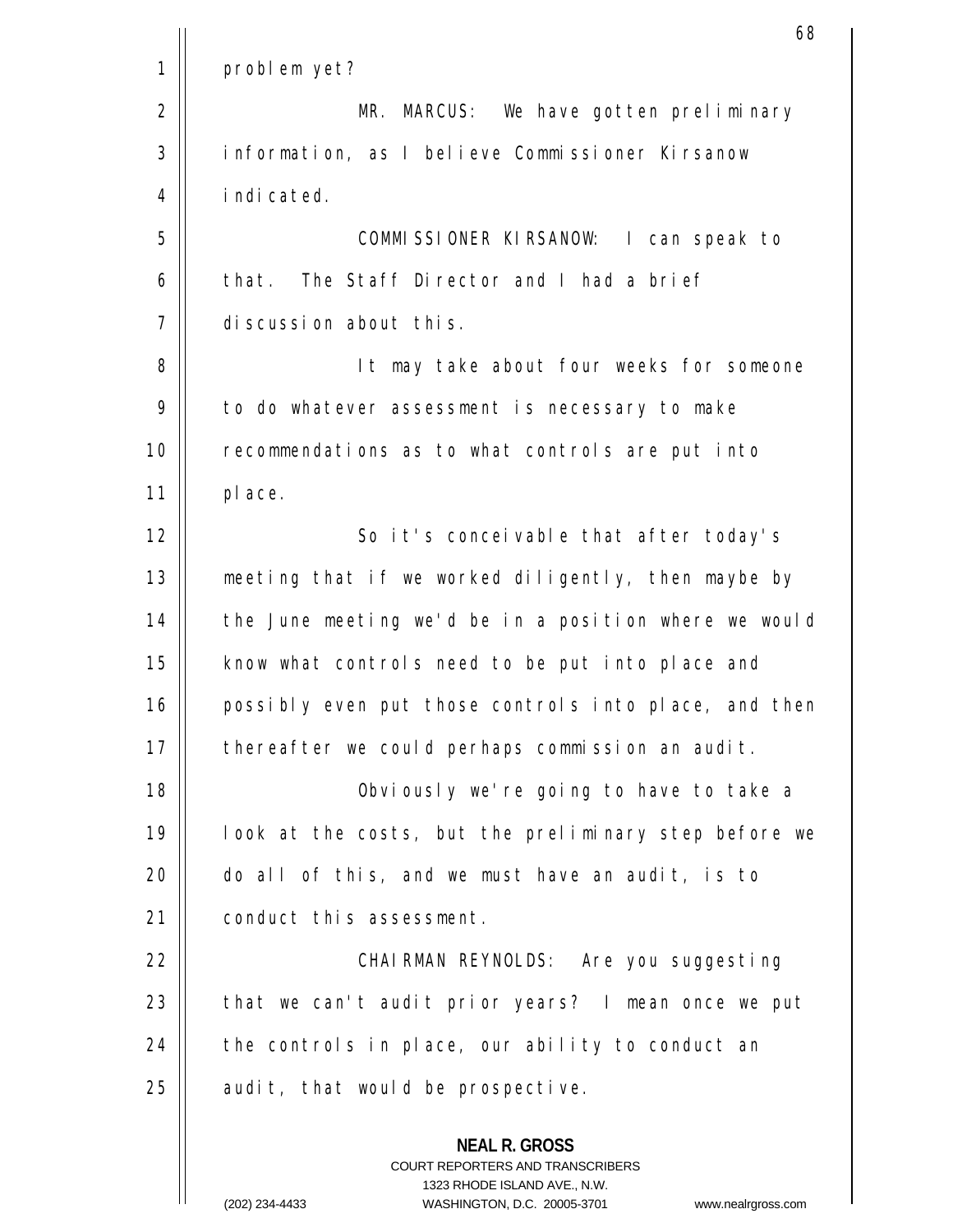|    | 69                                                                                                                                                                     |
|----|------------------------------------------------------------------------------------------------------------------------------------------------------------------------|
| 1  | COMMISSIONER KIRSANOW: Right.                                                                                                                                          |
| 2  | CHAIRMAN REYNOLDS: What about the prior                                                                                                                                |
| 3  | years?                                                                                                                                                                 |
| 4  | COMMISSIONER KIRSANOW: My understanding                                                                                                                                |
| 5  | is it's unlikely we could do that effectively. Now,                                                                                                                    |
| 6  | I think what you're referring to would have to be                                                                                                                      |
| 7  | done in a forensic way. They'd have to reconstruct a                                                                                                                   |
| 8  | whole lot.                                                                                                                                                             |
| 9  | CHAIRMAN REYNOLDS: And have we had any                                                                                                                                 |
| 10 | discussions about a forensic audit so that we will --                                                                                                                  |
| 11 | COMMISSIONER YAKI: Sounds like "CSI."                                                                                                                                  |
| 12 | CHAIRMAN REYNOLDS: Have we had those                                                                                                                                   |
| 13 | types of discussions?                                                                                                                                                  |
| 14 | COMMISSIONER KIRSANOW: No, not                                                                                                                                         |
| 15 | specifically with respect to forensics. My                                                                                                                             |
| 16 | understanding is though, I mean, I've done this                                                                                                                        |
| 17 | before, not personally, but I've been involved                                                                                                                         |
| 18 | situations where that has happened. A forensic is                                                                                                                      |
| 19 | obviously a little bit more time consuming and a lot                                                                                                                   |
| 20 | more expensive.                                                                                                                                                        |
| 21 | CHAIRMAN REYNOLDS: All right. Are we                                                                                                                                   |
| 22 | ready to vote? Okay. All in favor say aye.                                                                                                                             |
| 23 | (Chorus of ayes.)                                                                                                                                                      |
| 24 | CHAIRMAN REYNOLDS: All in opposition?                                                                                                                                  |
| 25 | (No response.)                                                                                                                                                         |
|    | <b>NEAL R. GROSS</b><br><b>COURT REPORTERS AND TRANSCRIBERS</b><br>1323 RHODE ISLAND AVE., N.W.<br>(202) 234-4433<br>WASHINGTON, D.C. 20005-3701<br>www.nealrgross.com |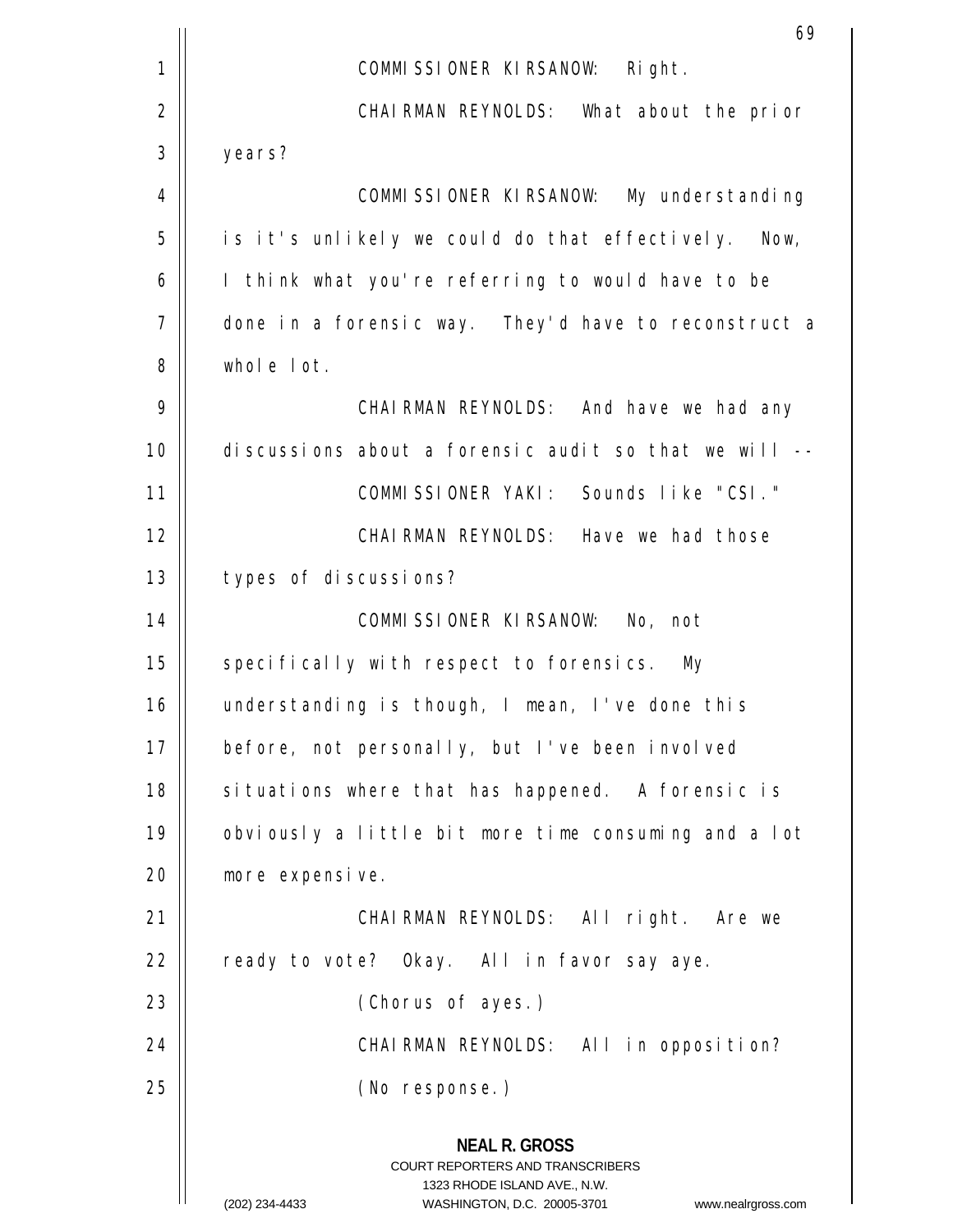|    | 70                                                                                              |
|----|-------------------------------------------------------------------------------------------------|
| 1  | CHAIRMAN REYNOLDS: The motion passes.                                                           |
| 2  | Okay. Pete, Commissioner Kirsanow, you                                                          |
| 3  | have another motion.                                                                            |
| 4  | COMMISSIONER KIRSANOW: Okay. This is a                                                          |
| 5  | motion to amend the scope of the approved project on                                            |
| 6  | federal procurement following the Supreme Court's                                               |
| 7  | decision in Adarand v. Pena, and this is the motion:                                            |
| 8  | I move that OCRE reshape the scope of the                                                       |
| 9  | Adarand enforcement study to include information on                                             |
| 10 | federal agencies' use of race-neutral contracting                                               |
| 11 | vehicles, in addition to elements of the original                                               |
| 12 | project proposal. The resulting study will, one,                                                |
| 13 | report the amount of federal procurement funds going                                            |
| 14 | to small, disadvantaged, and HUBZone businesses; two,                                           |
| 15 | analyze continuing barriers facing socially and                                                 |
| 16 | economically disadvantaged firs; and, three, examine                                            |
| 17 | the role of federal agencies, including SBA in                                                  |
| 18 | implementing procurement programs for these firms                                               |
| 19 | following the Supreme Court decision that government                                            |
| 20 | procurement activity involving racial classification                                            |
| 21 | be subject to strict scrutiny.                                                                  |
| 22 | Specifically, OCRE --                                                                           |
| 23 | COMMISSIONER BRACERAS: I'm sorry. This                                                          |
| 24 | is Jennifer. I can't hear people well because I'm                                               |
| 25 | picking up interference from somebody else's                                                    |
|    | <b>NEAL R. GROSS</b><br><b>COURT REPORTERS AND TRANSCRIBERS</b><br>1323 RHODE ISLAND AVE., N.W. |
|    | (202) 234-4433<br>WASHINGTON, D.C. 20005-3701<br>www.nealrgross.com                             |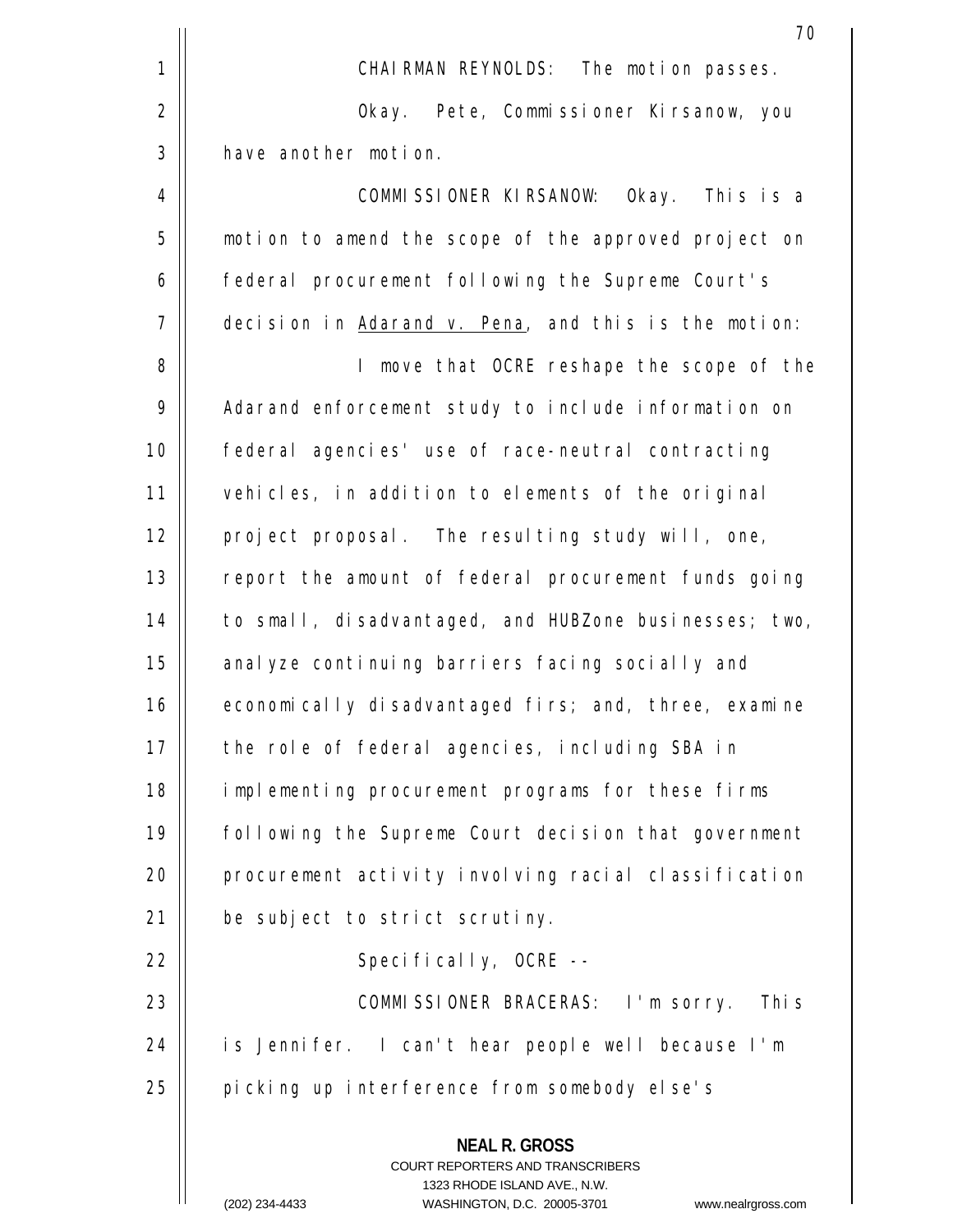**NEAL R. GROSS** COURT REPORTERS AND TRANSCRIBERS 1323 RHODE ISLAND AVE., N.W. (202) 234-4433 WASHINGTON, D.C. 20005-3701 www.nealrgross.com 71 1 2 3 4 5 6 7 8 9 10 11 12 13 14 15 16 17 18 19  $20$ 21 22 23 24 25 microphone. COMMISSIONER KIRSANOW: Okay. Let me go back to -- CHAIRMAN REYNOLDS: Do we have copies of this? COMMISSIONER BRACERAS: I think I have a copy here, but -- COMMISSIONER KIRSANOW: Okay. COMMISSIONER BRACERAS: -- I just wanted to let you know that I'm picking up murmurings from other people. COMMISSIONER KIRSANOW: I believe the Chair was murmuring. COMMISSIONER BRACERAS: Jerry, stop murmuring. (Laughter.) COMMISSIONER KIRSANOW: Hold on, Pete. A copy of the motion was circulated electronically, Commissioner Yaki. Unfortunately we just brought down a single copy. Well, no, hold on. The cavalry has arrived. COMMISSIONER YAKI: You always have copies. Audrey is the -- thank you. COMMISSIONER KIRSANOW: I left off where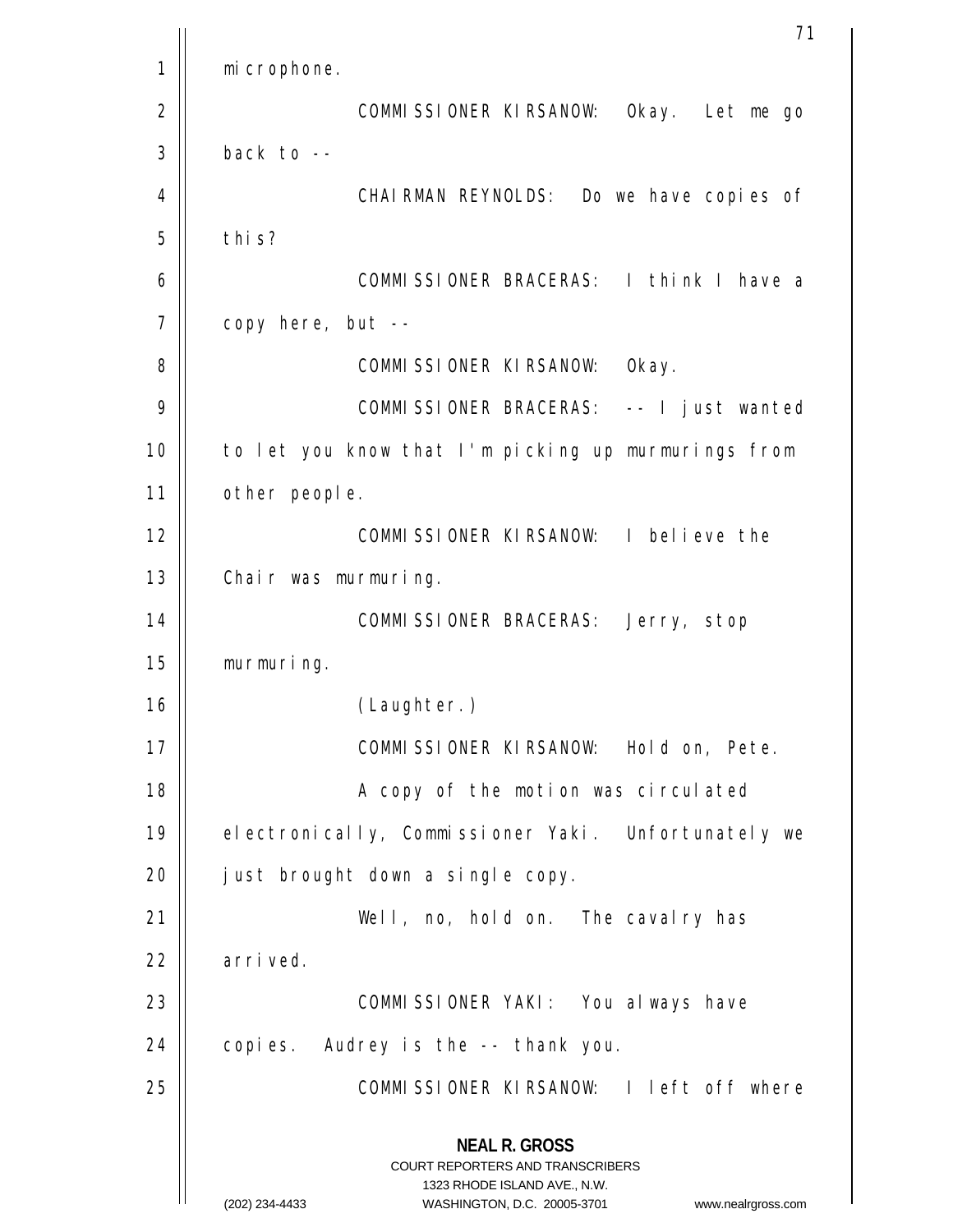|             | 72                                                                                                                                                                     |
|-------------|------------------------------------------------------------------------------------------------------------------------------------------------------------------------|
| $\mathbf 1$ | I indicated, made reference to the Supreme Court's                                                                                                                     |
| 2           | decision regarding racial classification subject to                                                                                                                    |
| 3           | strict scrutiny. Specifically, OCRE will research if                                                                                                                   |
| 4           | and how federal contract or federal agencies changed                                                                                                                   |
| 5           | procurement practices to fulfill the compelling                                                                                                                        |
| 6           | interest and narrow tailoring components of the                                                                                                                        |
| 7           | Adarand v. Pena decision.                                                                                                                                              |
| 8           | VICE CHAIRMAN THERNSTROM: Excuse me.                                                                                                                                   |
| 9           | Commissioner Braceras, have you now got the entire                                                                                                                     |
| 10          | motion or do you need Commissioner Kirsanow to read                                                                                                                    |
| 11          | it?                                                                                                                                                                    |
| 12          | COMMISSIONER BRACERAS: Oh, no, I have                                                                                                                                  |
| 13          | it. I just wanted to make you aware that I was                                                                                                                         |
| 14          | having trouble hearing.                                                                                                                                                |
| 15          | VICE CHAIRMAN THERNSTROM: Oh, okay.                                                                                                                                    |
| 16          | COMMISSIONER BRACERAS: Because of the                                                                                                                                  |
| 17          | microphone issue.                                                                                                                                                      |
| 18          | VICE CHAIRMAN THERNSTROM:<br>Okay.                                                                                                                                     |
| 19          | CHAIRMAN REYNOLDS:<br>Okay.                                                                                                                                            |
| 20          | COMMISSIONER KIRSANOW: That's the                                                                                                                                      |
| 21          | motion.                                                                                                                                                                |
| 22          | CHAIRMAN REYNOLDS: Is there a second?                                                                                                                                  |
| 23          | COMMISSIONER TAYLOR: Second.                                                                                                                                           |
| 24          | CHAIRMAN REYNOLDS: Discussion.                                                                                                                                         |
| 25          | Commissioner Yaki.                                                                                                                                                     |
|             | <b>NEAL R. GROSS</b><br><b>COURT REPORTERS AND TRANSCRIBERS</b><br>1323 RHODE ISLAND AVE., N.W.<br>WASHINGTON, D.C. 20005-3701<br>(202) 234-4433<br>www.nealrgross.com |
|             |                                                                                                                                                                        |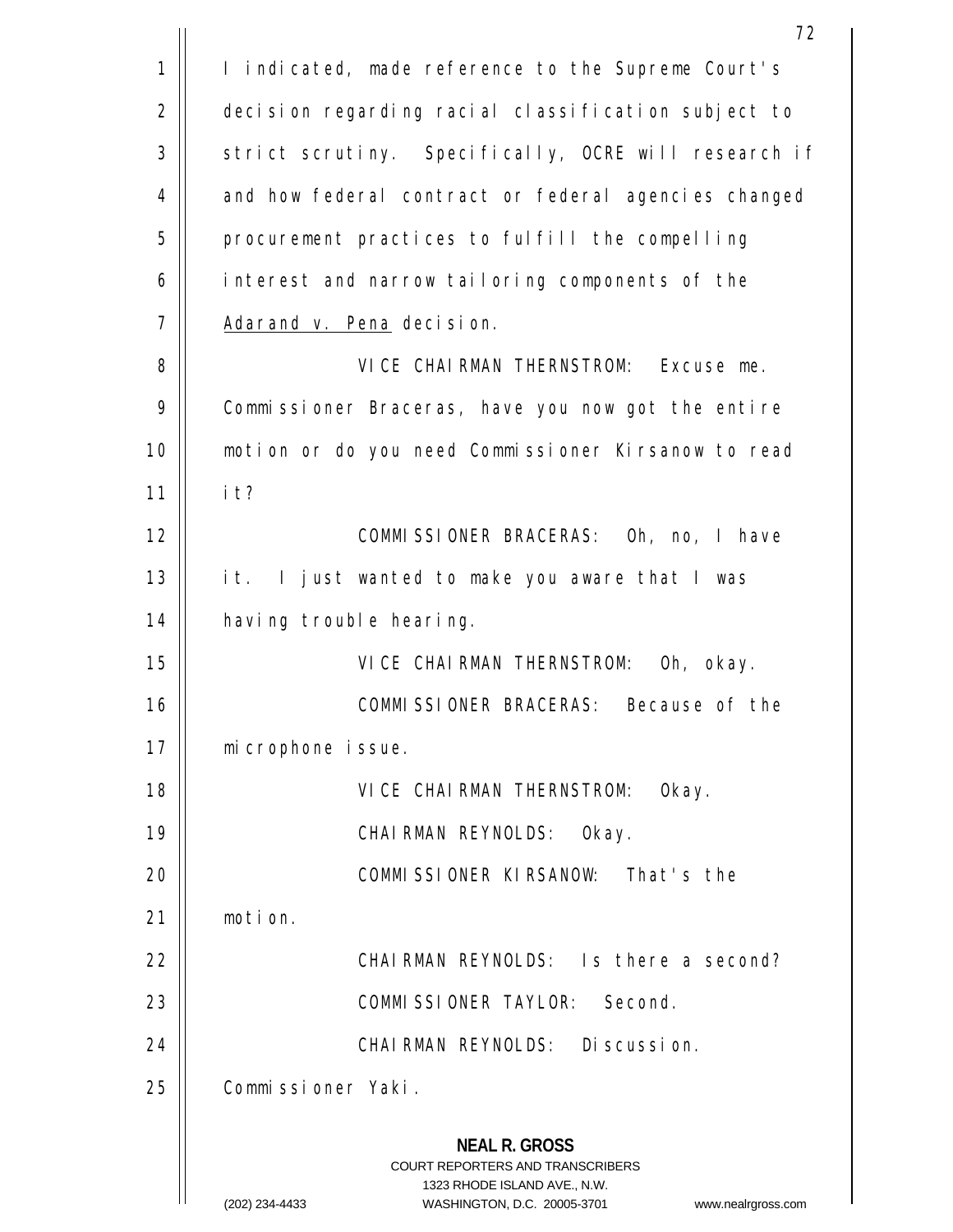|    | 73                                                                                                  |
|----|-----------------------------------------------------------------------------------------------------|
| 1  | COMMISSIONER YAKI: I want to thank the                                                              |
| 2  | Chair and the other Commissioners in pulling this                                                   |
| 3  | together. I just need time to read it in view of                                                    |
| 4  | what I had done before. Can I ask a question of                                                     |
| 5  | staff on this one?                                                                                  |
| 6  | CHAIRMAN REYNOLDS: Sure.                                                                            |
| 7  | COMMISSIONER TAYLOR: Ms. Dickerson.                                                                 |
| 8  | MR. MARCUS: I would add that Ms.                                                                    |
| 9  | Dickerson is prepared to give a few words on this                                                   |
| 10 | that would also require some transparencies if you                                                  |
| 11 | would like and some discussion.                                                                     |
| 12 | CHAIRMAN REYNOLDS: Do you have a mic?                                                               |
| 13 | Yes. Okay, great.                                                                                   |
| 14 | COMMISSIONER YAKI: I'm trying to get the                                                            |
| 15 | original wording. Ms. Dickerson, can you sort of                                                    |
| 16 | tell me what you now understand the scope of the                                                    |
| 17 | presently moved but not yet approved project to be?                                                 |
| 18 | MS. DICKERSON: Would it be okay to                                                                  |
| 19 | explain that with some of the presentation?                                                         |
| 20 | COMMISSIONER YAKI: Yes.                                                                             |
| 21 | MS. DICKERSON: Because it might be                                                                  |
| 22 | helpful to look along with me at a few things.                                                      |
| 23 | COMMISSIONER YAKI: Sure.                                                                            |
| 24 | MS. DICKERSON: This is Teresa Brooks.                                                               |
| 25 | She's the secretary in OCRE, and she's going to help                                                |
|    | <b>NEAL R. GROSS</b><br><b>COURT REPORTERS AND TRANSCRIBERS</b>                                     |
|    | 1323 RHODE ISLAND AVE., N.W.<br>(202) 234-4433<br>WASHINGTON, D.C. 20005-3701<br>www.nealrgross.com |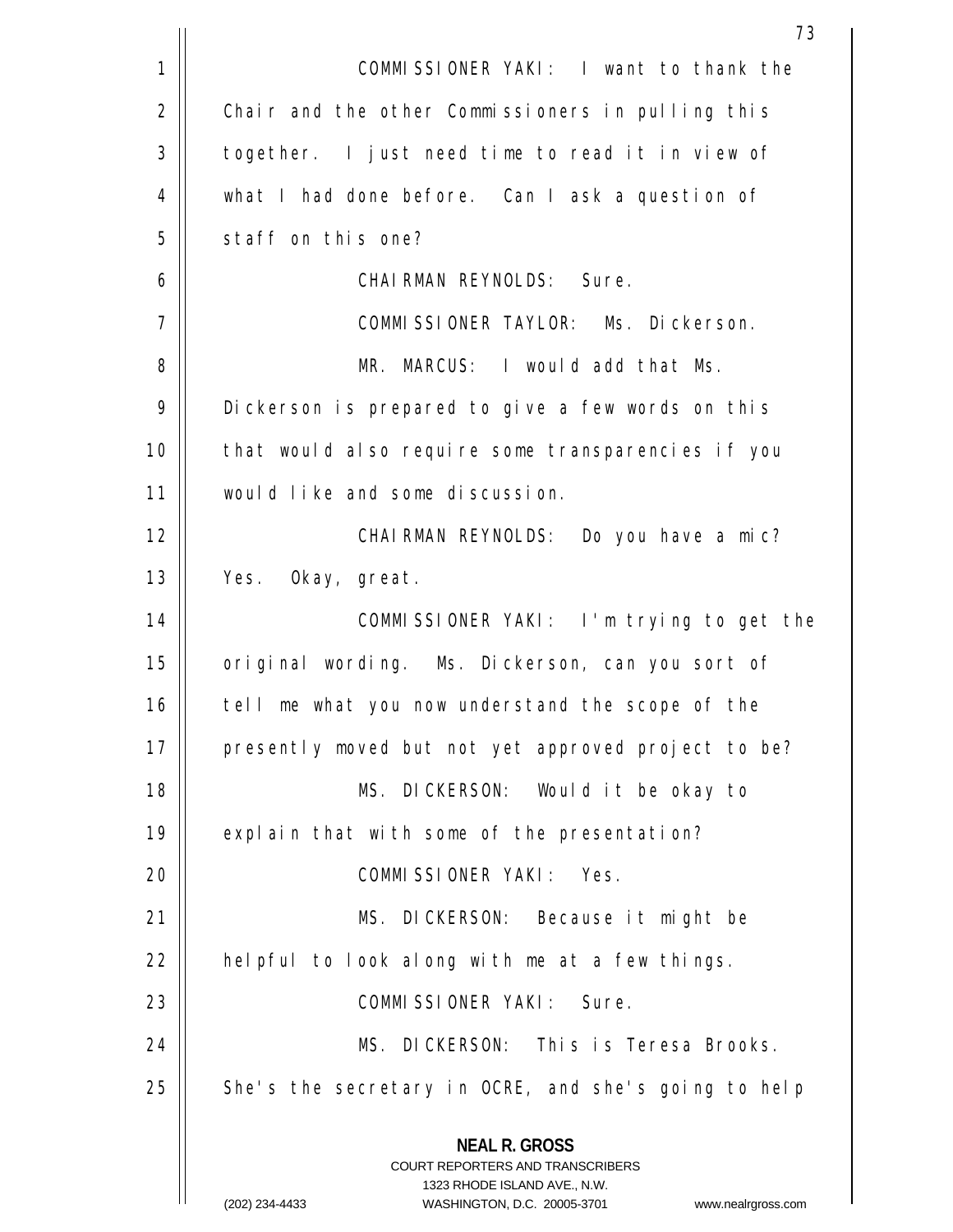|    | 74                                                                                                                                                                     |
|----|------------------------------------------------------------------------------------------------------------------------------------------------------------------------|
| 1  | out a little bit.                                                                                                                                                      |
| 2  | I understand we don't have a PowerPoint                                                                                                                                |
| 3  | projector anymore.                                                                                                                                                     |
| 4  | VICE CHAIRMAN THERNSTROM: Wait a minute.                                                                                                                               |
| 5  | COMMISSIONER YAKI: That was on eBay last                                                                                                                               |
| 6  | week, wasn't it?                                                                                                                                                       |
| 7  | CHAIRMAN REYNOLDS: Well, in order to                                                                                                                                   |
| 8  | avoid violating the Anti-deficiency Act, we had to                                                                                                                     |
| 9  | auction off a few things.                                                                                                                                              |
| 10 | (Laughter.)                                                                                                                                                            |
| 11 | MS. DICKERSON: This is just in response                                                                                                                                |
| 12 | to some of the questions that came up at the last                                                                                                                      |
| 13 | meeting, and I just thought I would do a quick                                                                                                                         |
| 14 | comparison of the original scope compared to the race                                                                                                                  |
| 15 | neutral one.                                                                                                                                                           |
| 16 | So the first transparency has the program                                                                                                                              |
| 17 | ceiling start. It does point out that one effect of                                                                                                                    |
| 18 | the change in scope is that whereas the original                                                                                                                       |
| 19 | scope was going to focus on procurement trends and                                                                                                                     |
| 20 | procurement itself and how Adarand changed                                                                                                                             |
| 21 | procurement strategies, the new focus, which is on                                                                                                                     |
| 22 | the right side, would be race neutral strategies to                                                                                                                    |
| 23 | achieve contracting goals.                                                                                                                                             |
| 24 | Okay. This isn't working.                                                                                                                                              |
| 25 | VICE CHAIRMAN THERNSTROM: I'm sorry,                                                                                                                                   |
|    | <b>NEAL R. GROSS</b><br><b>COURT REPORTERS AND TRANSCRIBERS</b><br>1323 RHODE ISLAND AVE., N.W.<br>(202) 234-4433<br>WASHINGTON, D.C. 20005-3701<br>www.nealrgross.com |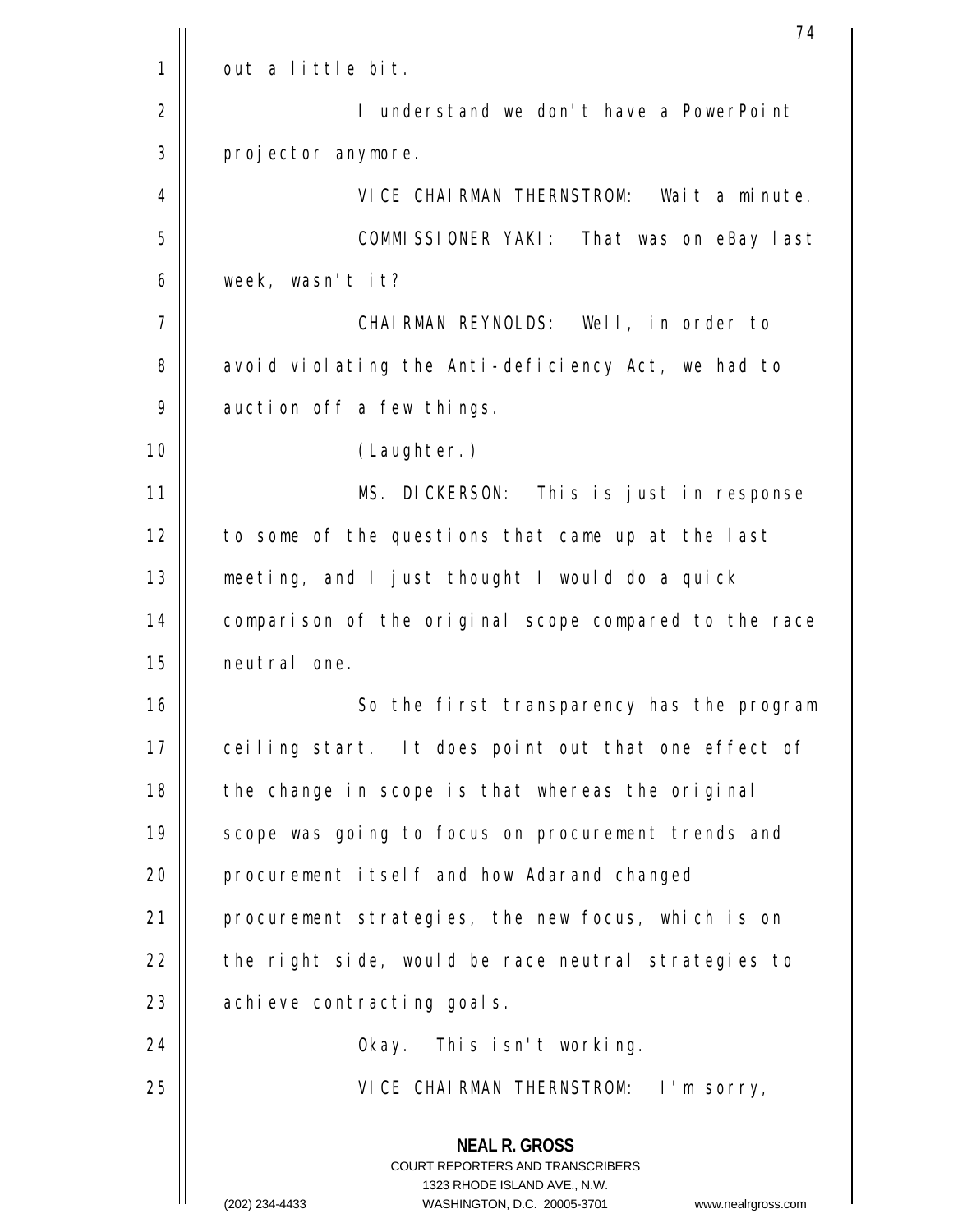|             | 75                                                                  |
|-------------|---------------------------------------------------------------------|
| $\mathbf 1$ | Terri. Can I ask you a question?                                    |
| 2           | MS. DICKERSON: It doesn't matter how                                |
| 3           | close you sit to that one. It's not going to work.                  |
| 4           | This one does.                                                      |
| 5           | VICE CHAIRMAN THERNSTROM: Terri, could I                            |
| 6           | ask a question here?                                                |
| 7           | MS. DICKERSON: Yes.                                                 |
| 8           | VICE CHAIRMAN THERNSTROM: Now, those are                            |
| 9           | two separate questions. One is not really a                         |
| 10          | substitute for the other. They are both legitimate                  |
| 11          | questions. The reason you came down on the side of                  |
| 12          | one being a substitute for the other is what?                       |
| 13          | MS. DICKERSON: Well, maybe I can fast                               |
| 14          | forward to sort of the time line of what's happened                 |
| 15          | with staff.                                                         |
| 16          | If you could just fast forward to number                            |
| 17          | 28, and I'll go over.                                               |
| 18          | Some of the significant dates with                                  |
| 19          | respect to what has occurred with the statutory                     |
| 20          | report. December 1st was when staff submitted draft                 |
| 21          | interrogatories, but that was to the former Staff                   |
| 22          | Director, and those were presented for the former                   |
| 23          | Staff Director's and Chair's signature and approval.                |
| 24          | And so I assume those were undergoing an                            |
| 25          | approval process, and then there was a change in the                |
|             | <b>NEAL R. GROSS</b><br><b>COURT REPORTERS AND TRANSCRIBERS</b>     |
|             | 1323 RHODE ISLAND AVE., N.W.                                        |
|             | (202) 234-4433<br>WASHINGTON, D.C. 20005-3701<br>www.nealrgross.com |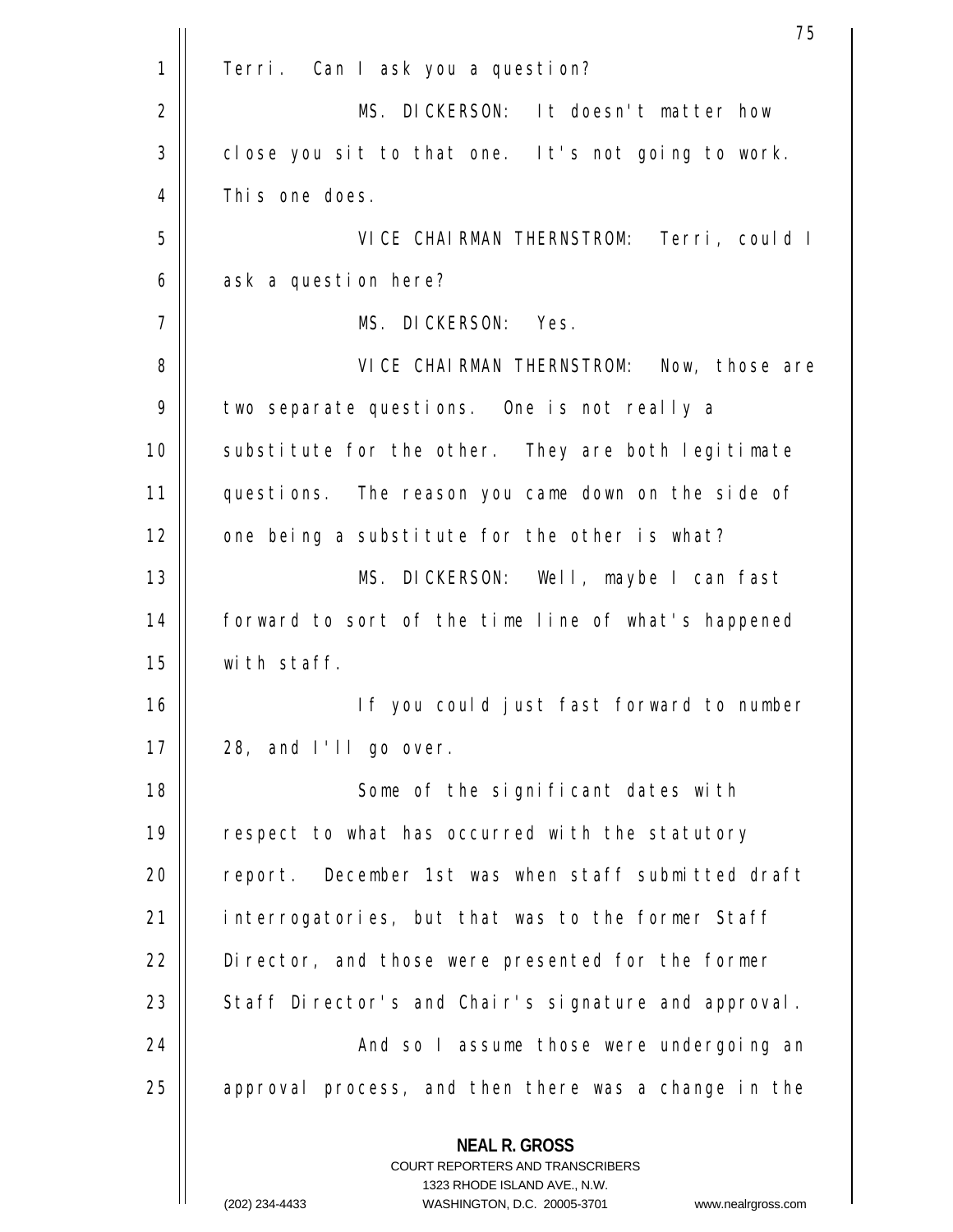|             | 76                                                                                                                                                                      |
|-------------|-------------------------------------------------------------------------------------------------------------------------------------------------------------------------|
| $\mathbf 1$ | Staff Director's office.                                                                                                                                                |
| 2           | So by December 17th, the staff had                                                                                                                                      |
| 3           | revised -- I believe Mr. Marcus may have been named                                                                                                                     |
| 4           | around the 8th, and I don't know. I mean, it was                                                                                                                        |
| 5           | just my recollection. I think maybe he was in the                                                                                                                       |
| 6           | building by the 13th.                                                                                                                                                   |
| 7           | MR. MARCUS: I came in around December                                                                                                                                   |
| 8           | 16th or 17th.                                                                                                                                                           |
| 9           | MS. DICKERSON: Sixteenth or 17th. Okay.                                                                                                                                 |
| 10          | So the day after the new Staff Director was here,                                                                                                                       |
| 11          | along with a mountain of other things he was dealing                                                                                                                    |
| 12          | with, we presented the new. That's going to be where                                                                                                                    |
| 13          | we end up.                                                                                                                                                              |
| 14          | We presented the new and revised                                                                                                                                        |
| 15          | interrogatories with just the signature block                                                                                                                           |
| 16          | changed. That was December 17th.                                                                                                                                        |
| 17          | On January 10th, the Staff Director had                                                                                                                                 |
| 18          | reviewed those, you know, just like we were waiting                                                                                                                     |
| 19          | for the former Staff Director to review and comment,                                                                                                                    |
| 20          | and he asked us to expand on some of the questions,                                                                                                                     |
| 21          | which we did.                                                                                                                                                           |
| 22          | And then by the 13th of January, he gave                                                                                                                                |
| 23          | us a little bit more guidance on some of being more                                                                                                                     |
| 24          | specific and less vague on some of the race neutral                                                                                                                     |
| 25          | questions.                                                                                                                                                              |
|             | <b>NEAL R. GROSS</b><br><b>COURT REPORTERS AND TRANSCRIBERS</b><br>1323 RHODE ISLAND AVE., N.W.<br>WASHINGTON D.C. 20005-3701<br>$(202)$ 234-4433<br>www.nealrgross.com |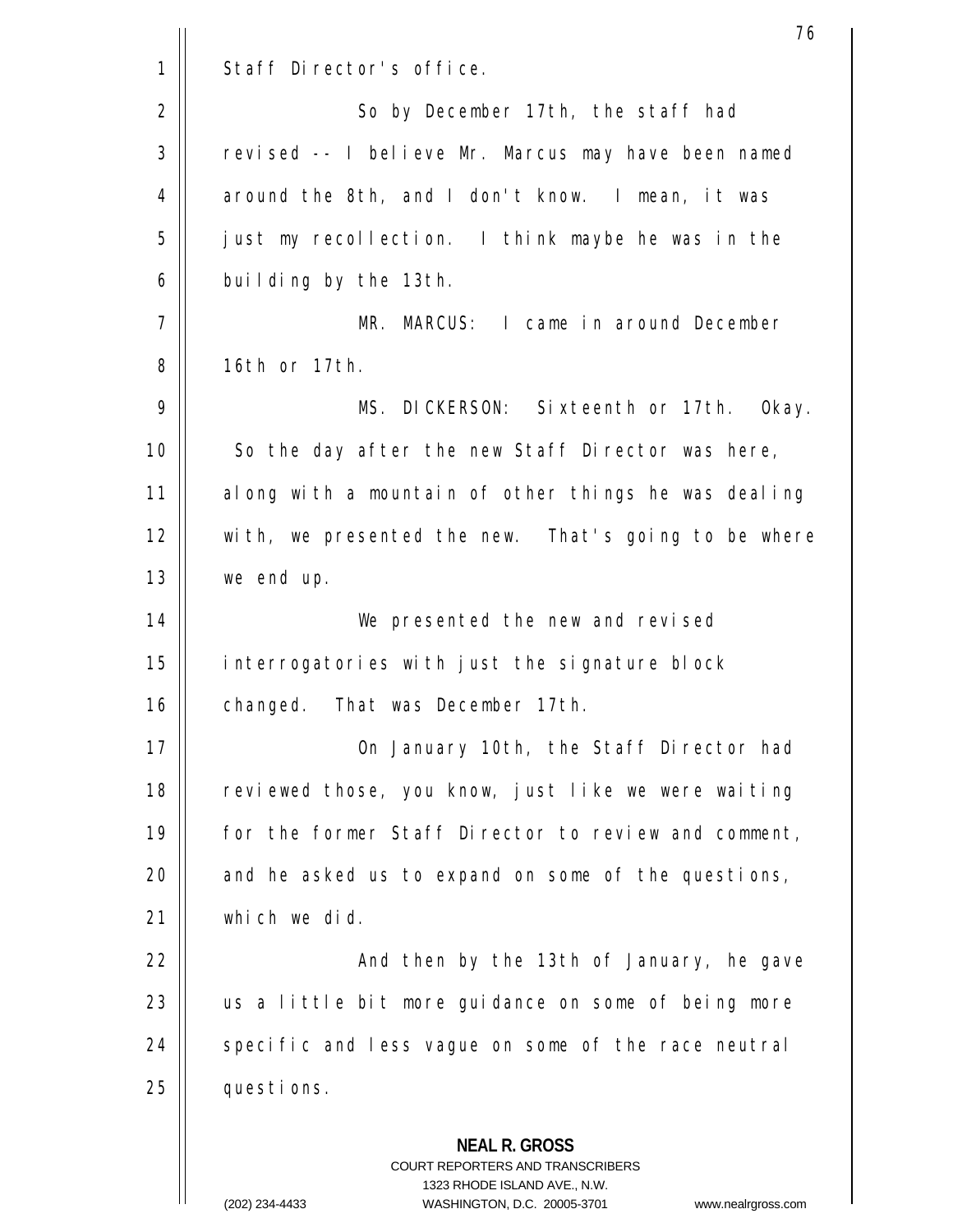|             | 77                                                       |
|-------------|----------------------------------------------------------|
| $\mathbf 1$ | Meanwhile the staff was still working on                 |
| 2           | the project, and they submitted to me a draft report     |
| 3           | according to the plan that the Commission had            |
| 4           | approved last year. So the original draft came to me     |
| 5           | at that time. It was kind of sketchy and lacked some     |
| 6           | detail, but it was our first draft.                      |
| 7           | By the 26th, I met with the Staff                        |
| 8           | Director and he gave me kind of his last changes on      |
| 9           | the interrogatories, and we revised that, and by then    |
| 10          | the concept paper, it was really a shift because         |
| 11          | there was a lot more focus on whereas the race           |
| 12          | neutral component had been a part of the original        |
| 13          | concept, we were elaborating on it so much that the      |
| 14          | concept paper necessarily, you know, became              |
| 15          | different as well.                                       |
| 16          | So by February 1st, we had revised the                   |
| 17          | interrogatories, and we submitted those for signature    |
| 18          | and approval. By the 8th we had received changes         |
| 19          | from the front office, and we sent those                 |
| 20          | interrogatories to agencies.                             |
| 21          | The deadline to the agencies was February                |
| 22          | Most of the agencies requested extensions, and<br>28th.  |
| 23          | some just stated that they disliked the February 28th    |
| 24          | deadline because they were only getting it on the        |
| 25          | 8th, but we only received requests for extensions        |
|             | <b>NEAL R. GROSS</b><br>COURT REPORTERS AND TRANSCRIBERS |

1323 RHODE ISLAND AVE., N.W.

 $\prod$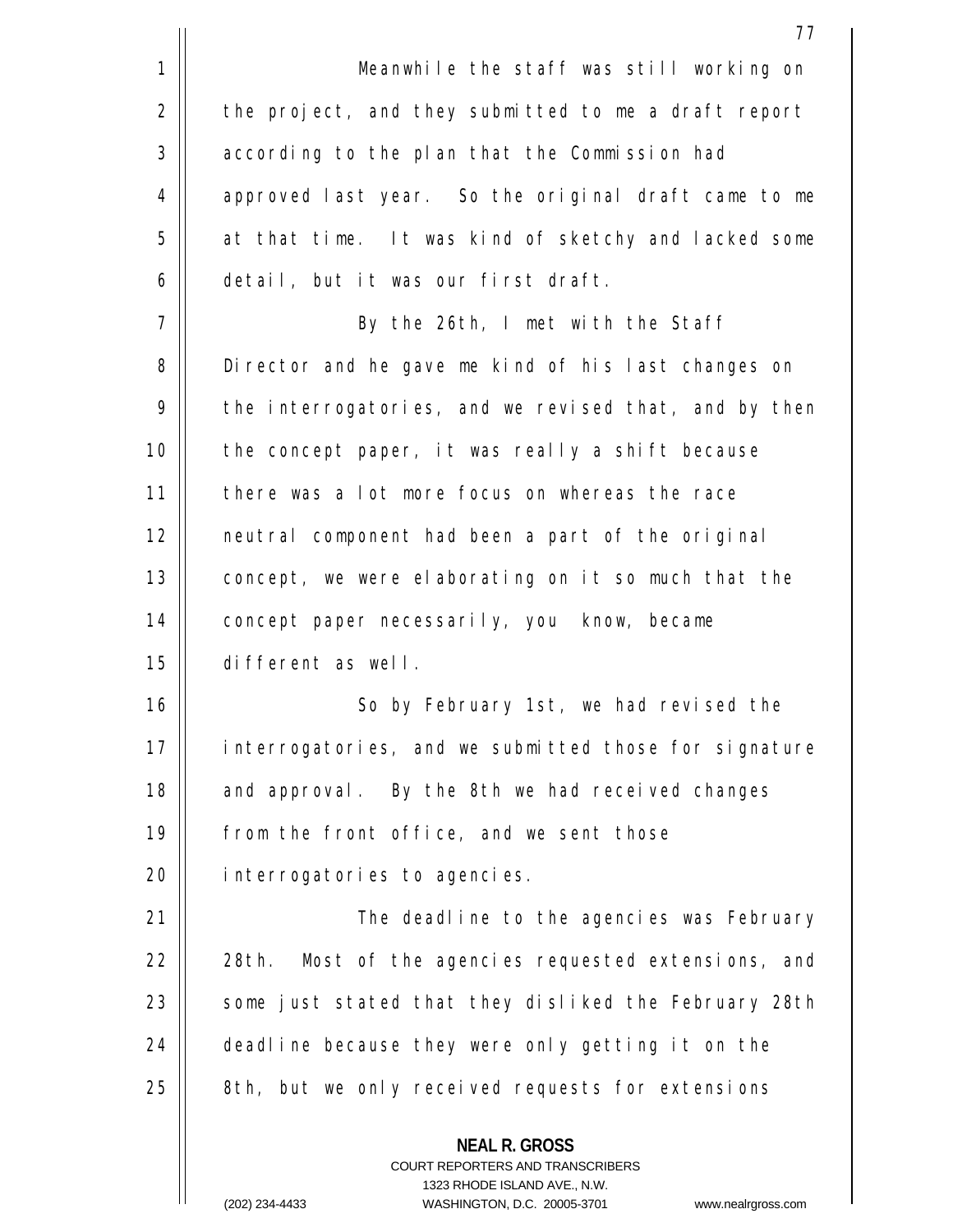|             | 78                                                                                                                                                                      |
|-------------|-------------------------------------------------------------------------------------------------------------------------------------------------------------------------|
| $\mathbf 1$ | from some of them.                                                                                                                                                      |
| 2           | By February 8th, we had received no                                                                                                                                     |
| 3           | replies to our interrogatories -- on February 28th,                                                                                                                     |
| 4           | which was the deadline.                                                                                                                                                 |
| 5           | Between March 3rd and March 21st, we had                                                                                                                                |
| 6           | received all of the interrogatories by March 21st,                                                                                                                      |
| 7           | but we had only gotten five by March 11th.                                                                                                                              |
| 8           | By the 31st, we, the staff, submitted to                                                                                                                                |
| 9           | me the new report draft because that had to start                                                                                                                       |
| 10          | coming to me, and now today is April 8th. We're                                                                                                                         |
| 11          | hoping to get some guidance on which of these                                                                                                                           |
| 12          | directions we're supposed to go. By the 11th, the                                                                                                                       |
| 13          | draft report is due to the Staff Director.                                                                                                                              |
| 14          | And then the last date I have posted                                                                                                                                    |
| 15          | here, May 24th through June 8th is legal sufficiency                                                                                                                    |
| 16          | review. The 24th through June 8th is also the                                                                                                                           |
| 17          | editorial review. According to the schedule or, you                                                                                                                     |
| 18          | know, what we could see as a doable revised schedule,                                                                                                                   |
| 19          | by June 16th we would give it to the Staff Director                                                                                                                     |
| 20          | in the hope that that would be the version that would                                                                                                                   |
| 21          | go to the Commissioners, and their review would be                                                                                                                      |
| 22          | simultaneous with affected agencies, which would be                                                                                                                     |
| 23          | June 16th through 29th, and I assume looking to a                                                                                                                       |
| 24          | discussion in July, at the July meeting.                                                                                                                                |
| 25          | Those are a review of some of the things                                                                                                                                |
|             | <b>NEAL R. GROSS</b><br><b>COURT REPORTERS AND TRANSCRIBERS</b><br>1323 RHODE ISLAND AVE., N.W.<br>$(202)$ 234-4433<br>WASHINGTON D.C. 20005-3701<br>www.nealrgross.com |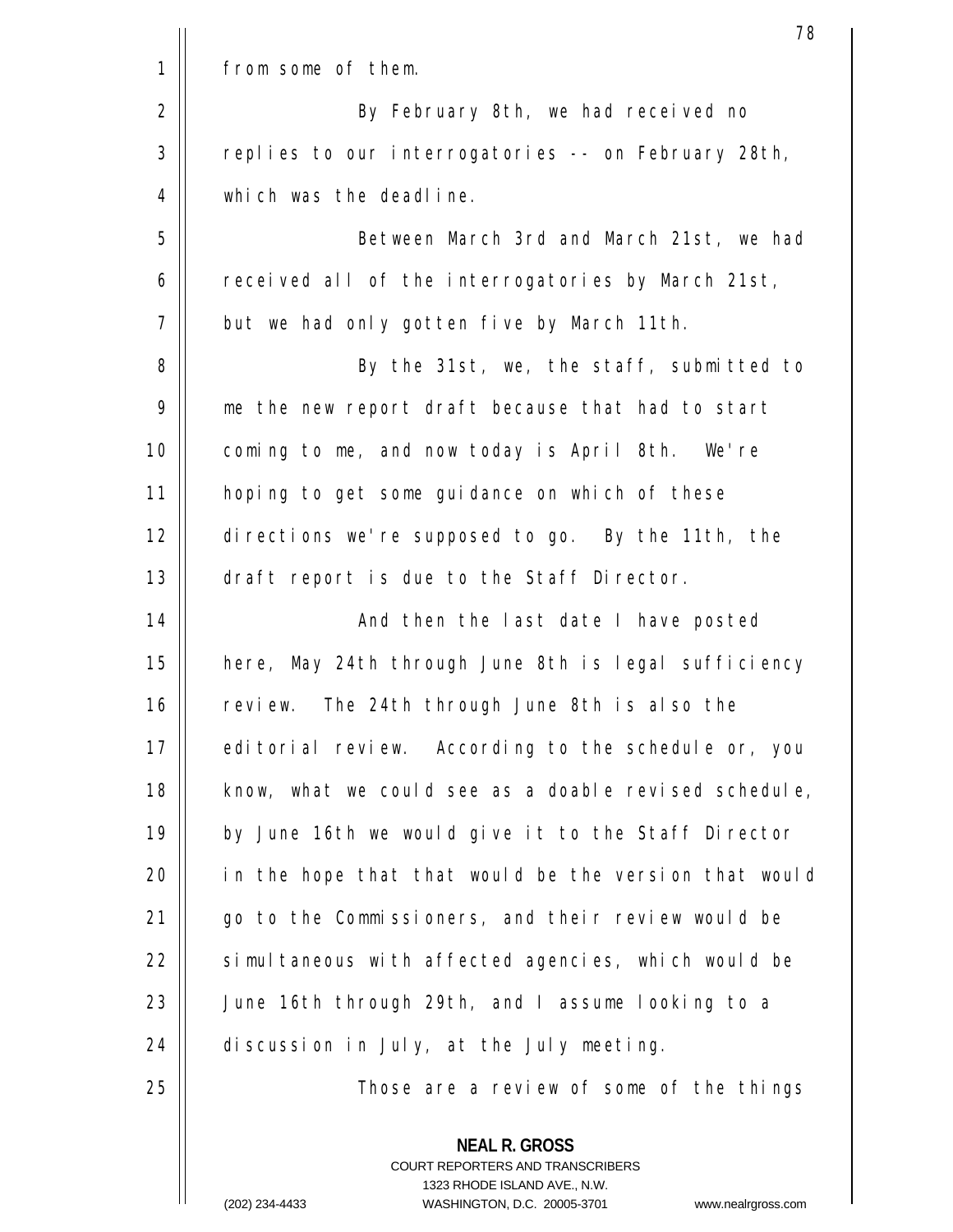|             | 79                                                   |
|-------------|------------------------------------------------------|
| $\mathbf 1$ | that occurred. Maybe it would be helpful then to go  |
| 2           | back to two to talk.                                 |
| 3           | VICE CHAIRMAN THERNSTROM: Yeah, let's do             |
| 4           | that.                                                |
| 5           | MS. DICKERSON:<br>Okay. Oh, back to one,             |
| 6           | That's right.<br>yeah.                               |
| 7           | VICE CHAIRMAN THERNSTROM:<br>That one.               |
| 8           | MS. DICKERSON: Yeah. So because of the               |
| 9           | more specificity that we were getting from the front |
| 10          | office, the focus of the project really did change   |
| 11          | from how Adarand changed procurement strategies to   |
| 12          | how agencies are really implementing race neutral    |
| 13          | strategies to achieve contracting goals.             |
| 14          | In the original version we were going to             |
| 15          | look at minority and women owned businesses, and in  |
| 16          | the revised version we're only looking at minority   |
| 17          | owned businesses. This is partly because -- well,    |
| 18          | I'll get to that in the next slide.                  |
| 19          | And then in the original we were going to            |
| 20          | look at procurement trends, 1994 to 2004. That was   |
| 21          | really because we were looking at right after        |
| 22          | Adarand, but then in the revision we were only       |
| 23          | looking at what agencies had been able to implement. |
| 24          | So we were looking at programs that they had         |
| 25          | started, 2000 to 2004.                               |
|             | <b>NEAL R. GROSS</b>                                 |

COURT REPORTERS AND TRANSCRIBERS 1323 RHODE ISLAND AVE., N.W.

 $\mathsf{II}$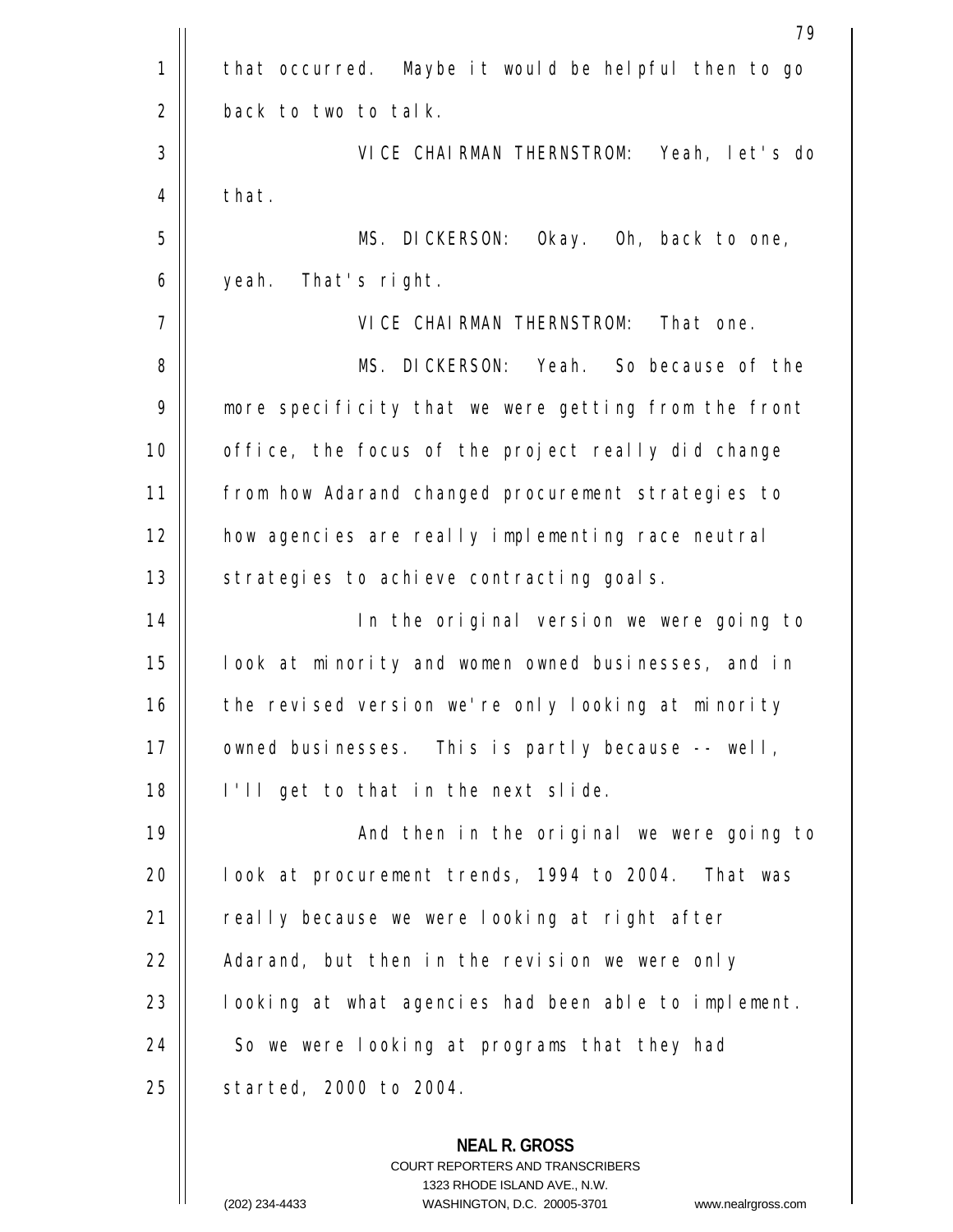|    | 80                                                                                                                                                                      |
|----|-------------------------------------------------------------------------------------------------------------------------------------------------------------------------|
| 1  | The HUBZone project or program that Mr.                                                                                                                                 |
| 2  | Kirsanow referred to didn't even start I don't think                                                                                                                    |
| 3  | until about 2000. So agencies had to have time to                                                                                                                       |
| 4  | get those programs in place that were going to                                                                                                                          |
| 5  | comport with Adarand, and so we changed the date of                                                                                                                     |
| 6  | what we were looking at from 1994 to beginning with                                                                                                                     |
| 7  | 2000.                                                                                                                                                                   |
| 8  | I want to amplify the second bullet. Can                                                                                                                                |
| 9  | you put the next slide up?                                                                                                                                              |
| 10 | I want to amplify the second bullet is                                                                                                                                  |
| 11 | reasons we're not studying the women owned -- it's                                                                                                                      |
| 12 | number three -- reasons that we're not looking at the                                                                                                                   |
| 13 | women owned businesses along with minority owned                                                                                                                        |
| 14 | firms.                                                                                                                                                                  |
| 15 | Number one, because different legal                                                                                                                                     |
| 16 | standards apply to women owned procurement.<br>Women                                                                                                                    |
| 17 | owned firms are subject to intermediate and not                                                                                                                         |
| 18 | strict scrutiny, and agencies sometimes nonetheless                                                                                                                     |
| 19 | apply policies to both, but the legal basis for doing                                                                                                                   |
| 20 | so is very different.                                                                                                                                                   |
| 21 | So I think we probably would have,                                                                                                                                      |
| 22 | irrespective of which direction we had gone, we would                                                                                                                   |
| 23 | have had to come to that conclusion anyway, that it's                                                                                                                   |
| 24 | almost a separate study to look at women owned firms.                                                                                                                   |
| 25 | There's a different program infrastructure. There                                                                                                                       |
|    | <b>NEAL R. GROSS</b><br><b>COURT REPORTERS AND TRANSCRIBERS</b><br>1323 RHODE ISLAND AVE., N.W.<br>$(202)$ 234-4433<br>WASHINGTON D.C. 20005-3701<br>www.nealrgross.com |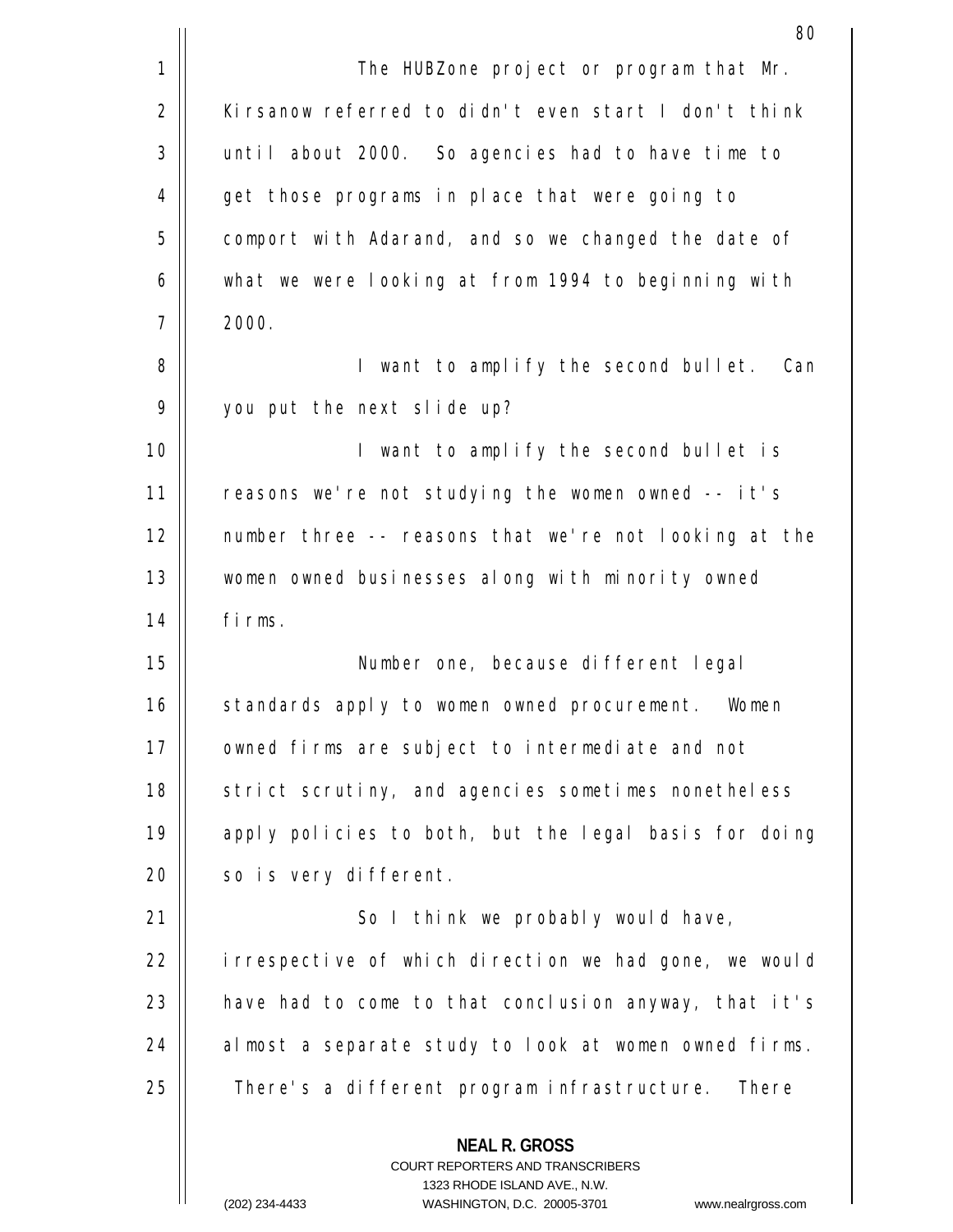|             | 81                                                                                                                                                              |
|-------------|-----------------------------------------------------------------------------------------------------------------------------------------------------------------|
| $\mathbf 1$ | are, you know, sometimes women owned procurement                                                                                                                |
| 2           | offices that are separate from the minority offices                                                                                                             |
| 3           | within agencies. There are, as I said, different                                                                                                                |
| 4           | statutory mandates, and the character of women owned                                                                                                            |
| 5           | businesses is different.                                                                                                                                        |
| 6           | So that component wouldn't be addressed                                                                                                                         |
| 7           | at this point.                                                                                                                                                  |
| 8           | And another aspect of the changed                                                                                                                               |
| 9           | emphasis is that we would not be relating procurement                                                                                                           |
| 10          | trends to Adarand. That is foremost, I guess because                                                                                                            |
| 11          | we didn't ask for data exactly post Adarand. As I                                                                                                               |
| 12          | said, we made the data request from 2000 to 2004, and                                                                                                           |
| 13          | not 1994 or pre-Adarand through 2000 because the                                                                                                                |
| 14          | whole nature of the project changed. We really                                                                                                                  |
| 15          | weren't looking at procurement post Adarand.                                                                                                                    |
| 16          | But within that there were also so many                                                                                                                         |
| 17          | other legislative and regulatory changes, changes to                                                                                                            |
| 18          | federal acquisition streamlining, changes to small                                                                                                              |
| 19          | business programs and policy. Those probably could                                                                                                              |
| 20          | not be isolated anyway and analyzed separately from                                                                                                             |
| 21          | the effects of the Adarand decision.                                                                                                                            |
| 22          | I guess I'm kind of getting into some of                                                                                                                        |
| 23          | our findings, preliminary findings, with you at this                                                                                                            |
| 24          | point. So it's advantageous that I'm able to present                                                                                                            |
| 25          | this to you, but this is another component of the                                                                                                               |
|             | <b>NEAL R. GROSS</b><br>COURT REPORTERS AND TRANSCRIBERS<br>1323 RHODE ISLAND AVE., N.W.<br>(202) 234-4433<br>WASHINGTON, D.C. 20005-3701<br>www.nealrgross.com |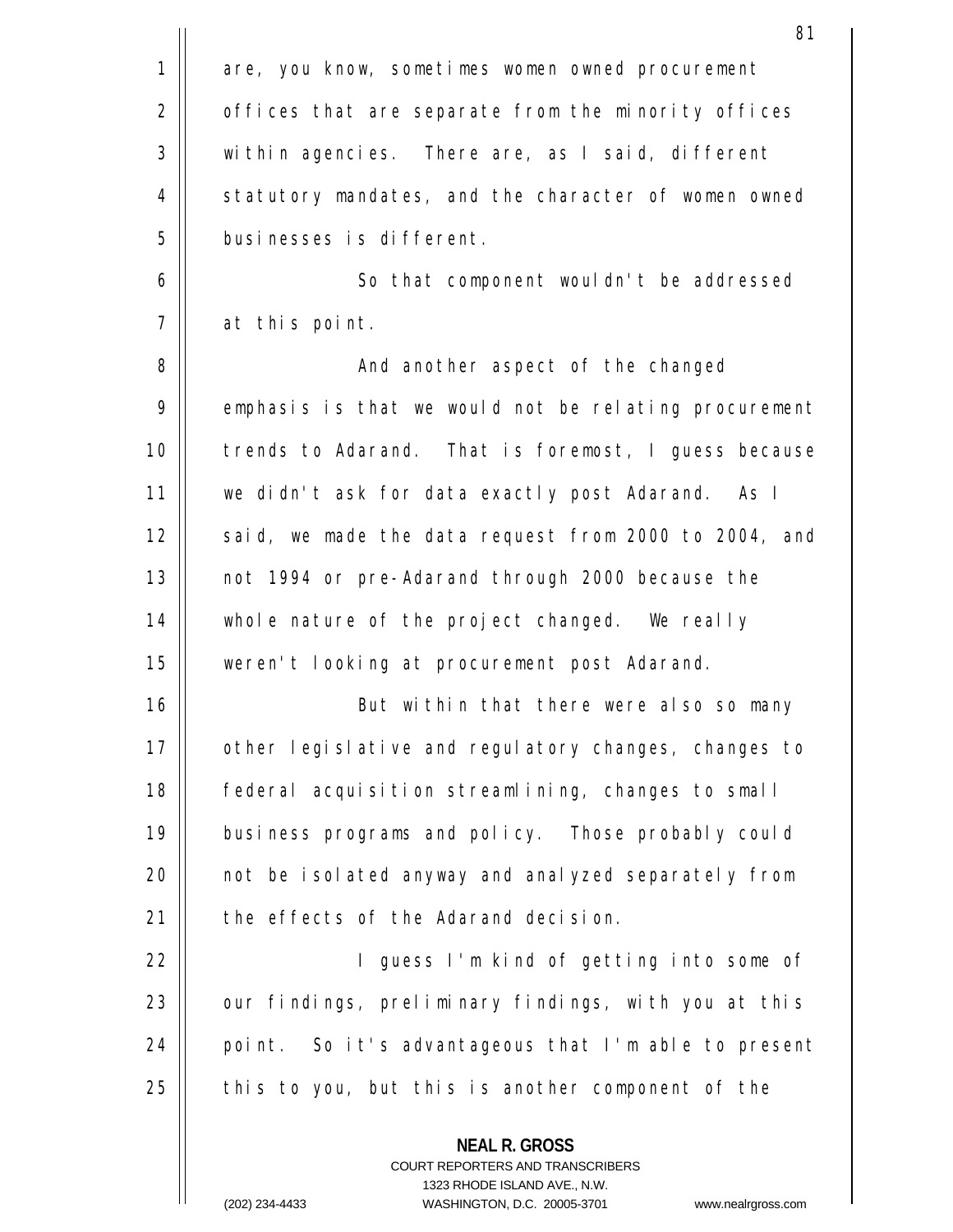|    | 82                                                                                                                                                                     |
|----|------------------------------------------------------------------------------------------------------------------------------------------------------------------------|
| 1  | original concept that we would not be able to                                                                                                                          |
| 2  | deliver, but I don't think we would have been able to                                                                                                                  |
| 3  | get to this anyway even if we had ten years' worth of                                                                                                                  |
| 4  | We would have been able to look at trends a<br>data.                                                                                                                   |
| 5  | little bit more from 1994 to 2004, but I don't think                                                                                                                   |
| 6  | we would have been able to isolate the effects of                                                                                                                      |
| 7  | Adarand from all of the other legislative and                                                                                                                          |
| 8  | regulatory changes that have occurred in that ten-                                                                                                                     |
| 9  | year period.                                                                                                                                                           |
| 10 | CHAIRMAN REYNOLDS: Okay. Ms. Dickerson,                                                                                                                                |
| 11 | before you go on, going back to Vice Chair                                                                                                                             |
| 12 | Thernstrom's point, the shift from looking at                                                                                                                          |
| 13 | procurement to race neutral policies, do we have                                                                                                                       |
| 14 | sufficient information to do both, sufficient                                                                                                                          |
| 15 | information and time?                                                                                                                                                  |
| 16 | MS. DICKERSON: Oh, to do both? Yes, we                                                                                                                                 |
| 17 | can do some aspects of the original and as well as                                                                                                                     |
| 18 | the race neutral piece.                                                                                                                                                |
| 19 | CHAIRMAN REYNOLDS: And still meet the                                                                                                                                  |
| 20 | deadlines that were in that earlier --                                                                                                                                 |
| 21 | MS. DICKERSON: Yes, provided we get that                                                                                                                               |
| 22 | specific direction from you today.                                                                                                                                     |
| 23 | VICE CHAIRMAN THERNSTROM: You know, I                                                                                                                                  |
| 24 | understand your point here, looking at trend lines                                                                                                                     |
| 25 | from '94 to '04 you can't separate out the effects of                                                                                                                  |
|    | <b>NEAL R. GROSS</b><br><b>COURT REPORTERS AND TRANSCRIBERS</b><br>1323 RHODE ISLAND AVE., N.W.<br>(202) 234-4433<br>WASHINGTON, D.C. 20005-3701<br>www.nealrgross.com |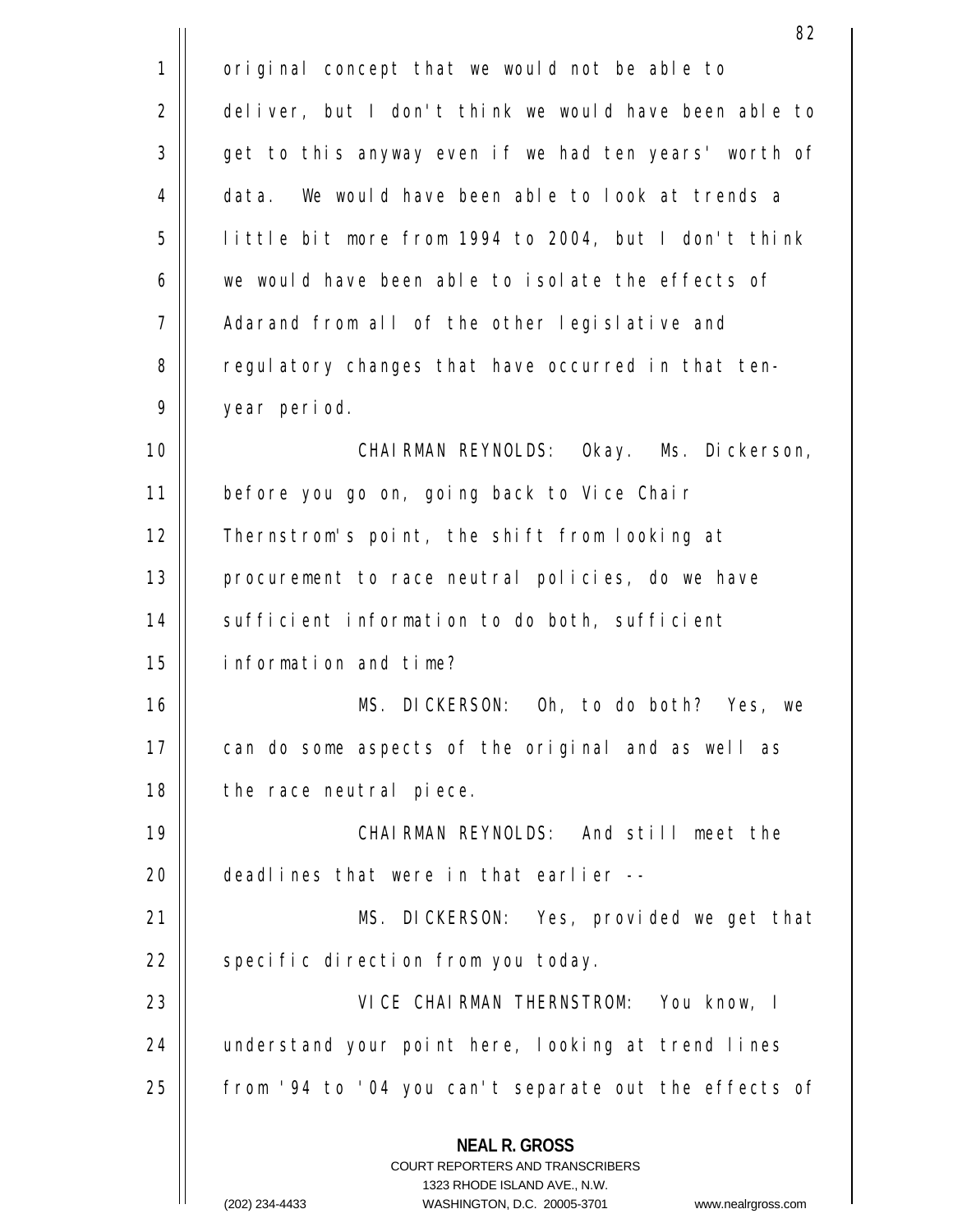|             | 83                                                                                                                                                              |
|-------------|-----------------------------------------------------------------------------------------------------------------------------------------------------------------|
| $\mathbf 1$ | Adarand from other legislative and regulatory                                                                                                                   |
| 2           | changes, but nevertheless the trend lines in                                                                                                                    |
| 3           | themselves are interesting to me.                                                                                                                               |
| 4           | You know, I think if it's possible for                                                                                                                          |
| 5           | you to provide information on them worth looking at.                                                                                                            |
| 6           | MS. DICKERSON: It's not on the slide,                                                                                                                           |
| 7           | but I do have kind of an idea of an outline that the                                                                                                            |
| 8           | staff has generated in this whole discussion of                                                                                                                 |
| 9           | what's possible to cover at this point, which I would                                                                                                           |
| 10          | like to -- there would be six chapters, and I'm only                                                                                                            |
| 11          | -- would only indicate broadly what they would cover                                                                                                            |
| 12          | just to give an indication of what would be covered                                                                                                             |
| 13          | and what wouldn't.                                                                                                                                              |
| 14          | Chapter 1 would certainly just be the                                                                                                                           |
| 15          | introduction, scope, methodology, et cetera, overview                                                                                                           |
| 16          | of the Adarand case, narrow tailoring what it means,                                                                                                            |
| 17          | strict scrutiny, all of that, the DOJ guidance, just                                                                                                            |
| 18          | sort of like to lay the landscape for what                                                                                                                      |
| 19          | procurement is all about and has been in the last ten                                                                                                           |
| 20          | years.                                                                                                                                                          |
| 21          | Chapter 2 is based on data that we                                                                                                                              |
| 22          | received from agencies, and as well as literature                                                                                                               |
| 23          | review. We would present data on federal                                                                                                                        |
| 24          | contracting, data on minority owned businesses,                                                                                                                 |
| 25          | federal contract growth, barriers to contract                                                                                                                   |
|             | <b>NEAL R. GROSS</b><br>COURT REPORTERS AND TRANSCRIBERS<br>1323 RHODE ISLAND AVE., N.W.<br>(202) 234-4433<br>WASHINGTON, D.C. 20005-3701<br>www.nealrgross.com |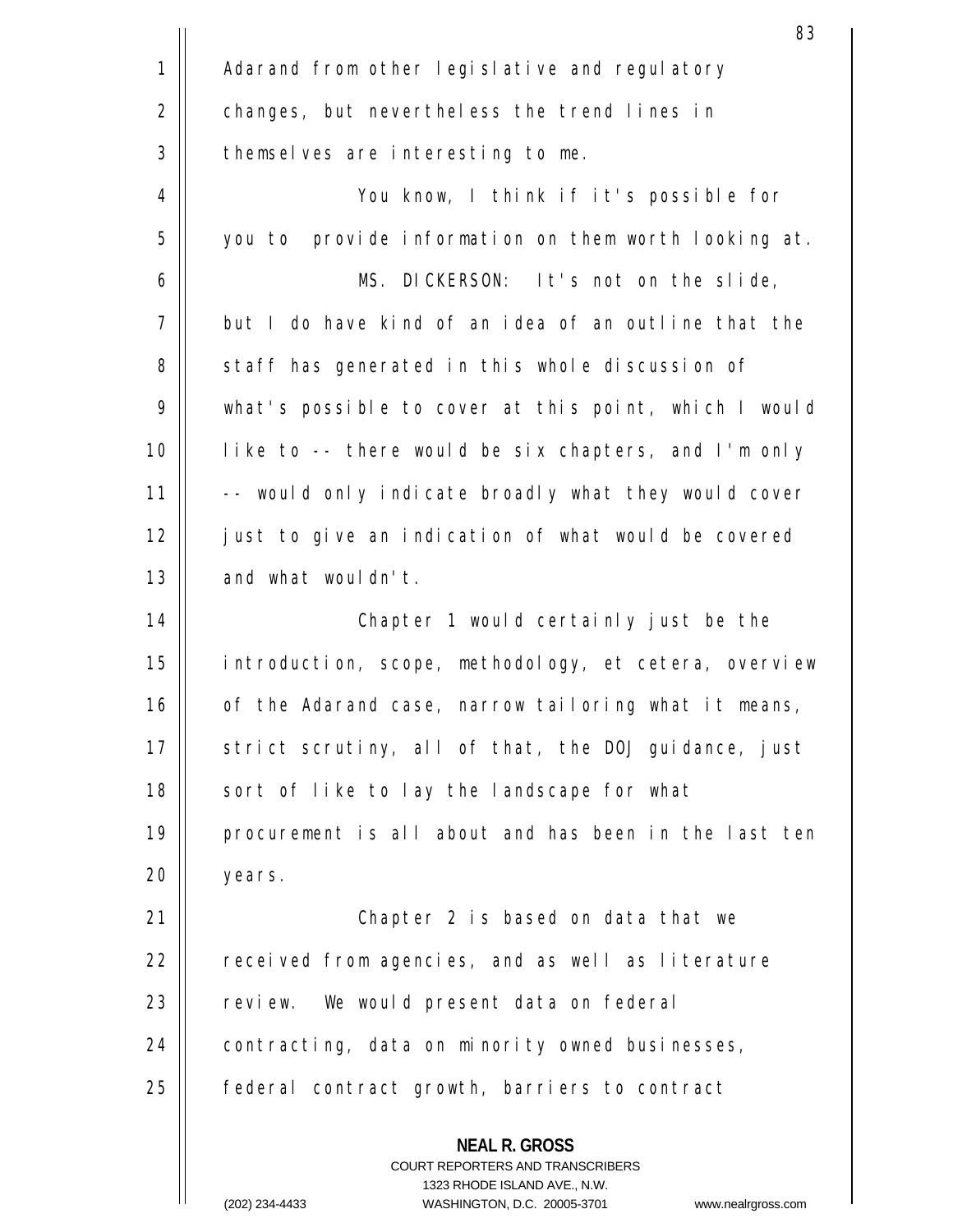|             | 84                                                       |
|-------------|----------------------------------------------------------|
| $\mathbf 1$ | opportunities, et cetera. We would really deal with      |
| 2           | procurement and looking at the seven agencies that       |
| 3           | we're now looking at.                                    |
| 4           | Maybe you can just post the seven                        |
| 5           | agencies, Teresa so that everybody has an idea of        |
| $\epsilon$  | which ones we're looking at now. Do you have that?       |
| 7           | Number five, yes. Thank you.                             |
| 8           | In the original, we were only looking at                 |
| 9           | DOD, DOT, SBA, and GSA. And in the revised we've         |
| 10          | dropped GSA because we were really looking at the GSA    |
| 11          | schedule, and effect of the GSA schedule on minority     |
| 12          | and women owned businesses and not implementation.       |
| 13          | So we kind of dropped them, but we added                 |
| 14          | agencies that do a fair amount of federal                |
| 15          | procurement. We added energy, housing, and urban         |
| 16          | development, Department of State, and the Department     |
| 17          | of Education. So now we're looking at seven              |
| 18          | agencies, and so Chapter 3 would be looking at, you      |
| 19          | know, their level of procurement with minority and       |
| 20          | women owned businesses.                                  |
| 21          | The third chapter we would -- would be                   |
| 22          | where we would discuss race conscious aspects of         |
| 23          | federal procurement. I guess the small disadvantaged     |
| 24          | business programs, the 8(a) program, et cetera, and      |
| 25          | that was in the original proposal.                       |
|             | <b>NEAL R. GROSS</b><br>COURT REPORTERS AND TRANSCRIBERS |

1323 RHODE ISLAND AVE., N.W.

 $\overline{\phantom{a}}$  $\prod$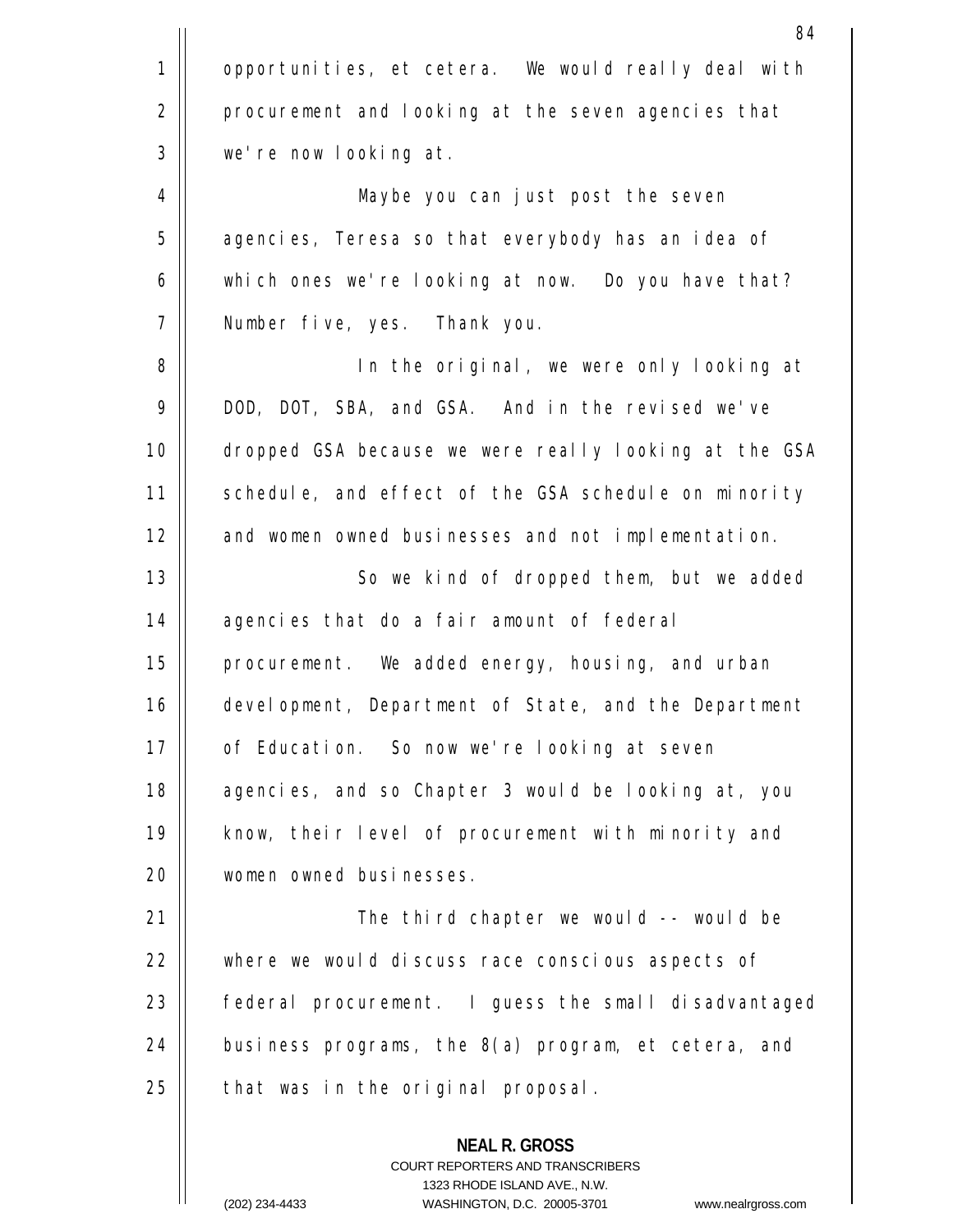|             | 85                                                                                                                                                                      |  |  |  |
|-------------|-------------------------------------------------------------------------------------------------------------------------------------------------------------------------|--|--|--|
| $\mathbf 1$ | We also would talk about other federal                                                                                                                                  |  |  |  |
| 2           | programs like mentor protege program, which may or                                                                                                                      |  |  |  |
| 3           | may not be race specific depending on the agency and                                                                                                                    |  |  |  |
| 4           | also the HUBZone program, which is a non-race --                                                                                                                        |  |  |  |
| 5           | well, it does have race conscious aspects, but it was                                                                                                                   |  |  |  |
| 6           | something that was implemented after Adarand.                                                                                                                           |  |  |  |
| 7           | Chapter 4 would focus specifically on                                                                                                                                   |  |  |  |
| 8           | race neutral alternatives in federal contracting.                                                                                                                       |  |  |  |
| 9           | Some of the ones that have been identified so far in                                                                                                                    |  |  |  |
| 10          | the research are, for example, financial assistance,                                                                                                                    |  |  |  |
| 11          | relaxed bonding requirements, unbundling of                                                                                                                             |  |  |  |
| 12          | contracts, outreach and technical assistance, those                                                                                                                     |  |  |  |
| 13          | things that do not have race conscious aspects.                                                                                                                         |  |  |  |
| 14          | How agencies define race neutrality and                                                                                                                                 |  |  |  |
| 15          | narrow tailoring, and this we would get from the                                                                                                                        |  |  |  |
| 16          | interrogatories that we've sent. The programs and                                                                                                                       |  |  |  |
| 17          | strategies that benefit all small businesses                                                                                                                            |  |  |  |
| 18          | irrespective of gender or race.                                                                                                                                         |  |  |  |
| 19          | And then Chapter 5 would be any other                                                                                                                                   |  |  |  |
| 20          | elements of narrow tailoring. For example,                                                                                                                              |  |  |  |
| 21          | enforcement, and again, I'm kind of getting into                                                                                                                        |  |  |  |
| 22          | findings, but one of our chief findings is that there                                                                                                                   |  |  |  |
| 23          | really isn't an enforcement mechanism within all of                                                                                                                     |  |  |  |
| 24          | this. I mean, all of these agencies have Title VI                                                                                                                       |  |  |  |
| 25          | responsibilities, but there's not really an agency or                                                                                                                   |  |  |  |
|             | <b>NEAL R. GROSS</b><br><b>COURT REPORTERS AND TRANSCRIBERS</b><br>1323 RHODE ISLAND AVE., N.W.<br>$(202)$ 234-4433<br>WASHINGTON D.C. 20005-3701<br>www.nealraross.com |  |  |  |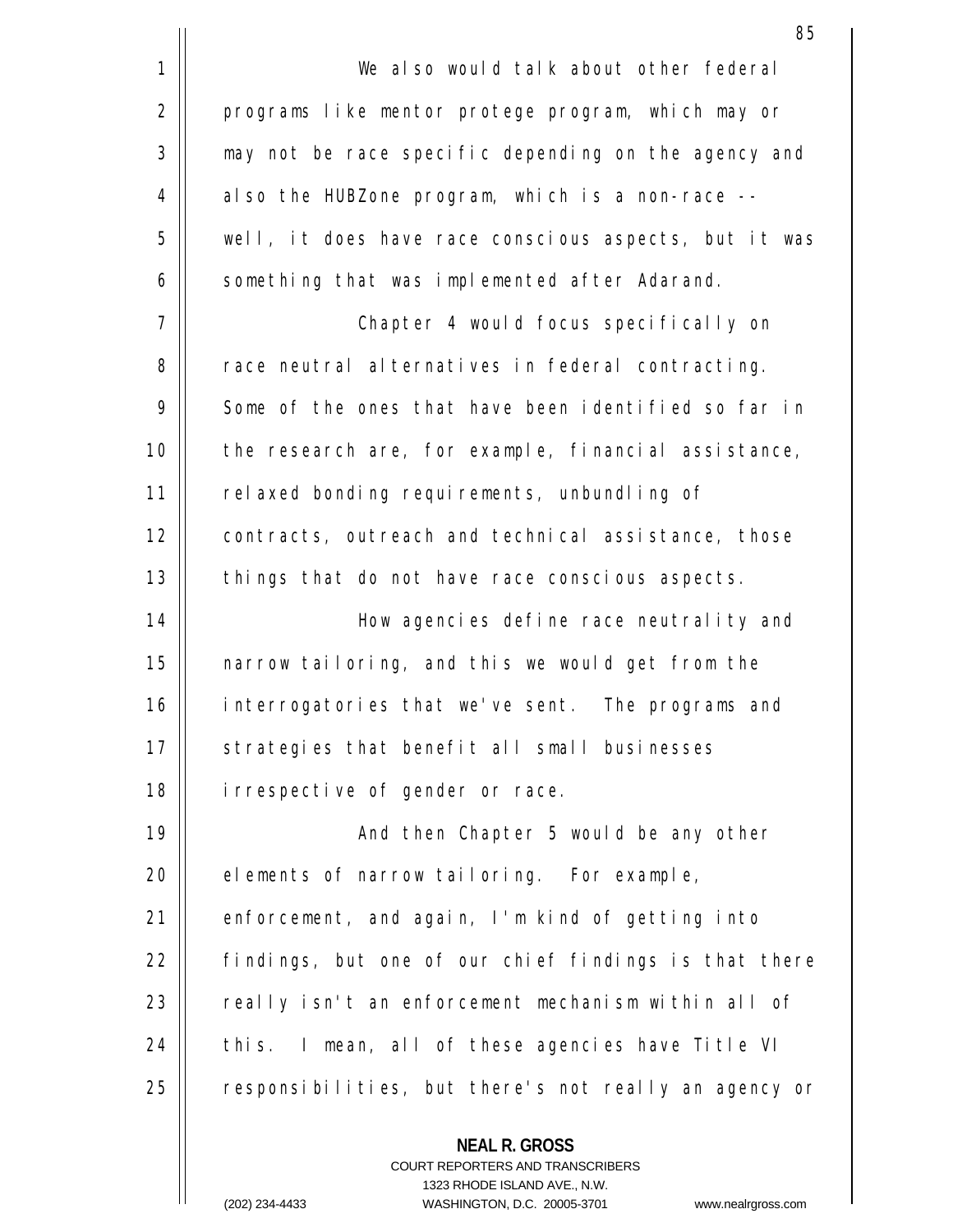|             | 86                                                                                                                                                              |  |  |  |
|-------------|-----------------------------------------------------------------------------------------------------------------------------------------------------------------|--|--|--|
| $\mathbf 1$ | an entity that is functioning making sure that these                                                                                                            |  |  |  |
| 2           | programs do not have discrimination. So there's not                                                                                                             |  |  |  |
| 3           | an enforcement aspect to it.                                                                                                                                    |  |  |  |
| 4           | Also, how do agencies measure the                                                                                                                               |  |  |  |
| 5           | effectiveness of their race conscious or race neutral                                                                                                           |  |  |  |
| 6           | programs? What are they doing to determine whether                                                                                                              |  |  |  |
| 7           | they should expand these, the extent to which they                                                                                                              |  |  |  |
| 8           | should be offering them?                                                                                                                                        |  |  |  |
| 9           | We want to make some recommendations with                                                                                                                       |  |  |  |
| 10          | respect to that, how they should periodically                                                                                                                   |  |  |  |
| 11          | evaluate programs, whether they're race neutral or                                                                                                              |  |  |  |
| 12          | race conscious, and the periodic evaluation and                                                                                                                 |  |  |  |
| 13          | review, which don't seem to be built in very much to                                                                                                            |  |  |  |
| 14          | any of these programs.                                                                                                                                          |  |  |  |
| 15          | And then Chapter 6, we would offer                                                                                                                              |  |  |  |
| 16          | findings and recommendations.                                                                                                                                   |  |  |  |
| 17          | VICE CHAIRMAN THERNSTROM: And as you                                                                                                                            |  |  |  |
| 18          | outlined those chapters, you feel able to do the work                                                                                                           |  |  |  |
| 19          | you just depicted?                                                                                                                                              |  |  |  |
| 20          | MS. DICKERSON: Yes.                                                                                                                                             |  |  |  |
| 21          | VICE CHAIRMAN THERNSTROM: I mean, well,                                                                                                                         |  |  |  |
| 22          | the word "capable" may have some unfortunate                                                                                                                    |  |  |  |
| 23          | connotations.                                                                                                                                                   |  |  |  |
| 24          | MS. DICKERSON: Yes.                                                                                                                                             |  |  |  |
| 25          | VICE CHAIRMAN THERNSTROM: I just meant                                                                                                                          |  |  |  |
|             | <b>NEAL R. GROSS</b><br>COURT REPORTERS AND TRANSCRIBERS<br>1323 RHODE ISLAND AVE., N.W.<br>(202) 234-4433<br>WASHINGTON, D.C. 20005-3701<br>www.nealrgross.com |  |  |  |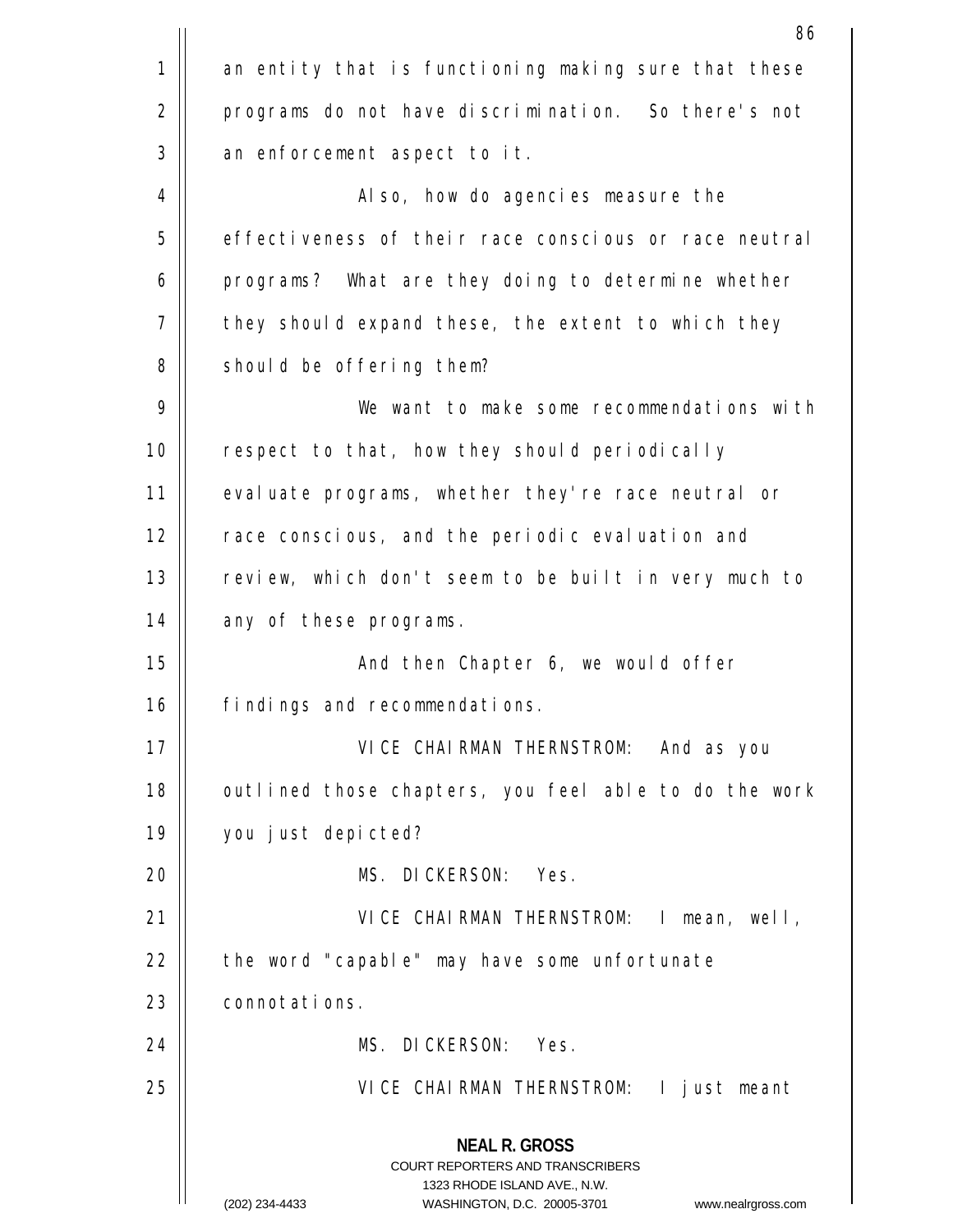|    | 87                                                                                              |  |  |  |
|----|-------------------------------------------------------------------------------------------------|--|--|--|
| 1  | given the time, given the staff, given, you know,                                               |  |  |  |
| 2  | whatever.                                                                                       |  |  |  |
| 3  | MS. DICKERSON: I was taking it that way.                                                        |  |  |  |
| 4  | VICE CHAIRMAN THERNSTROM: Yes.                                                                  |  |  |  |
| 5  | MS. DICKERSON: But, you know, the time                                                          |  |  |  |
| 6  | had definitely been compressed, and it has been a                                               |  |  |  |
| 7  | little bit of a moving target, but, yes, we do feel                                             |  |  |  |
| 8  | that we can do this.                                                                            |  |  |  |
| 9  | There's been one person on the team from                                                        |  |  |  |
| 10 | the beginning of the fiscal year. Someone joined the                                            |  |  |  |
| 11 | team around November. Dr. Rudert has been on from                                               |  |  |  |
| 12 | the beginning, and Mireille Zieseniss since about                                               |  |  |  |
| 13 | November. Ana Maria Ortiz joined that team in                                                   |  |  |  |
| 14 | January, and then on a part-time basis Latrice Foshee                                           |  |  |  |
| 15 | in addition to her compliance analysis duties is also                                           |  |  |  |
| 16 | a part of that time.                                                                            |  |  |  |
| 17 | So if we can keep that team together and                                                        |  |  |  |
| 18 | moving toward those states, we ought to be able to                                              |  |  |  |
| 19 | deliver what I just said.                                                                       |  |  |  |
| 20 | VICE CHAIRMAN THERNSTROM: Okay.                                                                 |  |  |  |
| 21 | CHAIRMAN REYNOLDS: Commissioner Meeks.                                                          |  |  |  |
| 22 | COMMISSIONER MEEKS: And so to be clear,                                                         |  |  |  |
| 23 | this motion will not change the scope as Terri has                                              |  |  |  |
| 24 | outlined.                                                                                       |  |  |  |
| 25 | CHAIRMAN REYNOLDS: Geez, I don't believe                                                        |  |  |  |
|    | <b>NEAL R. GROSS</b><br><b>COURT REPORTERS AND TRANSCRIBERS</b><br>1323 RHODE ISLAND AVE., N.W. |  |  |  |
|    | (202) 234-4433<br>WASHINGTON, D.C. 20005-3701<br>www.nealrgross.com                             |  |  |  |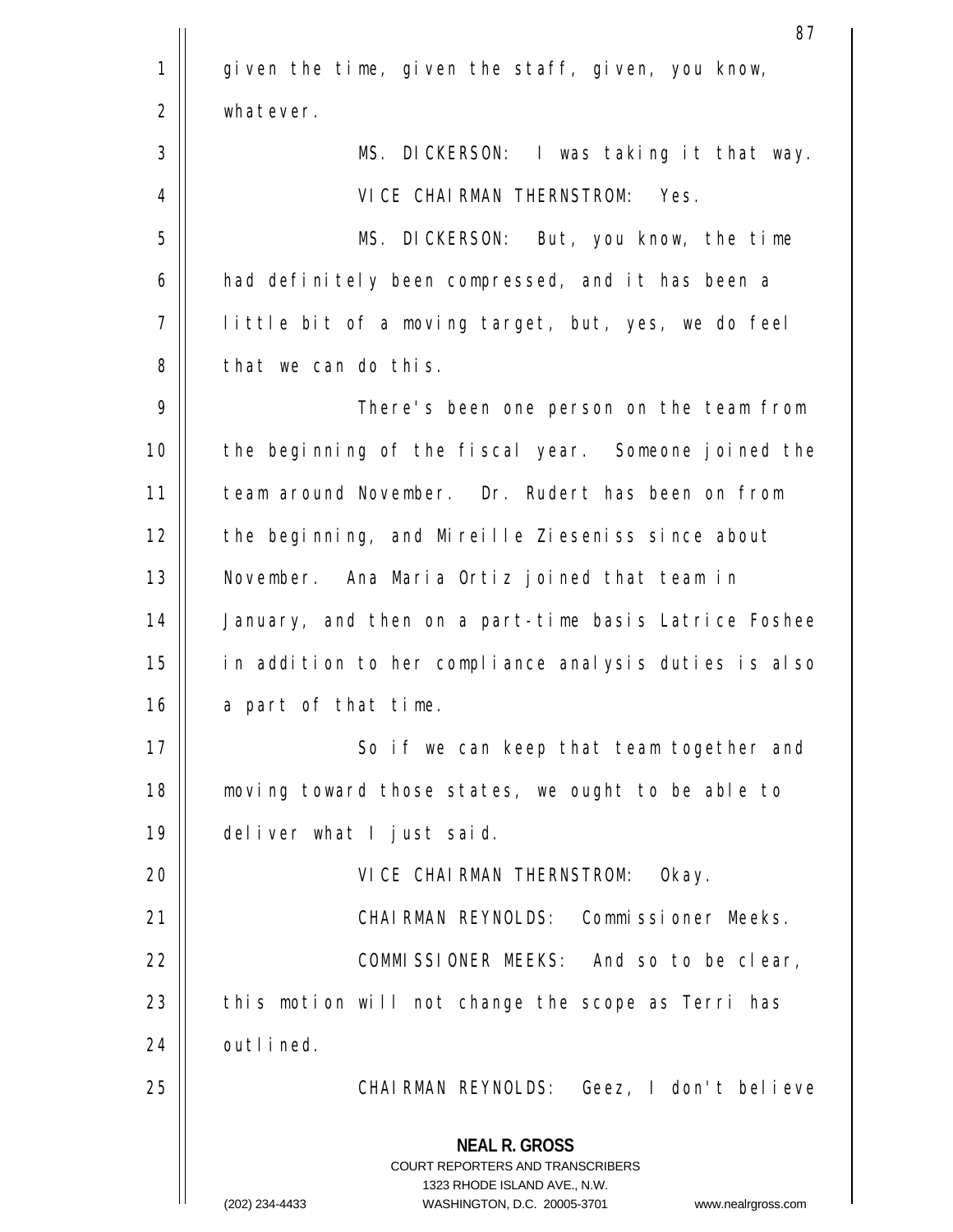|    | 88                                                                                                                                                                     |  |  |  |
|----|------------------------------------------------------------------------------------------------------------------------------------------------------------------------|--|--|--|
| 1  | so, but let me take a quick look here.                                                                                                                                 |  |  |  |
| 2  | VICE CHAIRMAN THERNSTROM: Well, let's                                                                                                                                  |  |  |  |
| 3  | ask Commissioner Kirsanow. Do you envision that this                                                                                                                   |  |  |  |
| 4  | motion would have an impact on the --                                                                                                                                  |  |  |  |
| 5  | COMMISSIONER KIRSANOW: I am not the                                                                                                                                    |  |  |  |
| 6  | proponent of the motion.                                                                                                                                               |  |  |  |
| 7  | VICE CHAIRMAN THERNSTROM: I thought you                                                                                                                                |  |  |  |
| 8  | were. I'm sorry.                                                                                                                                                       |  |  |  |
| 9  | COMMISSIONER KIRSANOW: I'm simply the                                                                                                                                  |  |  |  |
| 10 | mouthpiece.                                                                                                                                                            |  |  |  |
| 11 | CHAIRMAN REYNOLDS: I believe that the                                                                                                                                  |  |  |  |
| 12 | motion as drafted is broad enough so that it would                                                                                                                     |  |  |  |
| 13 | encompass the approach that's just been discussed.                                                                                                                     |  |  |  |
| 14 | COMMISSIONER MEEKS: Well, I mean, I can                                                                                                                                |  |  |  |
| 15 | support this motion as long as the contents that                                                                                                                       |  |  |  |
| 16 | Terri has outlined is included in the report.                                                                                                                          |  |  |  |
| 17 | VICE CHAIRMAN THERNSTROM: And I would                                                                                                                                  |  |  |  |
| 18 | second that.                                                                                                                                                           |  |  |  |
| 19 | COMMISSIONER TAYLOR: Can we ask Terri                                                                                                                                  |  |  |  |
| 20 | what her view of it is?                                                                                                                                                |  |  |  |
| 21 | CHAIRMAN REYNOLDS: Oh, sure, sure.                                                                                                                                     |  |  |  |
| 22 | MS. DICKERSON: Yes. I believe if I                                                                                                                                     |  |  |  |
| 23 | heard the motion correctly that we are --                                                                                                                              |  |  |  |
| 24 | VICE CHAIRMAN THERNSTROM: Terri, let's                                                                                                                                 |  |  |  |
| 25 | have you look at the exact wording.                                                                                                                                    |  |  |  |
|    | <b>NEAL R. GROSS</b><br><b>COURT REPORTERS AND TRANSCRIBERS</b><br>1323 RHODE ISLAND AVE., N.W.<br>(202) 234-4433<br>WASHINGTON, D.C. 20005-3701<br>www.nealrgross.com |  |  |  |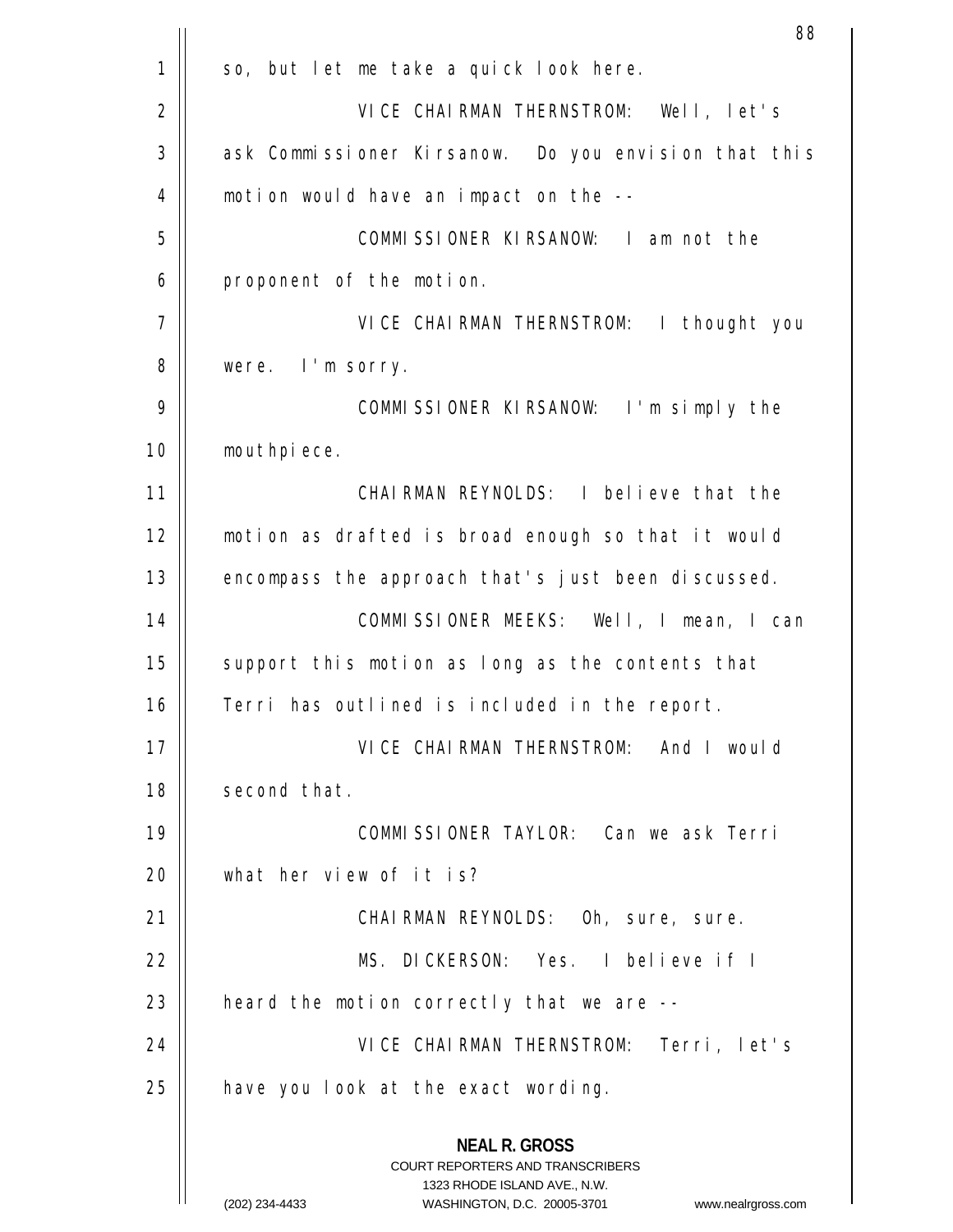|    | 89                                                                                                                                                                     |  |  |  |
|----|------------------------------------------------------------------------------------------------------------------------------------------------------------------------|--|--|--|
| 1  | MS. DICKERSON: Okay. Thank you.                                                                                                                                        |  |  |  |
| 2  | Yes, it is true. The only thing that it                                                                                                                                |  |  |  |
| 3  | doesn't have, which isn't addressed in the motion or                                                                                                                   |  |  |  |
| 4  | what I just said is, you know, we would like to skip                                                                                                                   |  |  |  |
| 5  | the women owned business piece.                                                                                                                                        |  |  |  |
| 6  | VICE CHAIRMAN THERNSTROM: Right.                                                                                                                                       |  |  |  |
| 7  | MS. DICKERSON: Okay. So, yes, I think                                                                                                                                  |  |  |  |
| 8  | this comports with our new outline.                                                                                                                                    |  |  |  |
| 9  | CHAIRMAN REYNOLDS: Commissioner Yaki.                                                                                                                                  |  |  |  |
| 10 | COMMISSIONER YAKI: Seeing as this is a                                                                                                                                 |  |  |  |
| 11 | motion that was the progeny of a discussion that                                                                                                                       |  |  |  |
| 12 | Commissioner Braceras and I had at the last meeting                                                                                                                    |  |  |  |
| 13 | and given that Terri has committed her team to get                                                                                                                     |  |  |  |
| 14 | this done, I'm satisfied and will support the motion                                                                                                                   |  |  |  |
| 15 | and move it.                                                                                                                                                           |  |  |  |
| 16 | CHAIRMAN REYNOLDS: Any other questions                                                                                                                                 |  |  |  |
| 17 | or comments?                                                                                                                                                           |  |  |  |
| 18 | VICE CHAIRMAN THERNSTROM: But I second                                                                                                                                 |  |  |  |
| 19 | moving it.                                                                                                                                                             |  |  |  |
| 20 | CHAIRMAN REYNOLDS: Okay. We've had the                                                                                                                                 |  |  |  |
| 21 | discussion. Unless there are additional questions or                                                                                                                   |  |  |  |
| 22 | comments, Jennifer, anything from you?                                                                                                                                 |  |  |  |
| 23 | COMMISSIONER BRACERAS: No. I obviously                                                                                                                                 |  |  |  |
| 24 | couldn't see the visuals, but everything that Terri                                                                                                                    |  |  |  |
| 25 | spoke about seemed on track with what I had hoped to                                                                                                                   |  |  |  |
|    | <b>NEAL R. GROSS</b><br><b>COURT REPORTERS AND TRANSCRIBERS</b><br>1323 RHODE ISLAND AVE., N.W.<br>(202) 234-4433<br>WASHINGTON, D.C. 20005-3701<br>www.nealrgross.com |  |  |  |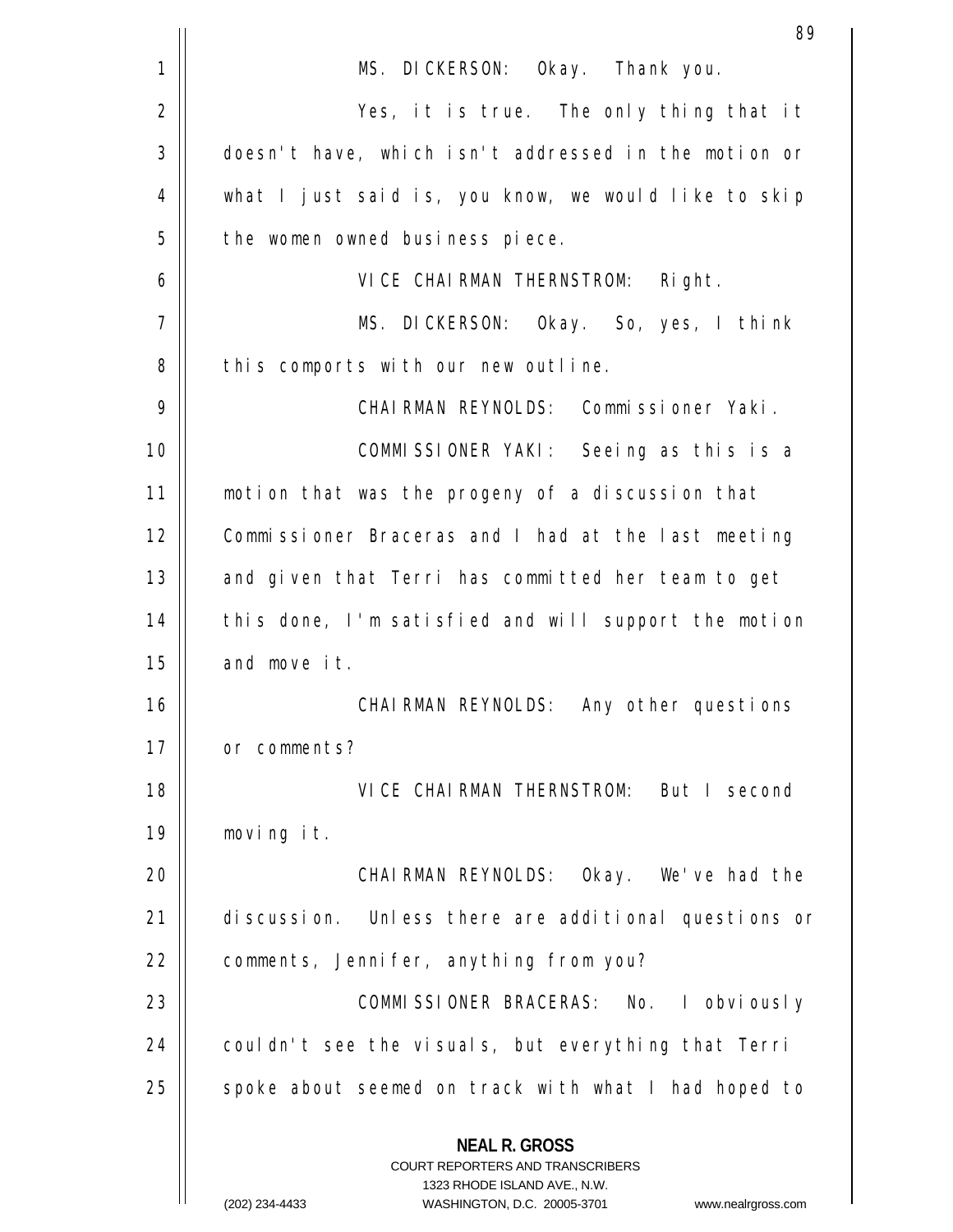|    | 90                                                                                                                                                                     |  |  |  |
|----|------------------------------------------------------------------------------------------------------------------------------------------------------------------------|--|--|--|
| 1  | have the Commission produce. So that sounds great.                                                                                                                     |  |  |  |
| 2  | CHAIRMAN REYNOLDS: Okay. All in favor                                                                                                                                  |  |  |  |
| 3  | say aye.                                                                                                                                                               |  |  |  |
| 4  | (Chorus of ayes.)                                                                                                                                                      |  |  |  |
| 5  | CHAIRMAN REYNOLDS: All in opposition say                                                                                                                               |  |  |  |
| 6  | nay.                                                                                                                                                                   |  |  |  |
| 7  | (No response.)                                                                                                                                                         |  |  |  |
| 8  | CHAIRMAN REYNOLDS: Okay. The motion                                                                                                                                    |  |  |  |
| 9  | carriers.                                                                                                                                                              |  |  |  |
| 10 | VI. Future Agenda Items                                                                                                                                                |  |  |  |
| 11 | Okay. Now, future agenda items. Are                                                                                                                                    |  |  |  |
| 12 | there any times that the Commissioners definitely                                                                                                                      |  |  |  |
| 13 | want to discuss at our next meeting?                                                                                                                                   |  |  |  |
| 14 | VICE CHAIRMAN THERNSTROM: Don't you have                                                                                                                               |  |  |  |
| 15 | one that you wanted to discuss?                                                                                                                                        |  |  |  |
| 16 | I thought we were short on<br>PARTICIPANT:                                                                                                                             |  |  |  |
| 17 | one motion.                                                                                                                                                            |  |  |  |
| 18 | CHAIRMAN REYNOLDS: Actually that motion                                                                                                                                |  |  |  |
| 19 | wasn't circulated.                                                                                                                                                     |  |  |  |
| 20 | COMMISSIONER BRACERAS: I thought there                                                                                                                                 |  |  |  |
| 21 | was another motion.                                                                                                                                                    |  |  |  |
| 22 | CHAIRMAN REYNOLDS: Yes, there was a                                                                                                                                    |  |  |  |
| 23 | another motion, but after discussion, it was not                                                                                                                       |  |  |  |
| 24 | clear that this motion was circulated, and I believe                                                                                                                   |  |  |  |
| 25 | that our Commission rules require that motions be in                                                                                                                   |  |  |  |
|    | <b>NEAL R. GROSS</b><br><b>COURT REPORTERS AND TRANSCRIBERS</b><br>1323 RHODE ISLAND AVE., N.W.<br>(202) 234-4433<br>WASHINGTON, D.C. 20005-3701<br>www.nealrgross.com |  |  |  |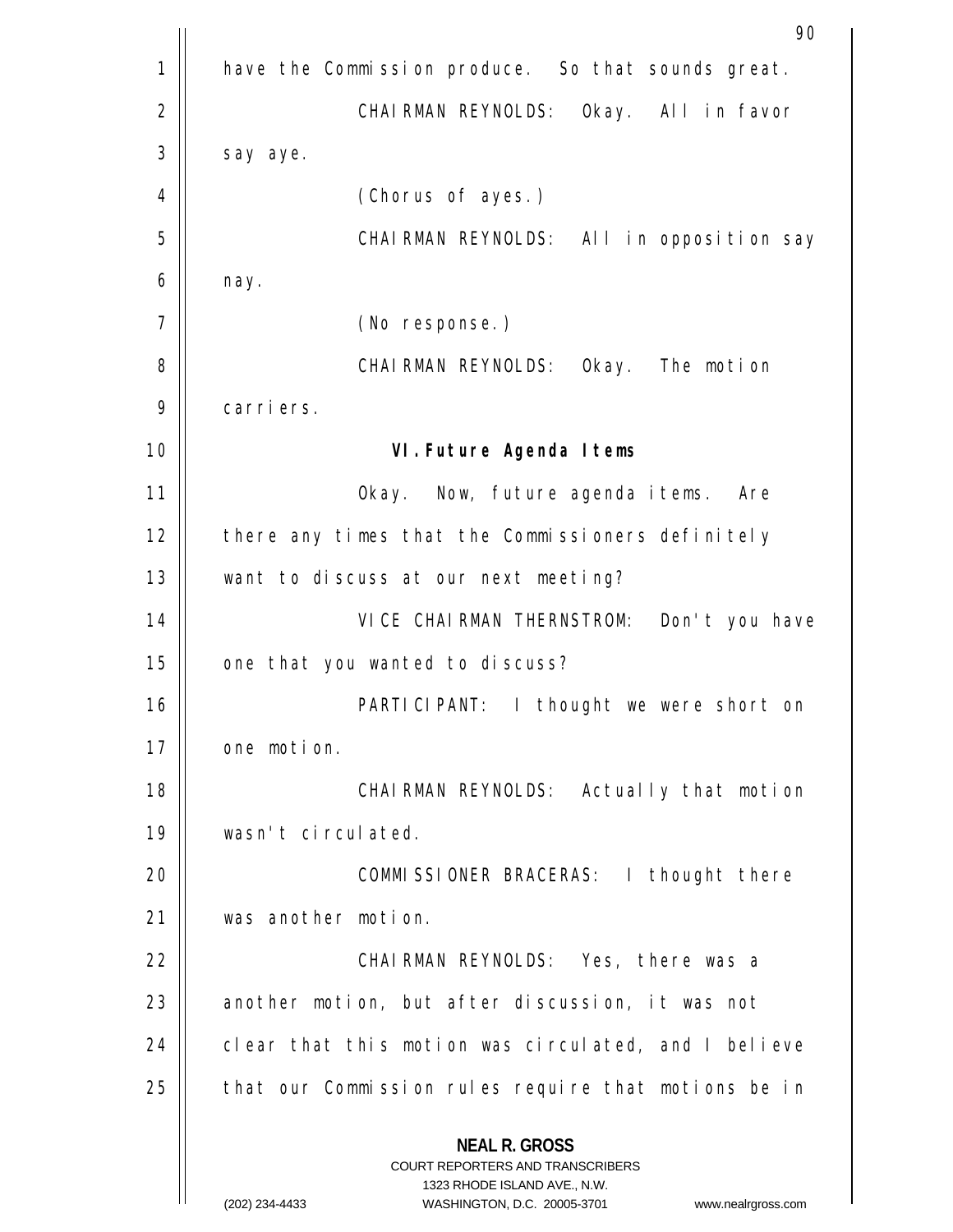|             | 91                                                                                                                                                                     |  |  |  |
|-------------|------------------------------------------------------------------------------------------------------------------------------------------------------------------------|--|--|--|
| $\mathbf 1$ | writing and be circulated so that Commissioners would                                                                                                                  |  |  |  |
| 2           | have an opportunity to review them before the                                                                                                                          |  |  |  |
| 3           | meeting.                                                                                                                                                               |  |  |  |
| 4           | VICE CHAIRMAN THERNSTROM: That is                                                                                                                                      |  |  |  |
| 5           | correct.                                                                                                                                                               |  |  |  |
| 6           | COMMISSIONER YAKI: Which motion are we                                                                                                                                 |  |  |  |
| 7           | talking about?                                                                                                                                                         |  |  |  |
| 8           | VICE CHAIRMAN THERNSTROM: Special ed.                                                                                                                                  |  |  |  |
| 9           | CHAIRMAN REYNOLDS: Okay.                                                                                                                                               |  |  |  |
| 10          | COMMISSIONER YAKI: I haven't seen that.                                                                                                                                |  |  |  |
| 11          | VICE CHAIRMAN THERNSTROM: Yeah. No, we                                                                                                                                 |  |  |  |
| 12          | have to have prior notification.                                                                                                                                       |  |  |  |
| 13          | CHAIRMAN REYNOLDS: Okay. May I have a                                                                                                                                  |  |  |  |
| 14          | motion to adjourn?                                                                                                                                                     |  |  |  |
| 15          | VICE CHAIRMAN THERNSTROM: So moved.                                                                                                                                    |  |  |  |
| 16          | CHAIRMAN REYNOLDS: Second?                                                                                                                                             |  |  |  |
| 17          | COMMISSIONER MEEKS: Second.                                                                                                                                            |  |  |  |
| 18          | COMMISSIONER KIRSANOW: Before doing so,                                                                                                                                |  |  |  |
| 19          | I just wanted to make note, and I should have done it                                                                                                                  |  |  |  |
| 20          | earlier during the announcements portion, of the                                                                                                                       |  |  |  |
| 21          | passing of John Paul II, who probably is one of the                                                                                                                    |  |  |  |
| 22          | chief human rights activists in the history of the                                                                                                                     |  |  |  |
| 23          | last 100 years.                                                                                                                                                        |  |  |  |
| 24          | Anyone reading Veritatis Splendor, Gospel                                                                                                                              |  |  |  |
| 25          | of Truth, or any of his other writings see him not                                                                                                                     |  |  |  |
|             | <b>NEAL R. GROSS</b><br><b>COURT REPORTERS AND TRANSCRIBERS</b><br>1323 RHODE ISLAND AVE., N.W.<br>WASHINGTON, D.C. 20005-3701<br>(202) 234-4433<br>www.nealrgross.com |  |  |  |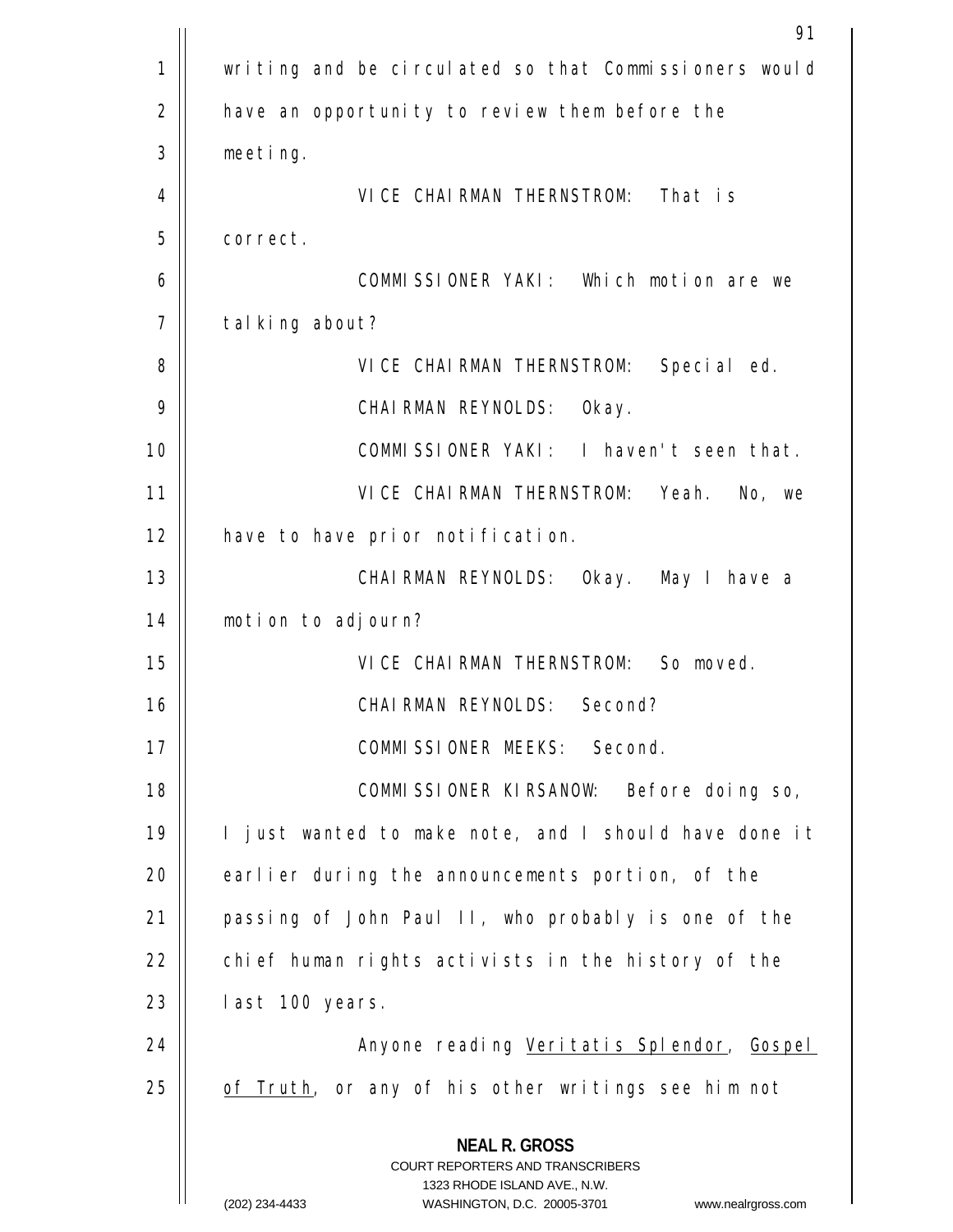|    | 92                                                                                                                                                                     |  |  |  |
|----|------------------------------------------------------------------------------------------------------------------------------------------------------------------------|--|--|--|
| 1  | just as a human rights activist but, by extension, a                                                                                                                   |  |  |  |
| 2  | civil rights activist, and I think his passing is                                                                                                                      |  |  |  |
| 3  | obviously mourned by millions, if not billions,                                                                                                                        |  |  |  |
| 4  | throughout the world.                                                                                                                                                  |  |  |  |
| 5  | COMMISSIONER BRACERAS: Thank you, Pete.                                                                                                                                |  |  |  |
| 6  | I agree with that statement.                                                                                                                                           |  |  |  |
| 7  | CHAIRMAN REYNOLDS: Okay. Well, folks,                                                                                                                                  |  |  |  |
| 8  | until we meet again, this meeting is adjourned.                                                                                                                        |  |  |  |
| 9  | (Whereupon, the foregoing matter went off                                                                                                                              |  |  |  |
| 10 | the record at 11:54 a.m. and went back on                                                                                                                              |  |  |  |
| 11 | the record at $11:55$ a.m.)                                                                                                                                            |  |  |  |
| 12 | CHAIRMAN REYNOLDS: Commissioner Meeks'                                                                                                                                 |  |  |  |
| 13 | appointment is coming to an end. I hope that she is                                                                                                                    |  |  |  |
| 14 | reappointed. While we have disagreements on the                                                                                                                        |  |  |  |
| 15 | substantive issues, I believe that her voice adds to                                                                                                                   |  |  |  |
| 16 | the $--$                                                                                                                                                               |  |  |  |
| 17 | COMMISSIONER BRACERAS: Hello?                                                                                                                                          |  |  |  |
| 18 | (Laughter.)                                                                                                                                                            |  |  |  |
| 19 | CHAIRMAN REYNOLDS: Welcome back,                                                                                                                                       |  |  |  |
| 20 | Jennifer.                                                                                                                                                              |  |  |  |
| 21 | COMMISSIONER YAKI: We thought your baby                                                                                                                                |  |  |  |
| 22 | was teething on the microphone there.                                                                                                                                  |  |  |  |
| 23 | CHAIRMAN REYNOLDS: Jennifer, I was just                                                                                                                                |  |  |  |
| 24 | commenting, well, just pointing out that Commissioner                                                                                                                  |  |  |  |
| 25 | Meeks, her term is up, and I was saying that I hope                                                                                                                    |  |  |  |
|    | <b>NEAL R. GROSS</b><br><b>COURT REPORTERS AND TRANSCRIBERS</b><br>1323 RHODE ISLAND AVE., N.W.<br>(202) 234-4433<br>WASHINGTON, D.C. 20005-3701<br>www.nealrgross.com |  |  |  |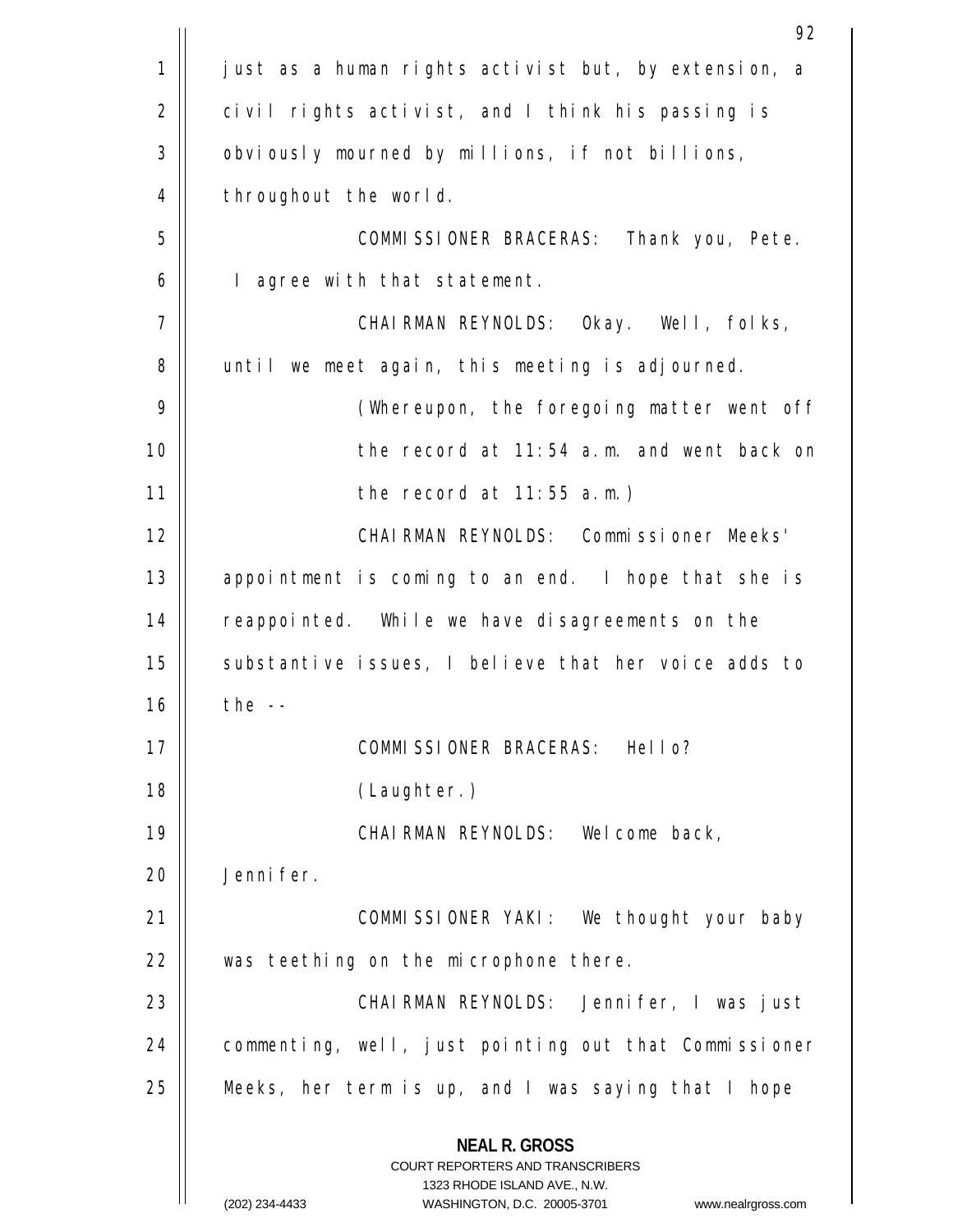| 1 |  |  | that you're reappointed. |
|---|--|--|--------------------------|
|---|--|--|--------------------------|

2 3 4 5 6 7 8 Again, while we have a different approach to dealing with these issues, I think that you have taken principled positions and that the manner in which you have disagreed has been a model. This is how this agency should operate, where we have people who have different views, but who understand the importance of fighting in a respectful manner. So I want to thank you for the quality of

9 10 11 12 conversations that we've had since December, and again, if it were my decision, you would be reappointed. So I keep my fingers crossed.

13 14 15 16 17 18 19 VICE CHAIRMAN THERNSTROM: I would like to kind of second that. I'd very much like to see Commissioner Meeks reappointed, and I don't think of her as somebody I will necessarily disagree with in the end to all matters at all, and I think this is a remarkably collegial group as it stands, and she is part of that collegiality.

 $20$ 21 22 23 24 25 And I have a great deal of respect for her opinions when I agree with them and when I disagree with them. So I hope that she will be back sitting in that chair, and I hope that there's some way of communicating to the minority in Congress our hopes.

> **NEAL R. GROSS** COURT REPORTERS AND TRANSCRIBERS

1323 RHODE ISLAND AVE., N.W.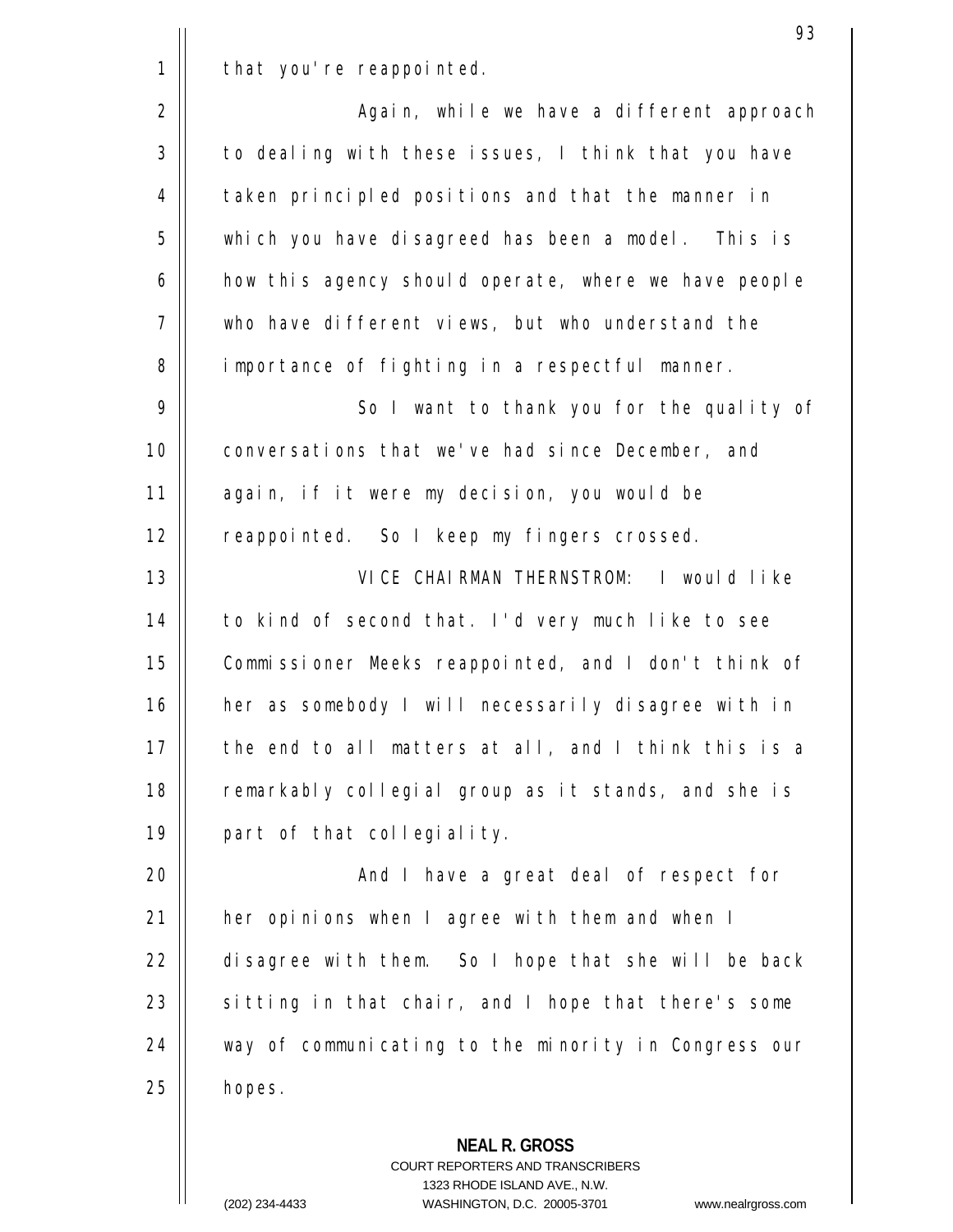|             | 94                                                                                                                                                                     |  |  |  |
|-------------|------------------------------------------------------------------------------------------------------------------------------------------------------------------------|--|--|--|
| $\mathbf 1$ | COMMISSIONER MEEKS: And if I can just                                                                                                                                  |  |  |  |
| 2           | say I actually am pleasantly surprised to say that I                                                                                                                   |  |  |  |
| 3           | think we've had some good agreement and that we've                                                                                                                     |  |  |  |
| 4           | also been able to disagree. I agree with that.                                                                                                                         |  |  |  |
| 5           | This has been a learning experience, and                                                                                                                               |  |  |  |
| 6           | I've said that I had a lot to learn, and so this has                                                                                                                   |  |  |  |
| 7           | been quite an education for me these last six years.                                                                                                                   |  |  |  |
| 8           | The one message I did send, you know, to                                                                                                                               |  |  |  |
| 9           | the powers that be is that whether I get appointed or                                                                                                                  |  |  |  |
| 10          | not, I really very much have an interest in someone                                                                                                                    |  |  |  |
| 11          | from Indian Country being appointed because I think                                                                                                                    |  |  |  |
| 12          | these issues need to continue to be looked at.                                                                                                                         |  |  |  |
| 13          | And so it's with mixed emotions then I                                                                                                                                 |  |  |  |
| 14          | say goodbye or maybe I'll say hello.                                                                                                                                   |  |  |  |
| 15          | VICE CHAIRMAN THERNSTROM: Right.                                                                                                                                       |  |  |  |
| 16          | CHAIRMAN REYNOLDS: Until we meet again.                                                                                                                                |  |  |  |
| 17          | VICE CHAIRMAN THERNSTROM: Thank you very                                                                                                                               |  |  |  |
| 18          | much. I'm glad that you remembered that, Jerry.                                                                                                                        |  |  |  |
| 19          | CHAIRMAN REYNOLDS: On, no, actually it                                                                                                                                 |  |  |  |
| 20          | was Commissioner Yaki.                                                                                                                                                 |  |  |  |
| 21          | VICE CHAIRMAN THERNSTROM: Oh. I'm glad                                                                                                                                 |  |  |  |
| 22          | Commissioner Yaki remembered it.                                                                                                                                       |  |  |  |
| 23          | CHAIRMAN REYNOLDS: Okay. We're now                                                                                                                                     |  |  |  |
| 24          | adjourned.                                                                                                                                                             |  |  |  |
| 25          | (Whereupon, at $11:58$ a.m., the Commission                                                                                                                            |  |  |  |
|             | <b>NEAL R. GROSS</b><br><b>COURT REPORTERS AND TRANSCRIBERS</b><br>1323 RHODE ISLAND AVE., N.W.<br>(202) 234-4433<br>WASHINGTON, D.C. 20005-3701<br>www.nealrgross.com |  |  |  |